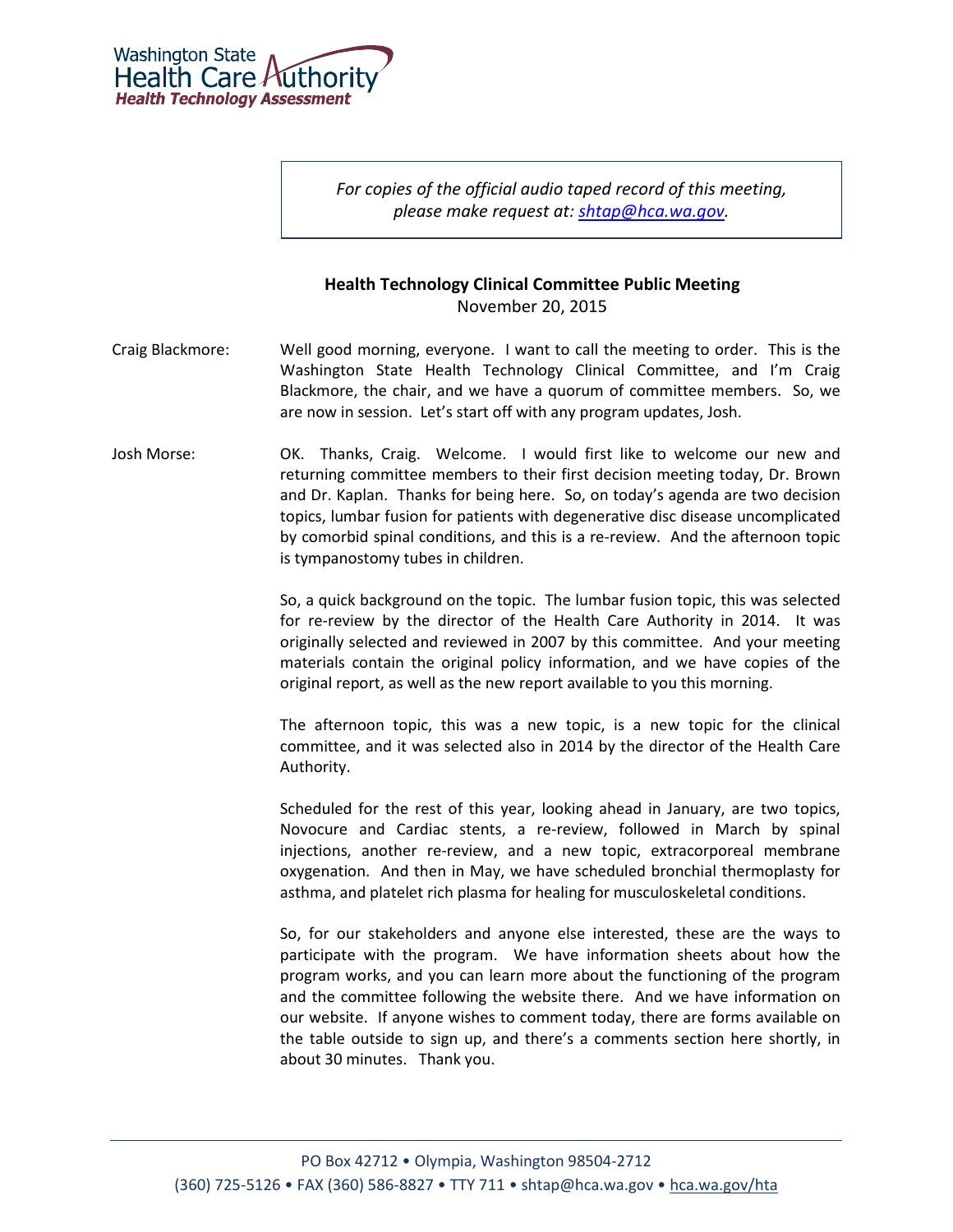- Craig Blackmore: So, the first item for business today is actually review and approval of the minutes from the prior meeting, which was in July. We did not have any new business at that meeting. That meeting was focused on approval of decisions previously made. So, the, uh, minutes have been distributed to the committee members and publicly available. So, I would entertain either a motion to approve or if there were any concerns or comments about those minutes.
- Chris Standaert: Motion to approve.
- Seth Schwartz: Second.
- Craig Blackmore: Alright. Vote in favor of approval of the minutes, I'll just have you raise your hands.

Josh Morse: That is eight approve.

Craig Blackmore: And we have abstentions from people who were not participating in that meeting.

> So, the first new business for today is the re-review of the lumbar fusion topic and we'll start off that discussion with the presentation by the Washington State agencies, Dr. Franklin.

- Gary Franklin: Christina, the slides are going to be pulled up here.
- Christine Masters: It should be, if you touch the screen.
- Gary Franklin: What?
- Christine Masters: If you touch the screen, then it should come up. No. It's not working.
- Gary Franklin: OK. I can see that. Thank you. This is an extremely important topic. I'm not going to beat around the bush today about how important this is to the state agencies and especially to L&I. Lumbar fusion for patients with chronic lower back pain and degenerative disk disease is a covered benefit under these conditions from the 2007 decision, and the thing that was done in that decision was that because lumbar fusion was found to be equivalent to intensive rehab, multidisciplinary rehab in three randomized trials, the committee decided that if a patient had degenerative disc disease and met the criteria for, you know, they could have a pain program. And if they failed that pain program, they still had their chronic low back pain, they could get a lumbar fusion. That was pretty much it. There wasn't really a huge amount of attention paid to the safety profile or to the cost at that time.

The medical directors then and now gave high scores to concerns over safety, efficacy, and cost-effectiveness.

Degenerative disc disease, of course, arises from a natural degeneration of the intervertebral disks and adjacent structures. The theory, which in my view is unproven, is that degenerative disc disease is associated with low back pain in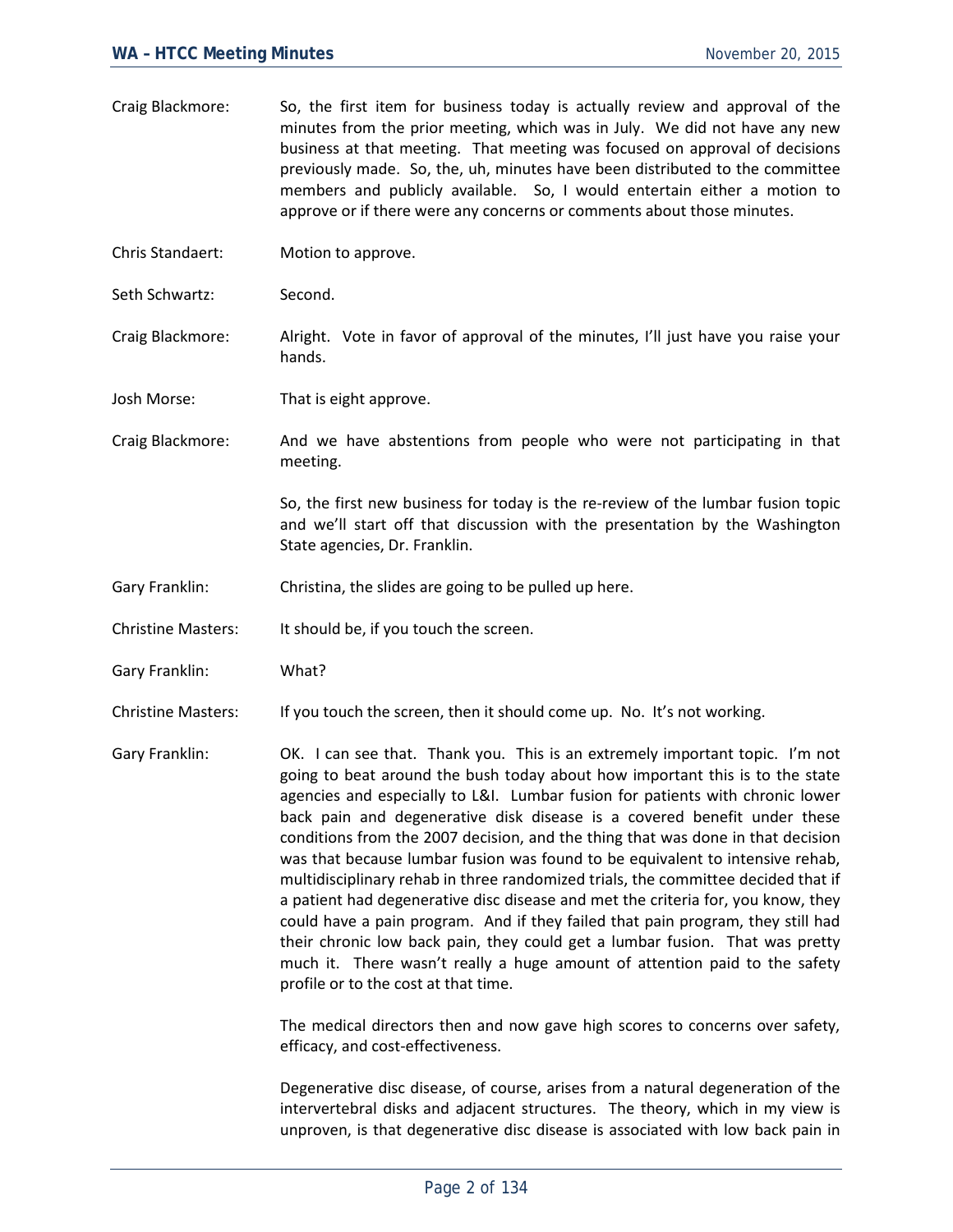many individuals, but some patients with chronic low back pain get better with no treatment or with treatment, such as intensive rehab, graded exercise, chiropractic, cognitive behavioral therapy, etc.

Lumbar fusion may have a clear role for treating traumatic injuries. Patients with significant and measurable instability, congenital defects, or central canal stenosis with neurological impairment. A significant proportion of the fusion procedures are done, however, in patients with chronic low back pain and uncomplicated degenerative disc disease. The surgical premise for fusion is that this degeneration causes pain that can be reduced or eliminated by immobilizing the disk. Oddly enough, the introduction of the artificial disc would sort of imply that the opposite is true, that if you increase movement, you might reduce pain. Substantial evidence shows that lumbar fusion is no better than intensive, structured, multidisciplinary treatment for chronic low back pain, but with much worse safety profile and greater cost. The reoperation rate is high, and surgical complication rate is high. Multilevel fusions and circumferential approaches are often performed without strong evidence of corresponding improvement in pain and physical functioning.

I'm sure that others may speak to this as well, but since about the late 1980's, in addition to trying to fuse the spines, the bones together, a lot of hardware is placed. Back in the late 1980's, it was primarily pedicle screw fixation devices, and then starting at about September of 1996, the first threated fusion cage was introduced. And now, well over 90% of our patients receive either one or both of these devices for lumbar fusion.

One of the markers of appropriateness of treatments is how much regional variation there is in these treatments, and it turns out that from the Dartmouth Atlas and the work Jim Weinstein did, back surgery, and especially lumbar fusion, has the highest coefficient variation, as much as 20:1 compared to other elective procedures in this country. Just, for example, there is a lot less lumbar fusion done in the Northeast than there is in other parts of the country.

Current state agency policy, obviously, because of the last decision is, uh, that we preauthorize and allow lumbar fusion.

This is a utilization and cost data of lumbar fusion, just from three years. You can see that L&I pays for more lumbar fusions than the other agencies. The overall costs per year is between 30 and 35 million dollars. I believe that the lumbar fusion for a while at least was the highest inpatient cost for the State Public Employees Benefits Board, and you can see the overall costs there. They average out to about \$50,000 per fusion.

The folks that are getting most of the fusions are middle-aged, working-aged people. L&I, for many years, had a, a more restrictive guideline that required measureable instability or neurological impairment, or neurological signs related to, say, stenosis, but starting with the last decision, we added the fact that someone could get a pain clinic program, and if they flunked that, they could get a fusion.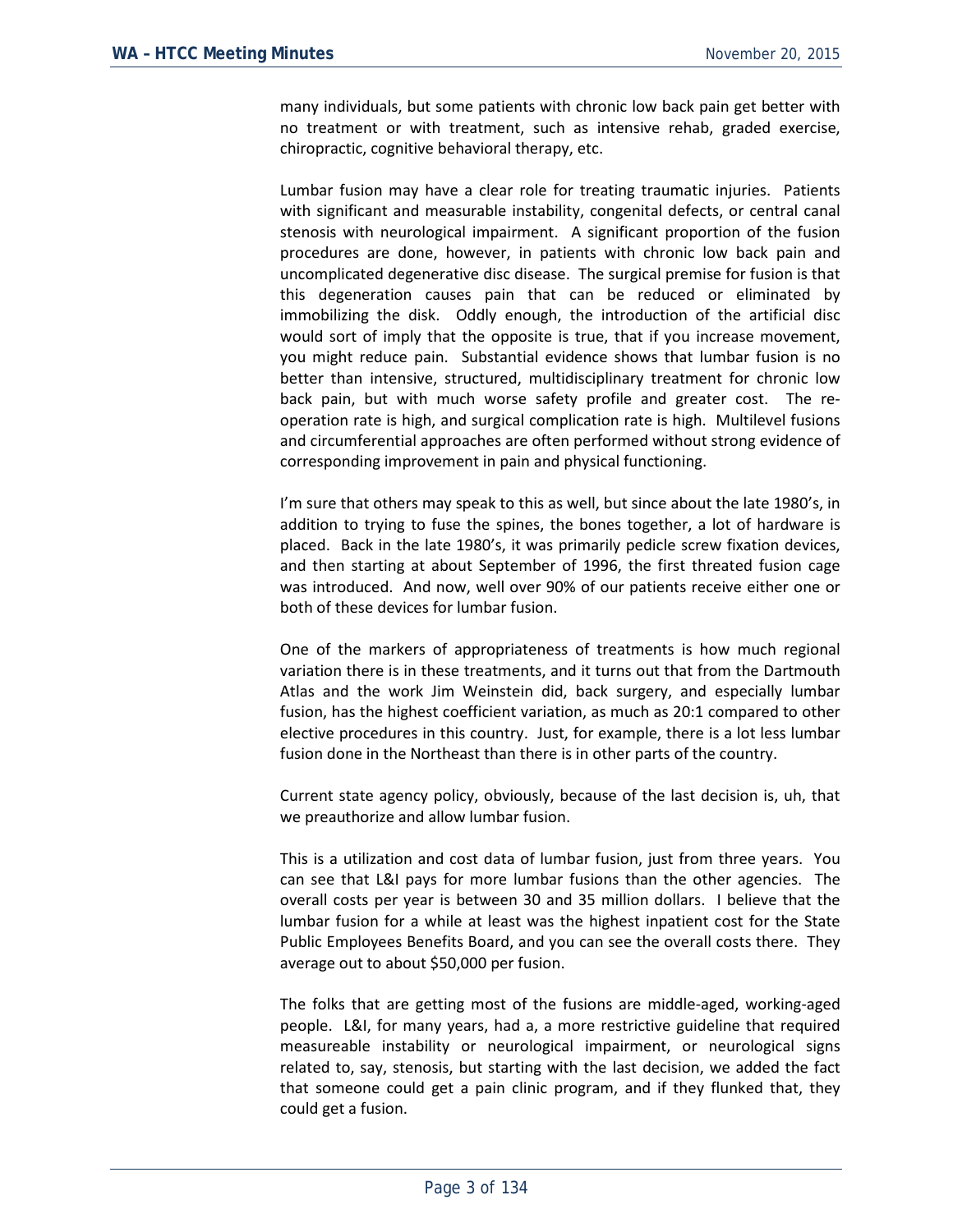So, that's what happened, um, we paid for a lot more pain programs, since that decision, but the number of lumbar fusions did not really change, and in fact, the data is not on the slide here, but we have been able to look at some actually rates of lumbar fusion, the number of fusions per, say, thousand low back cases, and that rate actually went up, because L&I's number of incoming claims has gone down over the past seven or eight years.

I think the evidence report is quite clear about the fact that there is no benefit of fusion compared to intensive rehabilitation, and I, I don't really want to go into much more detail, because that will be presented by ICER.

One thing I wanted to go through a little bit is how much worse the outcomes are from lumbar fusion in worker's compensation. We've, every time we do a, do a, look at a new topic, the vendors always look at special populations, and, you know, that part of the review almost never comes up with any special populations that do particularly worse from the things we usually look at, but lumbar fusion, it turns out, there are many studies that have shown that the outcomes of lumbar fusion are way worse in worker's comp than in non worker's comp. And our state's Spine SCOAP program has found the same thing.

We've conducted three studies using population based data from our state worker's compensation program. These are three published studies. The first one was published in, I believe, 1994, and it was from all of the fusions that were done in the state and worker's comp between 1986 and 1987. We found that 68% of workers were still totally disabled two years after the lumbar fusion and that 23% had additional surgery within two years.

The next study was actually a much larger study. It was designed the same way, but it was done between 1994, cases that were done between 1994 and 2000. Again, this was every single fusion. This was not, we didn't cherry pick the cases. Every fusion and injured workers, and again, 64% were completely and totally disabled at two years, 22% were re-operated on. We have also looked at the pension rates in our patients who had a fusion at least ten years ago, and approximately 41% of our workers are totally disabled on either our pension or SSDI from ten or more years ago who had a fusion.

The safety issues of lumbar fusion are significant. This report goes into this, and I'm not going to go over that any more.

We did do a third study that looked at mortality after lumbar fusion surgery in our injured workers and found that mortality was increased. It wasn't particularly increased in the perioperative period, but it seemed to be related to opioid-related deaths in the, in the months and years following. So, you know, pain is not really improving in a lot of these patients.

Something that's not really called attention to in the report very much, but something that all of us that practice and see neurology in the outpatient setting, see failed back surgery syndrome. It's actually, you know, FBSS. It's, this is a, you know, a syndrome that you see of people that have had lumbar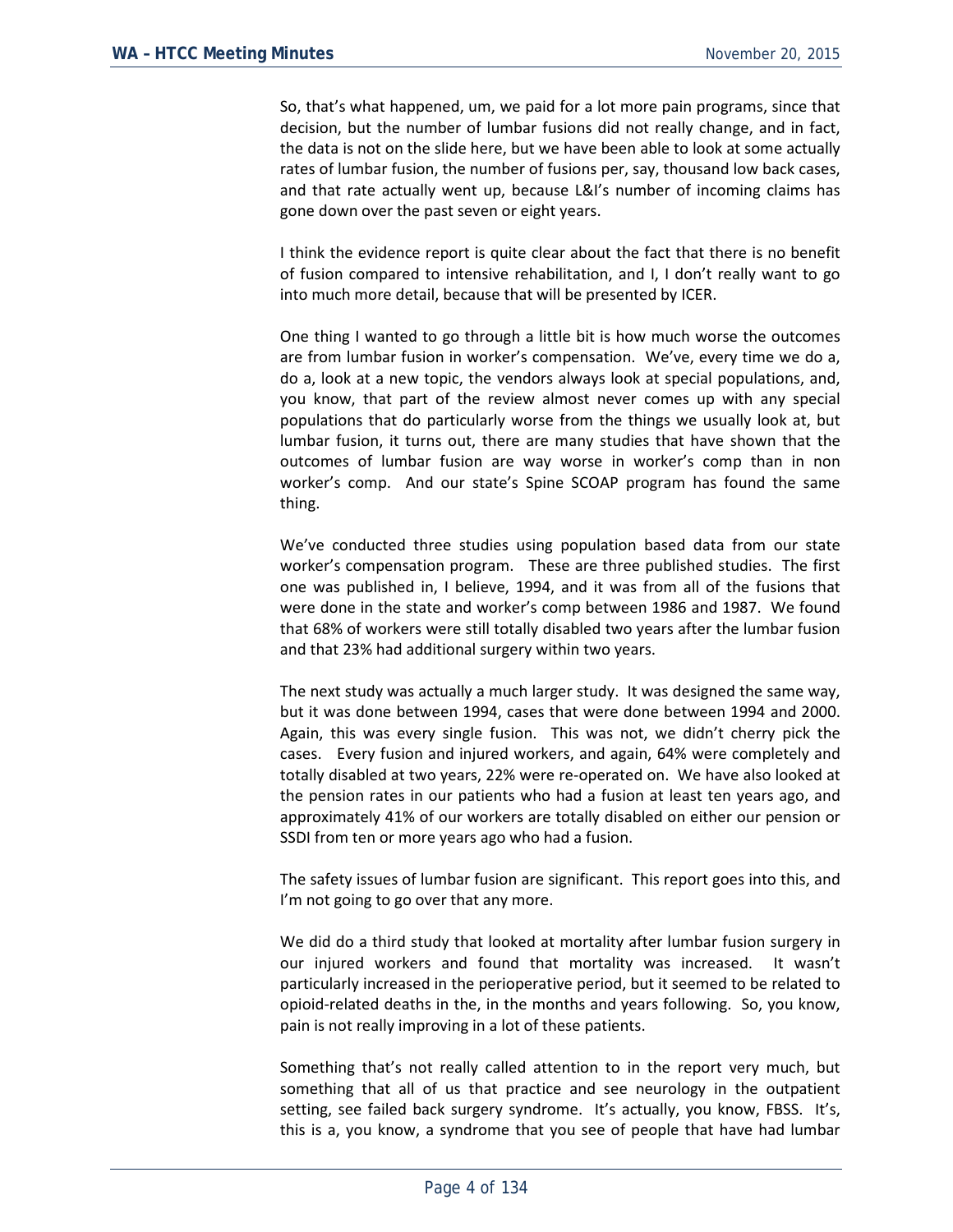fusion mostly and lots of scarring in their spine and, you know, such terrible pain and neuropathic pain especially, arachnoiditis. This is extremely disabling, often leading to other invasive procedures.

The costs, as I mentioned earlier, are about \$50,000 per paid case in our state, but you have to add to that the high cost for repeat surgery and failed back surgery syndrome.

The ICER integrated evidence rating, they will go over this, but this is a low value procedure.

Starting a few years ago, some private payers, especially starting in the Blue Cross/Blue Shield of North Carolina, decided not to cover lumbar fusion for degenerative disc disease, and now other payers have done the same thing.

This is the Blue Cross/Blue Shield North Carolina policy. I'm not going to go over it in detail.

And then I did want to point out that the Washington Statutory Bree collaborative, which is a public/private collaborative of most of the healthcare players in Washington State, came up with a lumbar fusion warrantee. This was led by Bob Mecklenburg at Virginia Mason and some other leaders in surgery, and some of their conclusions were that this model does not endorse the use of lumbar fusion to treat back pain associated with degenerative disc disease in the absence of structural instability, and even in the presence of spinal instability, a structured, conservative nonsurgical approach is preferred for patients without neurological symptoms or signs. They also concluded that the failure of other therapies is not a clear indication for lumbar fusion.

So, with all of this in hand, it seemed quite clear to the agency medical directors, that lumbar spinal fusion for chronic low back pain and uncomplicated degenerative disc disease should be a noncovered procedure. Thank you. Any questions?

- Chris Standaert: Gary, do you know how many, what, of all the fusions done and paid for by state agencies, do you know how many are for degenerative disc disease alone, as opposed to spondylolisthesis or other various structural problems? Can you, have you broken that down?
- Gary Franklin: I think in the L&I's data, we didn't break it out. Did you, did you have data on that?
- Female: There should be an update in the evidence, within ICER.
- Gary Franklin: I think in L&I in our two studies, spondylolisthesis was, I think, around 20 or 30% of the cases, but the rest is pretty much chronic low back pain with all manner of additional things added into the diagnoses because of MRI findings and x-ray findings, but most of these patients having fusion in our system have chronic low back pain.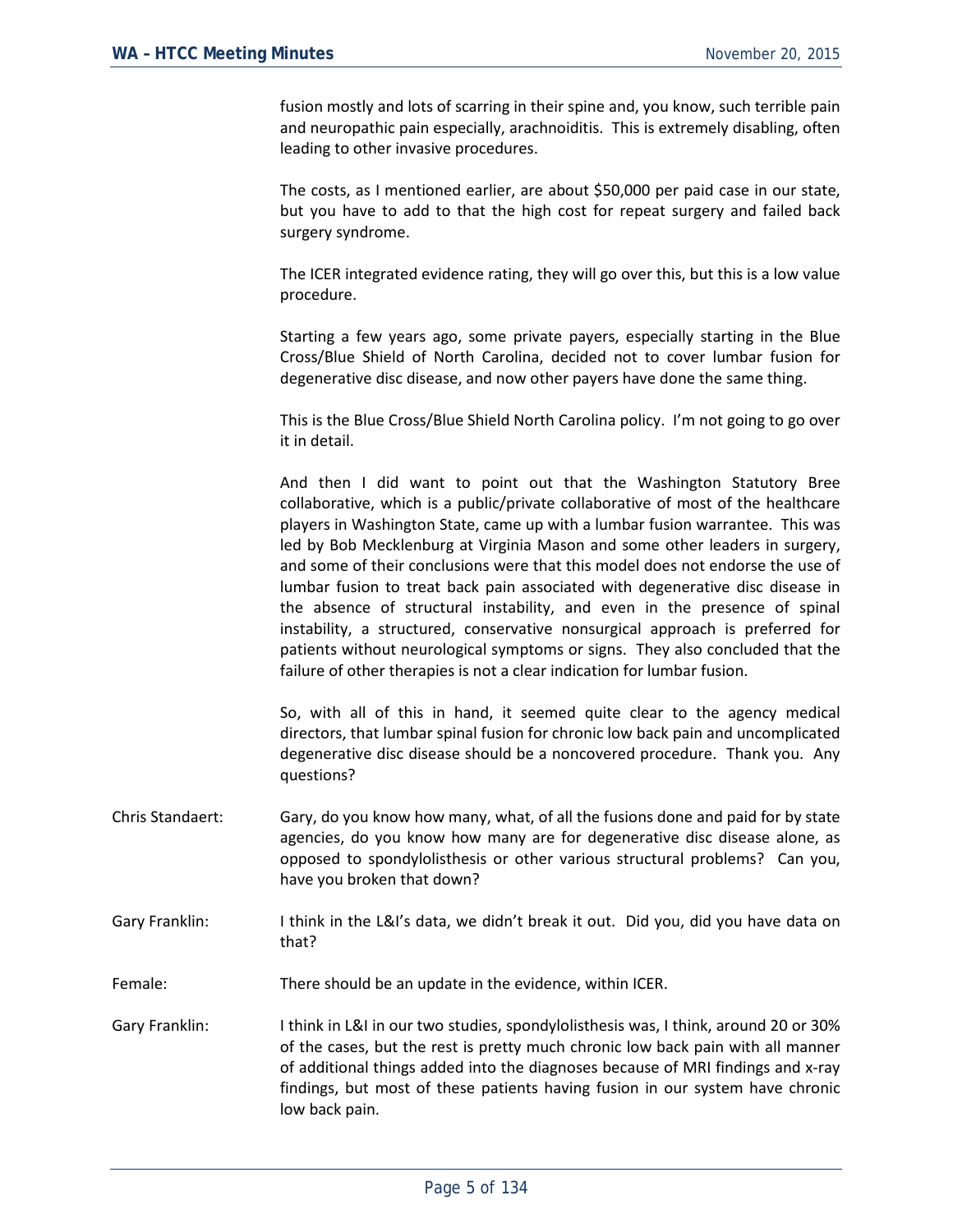Chris Standaert: OK. And as a correlate, do you know how many of those people going to the chronic pain programs, the SIM programs, how many people had their course altered by doing that? How many people went in with back pain and did well versus how many went in and wound up going to surgery? Do you have any idea of the success rate of those?

Gary Franklin: Well, we, we don't. We didn't...

- Chris Standaert: OK.
- Gary Franklin: ...we, we weren't able to do a, you know, we tried to look at that a couple of times, and it was just very hard to look at. Overall, though, you saw that, you know, we, we paid for a lot more pain programs. The fusion, number of fusions didn't go down, but the fusion rate went up. So, you know, it didn't look to us like it really, you know, had much of an impact, but we didn't look at outcomes. Yeah?
- Michelle Simon: I'm curious about the pain program that these patients were referred to. Were they comprehensive? Did they include, what, what did they include?
- Gary Franklin: yeah. So, we only pay for CARF accredited intensive multidisciplinary pain programs that have at least three inputs, including physician, psychologist, and therapy. These are, these have, over many years, been done by contract. Now, we have a fee schedule. It's usually five days a week, six to seven hours a day for four weeks. And then starting with this decision, we actually added more incentives for follow back into the community so that there would be at least better handoffs. Once people left the pain clinic, we went to, L&I went to a huge amount of trouble, it took us over a year, to implement the policy, because we wanted to do it right and, you know, we don't have outcomes from that, but we didn't see any decrease in the number of fusions. In fact, the rate went up. These are very highly-structured programs and they're around \$15,000.
- Michelle Simon: OK.
- Gary Franklin: Yeah.
- Joann Elmore: When you say you don't have outcomes, you don't know if the people who had the fusions are the people who went through the pain program, or you don't know how many of the people who went through the pain program had fusions?
- Gary Franklin: Our impression is most of the people who went through the pain program still had a fusion, but we don't have outcomes. We didn't, we didn't talk to people. We didn't get, you know, measure their outcomes. The, you know, the best way to do that would have been to do a prospective study of baseline and follow up on pain and function and other kinds of measures. We didn't do that. We don't have good data on that.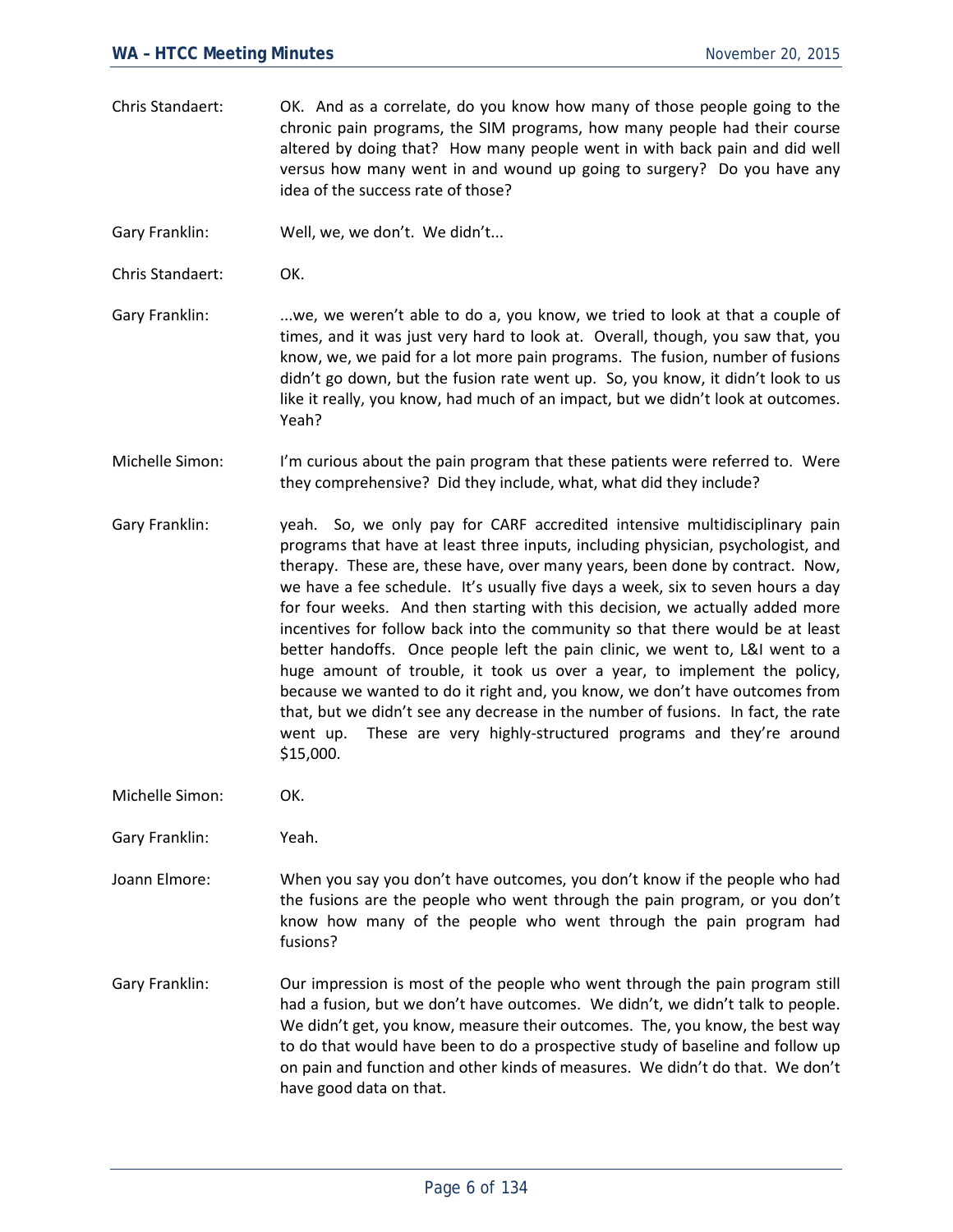- Seth Schwartz: And just to be clear, these pain programs, are these different than the intensive rehab that were used, that, that we're talking about as the alternative to surgery? Are these just pain programs?
- Gary Franklin: No. I think that, the pain programs that we do in this state are similar to the pain programs that were done in the three randomized trials.
- Craig Blackmore: Thank you. So, next on the agenda are the scheduled and open public comments. So, we've had some people contact us in advance that they wish to address the committee. There is also the opportunity for anybody who is here if they wish to say something to the committee, there's a signup sheet out in the hall. If you want to address us, you need to sign up. I think Christine is going to bring that in. We can start off with the scheduled presentations, of which there are?
- Josh Morse: There are two. I have the first as a group of four individuals. They each have three minutes.
- Craig Blackmore: OK. So, we have one Dr. Yam who signed up. If anybody else wants to address the committee that's here, please let us know, and we'll start with, forgive my pronunciation, Drs. Chapman, Oskouian, Nussbaum, and Dr. Fewel. We allow three minutes for each presenter. So, collectively, you have 12 minutes, as there are four of you, and the slides are on the board. We will let you know when there is a minute left.
- Jens Chapman: Dear Mr. Chairman, dear members of the committee, my name is Jens Chapman from the Swedish Neuroscience Institute, a member of the Providence Health Services. Speaking as an orthopedic surgeon, it is a distinct honor to speak on behalf of many neurosurgical societies, in fact, all major neurosurgical societies, with input of orthopedic spine surgery leaders in the field. Dr. Matt Fewel sends his apologies. He had a major family emergency, and we wish him all the best for this. Thank you for taking his absence into your consideration.

To the point, thank you for the opportunity to speak. The combined group of surgical spine experts from around North America was surprised at the rereview and identified that basically in our best professional opinion, this is a repackaging of previous data that has been presented across the street in the Marriott at SeaTac several years ago with many of the present members in attendance. We did not identify significant new data that would identify or support a change in the policy drafted back then with your collective wisdom.

In terms of the subject of uncomplicated lumbar disk disease, our field continues to try to identify variables, which more or less help us understand what is going on in these complex patients and just a list of these variables is depicted here. We find that these are uniformly not present or adequately addressed in these studies available that are the basis of the ICER report, as we reviewed it.

We did identify that nonoperative care remains a field, which has received limited scrutiny. All of us, as surgeons, espouse and cherish the value of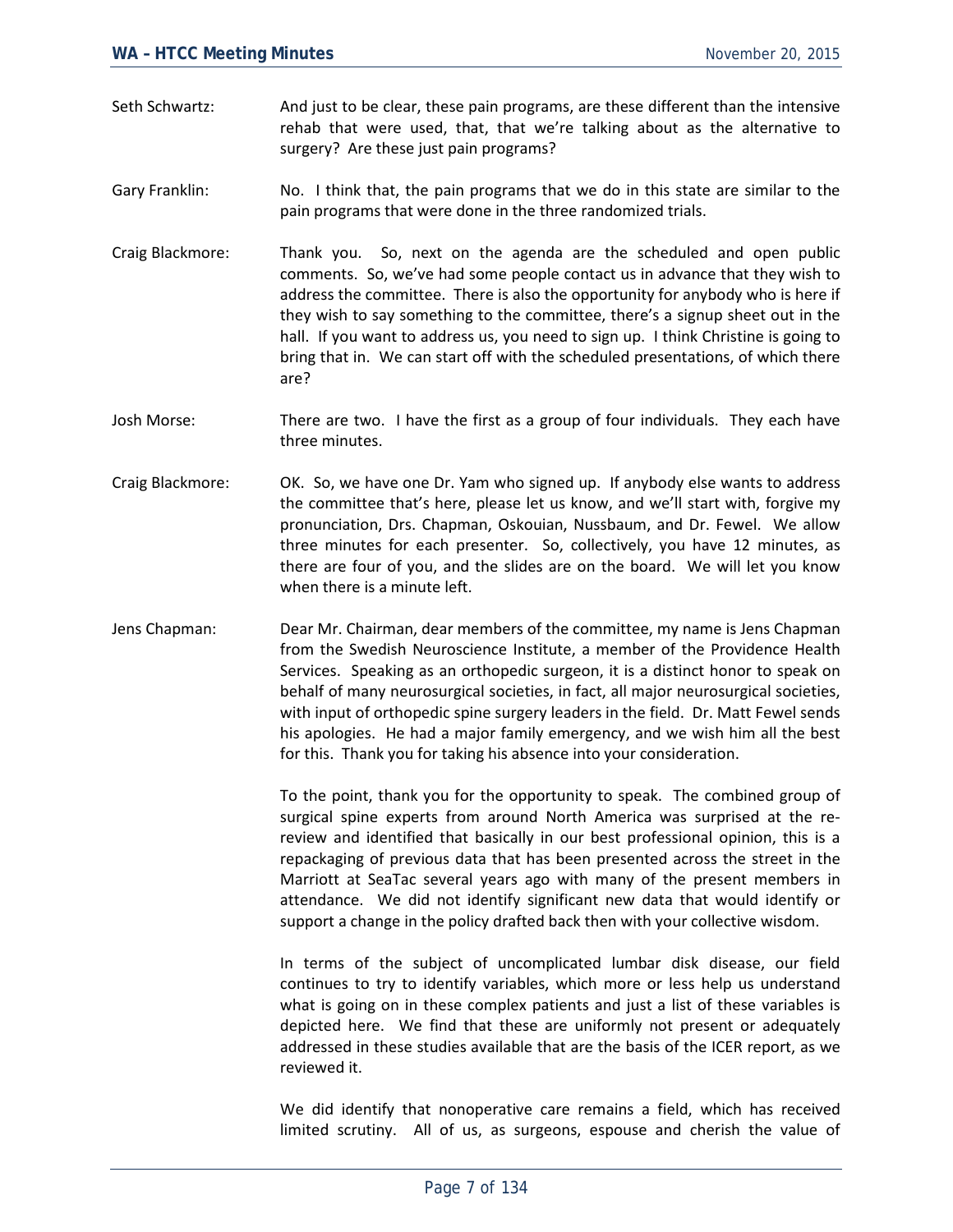appropriate nonoperative care in these patients and fully support it. We also identified that there are significant limitations that remain in the field as identified by our agency director, Dr. Franklin, just right now. We identified, also, very much to our surprise, and this now in the peer reviewed literature, that this area of cognitive behavioral therapy is actually not one therapy but is actually a family of vague therapies. We quote the Cochrane collaborative, which identifies that cognitive behavioral therapy has an effect... a positive effect of patients, but the major question remains to be answered, and that is what type of CBT, of the over 20 different therapy concepts, helps for what patient. This is currently simply not known. So, the question that we, as surgeons, responsibly ask you members of the committee to consider is, what kind of nonoperative care actually could be considered and should be considered for degenerative disc disease patients and how effective is it truly?

We did find some exception to the very kind of cherry-picking way of looking at the methodology of the selection of patient data that is available. We found that there is a substantial and robust body of peer-reviewed published literature data that identifies the positive effects of fusions in selected patients and a number of prospective trials. That includes the fusion cohorts in the artificial disc replacement group, the SPORT Trials, cost-effectiveness data, even certain prospective randomized clinical trials, one of which was performed here in the State of Washington, itself, by my former partner, Dr. Sohail Mirza, that fusion remains the, with all its stated limitations, the most powerful intervention we have in selected appropriately-performed patients. Special society guidelines, especially from my colleagues in neurosurgery, have done a yeoman's job with experts in the field including nonoperative colleagues, identifying socially responsible, evidence-based guidelines for the appropriate treatment of patients with degenerative disc disease. There is also a very robust data registry movement, which our state, I daresay, with a sense of pride is a leader nationally and internationally in having... through spine scope. We do want to ask that the reference to spine scope made by agency director, Dr. Franklin, be kindly disregarded, because we have strong procedural and methodological concerns about this use and interpretation of data, but there is a surgeon-led, hospital-derived database, which is very strong, and you have the opportunity of asking questions about its applications and interpretations in terms of patient safety and outcomes to several members here in the audience.

The current literature identifies that significant improvements can be made in appropriately-selected patients with appropriate modern day surgical therapies, which have significantly evolved, since the early 2000's. If you decide that fusions are not appropriate, this is really a problem for patients because an alternative therapy really does not exist.

So, when is a lumbar fusion indicated in the degenerative disc disease population? We, as societies, have really tried to do a very responsible job narrowing this field down and helping our patients and our society, as a whole, with prudent decision-making guidelines, which are not fiscally motivated on our part.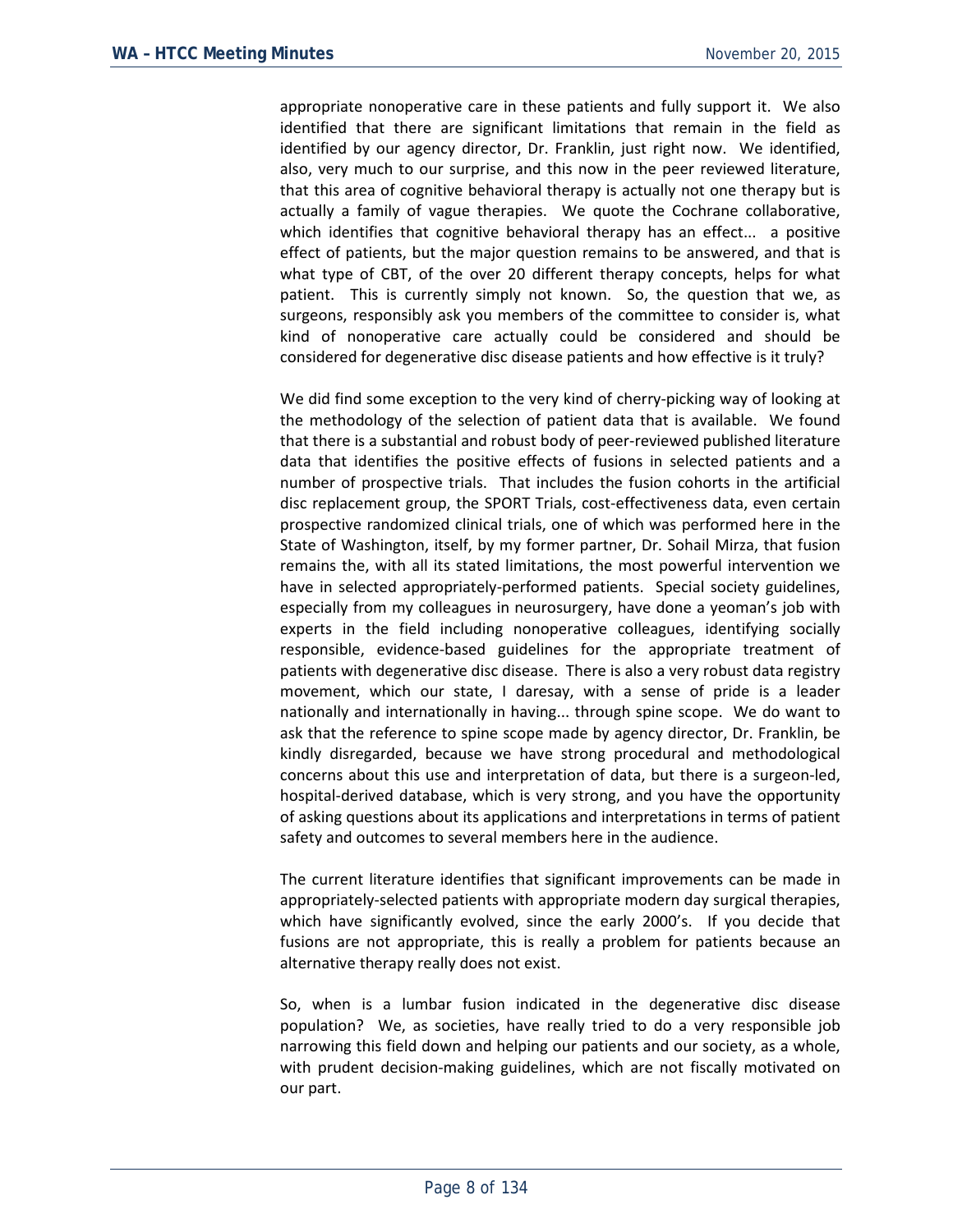The proposal to you is... the challenges of current policy are based off inadequate data with flawed analysis. For instance, just one vignette, the much touted European studies came from a different society, different legal structures, different compensation plans, and even included patients who did not have fusions but modified rubberbands placed into them with the intent of not fusing these patients.

Bundling patients into low back pain under generic grouping restricts patient access and may have very significant adverse outcomes on these patients with significant disease burden. Chronic low back pain is, without a doubt, an unsolved major health and resource burden to the effected patients and society. There is not a single, simple answer for this treatment problem. Operative versus nonoperative care we find fundamentally flawed. Legislating away surgical care will not solve the problem. Recent prospective randomized trials, such as the one by Fritz, et al, in JAMA 2015, identifies nonoperative care with PT programs and some other structured programs to be ineffective.

What are possible solutions? Well, denying access to surgical care without an appeals process is not supported by the scientific literature. An integrated, multipronged approach with a combination of nonoperative and surgical care for those who have failed appropriate nonoperative care, offers a likelihood for success. We have the luxury of having realtime, U.S. derived data, high quality, hospital derived, without surgeon filters that now offers unprecedented insights if it so pleases the committee.

In appropriately selected patients, we have lumbar fusions that are safe and effective surgical treatments with complication rates that, in our best professional assessment, are way lower than those that the committee has just been presented with by Dr. Franklin. I rest my case. Thank you ladies and gentlemen. I introduce Dr. Rod Oskouian.

Rod Oskouian: So, I just have a couple comments. One, you know, the, the, being a neurosurgeon, this societies and the AANS and the congress, you know, we know low back pain is a major problem, and just in the last year, this society has come up with very strict guidelines. In fact, I think Dr. Chapman pointed out earlier, you know, I think the real issue for us is, you know, how do you, in the nonoperative group... what are some structured ways that, you know, patients who need to get treatment, you know, what are, what are those programs? So, for example, if a patient who's got chronic low back pain, there really isn't good alternatives for them in a community, whether it's L&I, Medicare, private insurance. So, I think most of the surgeons, if you look, you know, in the last ten, fifteen years, most guys aren't doing low back fusions for low back pain. That just doesn't happen. Usually, and I think to Dr. Standaert's point, I think when you start to look at the patients actually getting fusions, they have either a spondy, and it's a redo. They have foraminal stenosis. So, I don't think, you know, today, we don't... we don't do low back fusions just for low back pain. In fact, most patients who have low back pain, you know, we don't want to have unhappy patients. We know those patients don't do well if they don't have isolated structural problems. So, I think the notion that, you know, all these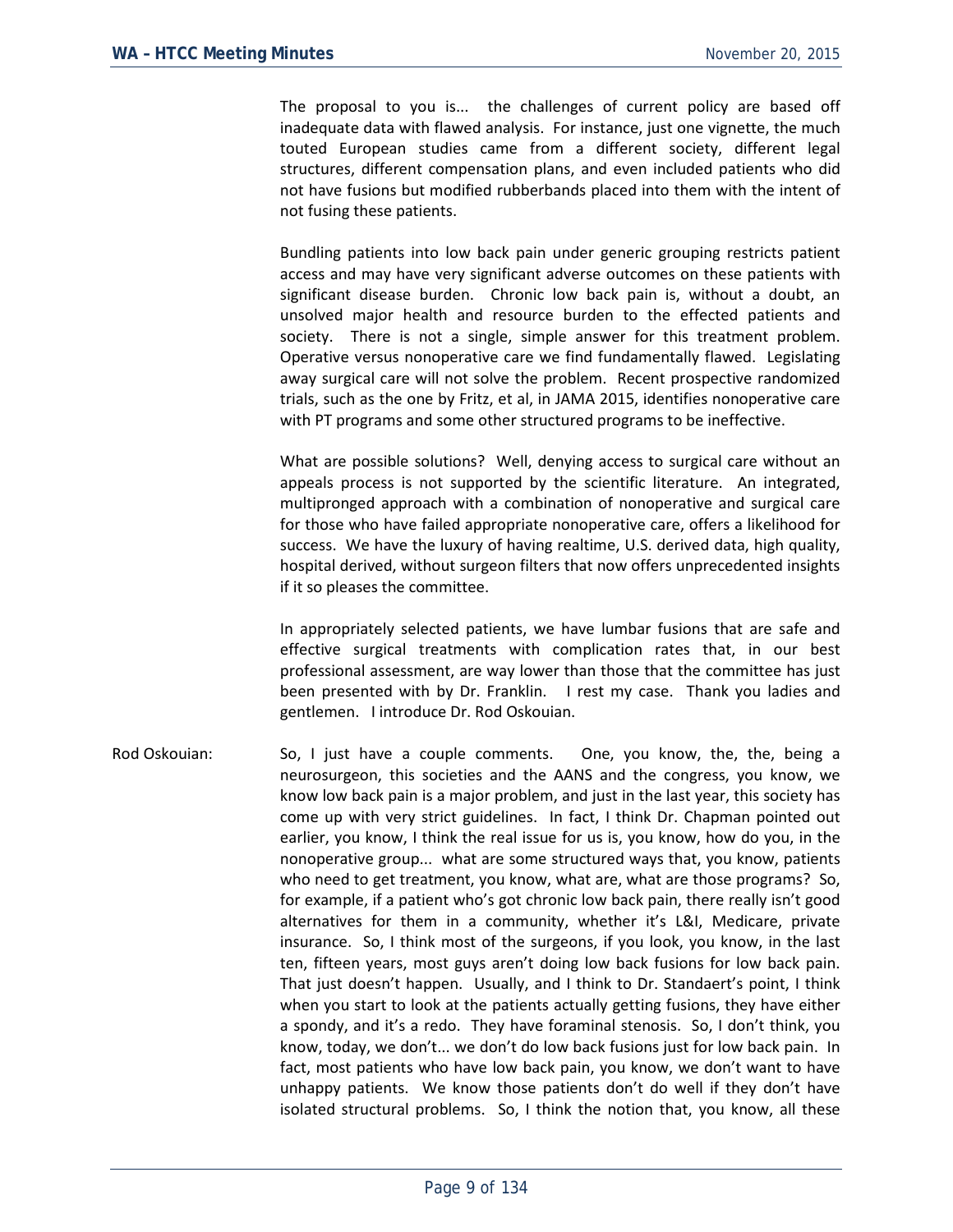fusions are being done just for... because someone's failed conservative management is not true.

- Charles Nussbaum: Charles Nussbaum from Virginia Mason. I don't have a whole lot to add to Dr. Chapman's excellent comments, but as... I'm from Virginia Mason, and working at a place that has been trying really passionately to add more structure around patients with low back problems, in general, not just degenerative disc. What constitutes organized nonsurgical care, especially if you're not in the L&I population with access to some of these things is very difficult. Nonsurgical care is very fragmented right now, very poorly reimbursed by payers, often is really focused on people getting multiple, inappropriate injections without any emphasis on reconditioning. There are some patients that do benefit from fusion for degenerative disc. It's a very small minority. All surgeons would agree with that. Then also, all surgeons would agree that nonsurgical care is the first step, but we need help, really, in developing a better nonsurgical filter if you will, so that we are focusing our efforts on the patients who really need surgery, and I think that the data for both nonsurgical, you know, as well as surgical outcomes to a certain extent right now, is very, very messy, but our specialties are starting to do a very good job at tracking these outcomes and trying to refine this with the SCOAP efforts and N2QOD efforts, but even at our organization where we're really trying hard to focus on the nonsurgical aspects of these patients, to put it really simply, getting reimbursed for that and tracking those outcomes is very, very difficult. I would also say that the safety of these procedures has improved substantially compared to 14, 15 years ago, as presented in a prior presentation. So, thank you.
- Craig Blackmore: Thank you.
- Charles Nussbaum: If it so pleases the committee, I would like to introduce Dr. Marjorie Wong. She is a neurosurgical colleague from the State of Washington. She has just arrived. She came from the eastern part of the state and had a travel delay. Dr. Wong, would you like to make some comments about operative versus nonoperative care?
- Craig Blackmore: So, let's just, procedurally, Dr. Wong, you're welcome to sign up and we'll give you an opportunity. You may go now, that's fine. Either way.
- Marjorie Wong: I don't think I have any specific comments. I'm sorry for my (inaudible).
- Craig Blackmore: OK. Well, thank you. Next, we have Dr. Trent Tredway. Is he... he's here.
- Trent Tredway: Thank you for inviting me today. Or, I think I invited myself, but I'm Trent Tredway. I'm a neurosurgeon here in the State of Washington in private practice, formerly of University of Washington. I was the associate professor and trained a lot of residents and fellows. We've heard some excellent presentations generated by both national and local spine surgeons and given by Dr. Chapman and colleagues who did an excellent job. I wholeheartedly support their presentation. We have also heard from Dr. Franklin and the Washington State Labor and Industry regarding his findings and conclusions from the cohort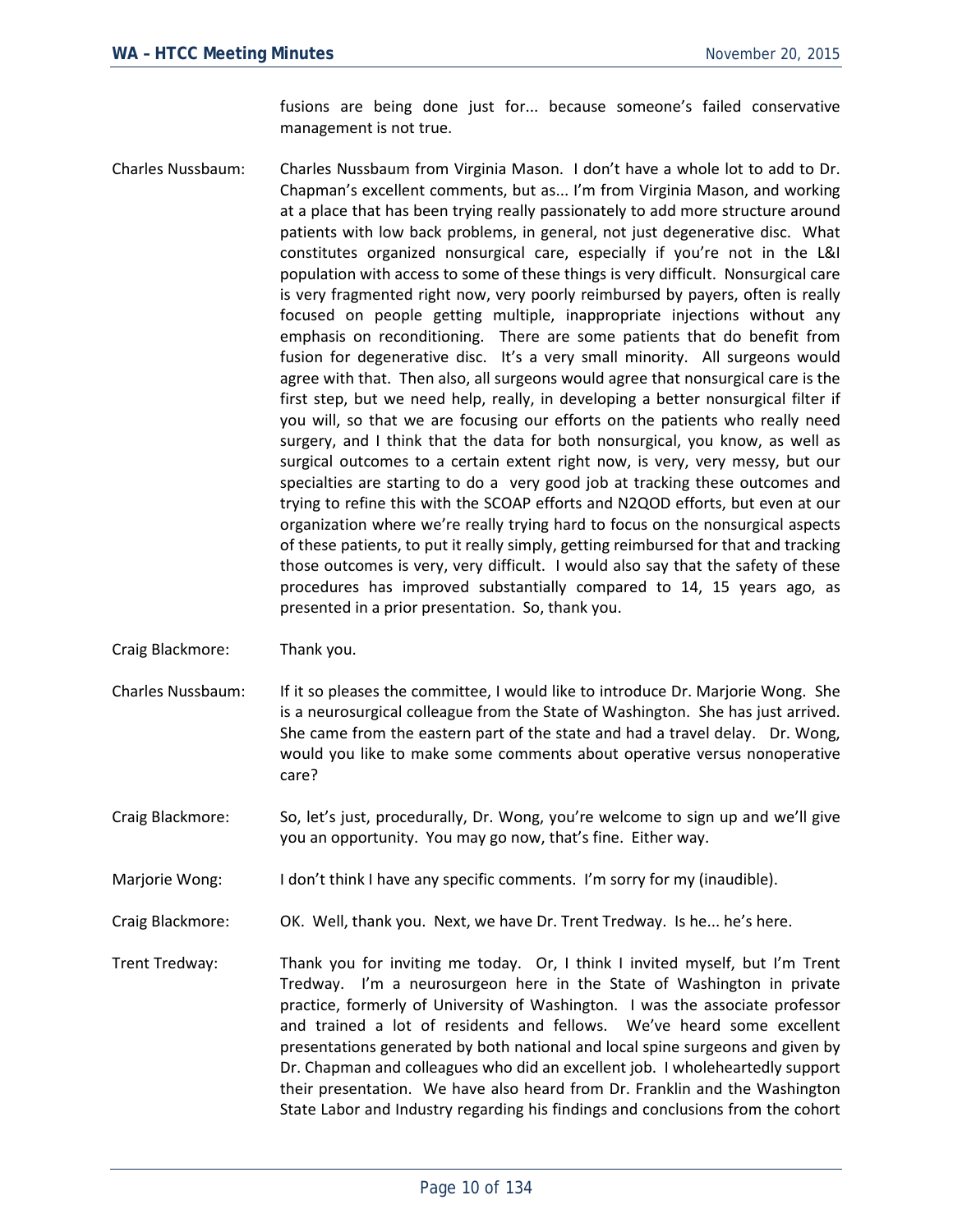of injured workers in the state. I would like to discuss some of the problems and point out some of the issues with the slides.

First, we need to remember that the patients with associated conditions, as he listed, are not supposed to be included in this decision. However, this is not the case, as these conditions have not been included... or have been included in the criteria when attempting to try to get a spinal surgery approved.

Second, as he also states... he also stated that patients must meet conditions and structured intensive multidisciplinary program, as established by the agency. And as you have pointed out, this isn't having... this never really gets set up to evidence-based medicine. It hasn't been really evaluated and some of the literature that we would like to see from that group would be very helpful. It needs to be held to the same standard as the surgery group that they always tell.

Third, it is not appropriate for Dr. Franklin to assert that there is a higher complication rate and cost when comparing surgery to nonoperative treatment. The cheapest and easiest is to absolutely do nothing in these patients, but that's not ethical. So, that really shouldn't be looked at. One of the questions that I also have for Dr. Franklin, as well as the Health Technology Assessment group, is that the rate of return to workers, excuse me, the rate of return to work on these injured workers from the agency's conservative treatment of low back pain, I would like to know what, you know, what the cost is and actually what the rate of return of work. It's also very important to notice that these patients that receive lumbar fusions are delayed over three years from the diagnosis to treatment. There is also a pilot program in L&I that's supposed to fast track these patients, but I haven't seen any published reports on that either. Dr. Franklin's research often is anecdotal and retrospective at best, and it has not really been held to the same scrutiny by the Health Technology Assessment, as demanding of the spine surgeons.

Fourth, the data that presented with the spine SCOAP should be looked at a little closer, especially in its relationship, once again, to the delayed treatment of these patients with low back pain. There is inherent biased that the difference when comparing Washington State workers that are injured compared to the non workers and to some of the patients that are self-insured, we'd really like to see what the difference is in that, but I think it may be due to this delay of almost three years. I have, personally, witnessed a number of patients that have been depressed, injured workers trying to wade their way through the L&I system, and that should really be looked at, as the inefficiency of getting these patients to actually proper treatment.

I would also like to discuss some of the problems of the highly-touted BREE collaborative lumbar fusion, which is part of the Health Technology Assessment to a certain degree. I was absolutely astonished in the way this procedure and process was performed. The comments and information that we provided from the state societies and the stakeholder surgeons fell on deaf ears. It was ramrodded through the committee, and although there were a number of individuals on that committee that agreed with my assertions that the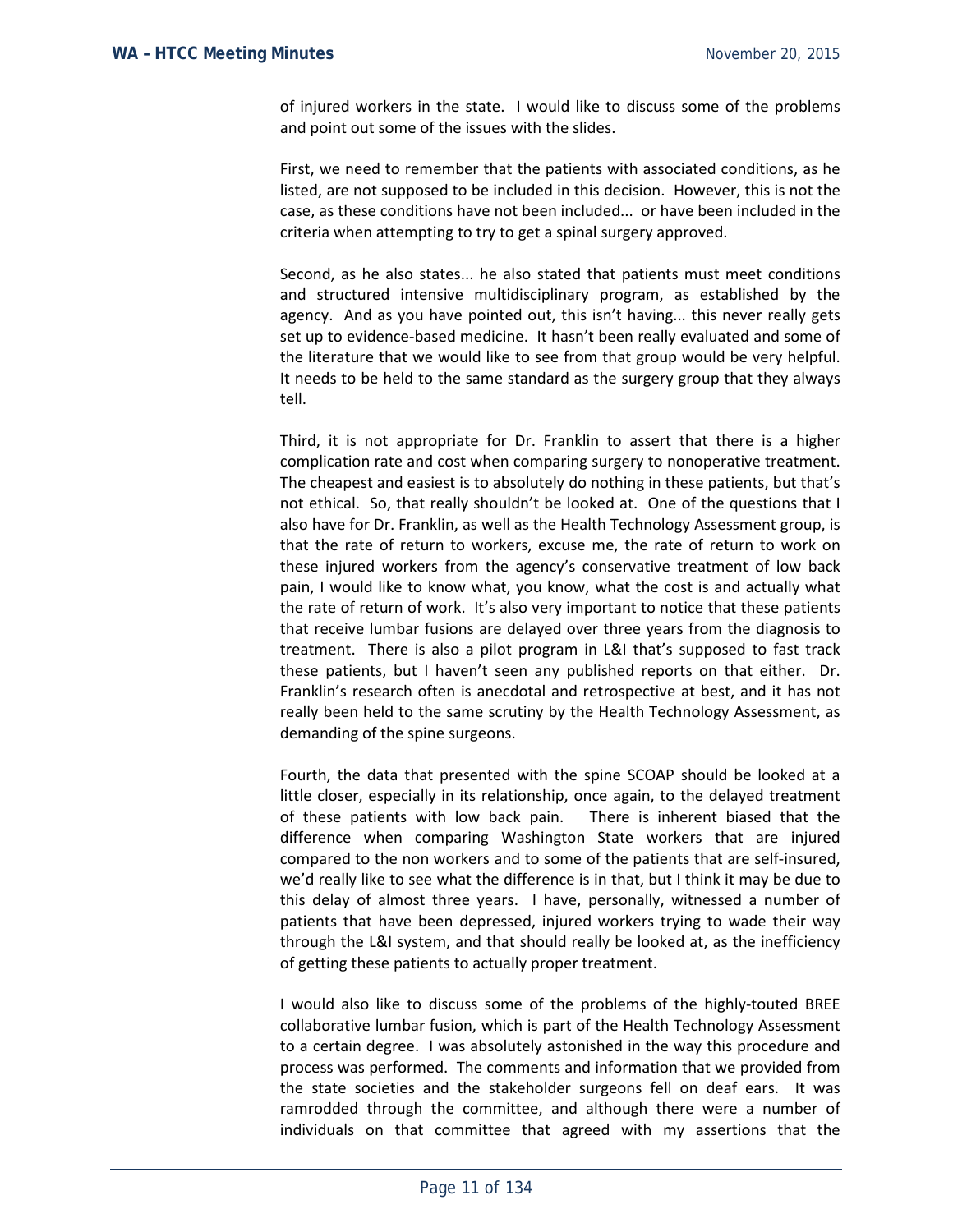committee did not engage properly with the state societies, it was heavily favored in the payer, and they also included some of the things that we kind of shake our heads at of a physiatrist, which I have many friends and consider them very good physicians, but they're the ones determining the surgery. That's almost similar to having an Emergency Room doc determine who goes to bypass or who gets an angioplasty, and it's just not real acceptable in my opinion.

So, finally, I am concerned that the power and decisions the Health Technology Assessment committee makes are unconstitutional and discriminatory. The decisions made here actually affect Washington State injured workers, as well as their economically challenged patients, also known as Apple Care patients, formerly known as DSHS or Medicaid patients. I do not see any route of appeal process, and as you are aware, Isaac Ruiz won a decision against the Health Technology Assessment regarding the constitutionality of the decision to deny patients treatment with dorsal column stimulation for chronic back pain. I want to state that many surgeons around the state are happy to help with you guys, but you need to kind of engage us a little bit before and give us enough time to talk about this and actually come up with a good collaborative effort. Thank you.

- Craig Blackmore: Thank you. Dr. Yam.
- Dr. Yam: Hi. Thank you for allowing me to speak. So, I'm a neurosurgeon in Walla Walla, Washington, and I encounter a lot of patients with degenerative disc disease. It is a common disorder that we all see and I think one of the difficulties that we all encounter with it is that, like has been brought up many times, it is rarely seen in isolation. You rarely see a degenerative disc patient that has back pain alone and oftentimes, it is the loss of cartilage, the loss of disc height, the compression of the foramen, the compression of the disc into the canal that causes symptoms in patients, and it is these things that I think oftentimes get neglected in many of the studies that we look at and a great example of this is all four of the randomized control trials that are presented today that are old data, the Brox studies, the Fairbank study, and also the Fritzell studies all include patients that have complicated courses. If you look at the inclusion and exclusion criteria of these studies and not just at the overall summary of the studies, but if you actually look at the data and where the patients come from, if you look at Brox's two studies, they do not exclude patients with leg pain, and they later measure it. Why are they measuring these things that are supposedly not happening in their patients? Why is leg pain and radiculopathy included in patients with degenerative disc disease? Why do those two things go together in those large studies, which are, again, touted to be the source of information on uncomplicated degenerative disc disease, which I think is incredibly rare, again, and then, if you look at the Fairbanks Study, they include patients with or without leg pain. Again, how does a degenerative disc disease patient have leg pain if it's uncomplicated? And if you look at Fritzell's study from 2001, which also is one of the foundations of the ICER Report and also Dr. Franklin's information, that it also includes patients with back and leg pain. So, I think what really needs to be looked at here is, what are we actually talking about? All of the evidence presented today includes patients with leg pain and if you're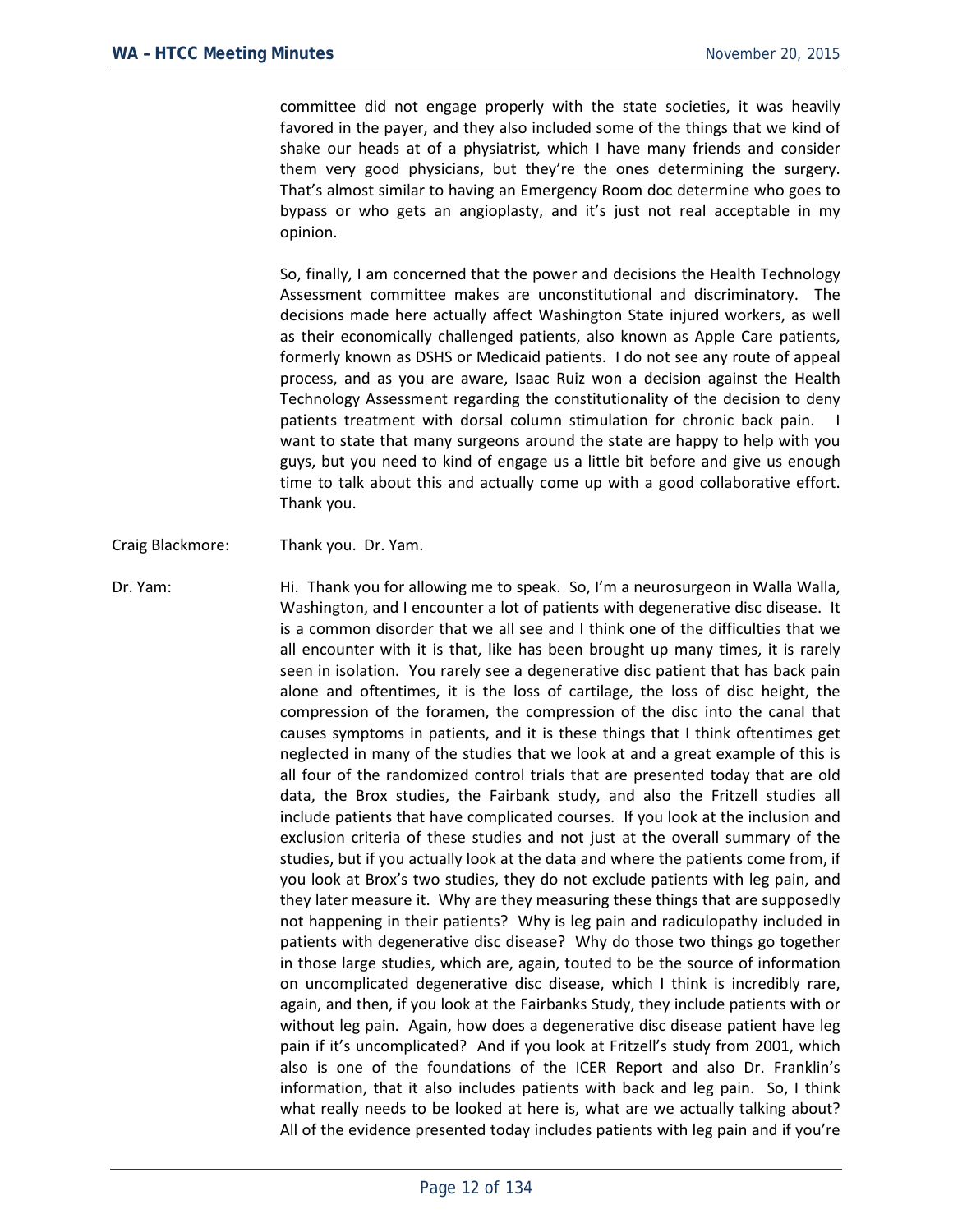going to use this to somehow isolate out back pain and degenerative disc disease alone, none of this data is useful for that. So, I would really ask that the committee continue the current policy, leave it in place. It makes the most sense. The nonoperative treatments proposed as an alternative are not working for L&I, and let us, as a society, and let us, as physicians, try to help determine what the best course of patient care is in this complex disease. Thank you.

Craig Blackmore: Thank you. Is there anyone else present who wished to address the committee but has not had an opportunity to sign up? OK. Do we have a phone connection? So, in just a second we are going to see if there is anybody who has called into the meeting that wishes to address the committee, just give us a second to deal with the technical aspects here. Is there anyone who has called into the meeting that wishes to address the committee regarding lumbar fusion?

> OK. Then we'll put the phones back on mute, and we're going to close the open public comment period, and we'll move on with the evidence report. And while we're setting up for that, I want to introduce our clinical expert, Dr. Shonnard. Thank you for coming. It is very important to the committee that we... we are not all spine surgeons. In fact, none of us are spine surgeons. So, it is very important that our decisions be in the appropriate clinical context. So, we thank you for coming and being willing to contribute that. We do not ask the clinical expert to make a specific presentation, but we will, doubtless, have questions for you throughout the course of our discussion, and we appreciate your input. So, thank you for being willing to be here.

- Neal Shonnard: Thank you for inviting me.
- Craig Blackmore: We also ask that really all presenters, including the clinical expert, tell us if there are any conflicts of interest or if anyone has paid for your services to be here. So, Dr. Shonnard, did you have any conflicts of interest to declare?

Neal Shonnard: I don't and...

Craig Blackmore: Thank you.

- Neal Shonnard: ...I pay for everything.
- Craig Blackmore: Thank you. OK. Let's, uh, let's proceed.
- Daniel Ollendorf: OK.
- Craig Blackmore: Dan.
- Daniel Ollendorf: Um, so I guess, um, I should first refer to Gary's map of the country and say that after this meeting, I'm going to go back to Boston to get my lumbar fusion, but... just kidding.

So, um, we are here to talk about our evidence review, examining the comparative clinical effectiveness and comparative value. This is, as was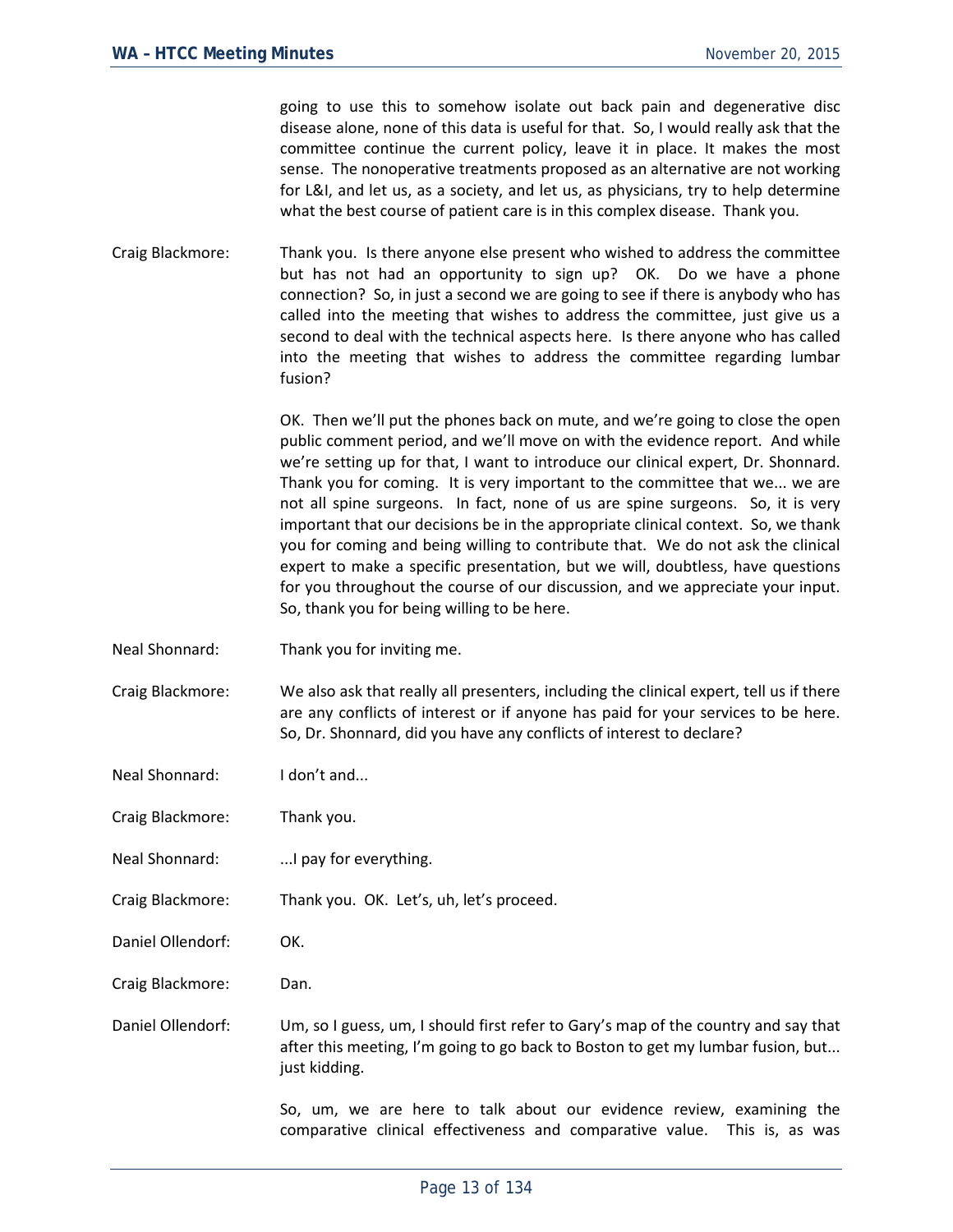mentioned before, re-review of a previous systematic review done for the Health Technology Assessment. We'll provide some background on the condition, although Dr. Franklin already has to some extent, as have the public commenters. I'll talk about the topic in some context, go over our literature search strategy, describe the results in terms of quality and type of evidence, as well as they key questions that were set forth, and finally, our evidence ratings and the rationale behind them.

So, as has been discussed, low back pain is extremely common, chronic low back pain. Lifetime prevalence can range as high as 60 to 70% in industrialized countries. It often presents as a temporary condition with a quarter to half cases spontaneously resolving. Conservative therapy and the various forms of that is often used as a firstline approach, and I'll talk about some of those forms a little bit later. The condition is considered chronic when low back persists for at least three months, and as we have already discussed, the economic impact of low back pain is substantial, in large part due to its effect on the working class and its detrimental impact on productivity.

So, degenerative disc disease, a condition in which one or more damaged vertebral discs can cause pain in the lumbar spine. It is not limited to the lumbar spine. It can also occur in other areas of the spine. This is a natural process of aging. So, some feel that the term disease is a bit of a misnomer. Many individuals never develop overt symptoms of degenerative disc disease, and has been mentioned, this is often something that Carson Odegard-occurs with other spinal diseases or disorders. Importantly, the presence of degenerative disc disease correlates poorly with the presence and severity of low back pain, making it difficult in many circumstances to actually attribute the symptoms to the condition itself.

So, lumbar fusion, there are many in the room who could talk in more technical detail that I can, but this is a family of procedures designed to stabilize the fine by fusing two or more vertebrae together using a variety or approaches, in terms of instrumentation, as well as bone grafts or bone morphogenic protein, designed to eliminate motion in the fused segment that is causing the problem, and the hope is to decrease or eliminate the back pain created by that instability or motion. It is used to treat a number of indications, including spinal deformities, fractures, and other chronic conditions, and the controversy and really the reason we are here today is to talk about degenerative disc disease in the absence of other clear indications for spinal instability.

So, in terms of context, more broadly than just the State of Washington, there is still an increase that is being observed in the number of lumbar fusion surgeries in the U.S., two-fold increase has been observed in a nine-year period, 2000- 2009, but across that time, other studies that have attempted to measure the presence and severity of low back pain have not seen an increase of that magnitude. So, the state commissioned ICER to update a previous Health Technology Assessment conducted in 2007 that focused primarily on four RCT's that, again, were described in both Dr. Franklin's presentation and public comment. These were all XUS RCTs. Our update includes an additional RCT, which is also XUS conducted in Japan, some new observational studies, and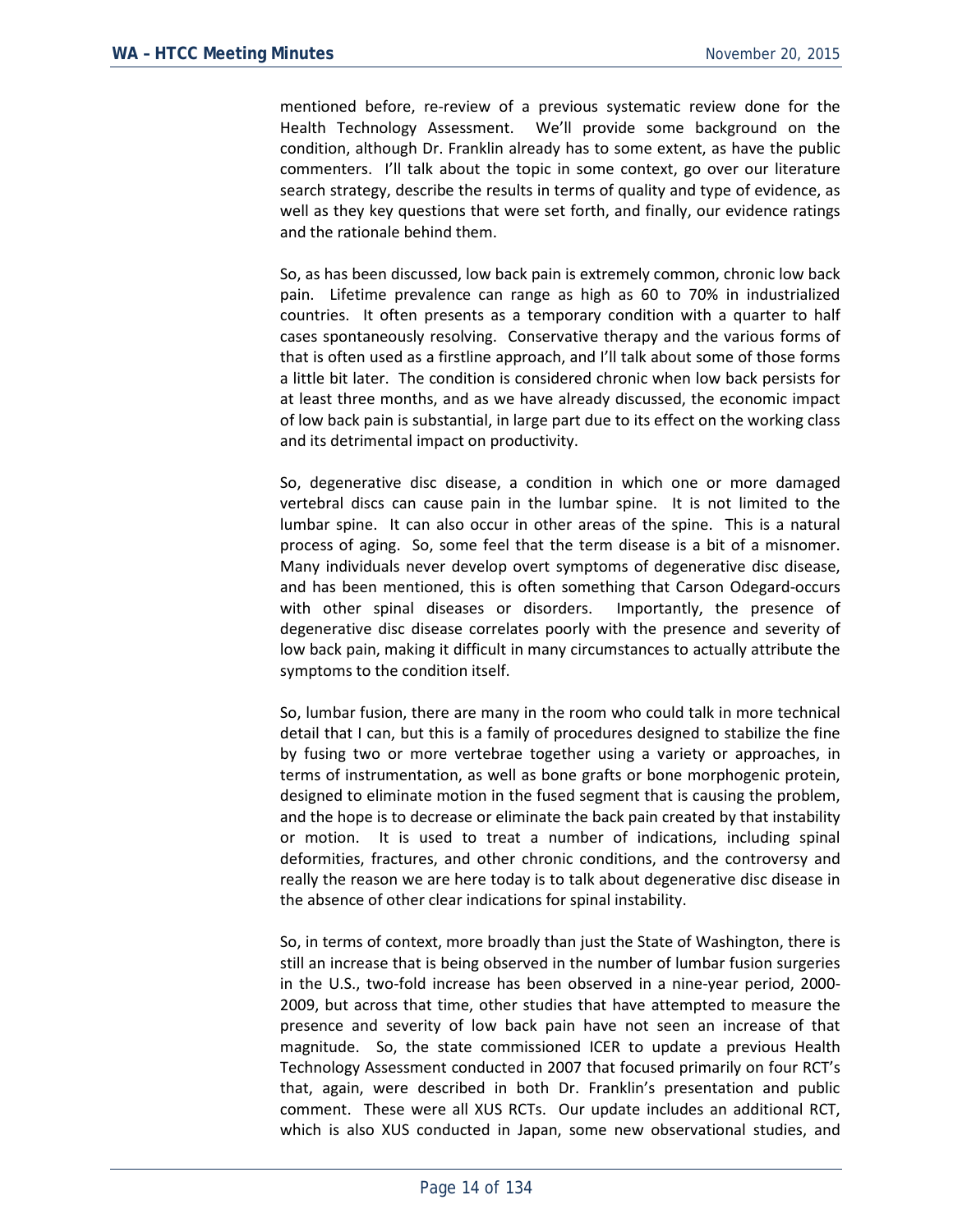studies that were intended to, in many cases, pool data from the existing RCTs and follow those patients for longer periods of time.

So, we don't have to go into too much detail on the key questions. The major contrast in this review was fusion surgery, as compared to various nonoperative approaches to care that said we did not exclude the possibility of comparative studies for fusion versus minimally invasive treatments that would go beyond nonoperative spinal injections or other minimally invasive procedures, electrothermal therapy, etc. As you will see, we did not find any comparative studies. We did specifically exclude the studies that compared spinal fusion to artificial disc replacement, because artificial disc replacement was another topic thread for the Health Technology Assessment program. So, the decision to rereview that particular topic would be made separately.

So, in addition to measures of clinical effectiveness that are typically reported in these studies, these are several validated pain disability and function scales. We also looked at measures of treatment success, or successful clinical outcome. There has been a lot of research done to try to identify movement along some of these scales that would represent a clinically important difference or a change. In addition, there are a variety of measures that are more homegrown, studying specific measures of treatment success, and we looked for all of those.

We also looked for rates of adverse events and other potential harms during the perioperative period, as well as over the longer term for both surgery and whatever its alternative approaches were in available studies.

And then, as always, we attempted to look at differential effectiveness and safety of lumbar fusion across a number of existing factors or subgroups demographically defined, clinically defined, as well as factors that would be associated with the performance of the procedure itself, use of instrumentation, single versus multilevel fusion, etc.

Then finally, as is our charge, we looked at evidence on the costs and potential cost effectiveness of lumbar fusion relative to its alternatives.

So, let's talk about the scope in some more detail. The focus for this evaluation, similar to the original review, was on adults with chronic low back pain and uncomplicated degenerative disc disease. So, this was defined as patients without confounding spinal conditions, such as radiculopathy, greater than grade 1 spondylolisthesis, severe spinal stenosis, those with acute trauma, or systemic disease that affect lumbar spine. We recognized from the outset that many of these studies would have mixed populations. So, we made a decision to include mixed studies, only if outcomes were reported separately for individuals with chronic low back pain and uncomplicated degenerative disc disease or a preponderance of patients had such a diagnosis greater than or equal to 75%.

So, the intervention of interest included all major technical approaches to lumbar fusion regardless of technique. So, that could include various anatomic approaches, laparoscopic versus open procedures, or different types of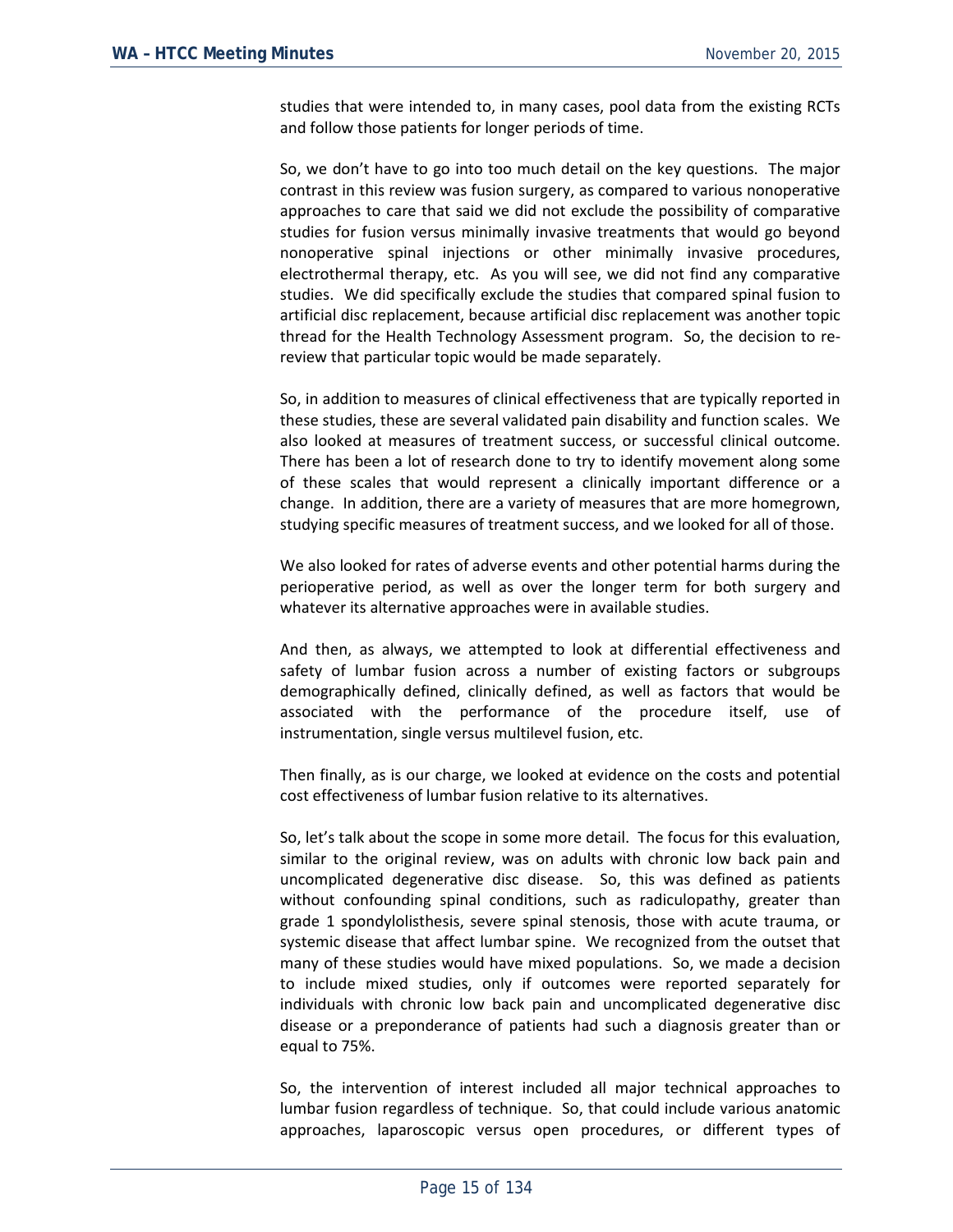hardware utilized, as well as grafting. Comparators included conservative management approaches. These could have included individually-focused approaches, so focused on one modality, physical therapy, rehabilitation, cognitive-behavioral therapy, medication management, as well as multidisciplinary programs that included several components. As I mentioned, we also considered minimally-invasive treatments, radiofrequency ablation, electrothermal therapy, or other nonsurgical, minimally-invasive modalities, if comparative studies were available.

The outcomes, as I mentioned, these measures of pain, function, and disability, pain is typically measured using visual analog scales. That's what we most frequently encountered. There are two functional scales used in these populations, the Oswestry Disability Index, and the Rowland Morris Disability Questionnaire. As I mentioned, measures of treatment success or successful clinical outcome, however they were defined, changes or reductions in the use of opioid or narcotic medications, return to work and/or resumption of normal activities, mortality both during the perioperative period and over the longer term, other complications and adverse events, requirements for repeat surgery, and other retreatment according to the type of initial surgery, and studies that focused on cost and cost-effectiveness.

We looked for studies published between January 2000 and October of 2015. We posed no restrictions on the inclusion of randomized control trials and comparative studies. For our case series, we limited these based on some quality criteria, because we were interested in information from case series on the longer term. We looked at studies that were conducted over two or more years of followup with a hundred or more patients, 80% or better retention of the sample, and again, a preponderance of patients with uncomplicated degenerative disc disease, or findings stratified by indication.

In terms of what we identified, we found 19 publications in total. As I mentioned, five RCT reports, four from the original review and one additional, two secondary analyses of those RCTs and six longer-term followup studies focused on those RCTs. We also looked at two prospective cohort studies, including the study mentioned by Dr. Mirza, and an additional poor quality retrospective, as well as three case series. There are other data that I'll talk about that are included for contextual purposes. So, these may be large retrospective database studies, for example, that examine harms, but in those studies, again, it is very difficult to tease out a truly uncomplicated population from populations with other confounding indications.

What we found, in terms of these studies, is that we did find no studies comparing fusion to minimally-invasive treatments. We found, this was mentioned in the public comments, that most of these studies included patients who had a significant duration of chronic pains that they've been dealing with this for a very long time. There are issues with these studies and not uncommon to any comparative study looking at surgery versus a nonoperative form of management, in that there were relatively high crossover rates in many of these studies. So, patients initially randomized to nonoperative care who ended up getting surgery. Some patients randomized to surgery who elected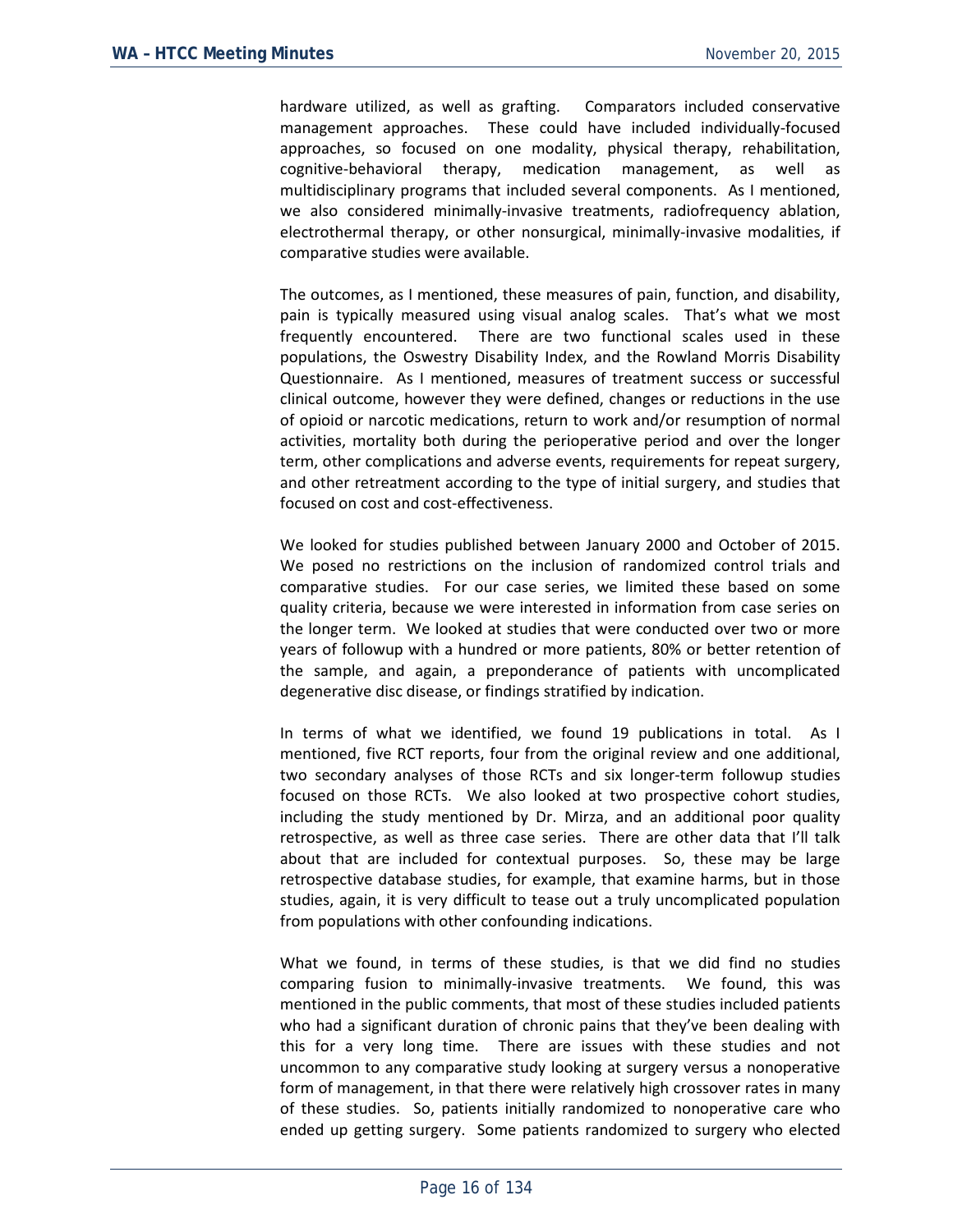not to undergo the procedure, etc. And of course, this is a problem that is more difficult to manage the longer the followup is. There were some indications of heterogeneity of populations across the studies and, in fact, some imbalances between treatment groups at baseline, again making some of the conclusions problematic to arrive at. Of course, the interventions themselves, the type of fusion employed, and the type of nonoperative management used, were also defined variably.

So, I apologize for the small type. This is the way we start in the executive summary of our reports with our overall assessment of the strength of evidence for each key question, and then we'll focus on some slides that talk about the details of the studies that informs the key question.

So, our two major comparisons available to us were fusion, as compared to intensive or interdisciplinary rehabilitation, and fusion compared to physical therapy or exercise alone. We found moderate evidence in terms of the comparison to interdisciplinary rehab, suggesting no differences in pain, function, or return to work in the short or long-term, again complicated in some studies by high cross-over rates and variable definitions of the interventions.

In terms of the studies comparing fusion to physical therapy or exercise alone, there was moderate strength of evidence suggesting some incremental benefit of fusion over these individual modalities over one to two years of followup, one example being a faster return to work in some studies. However, differences appear to diminish, as followup lengthened in these comparisons. Then, as I mentioned, no studies comparing fusion to other minimally invasive comparators.

So, here is just kind of a brief rundown of the five RCTs, the four original ones are listed at the top. The fifth one, the new one, newer one from Japan, is the last one. One thing to point out is that the population in the Ohtori RCT is a little bit different. There are some differences across the studies and populations, but there is a bit of a difference here in that, while pain duration was similar, age at randomization was lower in comparison to the other studies. The patients were about ten years younger, and no patient in this study had any prior surgery. So, another challenge with looking at some of the data from the other RCTs is that some patients had prior attempts at surgery and others did not. In fact, in one of the Brox RCTs, all patients had prior surgery. In those studies where a portion had prior surgery, the studies did not stratify the results by those populations. So, that was a challenge, as well. Back to the Ohtori RCT for a second, however, the comparator in this case was patient self-directed exercise, as well as strengthening and stretching... muscle strengthening and stretching done by a hospital-based physical therapist. Most of the other studies, even the studies that had an individual modality, had cliniciansupervised nonoperative care, and so one component of this was patient directed. Another difference in the Ohtori RCT is that patients were randomized only after examination using discography and discoblock injections. So, discography is a technique used to provoke pain in certain anatomic areas. Discoblock is used to induce pain relief in some of those anatomic areas, so patients had to have had a positive test for both, meaning the pain was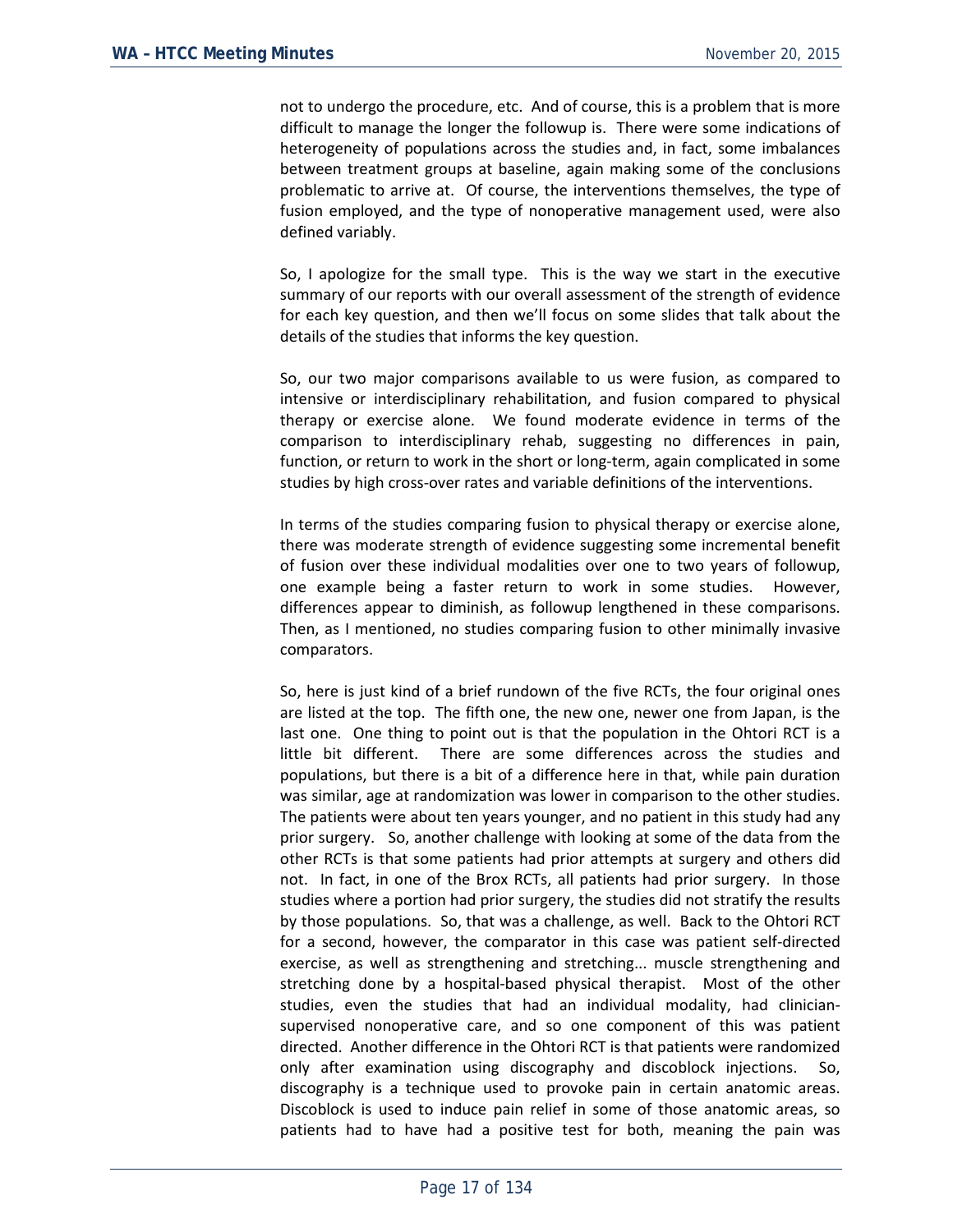provoked on discography and pain was relieved on injection, to be able to enter this study. One important concern, and it is something the authors described as leading to the relatively low sample size, is that half the patients originally enrolled refused to undergo the exam, discography or discoblock. So, there is a potential concern about volunteer bias in that particular study.

In all of these RCTs, I think as was mentioned during the public comment, some of the entry criteria are vaguely described, and so the Brox RCT, for example, did not exclude patients with leg pain, but did exclude patients who had clinical signs of radiculopathy. So, it is very difficult to understand exactly how those criteria were applied. One of the concerns with the Fairbank RCT is that no every patient got fusion. They were most... the preponderance of the patients did, but there were other surgical procedures used in a small percentage of patients.

So, again, these are a mix of RCTs, all of them done outside of the U.S. They vary in sample size. In some cases, there were nominal differences in baseline characteristics. So, I was looking through the Ohtori criteria, or the Ohtori baseline characteristics this morning. It may have been something that was, it was not statistically significant, but that could have been complicated by the small sample size. There were nominal differences in visual analog scale rating, or pain, so greater than a point on a ten-point scale at baseline. These studies did not do a lot of multi-varied adjustment to try to control for those differences. So, that's kind of an overall gestalt of the randomized evidence.

So, this is actually a result from a previous systematic review that examined final improvement in Oswestry Disability Index across the five RCTs, and I think this came from a Cochran review if I'm not mistaken, no. A different, review, OK. And you see here that overall, there is not a statistically-significant effect on the ODI across the RCTs. You do see some variability. Really, the study with the biggest marginal improvement was the Ohtori RCT. So, there has been some discussion and editorial and commentary that possibly this provocative testing before randomization might have honed in on a population that would benefit, but again, a small RCT with some of the design challenges I mentioned.

We also produced our own meta-analysis that actually focused on improvements ODI across the three RCTs that had an intensive conservative treatment group. Here, you also see a non-significant difference, but the confidence interval around that difference is much wider, because while there is some variability in the estimates, all of them cross... all of their confidence intervals individually crossed or nearly crossed zero. So, that really kind of hones in our... on our conclusion of no material evidence of clinical benefit in comparison to these intensive programs in these RCTs.

So, as I mentioned, there were followup studies conducted. These studies were conducted over one to two years of followup, and then there were additional studies conducted to examine these cohorts over longer periods. In some cases, pooling data across multiple RCTs, which, again, given differences in populations has its own challenges, these studies produced 4 to 13 years of followup information, and none of these longterm studies found any statistically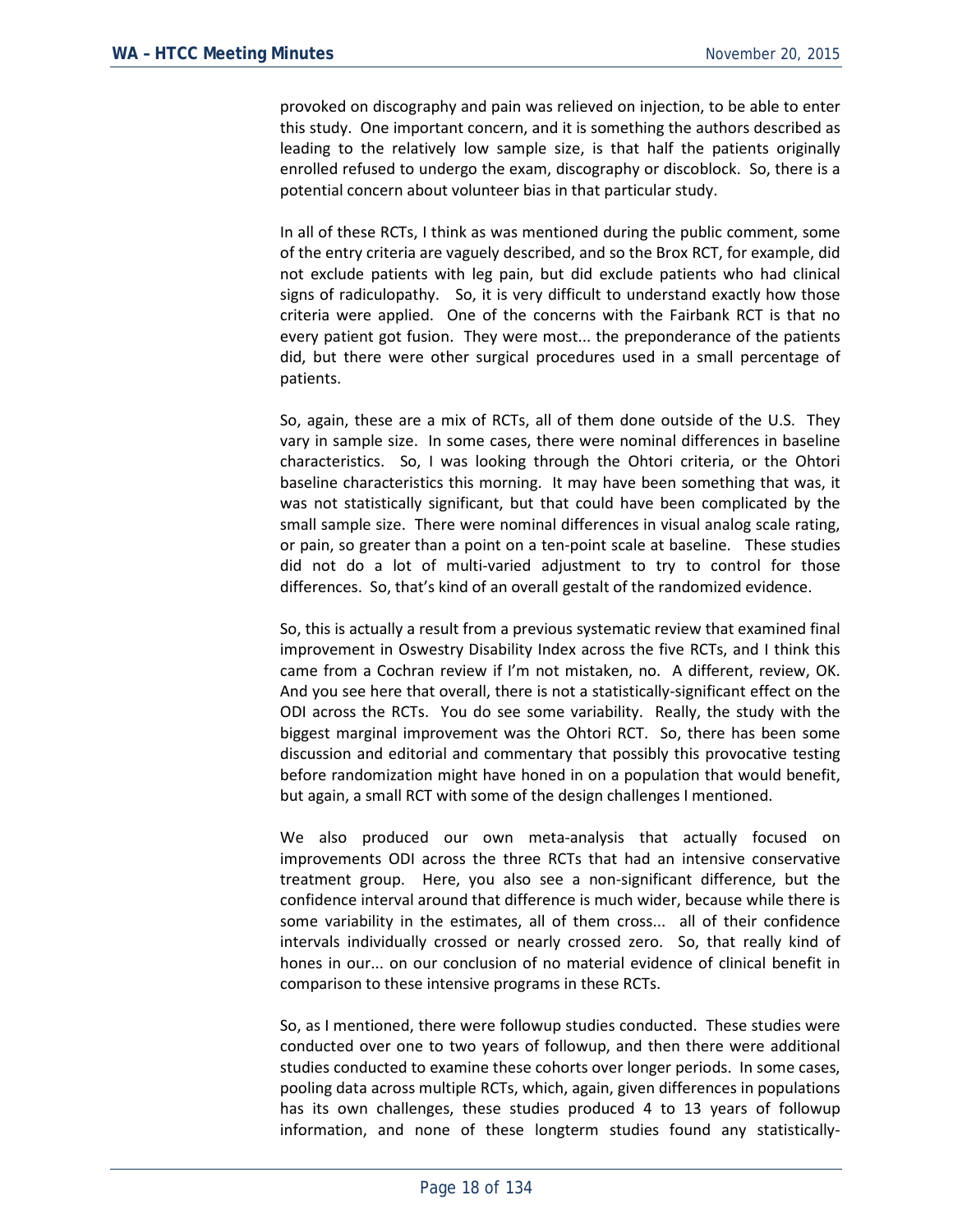significant differences between groups and measures of pain or function. There was an additional good-quality prospective cohort study conducted by Mirza and colleagues finding that functional outcomes favored surgery at one year of followup. So, a significant and clinically-important change on the Rowland Morris Disability Questionnaire at one year of followup and the challenges, potential challenges with this study is that a certain percentage, about a fifth of the population, did not receive fusion as their surgical approach. In addition, a conservative group was treated at physician discretion. So, there was not a standardized program of treatment in the conservative arm, and the physician... and the authors noted that fewer of 5% of patients got any sort of behavioral educational component to their nonoperative care.

So, we looked at return to work as another outcome. We identified this in seven studies. In the two Brox RCTs that were conducted in Norway, there was actually a percentage of employed individuals who returned to work, found to be numerically higher in the conservative group over the fusion group, but this was not statistically different in one RCT, and the numbers available at that time point were too small to be tested, according to the authors in the other RCT. Mannion pooled data from Brox over four years and I think the Fairbanks study was included in the 11-year followup, as well, and found non-significant differences in return to work over those longer periods of followup. In Fritzell, there was a statistically-significant difference, and this was a study compared to physical therapy alone in favor of the fusion group. In a secondary analysis, it was found that shorter duration of sick leave prior to treatment was also associated with better work status at followup in both groups. So, it wasn't necessarily a differential affect, but an important thing to note. In longer-term followup of this study, the original study followup was two years, there were no significant differences found at 13 years. Again, complicated by some of those changes, particularly high crossover and attrition of the cohort.

Other outcomes, in quality of life, there were quality of life measures available in four studies. NO significant differences between groups in three of the four. I think the one that produced a significant difference was the Mirza study. Again, that was comparing... a prospective cohort comparing mostly fusion surgery to conservative treatment at physician discretion. Patient satisfaction was assessed using a variety of instruments in eight studies, variable definitions, no significant differences between groups in seven of the eight, and the original Fritzell study found that significantly more patients would undergo surgery again, but in longer-term followup from that study, the direction of the affect changed to the conservative group, numerically only, not statistically significant.

Other outcomes, mental health, in particular depression, was evaluated in five studies. Two of the RTCs found no differences. A secondary analysis of Fritzell reported that having a great level of depressive symptoms at baseline was predictive of improvement in the conservative group but not in patients undergoing fusion. Long-term followup of Fritzell, that was the 13-year followup, did not find any significant differences between groups, and the Mirza study did find significant differences in favor of lumbar fusion in these patients.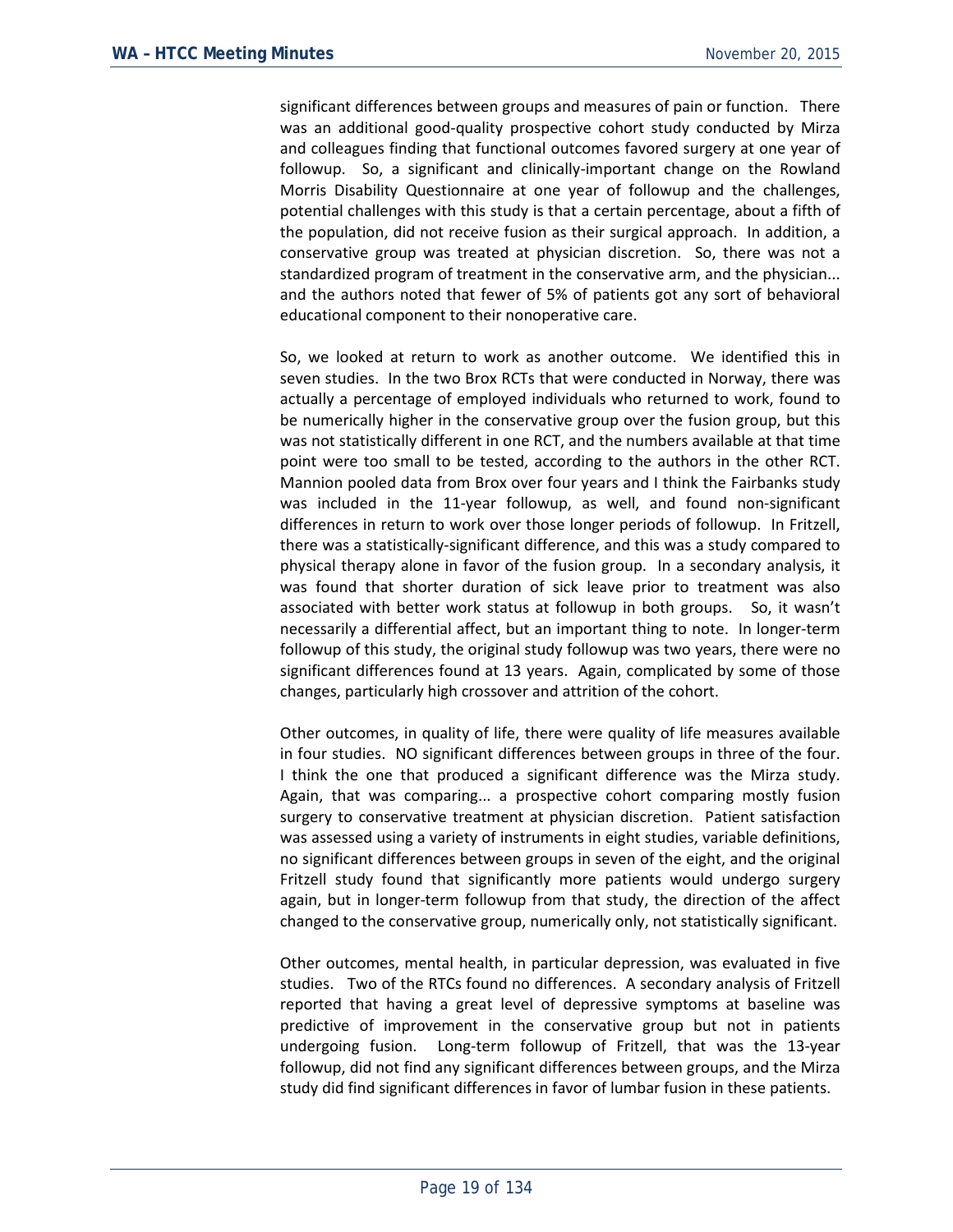So, onto treatment success. So, here the challenge was that a lot of the research and development around clinically important differences on scales like the ODI and the RDQ happened after these RCTs were conducted. So, work by Carrigy and others suggesting that there were certain numerical changes on those scales that would suggest clinically important difference was available in some observational studies but unfortunately not in the RCTs. So, in the RCTs, when treatment success was measured, it was typically a study to find a measure, and this was something that was either patient reported or was observer reported or clinician reported in terms of whether the treatment was a success. And kind of mirroring the findings for the scales... the changes on the scales themselves, there was no difference in patient or observer rated success rates in comparison to fusion to intensive or interdisciplinary rehab. There were higher rates of success or clinical improvement reported in comparison to fusion to single modality treatment, in this case one RCT looking at physical therapy, as the comparator. I believe the Mirza study also measured treatment success and found improvement there, as well.

So, as I mentioned, two of the five RCTs had no measurement of successful outcome, and in three RCTs, results favored surgery in Fritzell, but no differences observed in either of the Brox RCTs comparing to interdisciplinary rehab and studies predated those measures. The studies that did look at a minimum clinically important difference included the Mirza Study, which results favored surgery, and a case series of fusion, which was really intended to find demographic or clinical factors that would be predictive of surgical success, and in that particular cohort of patients, none of the factors that were examined were found to be significantly associated with the success measure, unfortunately.

So, moving on to harms. So, here, we were looking primarily at perioperative and longer-term mortality, where available, overall, complications and subsequent treatment. So, in terms of mortality, this, again, was a challenge. This was a measure that was either reported as having not occurred in the period of followup in these RCTs or was not actually measured or reported on at all. In other studies, other database studies that we used for contextual purposes, we found perioperative mortality rates, in-hospital mortality rates, ranging from 0.2 to 0.3%, so a relatively tight range by procedure type. In terms of overall complications, and this is again sometimes a challenge with surgical literature, there was not sort of a standard method applied across these studies to look at complication severity. Those studies that did report severe complications reported those in the range of 1 to 3%, overall complication range was 9 to 18%. In terms of subsequent treatment, and in some cases this was difficult to tease out between reoperation and surgical revision, whether it's a different procedure used or a version of the same procedure, and I think Dr. Franklin actually already presented these data. From our evaluation, we found across our studies a mean of 12.5% over a mean of five years of followup, a wide range, however, 4 to 32%. I'll show you a graphic to see how this plays out over time.

So, as I mentioned, the rating of complication severity was done inconsistently or not at all in many of these studies, and harms of a certain type were not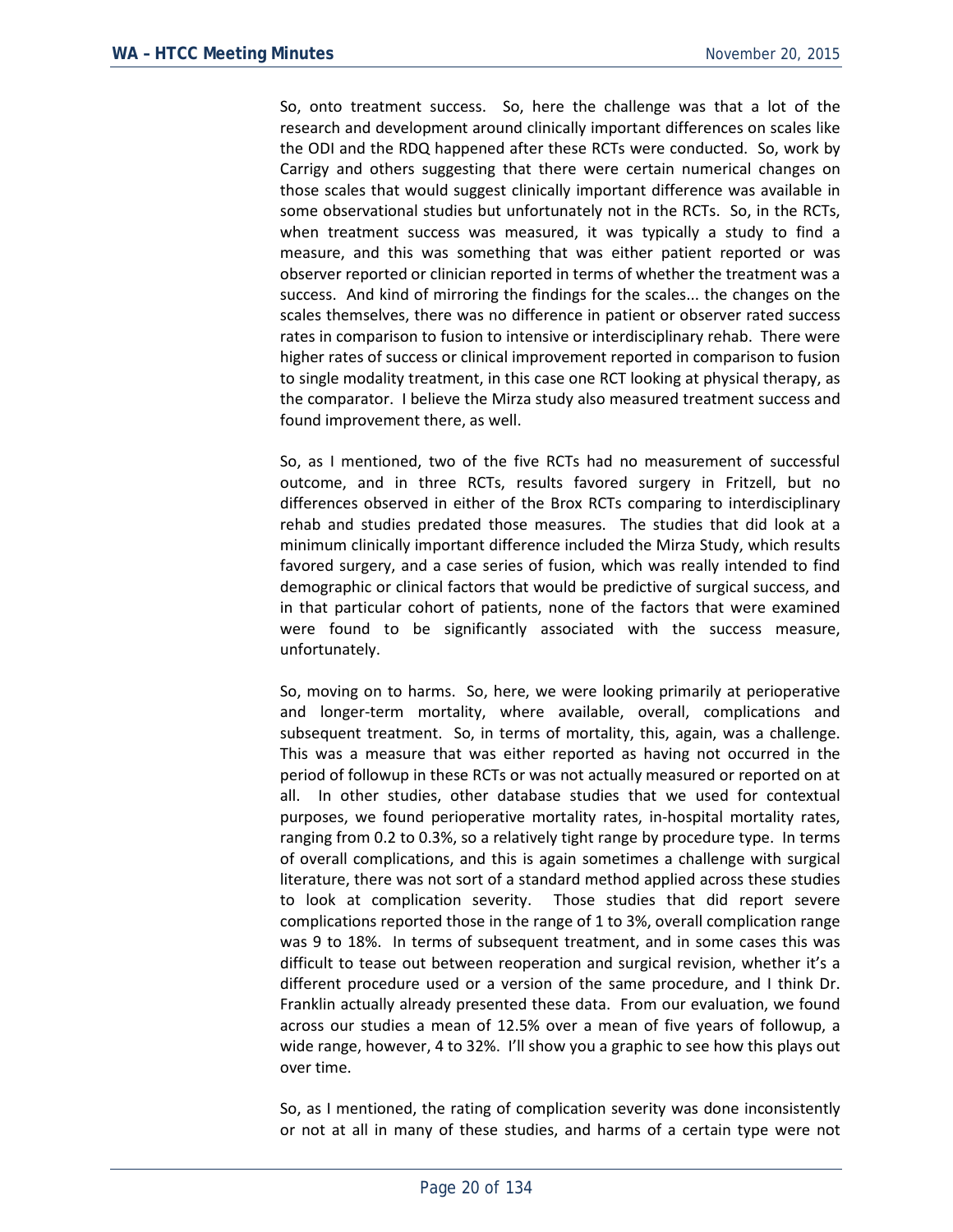reported with consistency across the studies, as well. These studies, obviously, were powered to detect differences in clinical effectiveness measures when you see that most of them were small in sample size with the exception of Fairbank and Fritzell. We looked at subsequent treatment, but most of the studies that reported on this measure reported on it over the longer term. So, it's... and if there is subsequent treatment in the shorter term, it was difficult to see that, as well.

So, as I mentioned, the... there were no deaths reported in the available RCTs deemed related to surgery or to its alternatives in our primary evidence base. In the Mannion long-term followup study that pooled data from Brox and Fairbank, there was a 7% mortality rate over eleven years in the patient receiving surgery and 0.8% mortality rate in the patients receiving conservative management. The authors did specifically state that there was no way for them to determine whether deaths were conclusively related to surgery or not. That's the one longer-term data point on mortality we have from the RCTs.

Subsequent treatment, so I've already kind of talked about the average statistics. Not surprisingly, studies of shorter duration had a lower reported rate of reoperation compared to a limited number of studies with longer followup periods. In terms of a particular concern with adjacent segment degeneration, so this is the clinical situation in which segments that are not part of the original fusion then begin to degenerate, potentially requiring additional surgery or other treatment. We did not find this specifically called out in any of the studies in our primary evidence base. We did find one case series looking at repeat surgery and finding that a third of subsequent procedures were performed due to this reason, so degeneration adjacent to the primary fusion level.

And there is just graphically, again, a limited amount of data that reoperation/revision, as displayed over years of followup.

So, let's turn to subgroups then, in terms of differential effectiveness and safety, according to these factors. We looked first at intensity of fusion. So, looking at single level versus multilevel fusion or high versus low levels of instrumentation. Some researchers describe this as complex versus simple, or actually describe both as complex versus simple. We found no discernible evidence of differences in effectiveness, according to this measure, and we did find, in retrospective study, again primarily contextual, because many of these studies looked at fusion as a procedure regardless of indication and did not necessarily stratify by indication, finding higher complication rates with greater levels of intensity. In terms of type of fusion, whether it was the anterior approach or posterior or transforaminal or combined, there was some evidence... the evidence was mixed generally, particularly on effectiveness. Some evidence suggesting a higher complication rate with anterior approaches. In terms of conservative management intensity, so the aspiration here and it actually was an aspiration that ICER had itself when we did our own little back pain appraisal in 2011, was to identify whether there were discrete components of conservative management or interdisciplinary rehab that were most closely associated with success. And there was really no way to do that from the available evidence. It was difficult to find any discernible patterns in terms of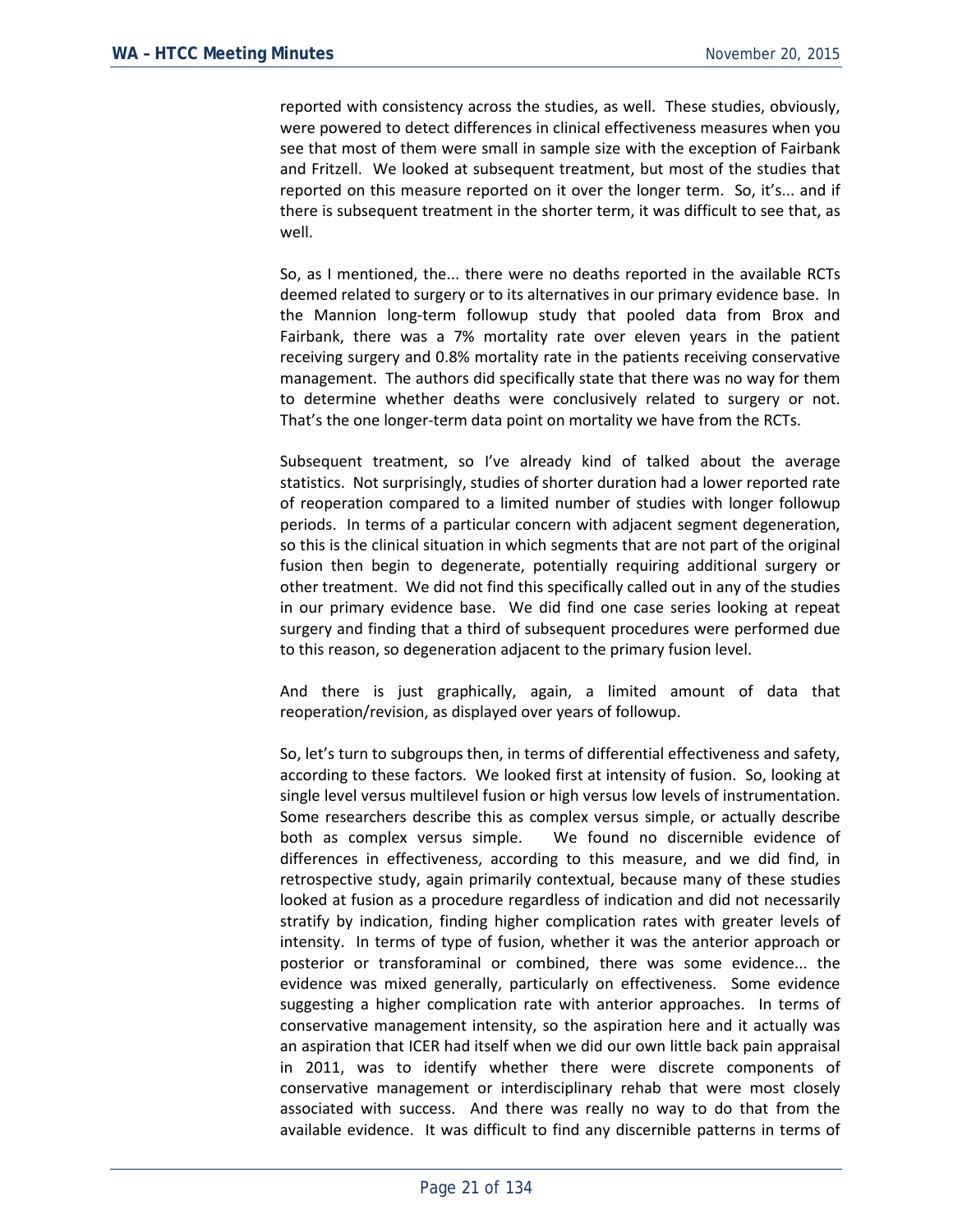actual individual components of these programs that were most closely tied to success. As I have already described in terms of the more intense programs with multiple components, there was better performance in comparison to fusion than the single modality approaches, but there is also mixed evidence, to be perfectly honest, in systematic reviews comparing outcomes for interdisciplinary rehab versus physical therapy alone. So, in some studies there are benefits shown for interdisciplinary rehab, and in some studies there is not. So, it still remains a challenge.

In terms of demographic factors, age... not suprisingly, age is generally associated with poor clinical outcome in many surgical populations. Again, we were looking primarily for differential rates that would be explained by one or more patient factors. We did not find that here. We did find some evidence that there was greater return to work in younger patients but also a higher level of disability claims in these patients. Gender, no clear patterns of impact by patient gender. And in terms of worker's comp, I will go through some detail on this, but the available evidence suggests that having worker's comp status, as opposed to other insurance status, is associated with poor clinical outcome, lower return to work, and higher costs.

In terms of psychological factors, I already presented the results on depression. There was mixed evidence available there. There was some evidence suggesting that the presence of neurosis or severe personality disorders was associated with poor outcome and oftentimes that particular factor is used as a criterion in patient selection for surgery.

Lifestyle factors, there has been a lot of research suggesting poor surgical outcome in patients who are smokers and who have higher BMI. Unfortunately, these factors were not evaluated specifically in the studies available to us.

We also did look at race/ethnicity and surgical setting, and we did not identify studies that performed this stratification, unfortunately... or these stratifications.

So, let's go into a little bit more detail here. Surgical intensity and approach, one cohort study examined primary versus revision surgery but found no statistically significant differences for any outcome. One RCT compared different fusion procedures with and without instrumentation and did not find any significant differences. And as I mentioned, these broader systematic reviews that have included multiple populations have generally reported higher complication rates with complex versus simple fusion.

In terms of conservative management intensity and approach, interdisciplinary programs described variably may provide better outcomes than unstructured or less intensive approaches, as displayed in the clinical data, but as I mentioned, we do not have enough information to identify specific components that would be associated with success.

We did not identify any studies in the surgical setting. We talked about age, gender, and race, and we talked about psychological factors already.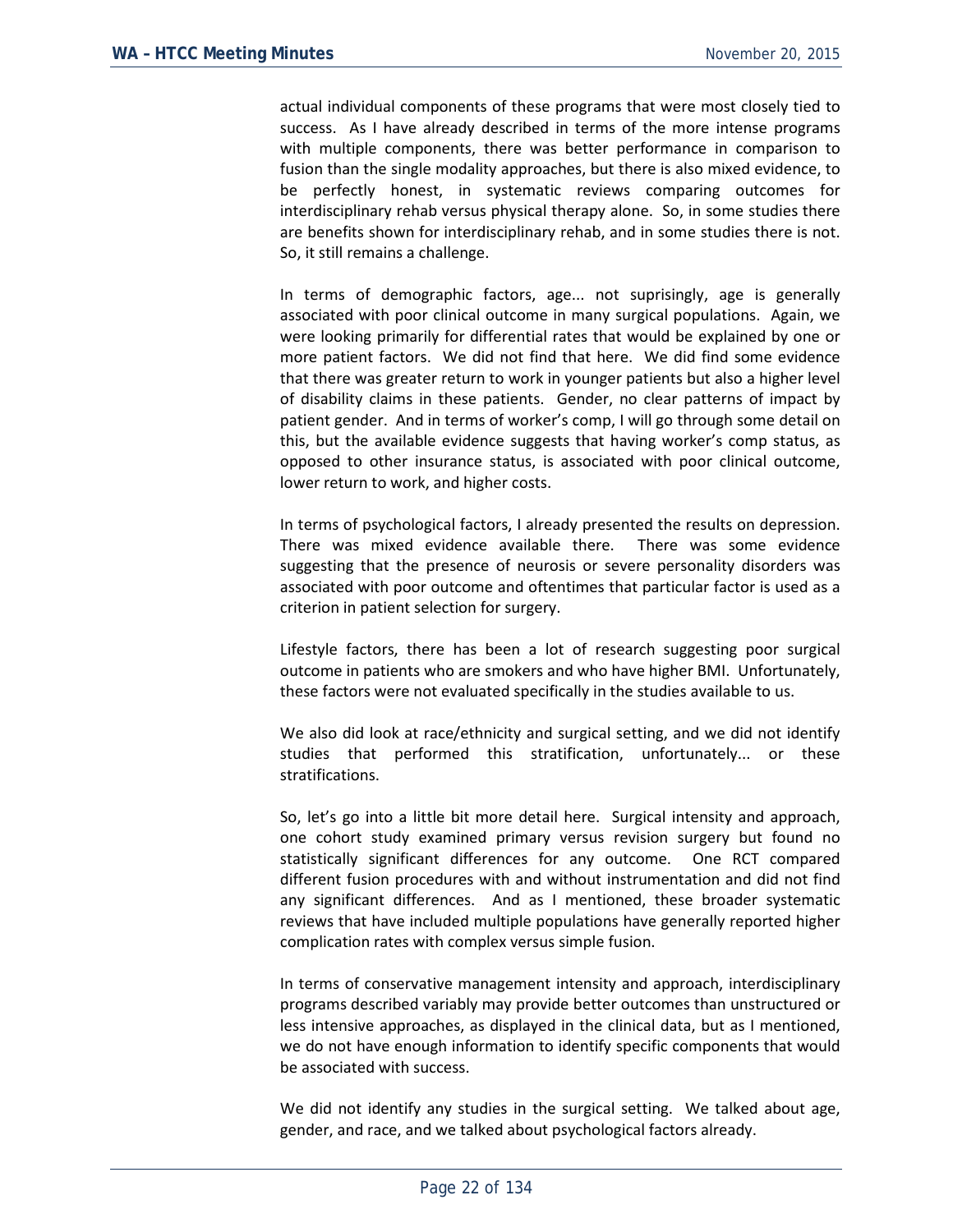So, worker's compensation status, this was negatively associated with work status following fusion in available studies, but this was not the case for conservatively-treated patients. Pre-surgery work status, whether the patient was working versus not before treated, rather than worker's comp status in another study might have influenced this outcome after fusion but did not have effect in conservatively-treated patients. We did find one study looking at the RDQ and found... it was a poor quality study, so not part of our primary evidence base, but had found that smoking negatively influences treatment outcome regardless of what the intervention is, not a huge surprise there. And no studies identified that looked at BMI.

So, cost and cost-effectiveness, the concerns around variable definitions and approaches played out over this particular key question, as well. There are some cost-effectiveness studies available, but they each have their challenges. So, let's go through some of those challenges now.

We do know that based on cost studies done in the U.S. that hospital costs alone can approach \$100,000 in the U.S., particularly for more complex forms of surgery. Costs are obviously lower for simple forms of surgery. There were two economic evaluations conducted in conjunction with the RCTs available to us, the Fairbank comparison of fusion to multidisciplinary programs yielded a costeffectiveness estimate of greater than \$100,000 per QALY adjusted life gain. That was only over the two-year followup duration of the trial. So, typically in most developed countries, a cost-effectiveness ratio that exceeds this over a lifetime is potentially challenged on its cost-effectiveness. So, at two years, that remains a challenge. There was another comparison in the Fritzell RCT of fusion to physical therapy, but the data are reported in detail in our full report. I am not presenting them here, but they're very difficult to compare across other evaluations, because the metric used was cost per one unit improvement on some of these scales, whether they be pain or function. So, it's difficult to compare to cost-effectiveness for other interventions.

There was one study that was kind of interesting, also U.S., but assessed a metric known as willingness to pay. So, through validated psychometric techniques, tried to identify cost thresholds that patients who would be undergoing different surgical approaches would have in terms of what they would be willing to pay to undergo that surgery. And then in this particular study, they compared that to the actual costs for the actual surgery itself found that the threshold for their willingness to pay exceeded the actual cost of surgery for other forms of surgery, diskectomy and decompression alone, but their willingness to pay threshold was lower for lumbar fusion when it actually costs to deliver the procedure.

Then, finally, there were two other evaluations, again reported in detail in the report but not described in detail here, because the comparison was not to an alternative form of treatment but to their presurgical state... the patient's presurgical state.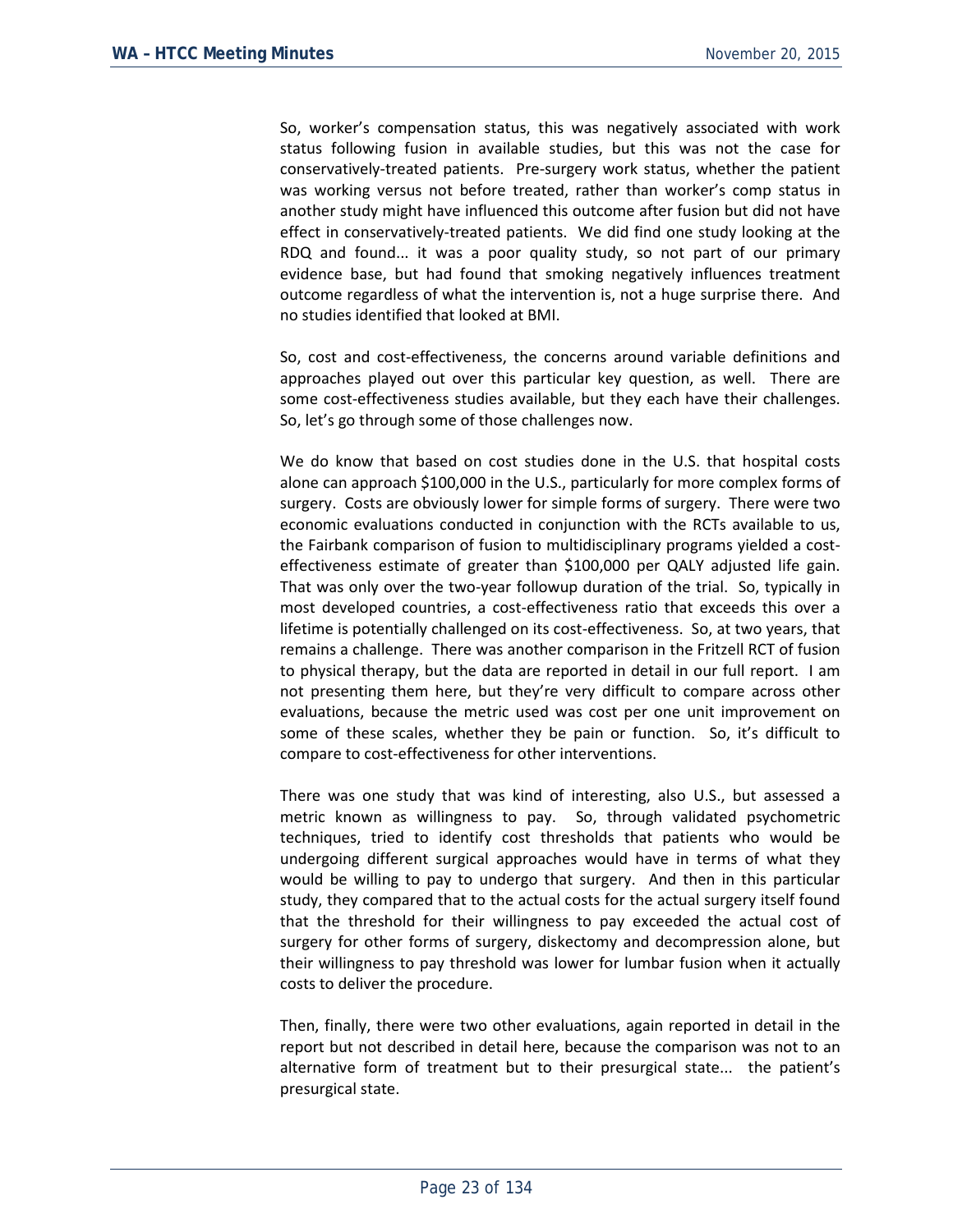So, our ICER evidence rating matrix, as most of you have seen before, is intended to assign a letter rating to the comparative clinical effectiveness on the Y axis and... to the comparative value on the X axis. Comparative clinical effectiveness is really a measure of net health benefits. So, that includes considerations of both effectiveness and harm compared to value is based on the available evidence for cost and cost effectiveness.

So, our judgment, and again it is our judgment, so it's... that's all it is, is that because we found that in the available evidence there was no data suggesting incremental clinical benefit for fusion in uncomplicated degenerative disc disease in comparison to intensive or interdisciplinary rehab, but a greater potential for harm versus conservative management, our rating was inferior. And while economic evidence is limited, the suggestion is that this is a very highcost intervention in the U.S. and juxtaposed against its potential for clinical benefit in this comparison, we termed it a low value service in patients with uncomplicated degenerative disc disease. In comparison to less intensive conservative management, we found the results to be comparable, because while there is still a greater potential for harm versus physical therapy or exercise alone, for example, there does seem to be some short-term incremental benefit, particularly around measures like return to work, but again, because of its high cost, we considered it a low value service.

So, let's turn to what practice guidelines say. I think that you have already kind of heard through public comment that American Association of Neurological Surgeons and North American Spine Society support fusion for uncomplicated degenerative disc disease after attempts at conservative management. American Pain Society, ISASS stands for something that I don't remember, but we can look it up, and the National Institute for Health and Clinical Excellence in the U.K. recommend intensive rehab after failure of general conservative measures and prior to consideration of surgery. And I think as Dr. Franklin already presented, this is not recommended in the absence of spinal instability by the Bree collaborative or the Washington Department of Labor and Industries.

Coverage polices, we found no national coverage determinations or local coverage decisions that would have affected the State of Washington from CMS. In terms of private payers, most of the national payers do not cover lumbar fusion for uncomplicated degenerative disc disease or cover it with restrictions, an example of one being 12 or more months of structured conservative management. As Dr. Franklin also presented Regence, and I'm not sure if he presented Premera. That's another Blue Cross plan in the Northwest, do not consider fusion medically necessary for uncomplicated degenerative disc disease. Health Net, on the other hand, does provide coverage after six or more months of conservative management but for one or two level fusion only.

And this is an appendix that just talks about our quality criteria. It's part of our standard slidex. We don't need to go through it here. I'll take any questions.

David McCulloch: Thank you for that review, Dan. The... as a non-expert, you mentioned, I think it was your slide six, that there's been a greater than two-fold increase between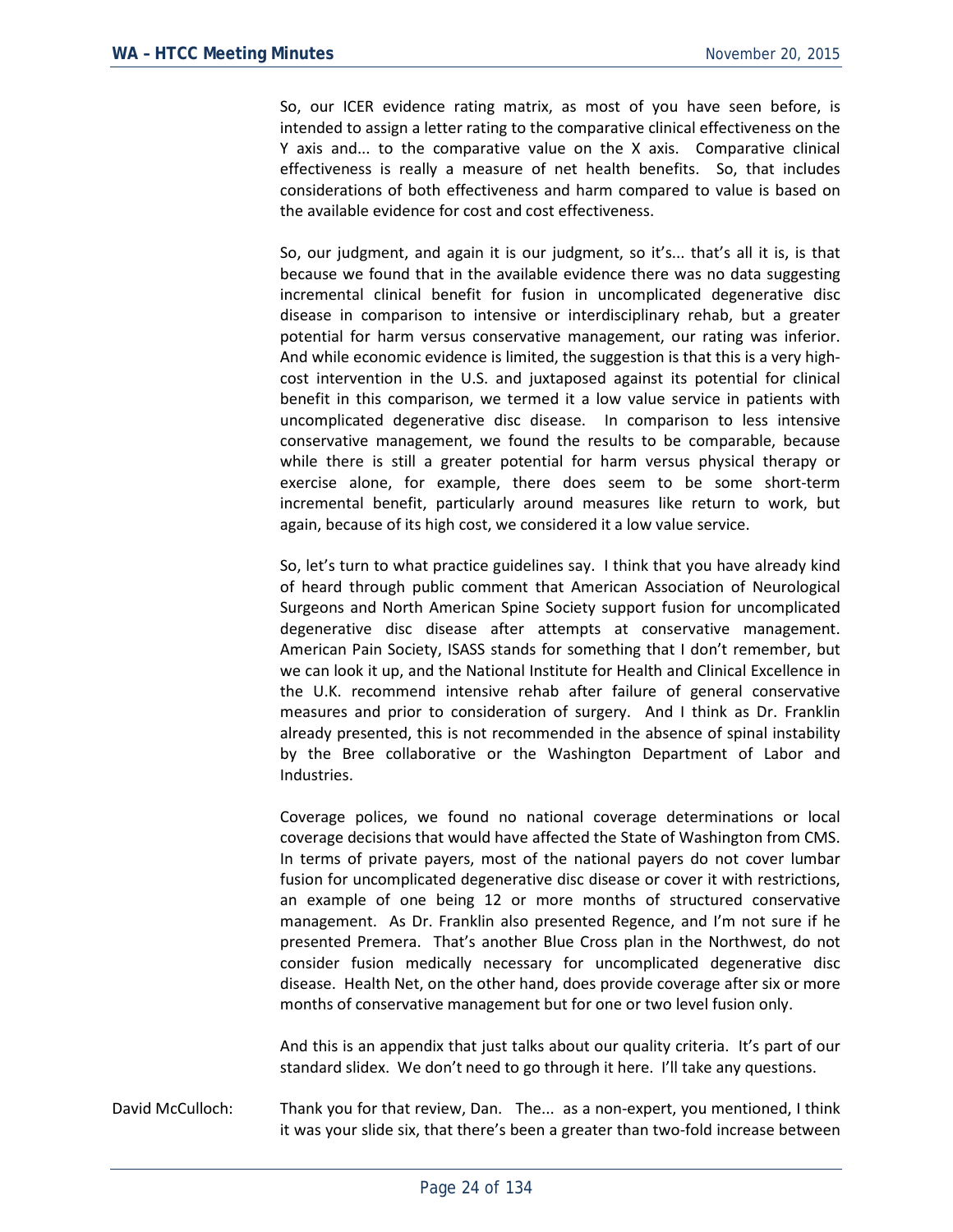2000 and 2009. How many of these are being done in the U.S. per year? Can you give me... maybe the expert can... how many per 100,000 of the population. And then second, and how does that compare with Germany, Canada, and Australia?

- Daniel Ollendorf: I'm guessing someone has done that work, and I'm not sure that I know it off the top of my head, but we can certainly look it up while... while I'm taking other questions.
- David McCulloch: Well, and it... you've told me there is more than a two-fold increase between... from what to what?
- Daniel Ollendorf: Yeah. Understood. Annie, why don't we look at that specific study and if there's any other studies that make international comparisons, let's see if we can find them. I also realized that I...
- David McCulloch: I'm... I'm... I'm absolutely flabbergasted. In a bunch of experts, you can't say how many of these surgeries are being done per 100,000 of the population in the USA this year compared with five year, I mean, I... surely.
- Craig Blackmore: Maybe during the break we can even look at the Dartmouth Atlas and see the range around the U.S.
- David McCulloch: Thanks. That would be...
- Craig Blackmore: OK.
- David McCulloch: ...helpful.
- Chris Standaert: Sorting through that data is somewhat tricky because most of these studies talk about lumbar fusion rates, in general. And trying to sort out lumbar fusion if you look at their articles on treatment of spinal stenosis, then the rates of lumbar fusion are going up in the spinal stenosis population. And lumbar fusion is going up in every population. And the tricky part is, we're only talking about a subset of this. And that's... I asked the same question of Dr. Franklin before. How do you tease out how many are being done for what we're talking about?
- David McCulloch: Right, I, I...
- Chris Standaert: And in the papers I know of, in the literature it's really hard to do that, because they just don't separate them that way. They talk about them and they, they go through Medicare and look through... for fusion rates in general. So, maybe...
- David McCulloch: ..., I, I, I get that, Chris, but I mean, I, I don't imagine that spinal stenosis is ten times more common in the U.S. than it is in Germany or...
- Chris Standaert: No. The surgical rates are higher, though.
- David McCulloch: ...right, right, but I want to get a sense of how, how much overall surgical rates for...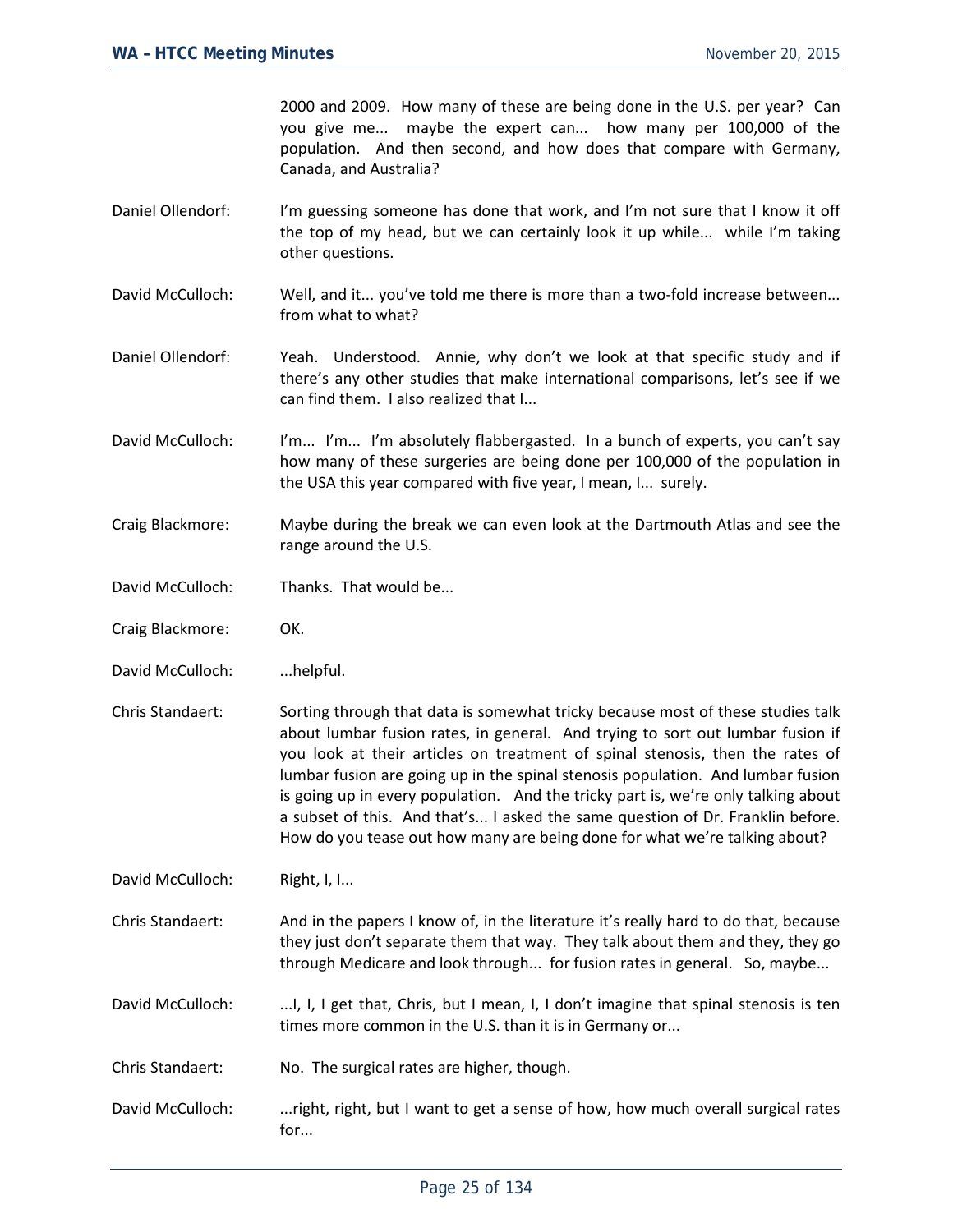Chris Standaert: Yeah.

David McCulloch: ...spinal fusion at all really.

Seth Schwartz: I have a question about sort of what we're talking about when we're talking about chronic disease. So, I think that when you see the definition that it is greater than three months of therapy, or sorry, greater than three months of pain for...

Daniel Ollendorf: Persistent pain.

Seth Schwartz: ...versus... for persistent pain, but when we look at all the randomized trials, we are looking at... these are, I mean, the minimum was, like, eight years of, of pain. And I just, I, I'm wondering very strongly if we're talking about the same patients here, you know? A patient with three months of pain, I can see how they might respond to treatment, but a patient who has eight years of pain, it seems to me like it might be a different disease. And I didn't really see a lot really separating out those, the populations based on duration of symptoms. I think I heard a little bit about it, but it wasn't very good. And I'm curious if there's any more information that's been presented to us on patients who have had pain for say, less than a year versus those who have had pain for five or ten years in terms of their response to therapy, either conservative or surgical management.

- Daniel Ollendorf: Yeah. So, that... again, that's something that was not specifically part of the scope of our review. None of the studies that had the comparisons of interest made that stratification for us. So, we couldn't actually look at where there might have been a mean duration of pain, we would look at those who had, you know, two or less years of pain versus two or more. That was not something that was available to us. There may be other studies out there that might have stratified the fusion population by duration of pain or duration of symptoms, but that's... that wasn't (inaudible).
- Seth Schwartz: How about even things like duration out of work. I mean, similarly I can see if someone has been out of work for three to six months, their likelihood of returning to work is going to be higher than if they'd been out of work for ten years regardless of treatment.

Daniel Ollendorf: Right.

Seth Schwartz: Is there anything on duration of time out of work?

Daniel Ollendorf: There was a, a little bit of evidence suggesting that that was, in fact, an independent predictor, regardless of the intervention, but again, not a lot of detail and stratification in our primary evidence base.

Chris Standaert: In the inclusion criteria of these studies, for the Brox and the Fairbank, I think it was one year of pain at least. I think Fritzell was two if I got it right. I'm trying to remember the date, but they're in that range.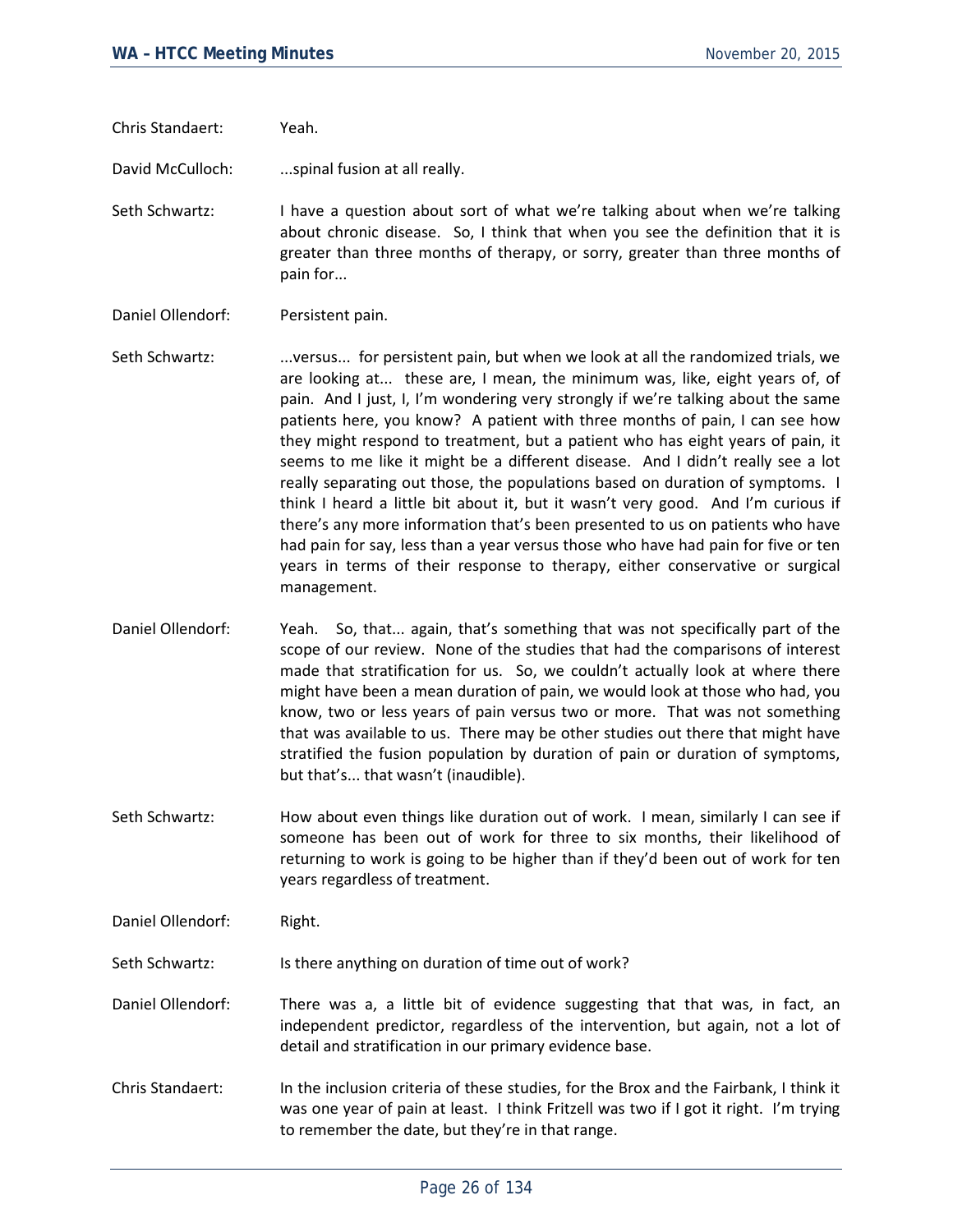Daniel Ollendorf: We can double check.

Chris Standaert: They're not... there isn't...

Daniel Ollendorf: Yeah.

- Chris Standaert: ...they're not out looking for people at eight years of pain. They're looking for people with more than one year of pain and roughly... but in that population they had some very chronic patients, clearly.
- Seth Schwartz: But there was no sub-stratification.

Chris Standaert: No.

Seth Schwartz: Looking at those. I mean, it seems like they could do that. I mean, two of those papers have almost 300 patients in them. It seems like outcome. I wonder if there's... I'm surprised there's not some breakdown on it.

Craig Blackmore: Kevin?

- Kevin Walsh: Can we go back to the fourth slide that was presented by the triad of neurosurgeons? Among the many pejorative statements that were made regarding Dr. Franklin's work, ICER, and the Bree collaborative was the assertion that the information here was cherry picked and that these valuable studies were not included, and I wondered if you could comment on...
- Daniel Ollendorf: Not on our presentation, the... society presenters. Kevin, I think I know at least part of where you're going. The SPORT trials were not included in our set because the one SPORT trial that used fusion as a comparator focused that procedure on patients with greater than Grade I spondylolisthesis. So, patients with spinal stenosis in the SPORT trials received diskectomy, not fusion. That's the SPORT trials. I know they listed other studies, as well. Right there. So, some of these other, cost-effectiveness data. So, the Mirza study was obviously included in our set. I mentioned the SPORT trials. The control groups of the ADR trials. I have to say, I don't know what the ADR trials are.

Chris Standaert: Those are, those are studies on total... on lumbar disk replacement.

Daniel Ollendorf: Oh.

Chris Standaert: And the studies were ran (inaudible)...

Daniel Ollendorf: (Inaudible)

Chris Standaert: ....trials of lumbar disk versus fusions. They didn't have a nonoperative group, and they're comparing fusion to disk replacement not to . . .

Daniel Ollendorf: Got it.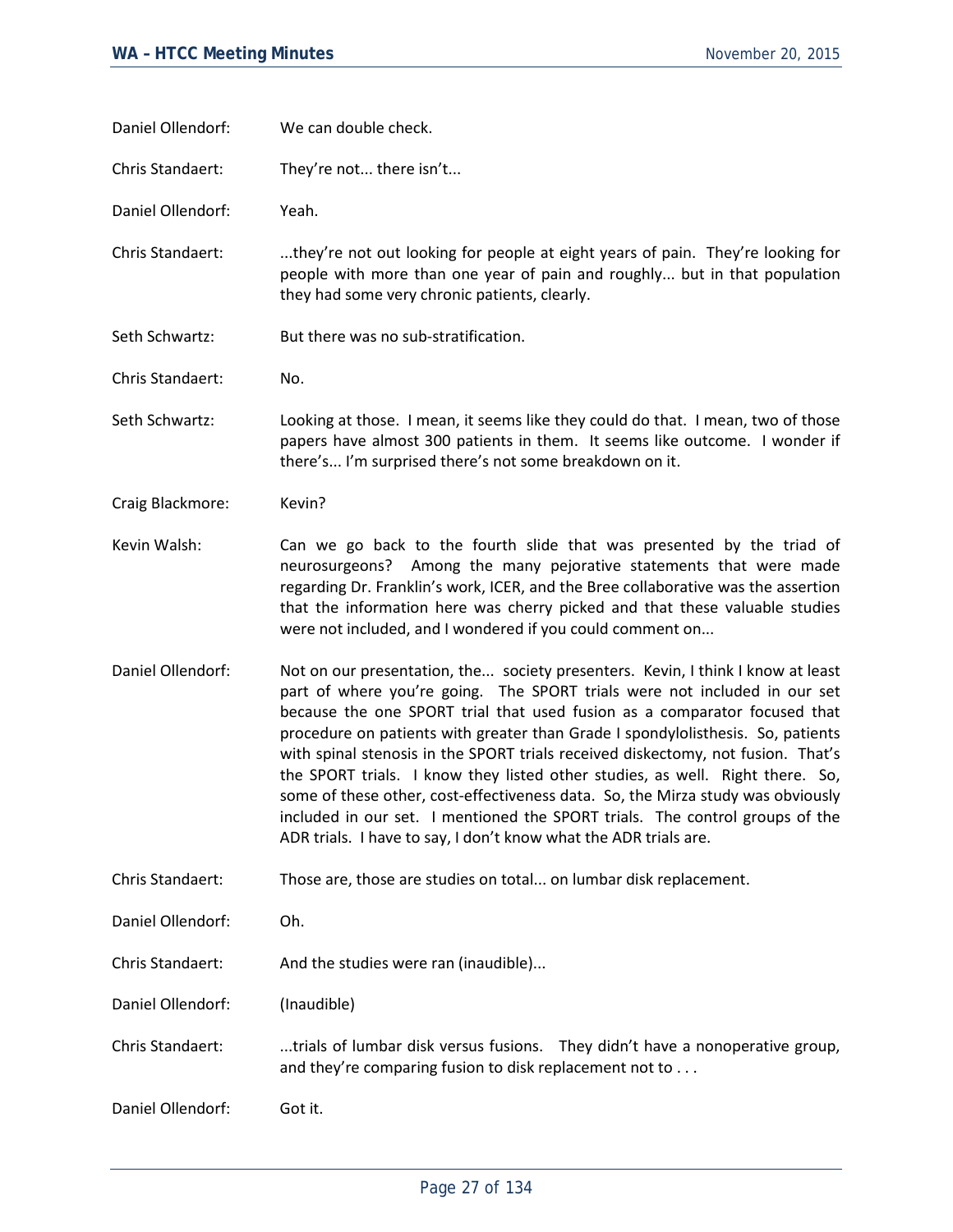Chris Standaert: ...nonoperative care.

Daniel Ollendorf: Right.

Chris Standaert: And they're advocating for the use of the control arm.

Daniel Ollendorf: Right.

Chris Standaert: So, the fusion arm of those studies.

Daniel Ollendorf: We already described our, our rationale for why those were not included. And then, in terms of the registries, I know that our clinical expert has some experience with the SCOAP registry and can speak to that potentially, but again, based on our contrast of interests, fusion as compared to either nonoperative management or minimally invasive treatment in patients with uncomplicated degenerative disc disease, I'm not seeing an indicator that there is one that we missed, if that was your question.

Kevin Walsh: OK.

- David McCulloch: So, can I ask the expert, if we have all these SCOAP registries, all these... surely we have some data from that to say, how many patients are on these registries, and what... what proportion of patients who get spine surgery in Washington State are in a registry. So, do we have those numbers? Can we do some extrapolation? I mean, I just want to get a sense of how... how common this is.
- Neal Shonnard: So, I'm Neal Shonnard. I'm the director of spine SCOAP. And, I have some degree of understanding of this field. I'm a spine surgeon. So, from a conflict of interest perspective, I do this kind of work. I'm speaking as an expert. I'm a committee member for the American Academy of Orthopedic Surgery on safety. So, I draw up safety parameters nationally. I'm a member of the International Consortium of Health Outcome Measurement, which develops registries across the world. And spine SCOAP is incorporated in their data platform. Lastly, I'm the director of spine SCOAP. In spine SCOAP, there are presently 27,784 patients who have had spine surgery who we have outcomes on. So, there's a fairly robust data set of Washington State residents who have spine surgery, since 2011. So, if you have specific questions, I will try to answer them when the data is present to answer the question you raise.
- Chris Standaert: Neal, is any of that data published? I don't, you haven't published any?
- Neal Shonnard: Yeah. Yeah. So, we have criteria. We will not release data that is not appropriate or mature. So, as you might imagine when you start a registry, you go through the growth phase and the initial first year some folks will not enter data reproducibly, because they're doing it for the first time. So, you don't use that data, but by the time you get into the second and third year, you're through the growth, and you are now getting into verifiable, auditable, useful data. So, from that perspective, we have a great deal of useful data. There are some populations where we don't have data well represented, and you heard comments this morning from Dr. Franklin that they do not have baseline or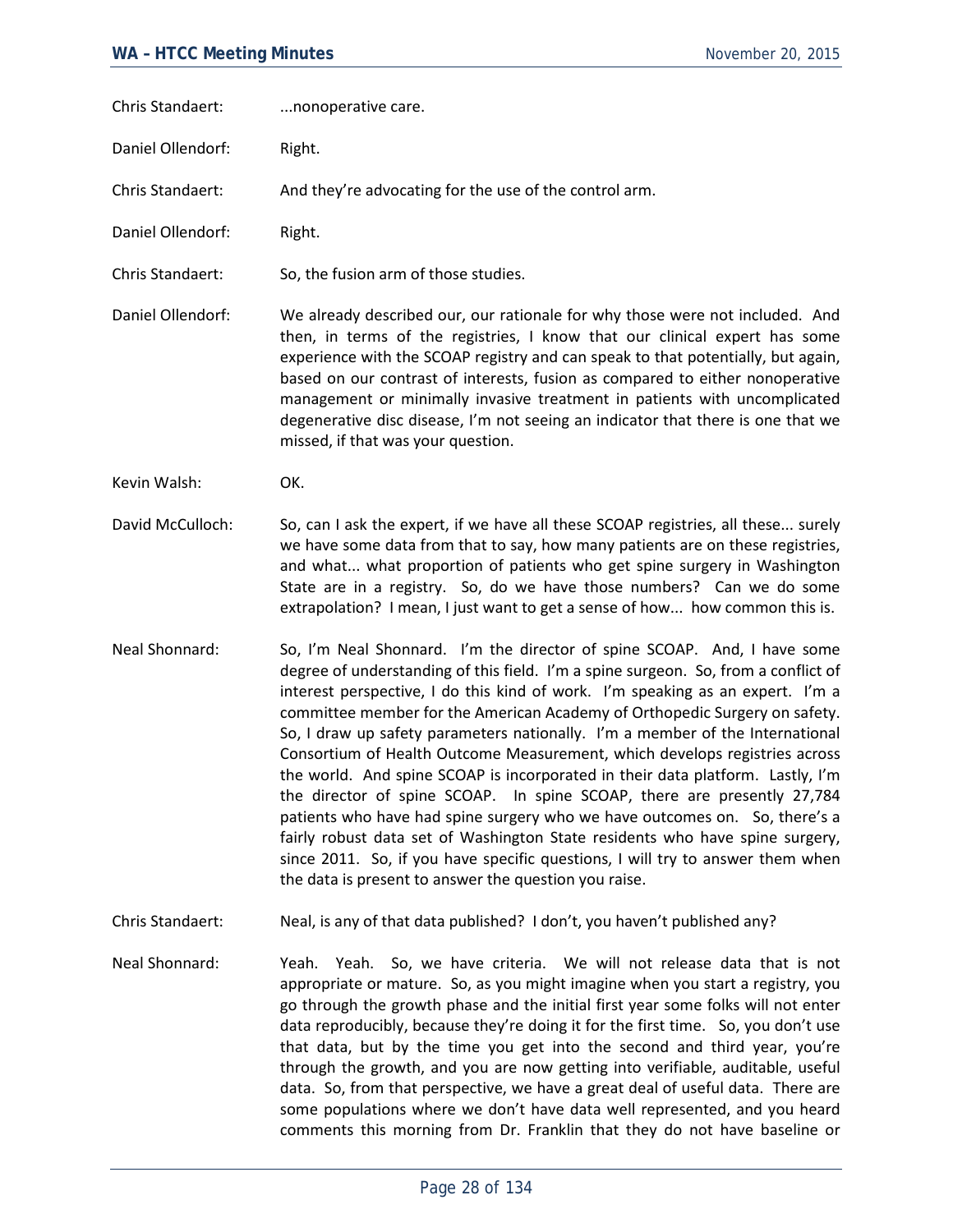followup outcomes on the nonoperative treatment. It's also important to understand for the operative treatment, only 5% of L&I patients have complete data for baseline and followup because they're not mandated. They're not required to enter that data. And it is critically important to have baseline. It's critically important to have complete data in order to understand the problem. On other payers, we have remarkably complete data. So, from the standpoint of adverse events, from the standpoint of risk profiling, from the standpoint of the things that make surgeries successful and the things that make surgery unsuccessful, we have a great deal of robust data, and I can comment on it if you wish.

- Craig Blackmore: So, I guess to Dr. McCulloch's question, do you know what proportion of the 27,000 would... at least roughly, what portion of the 27,000 would be in our definition here of discogenic or uncomplicated discogenic pain?
- Neal Shonnard: So, the way that the registry is designed, the registry is designed to specifically address fusion. So, 100% of fusion cases that are entered are tracked; 30% of the database carries nonsurgical, nonfusion surgical procedures. So, you commented about diskectomy. You commented about spinal stenosis and laminectomy. Others have commented about disk replacement. Those are not fusion procedures; 30% of the registry tracks those data sets, because it is important to have data in order to make safety, quality, and efficacy decisions, but because the predominant issue here is lumbar fusion, 100% of those that are entered that are fusion are tracked. Now, there are some hospitals in the state, 34,654 cases were done in the time interval between 2011, second quarter 2011 and present when we... when we gathered this data to look at it, and we only had 79, 80% of data on that, because there are some hospitals who do not participate in SCOAP. We can tell you about the folks who do. We can tell you safety, we can tell you efficacy. We can tell you adverse events. We can tell you that if you're in SCOAP the rate of risk drops each year you're in. So, if you join SCOAP in 2011, your present rate of going back to the operating room, going into the ICU, having and adverse event, is 4%. If you joined in 2012, it's 7%. If you joined in 2013, it's 9%, and what that means is, the longer you're in SCOAP, the safer the procedures become for your hospital, and that is fusion, diskectomy, laminectomy, disk replacement procedures. That was not the specific question you asked, but can you give me a specific question? I can tell you if the data is there to answer your question.
- David McCulloch: Well, for me, that helps, but is this SCOAP registry, is that national or is that for Washington State?
- Neal Shonnard: So, the SCOAP registry was... it was the brain child of a former member of this august group. Dave Flum was once a member of this august group, and...
- David McCulloch: So, is it Washington State or national?
- Neal Shonnard: It's Washington State and a single hospital in the University of California's system, and we're trying...
- David McCulloch: So...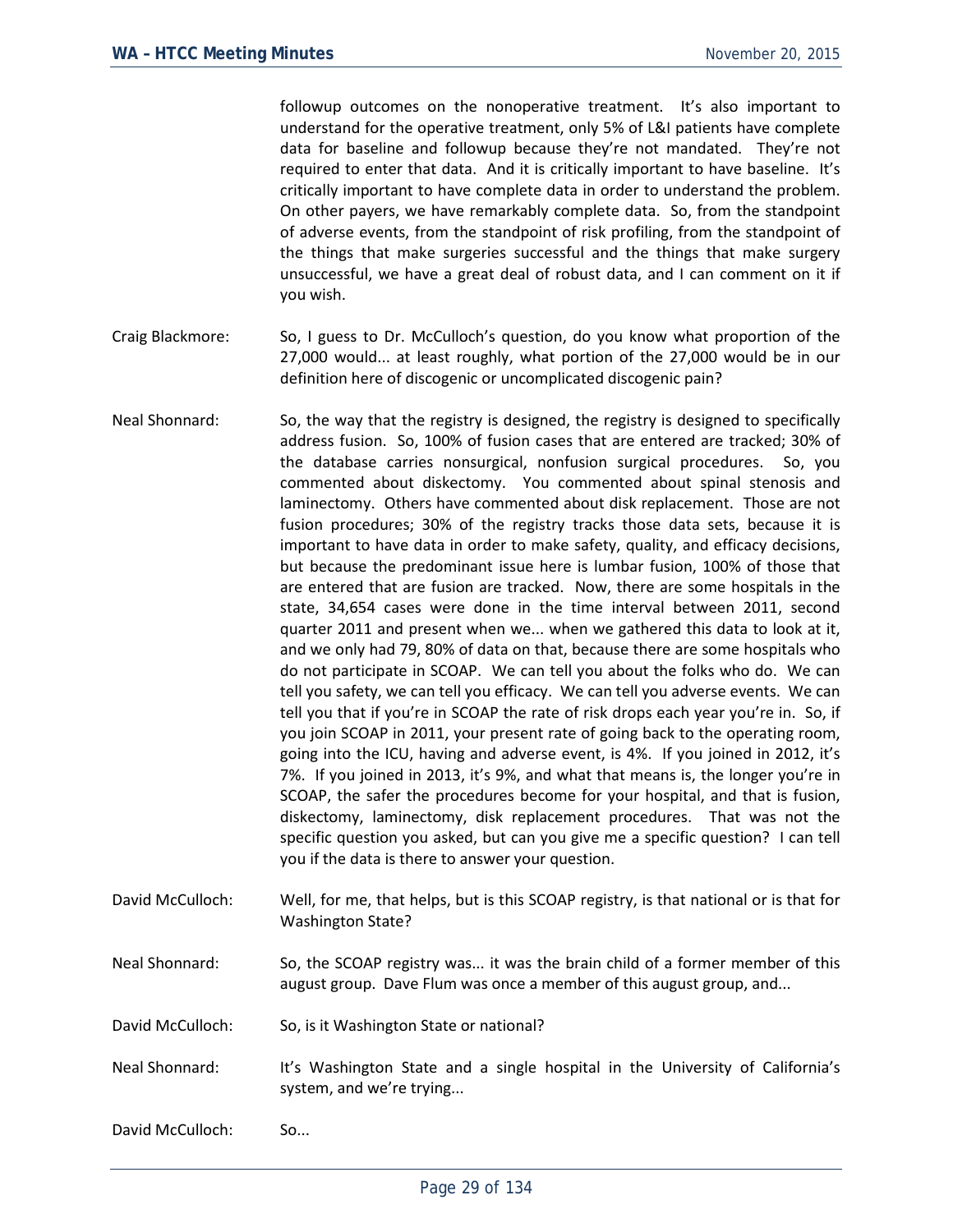Neal Shonnard ...to grow it nationally.

David McCulloch: ...so, again, I feel as if I'm asking an incredibly simple question. And I'm not, I'm not trying to be awkward. So, you said something like 57,000 from 2011 in about four years. So, about 10,000 per year in Washington State. Is that about right?

Neal Shonnard: We have 8,000 in spine SCOAP per year as an annual number.

David McCulloch: OK. So, I'm just...

Neal Shonnard But, we don't allow 100%.

David McCulloch: ...yeah, I get that, but I'm just trying to do the math to the... to the national... there must be 400,000 of these operations being done in the U.S. per year?

Neal Shonnard: Well, that varies because of geography.

David McCulloch: Well, I know that. California is bigger than...

Neal Shonnard: No, the rates of. So...

David McCulloch: Well, I know that as well.

Neal Shonnard: ...OK.

David McCulloch: But I mean, but roughly speaking, we collectively, neurosurgeons and orthopedists in this country must be doing about 3 or 400,000 of these a year.

Neal Shonnard: I can't comment on that. I don't know that data.

David McCulloch: Common sense.

Daniel Ollendorf: And is there any more information from that study.

David McCulloch: It has to be, ball park.

Daniel Ollendorf: It looks like we have more information on the study that reported rates from 2000 to 2009. Is it possible to pass the mic over there?

Female: So, there were 380,000 patients who underwent surgical treatment for...

Daniel Ollendorf: Nice guess. Keep going.

Female: ...so, yes, about 400,000 patients who underwent surgical treatment for lumbar degenerative disc disease between 2000 and 2009, and that was a two-fold increase.

Craig Blackmore: So, that's in a ten-year period.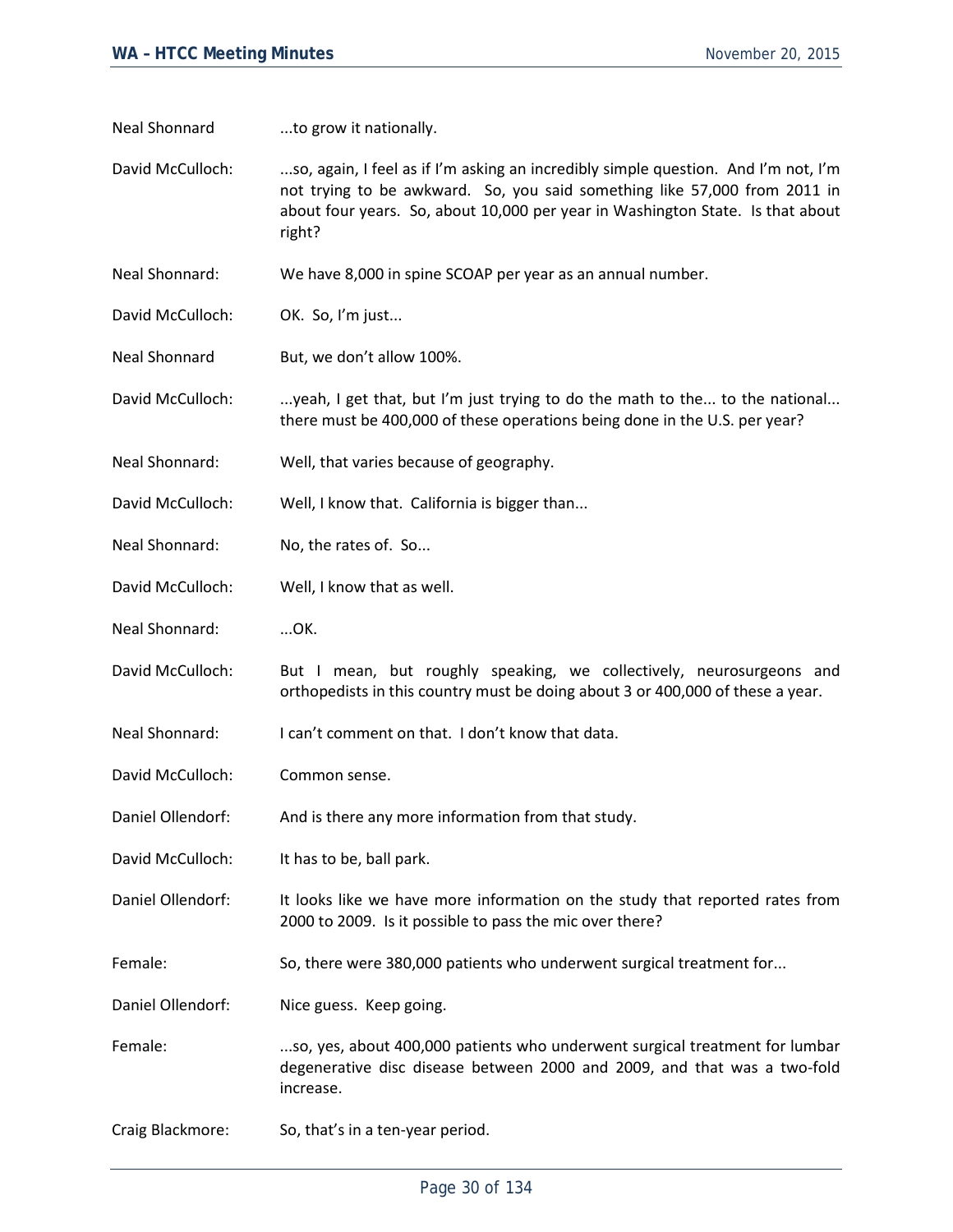| Female:           | Yes.                                                                                                                                                                                                                                                                                                                                                                                                                                       |
|-------------------|--------------------------------------------------------------------------------------------------------------------------------------------------------------------------------------------------------------------------------------------------------------------------------------------------------------------------------------------------------------------------------------------------------------------------------------------|
| Daniel Ollendorf: | So, the 380,000 was in 2009, and the number in 2000 was 190,000 roughly. Or<br>was that 380 across the entire nine year period?                                                                                                                                                                                                                                                                                                            |
| Female:           | Across the entire nine-year period.                                                                                                                                                                                                                                                                                                                                                                                                        |
| Chris Standaert:  | And that's just for degenerative disc disease.                                                                                                                                                                                                                                                                                                                                                                                             |
| Daniel Ollendorf: | Just for degenerative disc disease.                                                                                                                                                                                                                                                                                                                                                                                                        |
| Craig Blackmore:  | Oh, OK.                                                                                                                                                                                                                                                                                                                                                                                                                                    |
| Chris Standaert:  | Yeah. And, so the SCOAP registry has everybody who got fused for whatever<br>indication, which is very different from, like, and this is our part of our<br>dilemma is going to be this differentiating these things out, but we're talking<br>about degenerative disc disease.                                                                                                                                                            |
| Neal Shonnard:    | I'm sorry. Is that data from the Dartmouth Atlas? Is that where you're pulling<br>the data?                                                                                                                                                                                                                                                                                                                                                |
| Female:           | No. That was the study that Dan quoted on slide 4, I believe.                                                                                                                                                                                                                                                                                                                                                                              |
| Daniel Ollendorf: | What's the data source though                                                                                                                                                                                                                                                                                                                                                                                                              |
| Female:           |                                                                                                                                                                                                                                                                                                                                                                                                                                            |
|                   | Oh.                                                                                                                                                                                                                                                                                                                                                                                                                                        |
| Daniel Ollendorf: | for those numbers?                                                                                                                                                                                                                                                                                                                                                                                                                         |
| Neal Shonnard:    | Because, I believe Dartmouth Atlas                                                                                                                                                                                                                                                                                                                                                                                                         |
| Female:           | It was NIS, clinical data derived from NIS data was used.                                                                                                                                                                                                                                                                                                                                                                                  |
| Daniel Ollendorf: | That's the nationwide inpatient sample. So, that's a the healthcare cost and<br>utilization project collects. There is mandatory collection of data from all U.S.<br>hospitals. And so, it was basically cases of lumbar fusion with a principle<br>diagnosis of degenerative disc disease without other complicating diagnoses.                                                                                                           |
| Female:           | I can also speak to the rate for the United States and spinal surgery compared to<br>other countries. So, the United States performed spine surgery at roughly twice<br>the rate of most developed countries and the most recent formal comparisons<br>is that the U.S. is roughly twice that of New Zealand, Australia, Canada, Norway,<br>and Finland. And the spinal surgery rates in the U.K. are about one-fifth of the<br>U.S. rate. |
| David McCulloch:  | Thank you.                                                                                                                                                                                                                                                                                                                                                                                                                                 |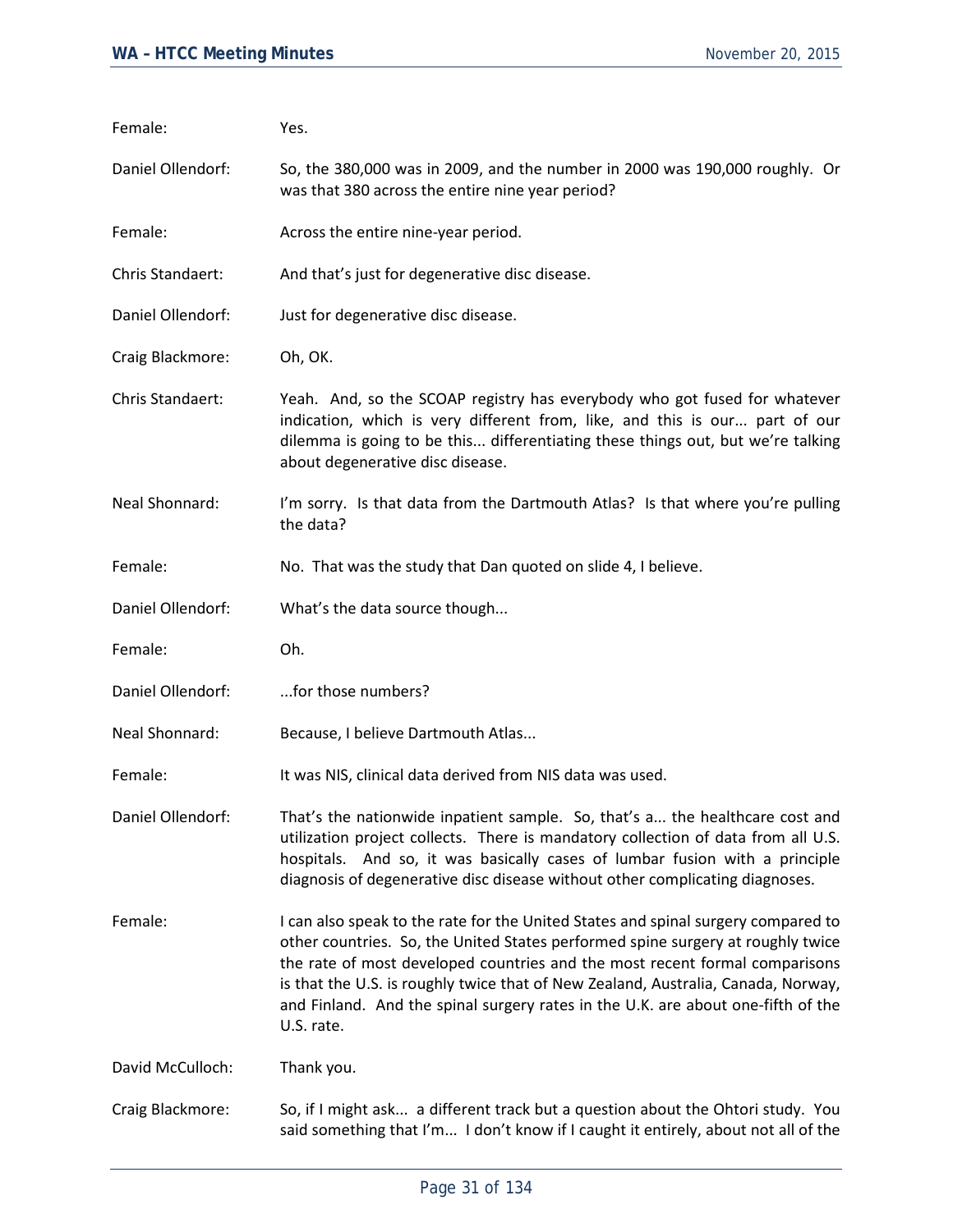individuals in that study were willing to undergo the discography or the selection process.

Daniel Ollendorf: Mm-hmm.

Craig Blackmore: So, was that after randomization or was that before randomization? And is there an intention to treat analysis, and I mean, how is that all?

Daniel Ollendorf: It was intention to treat, but randomization did not occur until after the exam. So, they... so patients dropped out because they did not want to undergo the exam. After the exam was done, if patients did not want to meet either the provocative test or the relief test, they were also excluded, and then they were randomized after that.

Craig Blackmore: OK. So, it's a selection issue, but it's not differential between the two arms?

Daniel Ollendorf: No. It doesn't seem to be. There is no assessment of the characteristics of the patients who dropped out, but. Question over here?

Craig Blackmore: Any other questions?

Gregory Brown: Yes, I have a question about the inclusion criteria for... somebody mentioned that these studies had included leg pain patients or back pain with leg pain or back pain alone.

Daniel Ollendorf: Mm-hmm.

Gregory Brown: Do we have any data in your study, which studies included this... this criteria, or, because that would actually, in the outcomes, you know, if you're tracking leg pain or low back pain with leg pain, I mean, it could be quite... quite different, so.

- Daniel Ollendorf: Right. Yeah, so I mentioned briefly the, the challenge with the Brox study was that there... there was mention that patients with leg pain were allowed in, but patients with clinical signs of radiculopathy were excluded, which I'm not a clinician but that doesn't seem to make sense to me. The Fairbank study was the other RCT that does appear to have allowed patients with leg pain, but there is no stratification available. So, we couldn't just focus on the patients who only had back pain. The other studies either were not clear in their describing entry criteria, or they did not include those patients.
- Seth Schwartz: Can I ask a question about misclassification bias here, along those same lines? It seems to me that for isolated degenerative disc disease with no other symptoms, the... conceptually, we think surgery is less likely to be beneficial in those patients, but more likely to be beneficial in these patients with selected other problems that you're addressing. What I'm hearing is that the patients who then would be more likely to benefit from surgery are being included in these trials, sort of accidentally. So, it seems like the bias there would be to actually favor surgery, but we're still seeing no benefit. Is that... can you just comment on that?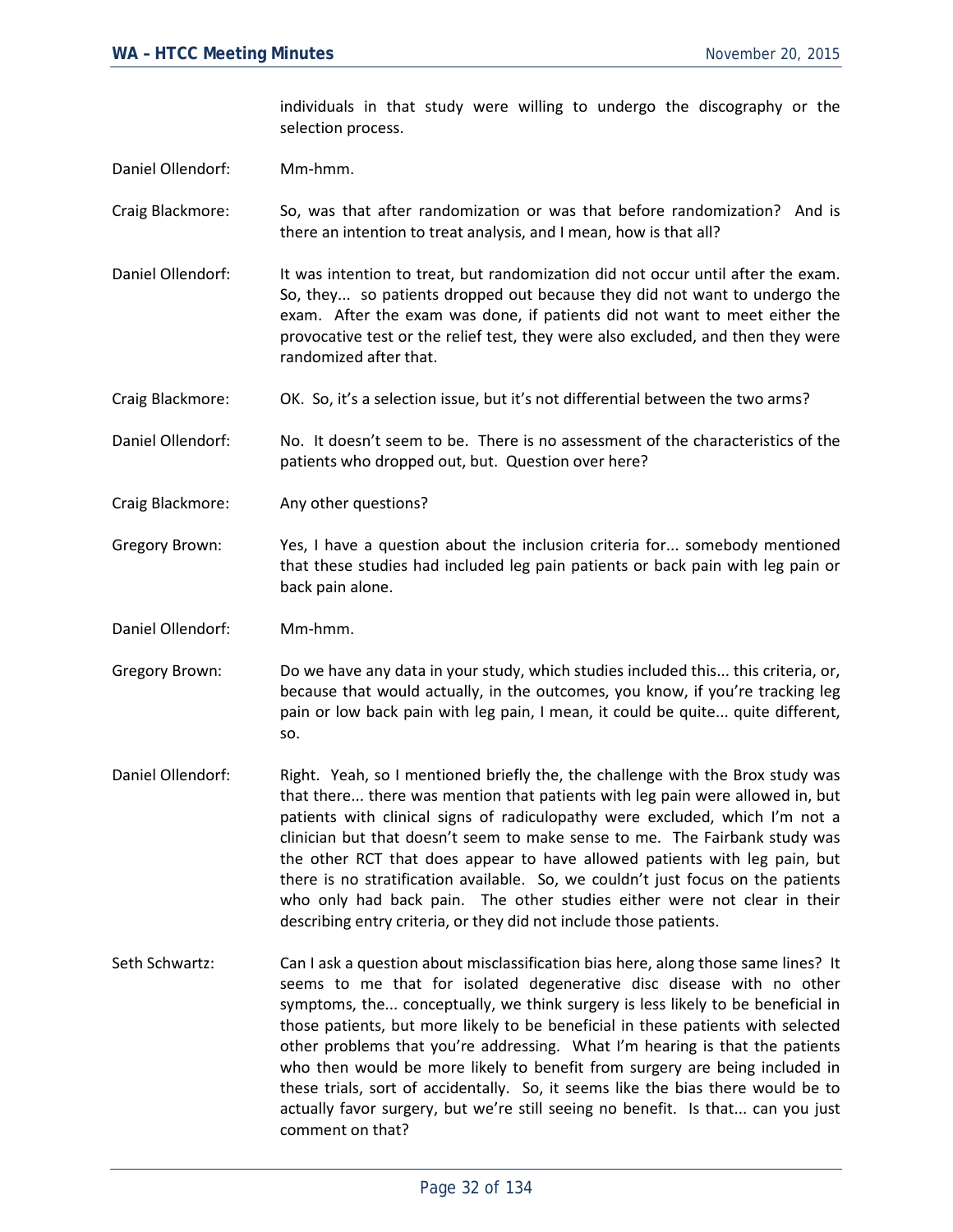- Daniel Ollendorf: I think that probably does make sense, yeah. And again, we do have mixed results that were primarily driven by the comparator in these studies. So, the two studies that had some of this misclassification concern are Brox and Fairbank, no benefit seen in Fairbank, but small benefit seen in Brox. So, actually, I'm sorry. I'm wrong about that. No benefit seen in either, because the comparator was interdisciplinary rehab. It was Fritzell where there was benefit seen.
- Chris Standaert: I mean, I do want to make this one comment on the nonoperative... this is what I... I'm, so... I'm a nonoperative spine provider. This is what I do. So, I've read these studies dozens of times. Just one comment, so you have language and... and, there is a problem on the rehab side. The Fritzell and Brox papers did a very intensive rehab program. It wasn't the same as the inpatient programs we have in the U.S. It was different. It was very exercise based. It was cognitivelybehaviorally driven, but not necessarily having active psychotherapy as part of it, but the other studies you talk about all really have... they're not even a structured PT program. They're totally non-structured. I mean, look at Fritzell, the Fritzell paper, they simply said, we recommended a PT program, and only 46% of patients in that group got something they hadn't received before entering the study. The Mirza study, they say the nonoperative group received minimal new therapy. They're basically a natural history study.

Daniel Ollendorf: Yeah.

Chris Standaert: The Ohtori study, they said go walk half an hour a day.

- Daniel Ollendorf: Right.
- Chris Standaert: So, these weren't even what we would consider even a decent nonoperative structured physical therapy program. They are very minimalistic, and we wound up with the extremes. We wound up with a very intensive exercise program and a very minimalistic rehab program, and that's what made a difference in the studies. The rates of improvement in the fusion groups in Fritzell and Brox and Fairbanks were the same essentially. Their ODI dropped about 12 to 15.

Daniel Ollendorf: Yeah.

Chris Standaert: So, the difference in the studies, solely, is what they did nonoperatively. And again, the distinction of these languages of less intensive conservative management, it's almost natural history is what many of them... the ones that we talk about here . . .

Daniel Ollendorf: Right.

- Chris Standaert: ...are close to natural history. They're not even close to...
- Daniel Ollendorf: In fact,...
- Chris Standaert: ...intervention.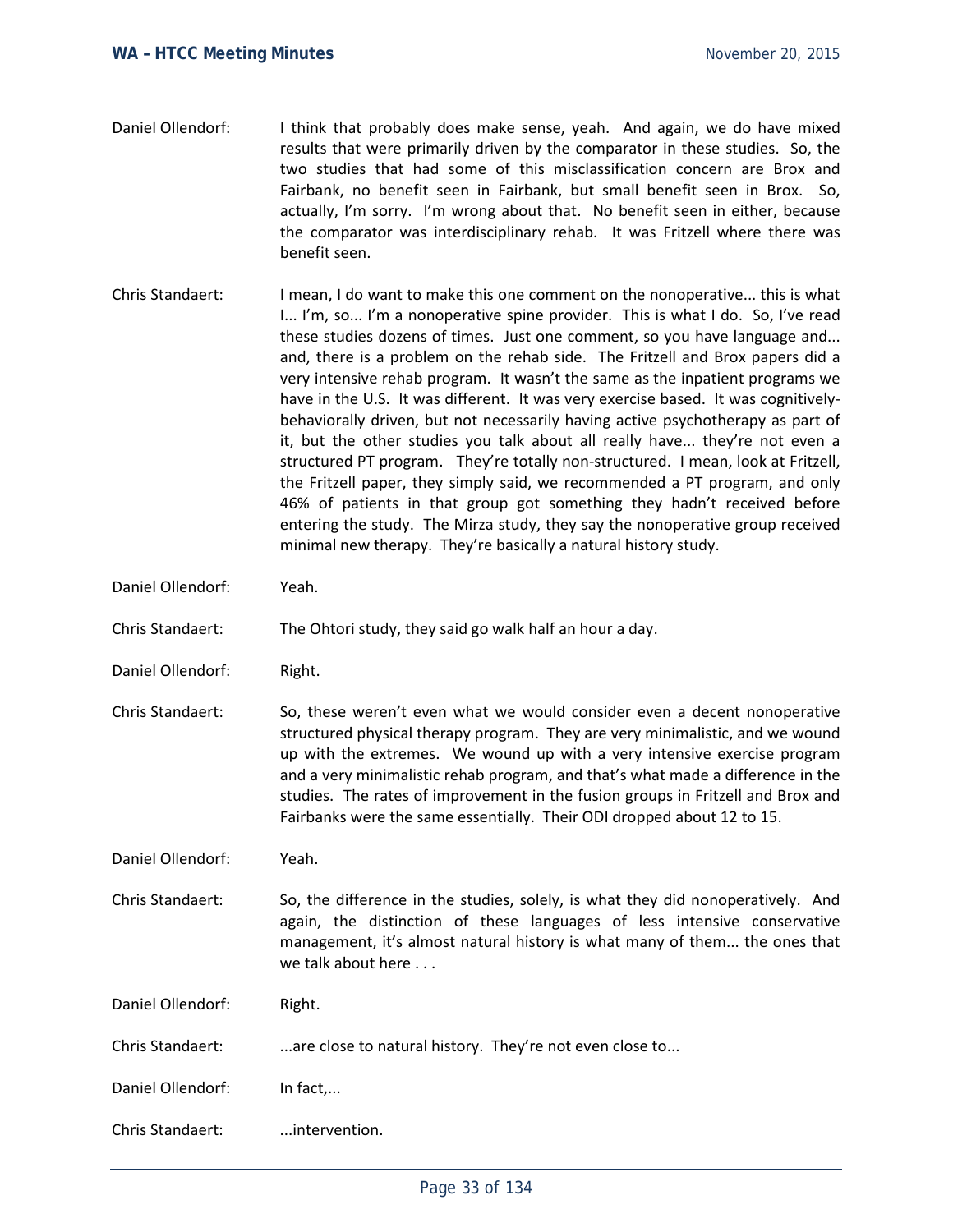Daniel Ollendorf: ...some of the studies themselves used descriptors like minimal treatment.

- Chris Standaert: Yeah.
- Daniel Ollendorf: Ohtori uses minimal treatment.
- Chris Standaert: Yeah.
- Daniel Ollendorf: And Mirza used minimal treatment, as a descriptor.
- Craig Blackmore: OK, I... I think we're headed away from questions and towards discussion. So...
- Gregory Brown: May I ask one further question?
- Craig Blackmore: Yes, absolutely.
- Gregory Brown: For our expert, question on clinical practice guidelines. Dr. Chapman, several times, mentioned that fusion was helpful in selected patients. Have any of the national societies, orthopedic or neurosurgical, published a list of who those select patients are?
- Neal Shonnard: Yeah, the criteria that are in guidelines with regard to patients who fail conservative treatment protocols, which are not defined, except for a duration. Routinely, it will be a duration of three months, six months, but the content is not described. So, the... routinely what clinicians do is abide by the timeframe, use what is available in the community in which you live, because the notion of having a type of treatment, which does not exist in your community, is not an option, because the patients will not travel. They will stay home. Satisfying the criteria that are in the clinical guidelines for surgical treatment after the conclusion of the timeframe for nonoperative treatment is routinely what clinicians use as an overall guidepost.
- Gregory Brown: I guess my question would be differently, and that is, is not what is the indication for surgery, but is there any evidence from the national societies on what are positive prognostic indicators for outcome from spinal fusion?
- Neal Shonnard: For spinal fusion, that part is what we are presently doing in SCOAP. That's what's called appropriateness. You're looking to find the criteria of appropriateness, and the appropriateness is specific to the stratification issue you all have been going through here. You must stratify. You have to get these separate diagnoses separated from each other. You have to risk adjust in each category, and then you must track from baseline through followup, and that's what SCOAP is trying to accomplish. And it has not yet been accomplished.

Gregory Brown: OK.

Neal Shonnard: But, it's well on its way.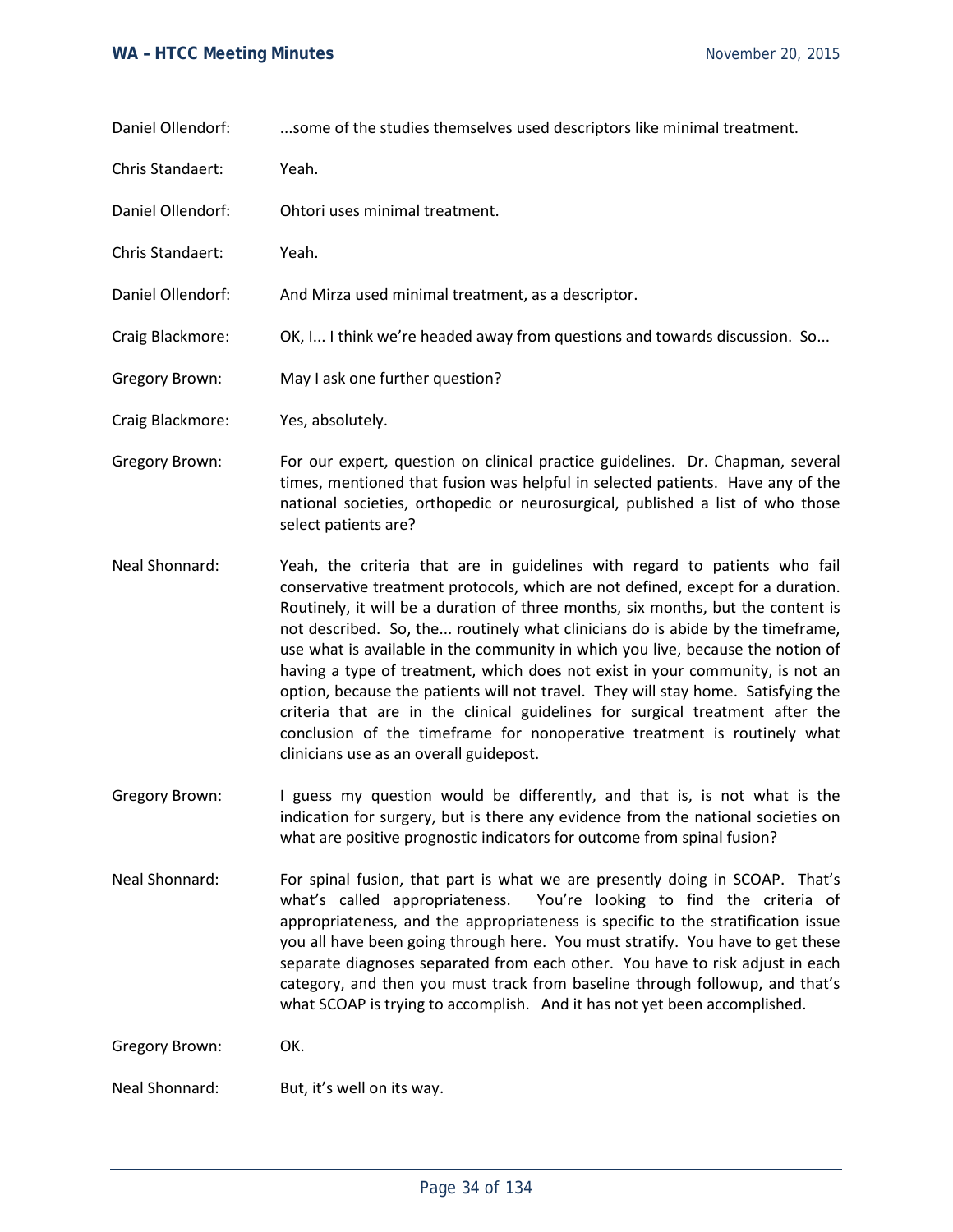- Gregory Brown: So, since we're discussing degenerative disc disease or discogenic pain today, for that specific diagnosis...
- Neal Shonnard: Mm-hmm.

Gregory Brown: ...do the societies have any significant prognostic factors that they have identified?

Craig Blackmore: So, just... just to interrupt. The society guidelines are in your packet and in the decision tool in detail.

Gregory Brown: OK.

Craig Blackmore: It's towards the back of the tab under the coverage and reimbursement determination tool. There is a summary of the various society and other international guidelines. So, that may or may not totally answer your question, but it's there. OK. So, uh, we'll take a brief break of about 15 minutes and readjourn at 10:20 and launch into the more discussion phase. We still have the opportunity to ask questions of our clinical expert, of our scientific evidence vendor, and of our agency directors during that time period, but we'll adjourn for 15 minutes.

> Alright. Let's bring the meeting back to order. Alright. So, the committee is all present. So, I will call the meeting back to order. So, we have... we have heard presentations... we've been through the morning's presentations, and now we move to the part of the meeting where the committee members deliberate and render a decision. We still have the opportunity to ask questions of our presenters, but this piece of the program is really focused on deliberation and discussion around the committee members. As we move into that, I just wanted to make a couple of comments. First, we have a couple new or returning committee members. So, it's worth thinking about how the committee works and what the committee's charge is, and our responsibility, and unfortunately in medicine, there is not or may never be perfect evidence on what we should do, but the committee has to make a decision. And we have to identify whether there is evidence of effectiveness, safety, and costeffectiveness and in the absence of evidence, we should render a decision to not cover whatever that particular technology is. Now, what constitutes sufficient evidence is up to our deliberation. Obviously, if there were 17 perfect randomized clinical trials, they wouldn't come to this committee. So, we are always in the world of uncertainty, but it is incumbent upon us to require that there be evidence of effectiveness and safety, and hopefully cost-effectiveness. The second thing that I will say is related to this lumbar question that we're addressing, and this is a little different than most of the issues we address, because it's a re-review. So, the committee has already deliberated and made a decision on this issue back in, I believe, it's 2008. And as such, in a re-review, our charge is to look at the best available evidence, but specifically to focus on the evidence that has come to light since that prior decision. So, we would not make a different decision based on the same evidence base. If we were to change our decision, it should be based not exclusively, but primarily or largely based on evidence that has come to light in that timeframe. And then the final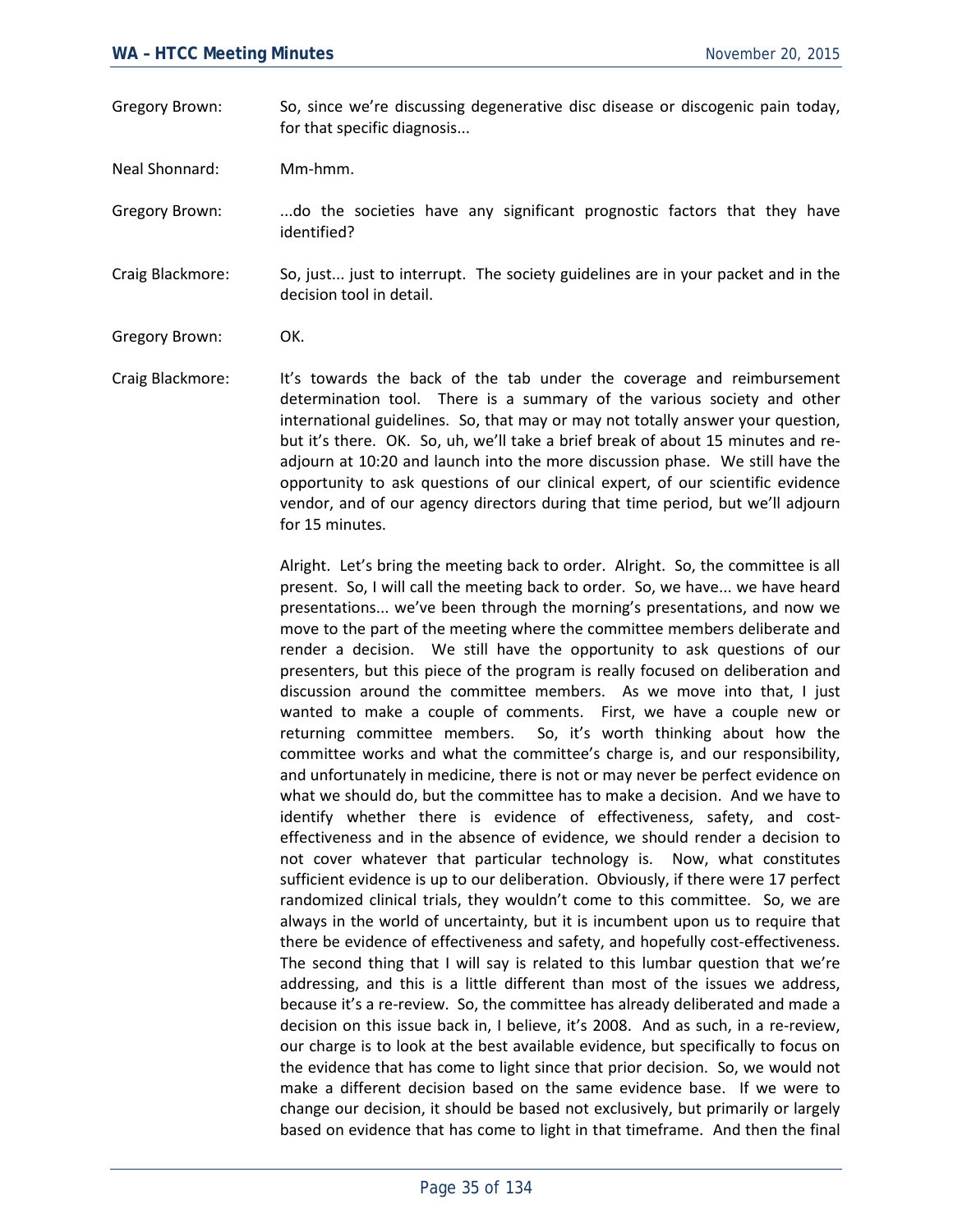thing I will say is more of a reflection, and that is that we as a committee make decisions to either cover or not cover, or cover with conditions. And one of the particular aspects of this decision is that in some ways, many of the conditions or a set of conditions have already been imposed on us by the key questions. So, rather than saying we will cover lumbar fusion if there is spondylolisthesis or radiculopathy, that is defined by the key questions. So, the key questions have already narrowed our focus to this one very small area or narrow area of being pain... discogenic pain in the absence of these other conditions, and I think we've already started to address that, but I think it's important to recognize as we go forward that we are... we are narrowed, and we are focused by what we're asked to do, in this case, which is a much more narrow topic.

So, that being said, we should begin our deliberation. Customarily, we start the deliberation by having one of the members of the committee sort of summarize where we are, just to give, not necessarily a, I think we should do this, but at least sort of encapsulating in thirty seconds or a minute where we are, what we know, maybe what some of the areas are that we need to delve into in more detail to understand this collectively. So, I will solicit a volunteer from the group to initiate the discussion. If I don't get a volunteer, I'll volunteer somebody. OK, Joann, start us off.

- Joann Elmore: I wanted to volunteer Chris.
- Craig Blackmore: I know you did.
- Joann Elmore: I, actually, I want to start with the more general comment, and I appreciated your background, but I want to also say that this is a committee of volunteers. We are here to review evidence, and we care about the patients. I just kind of felt like I had to get that out there. There are a small number of studies, the designs are challenging. There is no clear criteria for this diagnosis. There is no good comparator. It varied by studies, very low in the prospective cohort of Mirza, and in addition to looking at evidence of benefit, we are tasked, as a committee to consider harms. And if you think about mortality from surgical procedures, 0.2% doesn't seem like a lot, but in 2018 in the State of Washington, in these payers, we had 888 patients that had this procedure, 0.2% we're talk... I mean, we're talking about individuals here. I mean, that's one to two patients. In addition, the reoperation rate is, I think, something that many of us need to consider when we think about the harms.
- Craig Blackmore: Comments?
- Chris Standaert: I mean, I agree. I think the harms are a significant issue, and I think the issue is complicated, as topics for us go, to actually be handed three good quality RCTs is kind of rare. So, we actually have data, which is interesting, because we don't usually have data. I think, if anything, I agree with Seth's point that it's biased towards the positive, because the studies are not purely discogenic low back pain, they include people who would have expected to improve more likely than those patients. I think one of the questions I have, I was in part of the committee when the first decision was made, and this position of people who failed a comprehensive rehab program can go on to fusion, I question. In part, I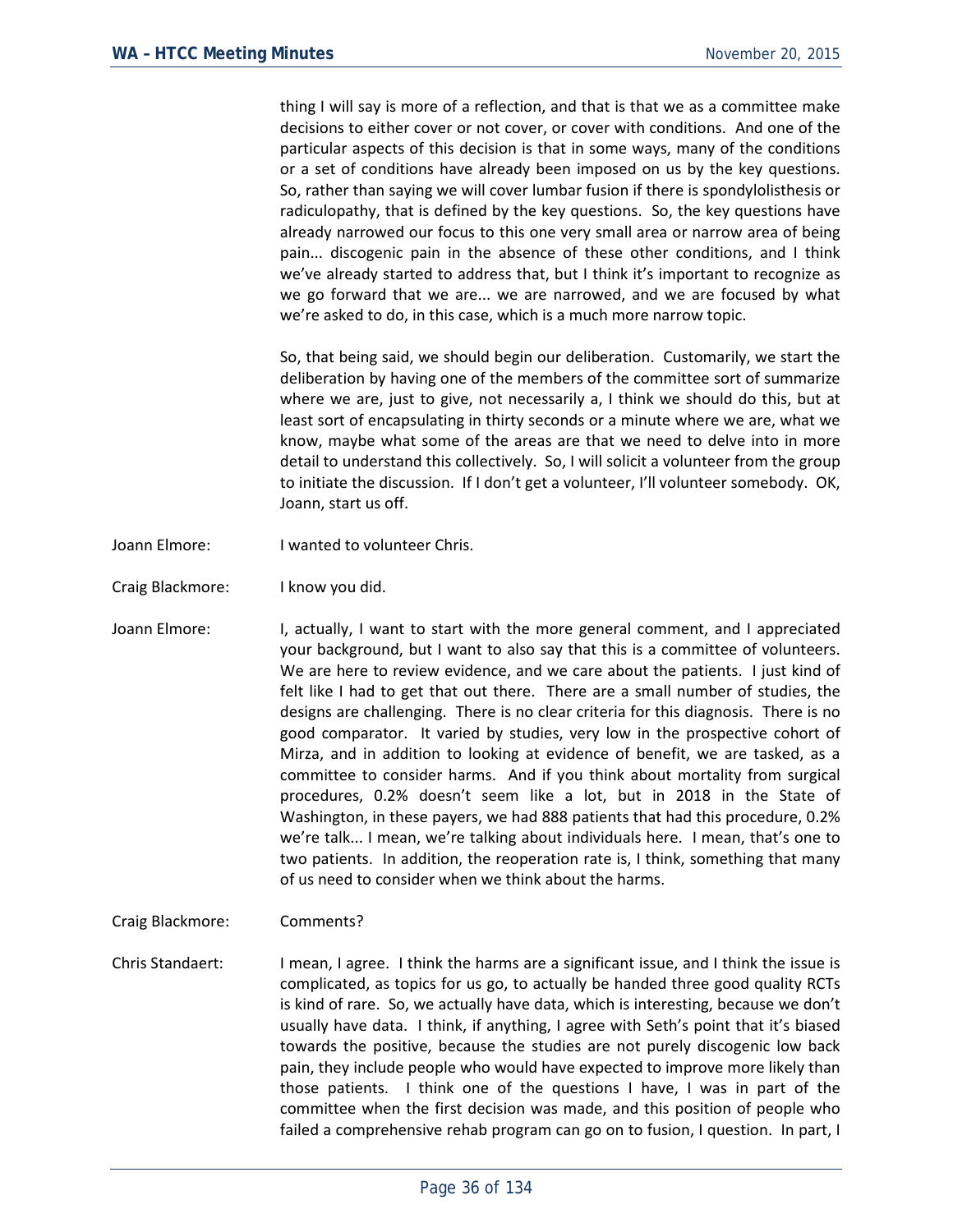think this idea that axial low back is resulting from a degenerative disc is largely a fallacy. We have a very hard time finding these people where we can prove that. Chronic axial low back pain is a very difficult... it's a biopsychosocial disease. There are changes in their biology. There are changes in their brain. There are changes in their central nervous system elsewhere. There are changes in their life. There is depression. There are also sorts of things that go with it. And degenerative disc disease isn't the disease. It's part of aging. And so, we... that whole component of it, and I think when you, we can even... if I look at the newer data and looked at the Mannion study and they track patients. It goes back to what Joann said that with surgical groups... they found that over 11 years in the Brox and Fritzell populations, of the patients they could track, which was less than half of them, or roughly half of them, but things stayed about the same. They had sustained drops in ODI and pain that were sustainable over 11 years, and one of the curious things in the surgical group, they had a higher proportion of people who did relatively well, but they also had a much higher proportion that did very poorly, and they sort of went to the extremes. You know, in the nonsurgical group, there weren't people who did really poorly. They were only in the surgical population largely. So, there's a... there's a harm there that people go, this goes badly. And if it doesn't offer significant benefit and it's not clear what we're treating, and it goes badly, then that's a concern, I think. So, I sort of wonder that a bit. And I think that arises out of, like Craig said, the idea that we follow the newer data and follow the studies out and see what we learn from them, but it's not a benign thing to say we're going to fuse you because you failed rehab, and there may be other reasons why they failed rehab beyond that. I also think the rehab stuff is important and what you do in rehab matters, and I find it somewhat disturbing that in Medicaid, for example, I believe my DSHS patients get approved for six visits of physical therapy that is only... they only pay them enough to come to Harborview. Nobody else takes it, and they don't pay enough for a psychologist to see them other than the psychology services at Harborview, which are flooded. And so, there really isn't an effective... essentially, they are disempowered from being able to access what we know will help them, which is a more comprehensive rehab program with some degree of psychological basis and some degree of structured exercise, but they don't have that as an option. So, opposed... and we can't mandate that the state do that, because that's not our... our charge here, but it is a bit of a problem that that option isn't there for them practically.

Craig Blackmore: I think, I mean, several of us were here in the previous decision and others are welcome to weigh in, but, I think one of our thoughts in having this sort of requirement that individuals go through a more comprehensive rehab program if it was available was that that might actually encourage the development and the funding of such programs. I... I mean, others who were here can reinforce that, recognizing that that availability may help, and...

Chris Standaert: (inaudible)

Craig Blackmore: ...and I don't have any way of knowing if, you know, if that sort of indirect hoped for effect was achieved.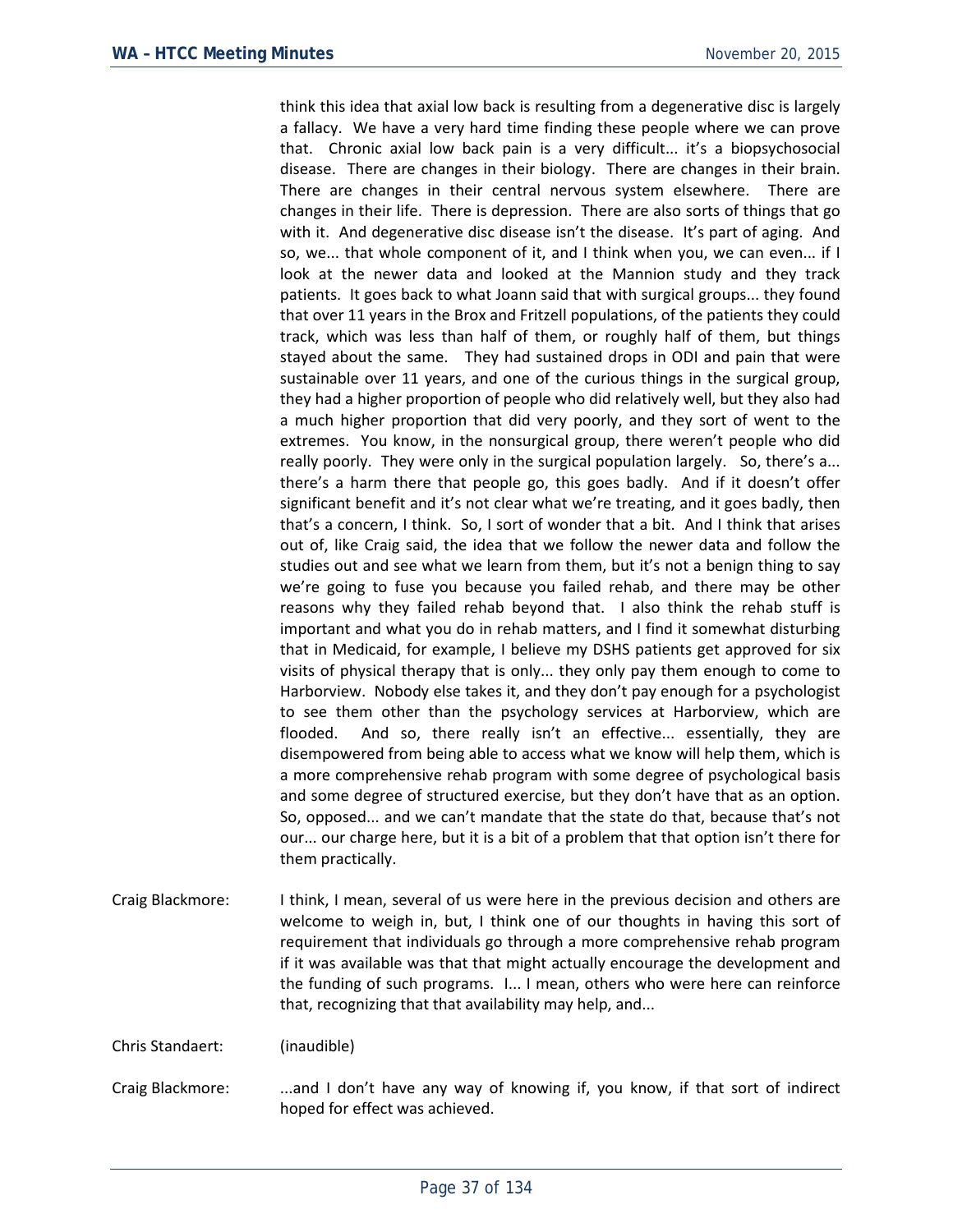Chris Standaert: I don't know.

- Kevin Walsh: The rate of surgeries doubled. So, how can you argue that there's more conservative therapy, as a result of the decision?
- Craig Blackmore: Well, there's more conservative therapy. It's just whether it's prevented surgery or not is another deal.
- Michael Souter: And I think this is hugely (inaudible).
- Chris Standaert: This is hugely what? Sorry, Mike, I didn't hear you?
- Michael Souter: Muddied water. I have a significant problem, I think with kind of the (inaudible) that the rate of surgeries has doubled. (inaudible) And we have seen, you know, the (inaudible). Yes, OK (inaudible) the number of fusion procedures has gone up, but when you actually look at the top ten (inaudible) that were being used for this (inaudible) conditions here other than degenerative disc disease and a pure specific etiology that we're being asked to specifically decipher. So, with that data to delineate that there is, yes, a core (inaudible) of patients who are not getting appropriately treated for the condition that they have. I don't necessarily think that there's a problem to address here. I think that, you know, when you look at the balance of the evidence that's come out in the, in the intervening period since we made that decision, it tends to support that decision (inaudible). And I am not convinced at the moment, this is my personal position, I'm not clear I'm willing to... I am eager to hear from others, but I don't really see (inaudible) in a position to change.
- Craig Blackmore: Anybody else want to reflect?
- David McCulloch: Well, I wasn't here for the original decision, I'm flabbergasted in retrospect, no disrespect to the people here, that we came to the decision that was made last time. I mean, again, forgive me, but we in this country are doing something like 300,000 spine fusions per year for a variety... that would be enough that a significant minority of them would be for this condition. At \$50,000 per... that's about 15 billion dollars a year, and yet apparently nobody in this country, none of the neurosurgical societies, nobody from the government, there isn't one decent randomized control trial in this country? I mean, we actually have enough... it... it... it's so, I mean, we... we... even if there are four or five possible different surgical approaches, and even if we're not sure exactly what a multidiscipline, there ... there's ample patients in whom we could design, we, the U.S.A., could design several well-designed RCTs with a reasonable multidisciplinary thing plus whatever surgical thing you want, follow it out for three to five years with real outcome. This is absolutely knowable, answerable information, but in the absence of that, I have this great sinking feeling that we are doing hundreds of thousands of operations that are doing no good and potentially causing harm, and it should not be on the onus... it should not be on the onus of people doing that to prove that that's not the case. If this was a drug that cost \$10,000 a year, as there are plenty of them out there, you're going to be required to do a randomized control trial with hard outcomes, blah, blah, blah. I don't know why that is not mandating.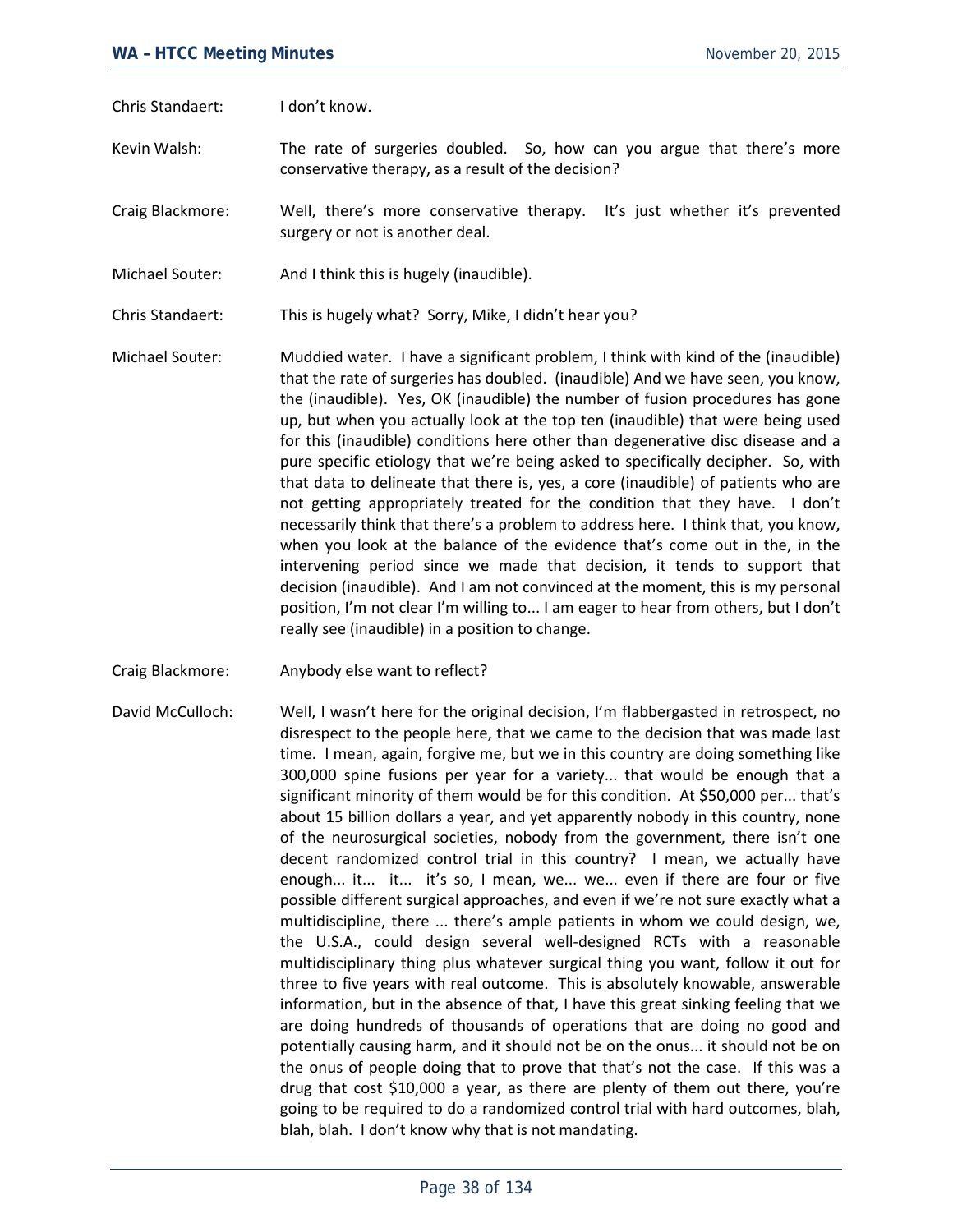- Michael Souter: With all due respect, show me that we are (inaudible). Show me the data that says we are doing so many surgeries inappropriately for these patients. When you've looked at the list of conditions that were being done here, 90% of L&I are actually using (inaudible). You're looking at this list, you know, the tables and conditions of (inaudible). I don't see anything, apart from the rather, you know (inaudible) of lumbago, which is (inaudible).
- Chris Standaert: Antediluvian? Wow. Love it.
- Michael Souter: Well, I don't see anything else there that is, you know, germane or pertinent to the (inaudible) of patients who were delineated here. I understand your frustration at the lack of evidence base. And believe me, that was all recounted when we went first through this decision and process. We did the best we could with the available data. (inaudible) some signal and there does appear (inaudible) patients where there's a wealth of potential harms, and we all shared the concerns (inaudible). So, nobody wants to see an open door policy to just go in and just get your surgery. There is some form of check or appraisal, and we all went through these... these processes before, but the key (inaudible) just reiterate again, that I don't... I can't have any idea how many of these fusions... how many of these patients with degenerative disc disease. So, therefore, I don't know whether it's a problem we can answer.
- Kevin Walsh: But the onus is not on us. I, I don't understand, I don't understand your confusion.
- David McCulloch: Well, because I...
- Kevin Walsh: The, the onus...
- David McCulloch: .... [SS]...
- Kevin Walsh: ....the onus is on the... the onus is on the evidence to show us that there is a benefit. And in the absence of that, the mandate is we... we deny coverage.
- Michael Souter: Yes, in degenerative disc disease. But when we...
- Chris Standaert: Right.
- Michael Souter: ......actually have statistics applied to a much wider population without that, it's hopeless in that particular cohort group. Then, you know, I... if you could tell me that, you know, that 15% of the patients who were getting these procedures were actually... had degenerative disc disease, and not any of these other indications. Then I would say, that's fine. Let's exclude it. Let's...
- Kevin Walsh: But the evidence, but the absence of evidence doesn't... the absence of evidence does not mandate us to cover.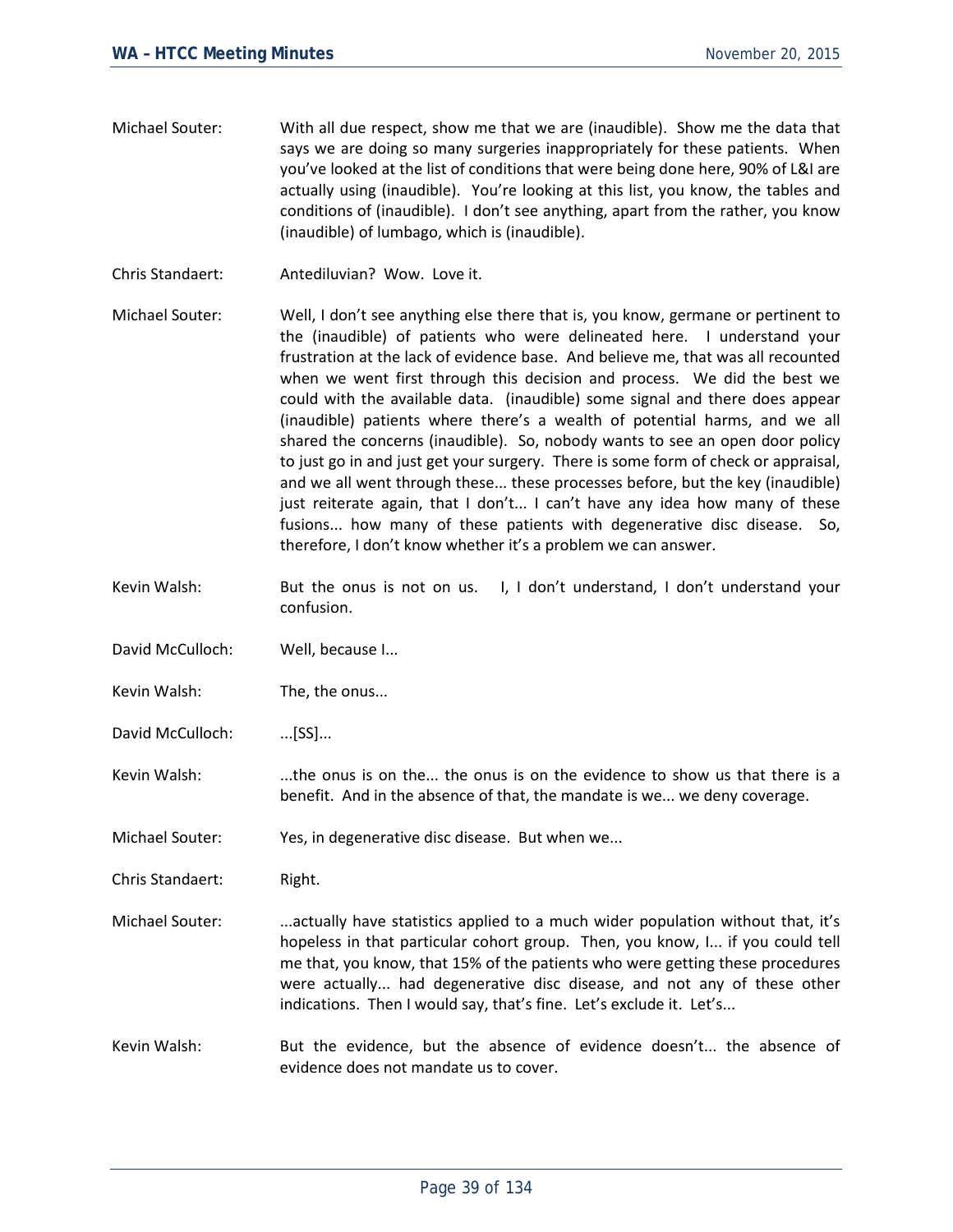- Michael Souter: But there is evidence to show that fusion is appropriate in other indications. We are being asked specifically here about this particular cohort, no others. Craig said, the key question here is being (inaudible).
- Kevin Walsh: But logically...
- Michael Souter: It's not being defined. It's the population.
- Kevin Walsh: But logically, Michael, if these RCTs are including all-comers, I mean, people with other causes of low back pain and not just, not just degenerative disk disease, and they stil l can't show any benefit over time, why would, how is it logically possible to conclude that in the sub-cohort of people with degenerative disc disease, there is benefit?
- Michael Souter: The populations in the studies and the exclusion factors talked about (inaudible) key population. There is a mismatch here going on between the (inaudible) with the population study.
- Kevin Walsh: So, you're positing, you're positing that people with all the other diagnoses of low back pain are going to have worse outcomes than the people with degenerative disc disease if they have surgery?
- Michael Souter: No. I'm not saying that at all. I'm not going anywhere near that.
- Gregory Brown: As a new, as a new member of the committee, could I ask for some clarification?
- Craig Blackmore: Sure.
- Gregory Brown: So, my understanding of our question today is, it's... it's mistitled as lumbar fusion re-review, but we are... we are only considering fusion for degenerative disc disease, correct?
- Chris Standaert: Mm-hmm.
- Gregory Brown: We, we didn't present evidence for deformity...
- Chris Standaert: Nope.
- Gregory Brown: ...instability, you know, spinal stenosis. So...
- Chris Standaert: Totally.
- Gregory Brown: ...there is no evidence on any of that. So, talking about 400,000 fusions a year isn't related to this. I don't know what percentage of those are just for degenerative disc disease, but I don't think that... I don't hear that between your conversation that that's we're discussing.
- Craig Blackmore: And on some level, it doesn't matter. It doesn't matter if it's 1 person a year or 50,000...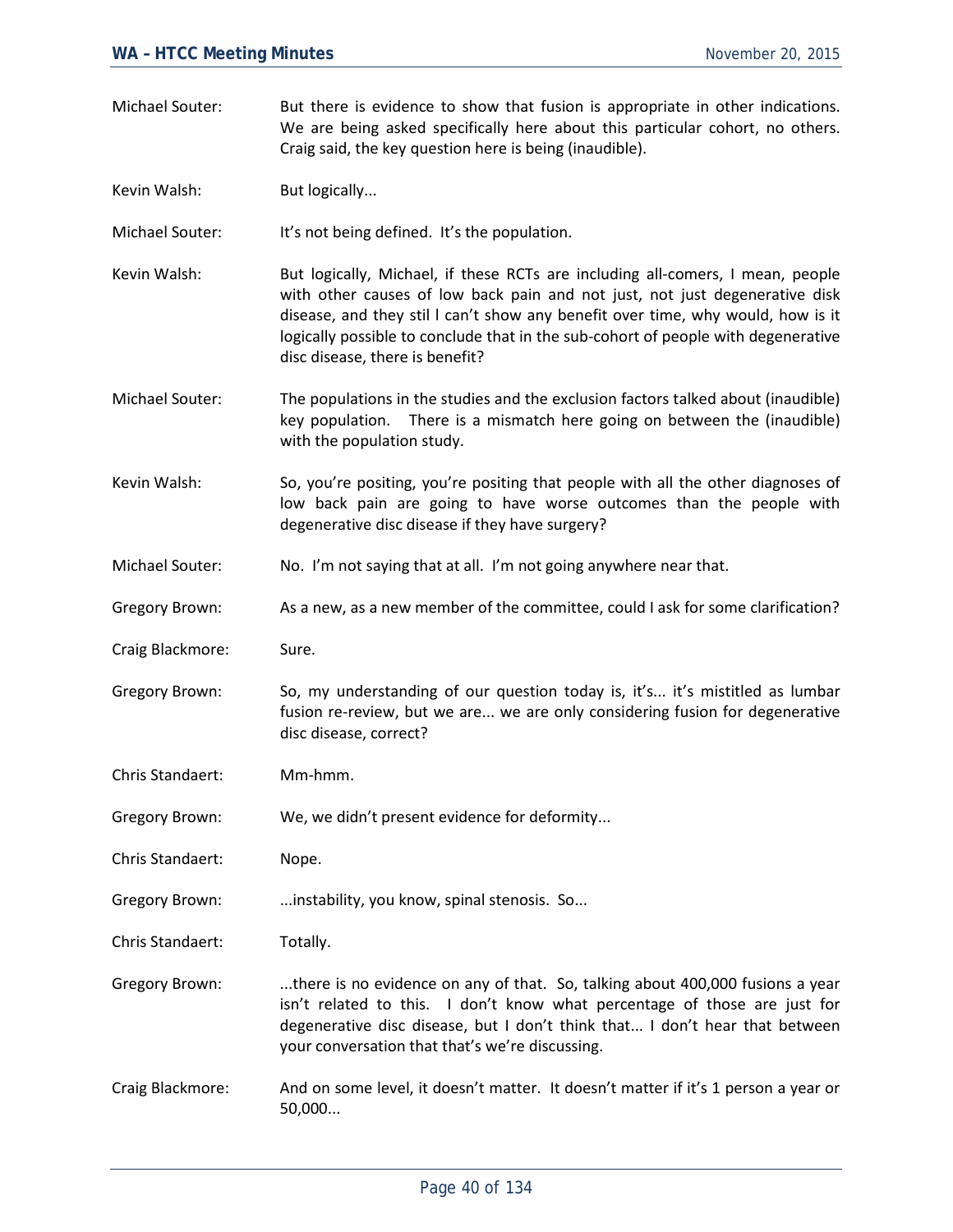Gregory Brown: Correct.

Craig Blackmore: ...people a year, we're still charged with making a decision about what's appropriate for coverage.

Gregory Brown: Right.

Craig Blackmore: But, there is a body of evidence outside of our scope on other indications where, I mean, we're not here to discuss that evidence, but that evidence does exist, but that's not our question. So, radiculopathy, you know, spondylolisthesis, there's... there's... there are randomized clinical trials out there. It's not like lumbar fusion has been ignored, but the data pertaining to the problem as preconditions have defined it for us is what you see before you.

Gregory Brown: So, so just in a pragmatic response. So, if a spine surgeon saw a patient and diagnosed them with radiculopathy from a disc herniation and degenerative disc disease, they could ask for authorization to do a diskectomy, as well as fusion, and the state could say if we agree with the question and deny coverage for the fusion, the state could say we authorize the diskectomy. We do not authorize the fusion. Is that...

- Craig Blackmore: Well, no.
- Chris Standaert: So, that, you... you're...

Craig Blackmore: No. In that circumstance, that individual would not be covered, would not be included under our decision because of the radiculopathy.

- Gregory Brown: Right.
- Craig Blackmore: So, nothing we say today has any relevance for that particular patient. It's on-... it... it would be governed under whatever policies the agencies have in place for conditions that are excluded from our coverage decision.
- Gregory Brown: OK.
- Craig Blackmore: Because it's explicitly...
- Gregory Brown: Right.
- Craig Blackmore: ...in the key questions.
- Gregory Brown: Right.
- Craig Blackmore: Radiculopathy, those people are not included in whatever we say today.
- Gregory Brown: OK. I have a question for Dr. Shonnard. OK, in the real world, you get a patient that... that would be a candidate for surgery with discogenic... well with uncomplicated degenerative disc disease. You're stating that the only criteria would be, well beyond the complications of, you know, structural instability or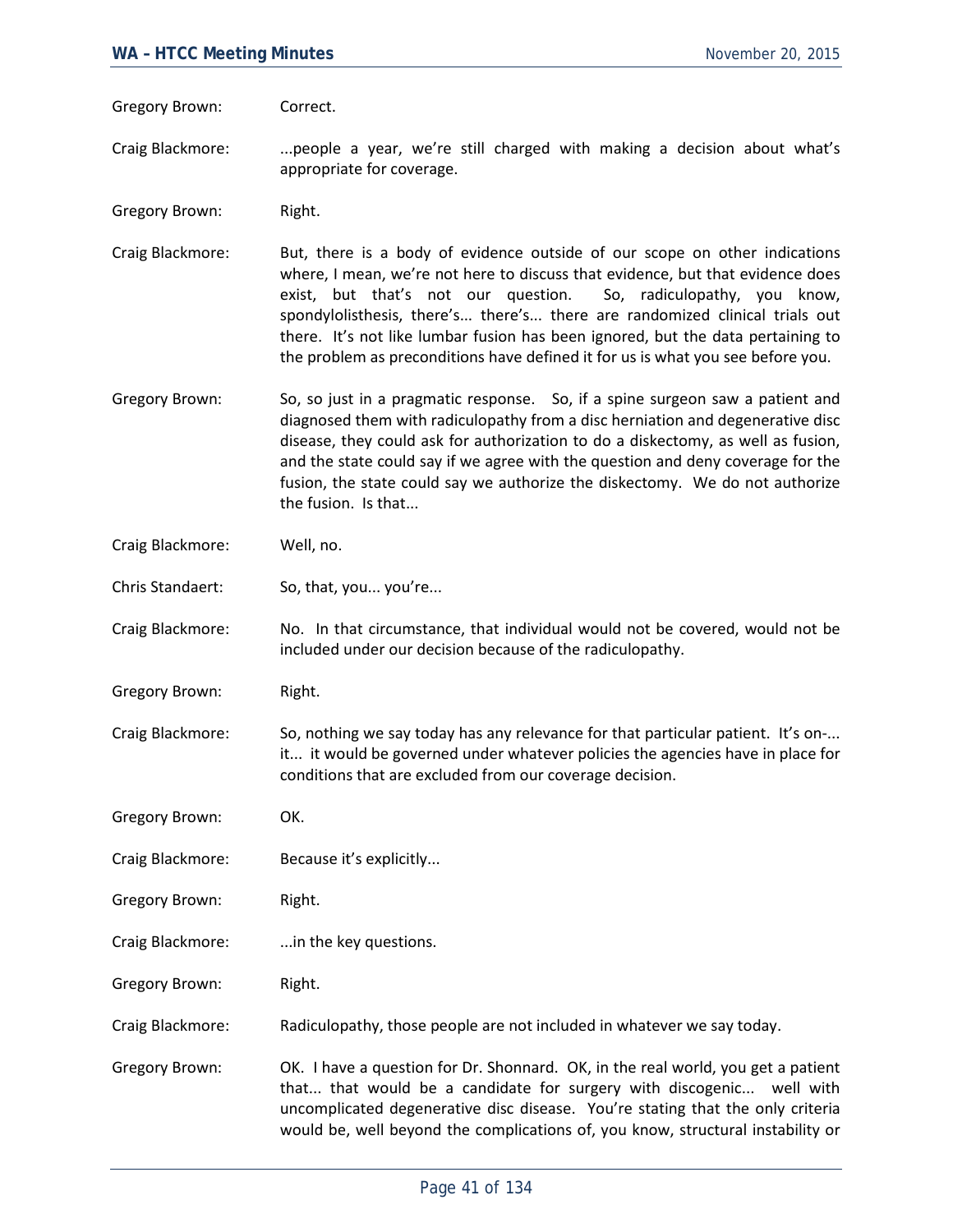anatomical problems or neurological complications. So, you've got this patient. So, when... beyond the scope of they failed this program, they still have chronic pain, you, to the best of your ability, have, you know, determined that it was a discogenic degenerative disc disease pain, low back pain, where would... I'm trying to get an idea of where they fall into your decision to...

- Neal Shonnard: First off, you're... you're... you're striking gold on exactly... this conversation is striking gold on exactly what happens in the clinic. First off, the patient doesn't... it is rare that the patient comes in with single level, degenerative disc disease, no other abnormality, has acute lower back pain, and is presenting with no other abnormality. That is exceedingly rare.
- Gregory Brown: OK.
- Neal Shonnard: Maybe 5%.
- Gregory Brown: OK.
- Neal Shonnard: So, when you look at this conversation, Michael's point, David's point are really well taken. They're just on either side of the spectrum. These patients present with a multitude of problems and not a single degenerative disc disease entity, and in the multitude of problems, it is quite likely, and this is consistently seen in human behavior, that this system will be gained to make sure that one of the inclusion criteria are listed, doesn't take long to figure out what's on the exclusion list. And the whole issue then becomes a gaming. And that is really not what you're striving to do.
- Chris Standaert: So, I mean, I don't want to argue that that happens, it certainly does. To Mike's point, so I mean, frankly, if nobody is doing this, and I think it is a rare occurrence, and I think... my surgical colleagues said it when they're up there. It's very rare that somebody does this, in this community, but to think this isn't being done around the state or around the country is very naïve, I think. And I think if we say no, and nobody's doing it, we don't change anything. We haven't inhibited anybody. We haven't stopped anybody from doing anything they think is reasonable. If they're not doing it and we say no, it doesn't matter, but you... it's clearly being done, and there's clearly a large group of people and body of people who talk about lumbar fusion and disc replacement and other things for axial low back pain. The Mirza study was done, in large part, in Washington State. That's where they started. They talked to us as part of the study. The inclusion criteria was, a surgeon thinks they need fusion for discogenic pain. We said we wouldn't participate, because we didn't know who those people were. Clearly, they were surgeons who knew, in their opinion, what discogenic pain was that would qualify them for fusion. So, people are doing it. I agree, we don't know how many. We don't know the number. It's really hard to tease out. The diagnoses get twisted. People manipulate the coding system. All this happens, but none of that we can control. We can control, do we think in people where... if somebody can find them with this disease, should they be fused or not. I think we can control... we can state what we think about that. I think that's fair to do. I think we've got all the evidence to do it.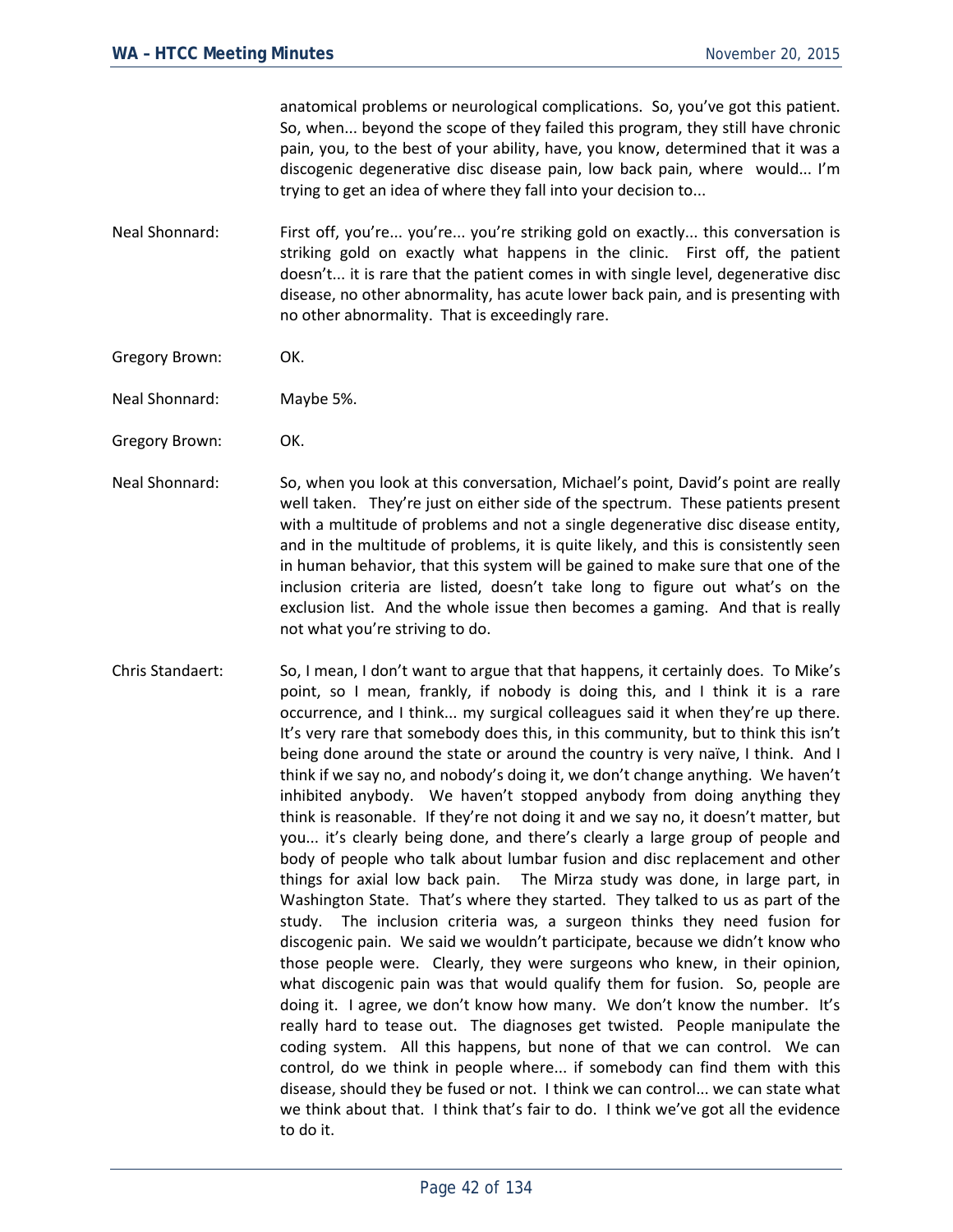- Michael Souter: I take your point (inaudible) may be (inaudible), but I think that one of the other factors that was brought to us in previous discussions, and that's (inaudible) option was (inaudible) seemed to be an inequality of geographic access to the comprehensive pain clinic, exactly the issue that you were getting at before. And in some cases, we may have patients who just have no opportunity to have any other means of treatment, and I think that, you know, to completely shut the door on that, that would be a considerable (inaudible). That's why we (inaudible).
- Chris Standaert: Right.
- Michael Souter: (inaudible)
- Chris Standaert: No.
- Michael Souter: (inaudible)
- Chris Standaert: I understand that. I go back to Joann's point that unfortunately, fusion isn't benign, and there are people who get worse. So, that whole argument of I... I... I wish I could, in some way, force policy change on the other side to require better rehabilitative care. So, and then not purely out of self... but out of concern for patients and exactly what you said. If you can give them the right path, they will do just as well, but at the same time, the devil's advocate side of, well, since you can't do that you can fuse them knowing that there is a group of people who really do poorly with fusion is, I find... it's... it... it opens up a door of risk that wouldn't have to be opened otherwise. And then there are, you know, once they go bad, once they get adjacent segment disease, once they get arachnoiditis, once the hardware fails, once they get more depressed, they get infected, they get... I mean, I see this every day at my clinic. It's... it's... it never ends, right? Their life is changed. And so, to open that door, it bothers me a bit.
- Craig Blackmore: So... so... I'd like us to focus a little bit, not exclusively, but a little bit on what we've learned, since we made our decision seven or eight years ago. And I think what we've learned, and please help me, is we've got longer followup on the randomized clinical trial data, long-term followup. There's always some loss, but we do have longterm followup. And we have, perhaps, more reliable cohort/registry data that defines some of the potential complications better. Can I get some comment and discussion on the meaning of that new data, since it's not coming (inaudible)?
- Gregory Brown: I don't think that RCTs can give us appropriate harm data. They are not adequately powered for any subgroup analysis to look for prognostic factors, and the only way to get that is, I think, at least that I've... is registries. And I think spine SCOAP is to be applauded as to trying to get this data and move us forward. I think that the only way to answer what this select group of patients is would be a registry of that type. I... failed back surgery syndrome, I would prefer to look at specifically adjacent segment disease. That is my biggest concern, and that is unlikely to ever to be captured in an RCT just to get enough followup without the attrition to the... to the cohorts. And so, I would, I mean,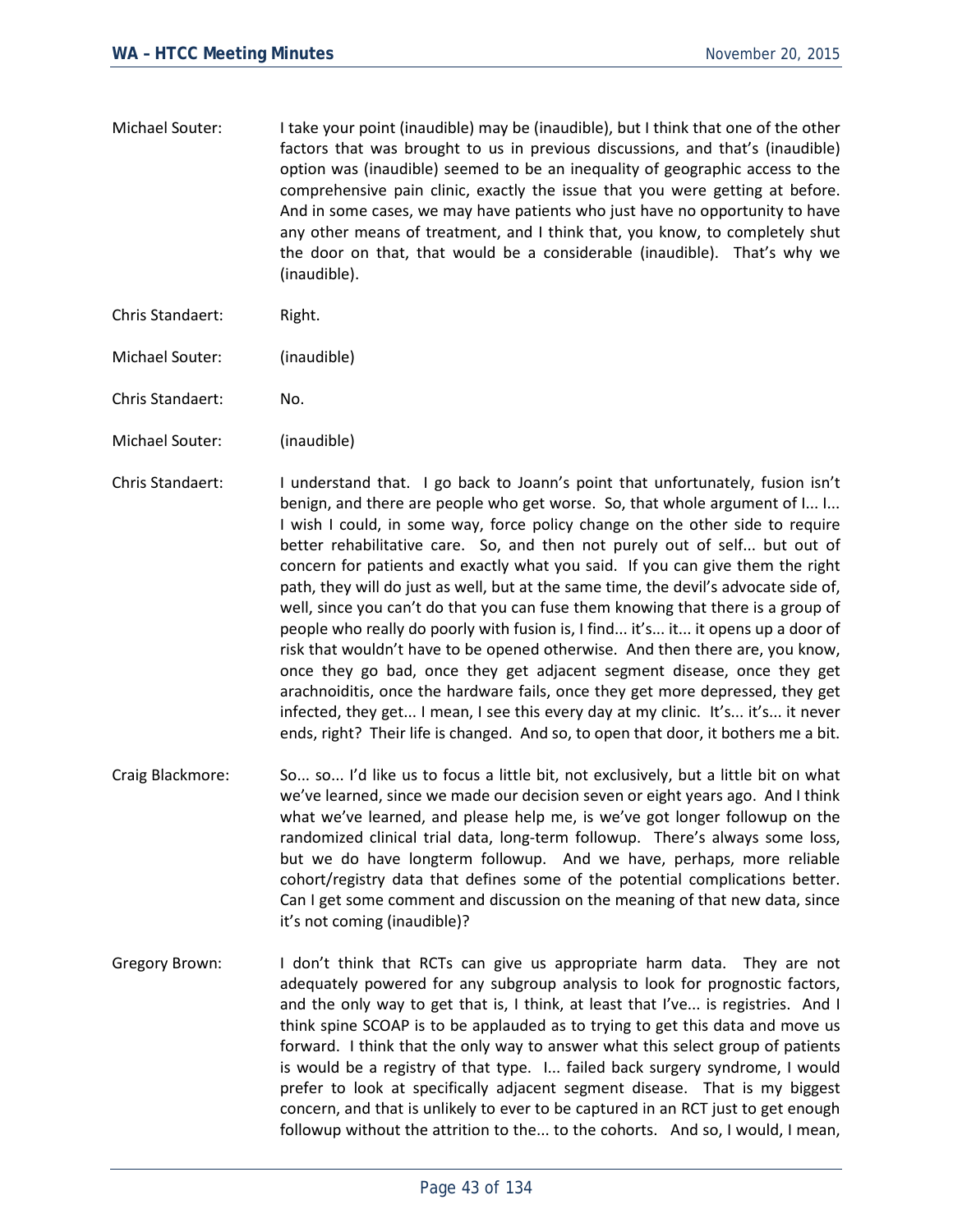from my perspective, failed conservative, with or without conservative management treatment, intense rehab program, that in and of itself does not mean that a fusion for discogenic pain is an effective solution. What I also heard from the presentation was that surgeons don't do fusions for discogenic back pain. So, I agree with Chris that if you're not doing it for that and our decision is restricted simply to discogenic back pain, that it still allows them to do fusions for instability for deformity, and other issues that... if we... as long as we restrict our decision to that, I think we don't have evidence of effectiveness for fusion for discogenic back pain.

- Kevin Walsh: And, OK, so, to answer your answer, Craig, which is what's, what's the interim shown us?
- Craig Blackmore: Yeah.

Kevin Walsh: I think the interim has shown us that the benefit disappears. The surgical benefit disappears over time in terms of function. That's how I interpret it.

- Craig Blackmore: So, what we've learned is, we have longer followup that confirms or elucidates that there is no longterm benefit, and if there is a short-term benefit, it's a short-term benefit.
- Michelle Simon: There's... there's...
- Chris Standaert: And a relative, a relative benefit.
- Craig Blackmore: A rel-, depending on the comparator.
- Chris Standaert: Yeah. So, if you took... I mean, the study I keep looking at is the Mannion study, which is following the Brox and Fritzell people out for 11 years, and their... the benefit they received from surgery or nonoperative care was durable. They stayed flat. They didn't go back up, but they did not differentiate at all. There was no separation. They were identical, essentially. And I think what it did also show was that higher numbers of people in the surgical group did notably better, but higher also did notably worse, right? It split them. And then it also showed that whatever group you tracked, only 50-60% of the people got better at all, and there is a substantial group of people in this population that do not get better whatever you do to them, and this is even an as-treated group, so, people who crossed over. That's curious. When you look at, like, studies of, they are the studies on vertebroplasty and a less study on epidural steroid injections. They allow people to cross over to a certain point, and they track data without crossovers and they track with crossovers. And in those studies, the people who cross over didn't get any better. They didn't respond like the people who responded to the initial treatment. They just stayed where they were. There is a group of people with chronic low back pain who are not going to get better from us fusing them or exercising them. They're just not, and I think that's what we see. And I think that informs the decision of is it reasonable to allow this procedure, if people fail nonoperative care. I think it informs that to a degree.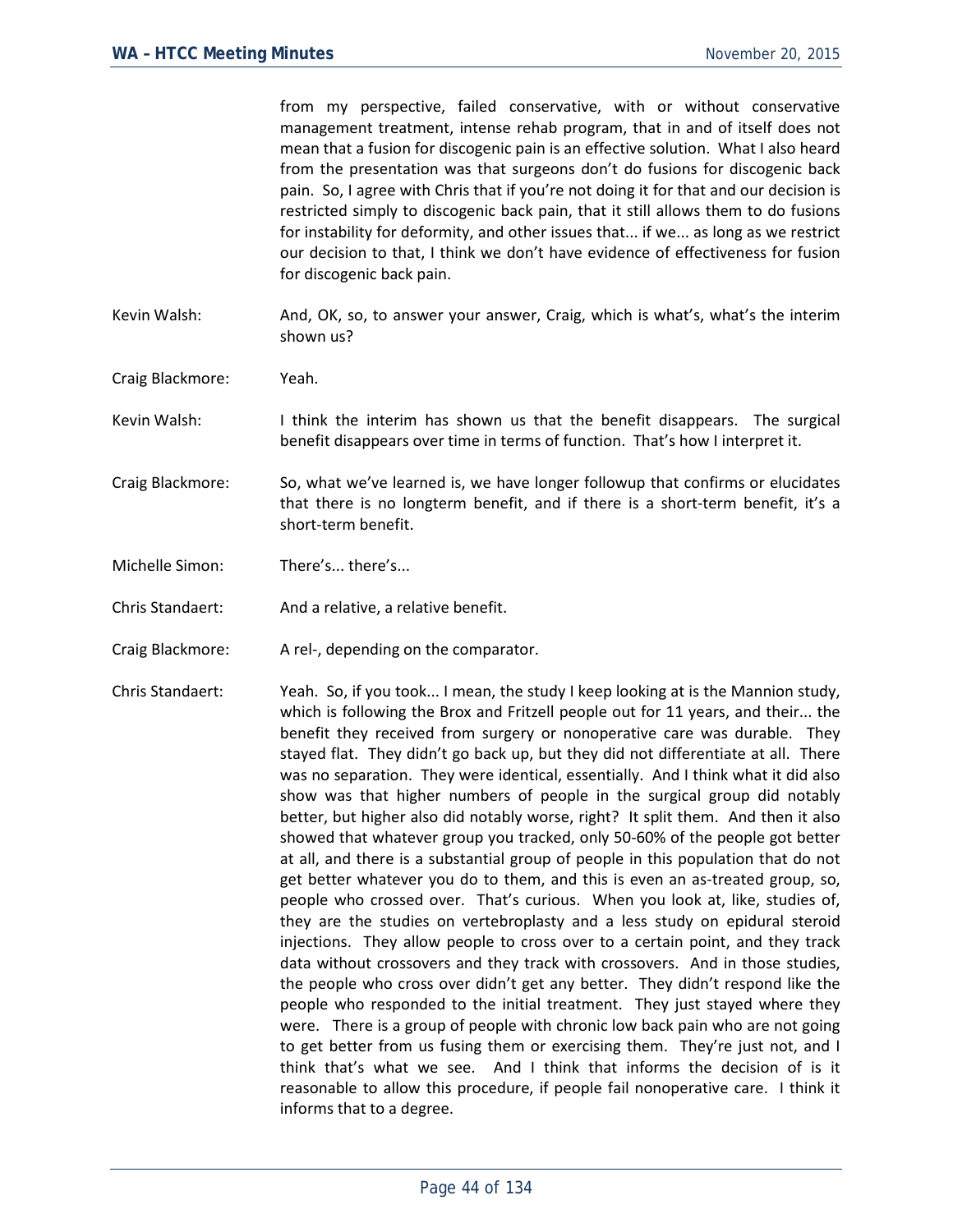- Seth Schwartz: Yeah, and that... that's what I wanted to comment about. When you look at the decision that you guys made, I wasn't on the committee at the time, it was you can't have surgery unless you fail this (inaudible).
- Craig Blackmore: Well, it was a little more nuanced. It was unless you fail or if it's not available, recognizing that it wasn't... it wasn't geographically available. So, we didn't want to have... we didn't want to say you have to fail, because some people weren't even able to get it.
- Kevin Walsh: Can I have you stop using the geographic term, please? Because this is a socioeconomic issue. It has nothing to do with geography.
- Craig Blackmore: Socioeconomic is also a discriminator.

Kevin Walsh: It's as true in King County as it is in Yakima County.

- Craig Blackmore: OK. Fair enough.
- Seth Schwartz: Well, just to continue with that (inaudible). So... so, excluding the patients that didn't have access. If you essentially say that we're... we really only think that there's applicability in patients who fail the appropriate... whatever the appropriate intensive rehab is, but I'm not seeing any data of the patients who failed that. Are any likely to do better than the patients who didn't fail that. And that's... I guess that's kind of what I'm struggling with is with that as an exclusion or as a... as a condition for surgery, because I... I want to (inaudible)...
- Craig Blackmore: I... I don't want to...
- Seth Schwartz: ...know that there is some benefit here.
- Craig Blackmore: ...I don't want to go back to 2008. I want to (inaudible).
- Seth Schwartz: No. No, I'm not, but I'm just saying, in the data that we saw today ...
- Craig Blackmore: OK. That's fair.
- Seth Schwartz: ...looking in those subsets of the data, I'm just not, unless I'm missing it, I didn't see anything that...
- Craig Blackmore: OK. That's fair.
- Seth Schwartz: ...failing... having failed intensive therapy did not mean you were any more likely to do well. So, I'm...
- Craig Blackmore: So, in terms of what...
- Seth Schwartz: ...just trying to see how... how that's a good criterion for who we offer surgery to.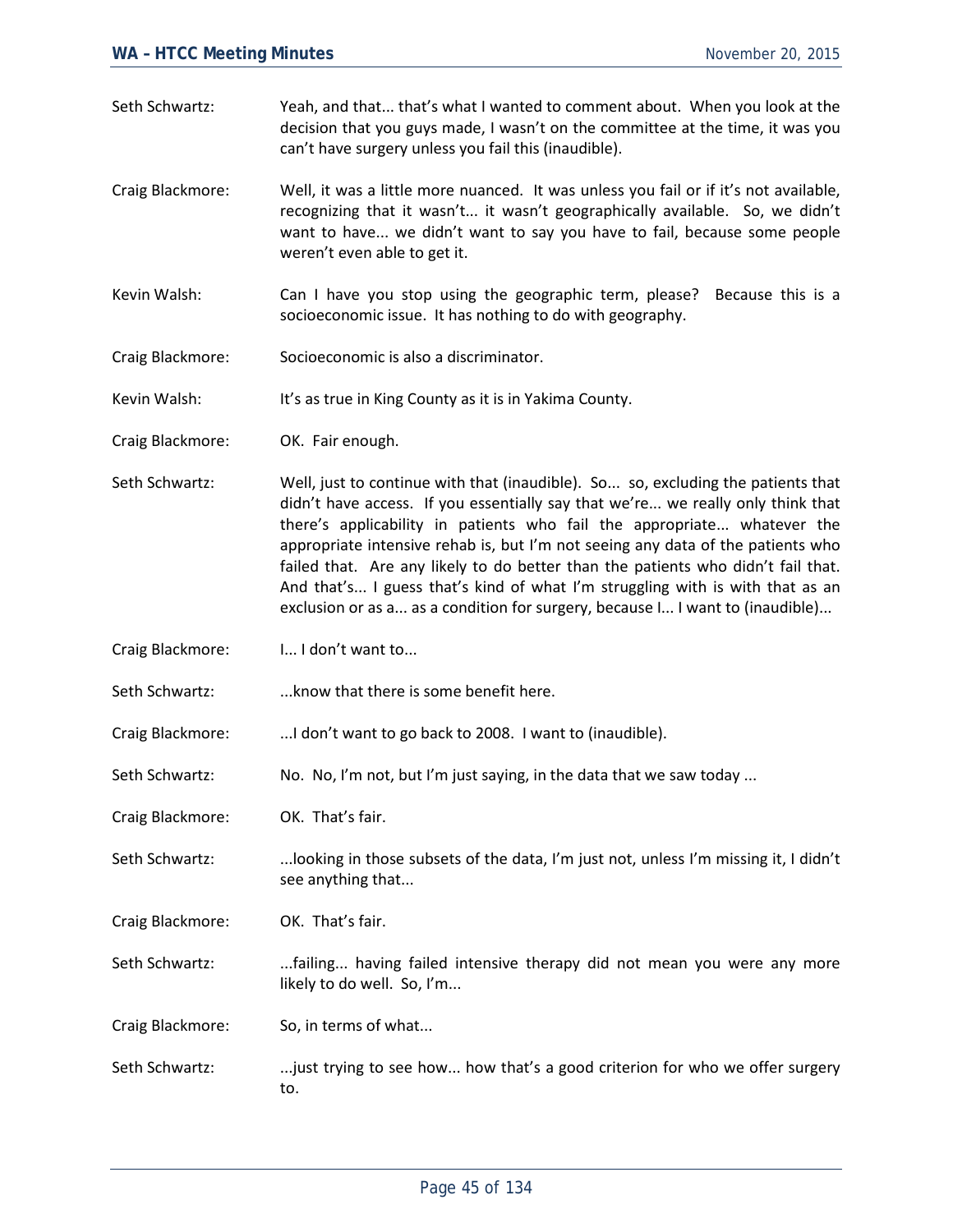- Craig Blackmore: ...in terms of what we've learned, we have followup on the randomized clinical trials. We have talked about relative differences that might have been present in the short term, or certainly not present in the longterm. We have seen no evidence saying that people who have or have not had more intensive nonintervention, nonsurgical interventions benefit from surgical, as opposed. And I think we've also seen some newer or updated information on safety that maybe helps us to better understand the safety profile of the procedure. Is that fair... resonate with the committee? So, I think those are the pieces of evidence that we have.
- Michelle Simon: So, if I think about what's new, since the last time we did this topic, there is that one study. We have one new RCT, the Ohtori study, and it's 41 patients, but their inclusion criteria, there are some issues with that, and we know they did a poor job of their control group, because they've had them just walking for half an hour. Not necessarily the most robust program. So, I don't think that evidence is super persuasive to change our decision. I think also we know from the L&I program that they have implemented, we haven't seen, the data is not perspective, as we know, and it is difficult to assess, but it seems clear that they didn't increase surgery rates in the state from that program. So, that was, perhaps, part of our thinking when we made that first decision is that we create this program. We would have some folks go through and do this intensive interdisciplinary approach, and then we would see some positive outcomes from that, and we haven't really seen the data from that. Maybe there needs to be more studies on that regardless. It isn't what I was expecting to see. So, we didn't see that. We know, also from L&I data, that we have a two-year 64% disability ten years out. These are 41% people permanently disabled from this procedure. So, I think that needs to inform our decision, as we go forward. And if I look back to when was participating in this first decision, I would, at this point where I'm at sitting on the committee, I would say no cover based on what we've learned.
- Craig Blackmore: Carson?
- Carson Odegard: Yeah, a question for Dr. Franklin. I, in your slide you mentioned 64% disability after two years, and then additional disabilities from revision operations. In that... do we... do we have any data at all on people that were... that went through the program and went through the rehab program that are still disabled, or the ones that crossed over to surgery group that would have been... would have been included into that disability?
- Gary Franklin: As I said before, we don't have, we didn't do a... we didn't collect, you know, self-reported pain and function data prospectively from these patients. I wish we had, but we didn't. It's kind of a real research project, and we didn't have the funds to do that, but there's a lot of data in the literature on systematic reviews of some of these other therapies. That's not the subject here today. You know, all I know is that two-thirds of our workers are still totally disabled on time loss. When we did those two studies, we asked spine surgeons what timeframe should we look at? What... how long would it be before somebody actually improved from these things, and they said most people should be bet-... much better within six months, one year would be kind of an outside limit, two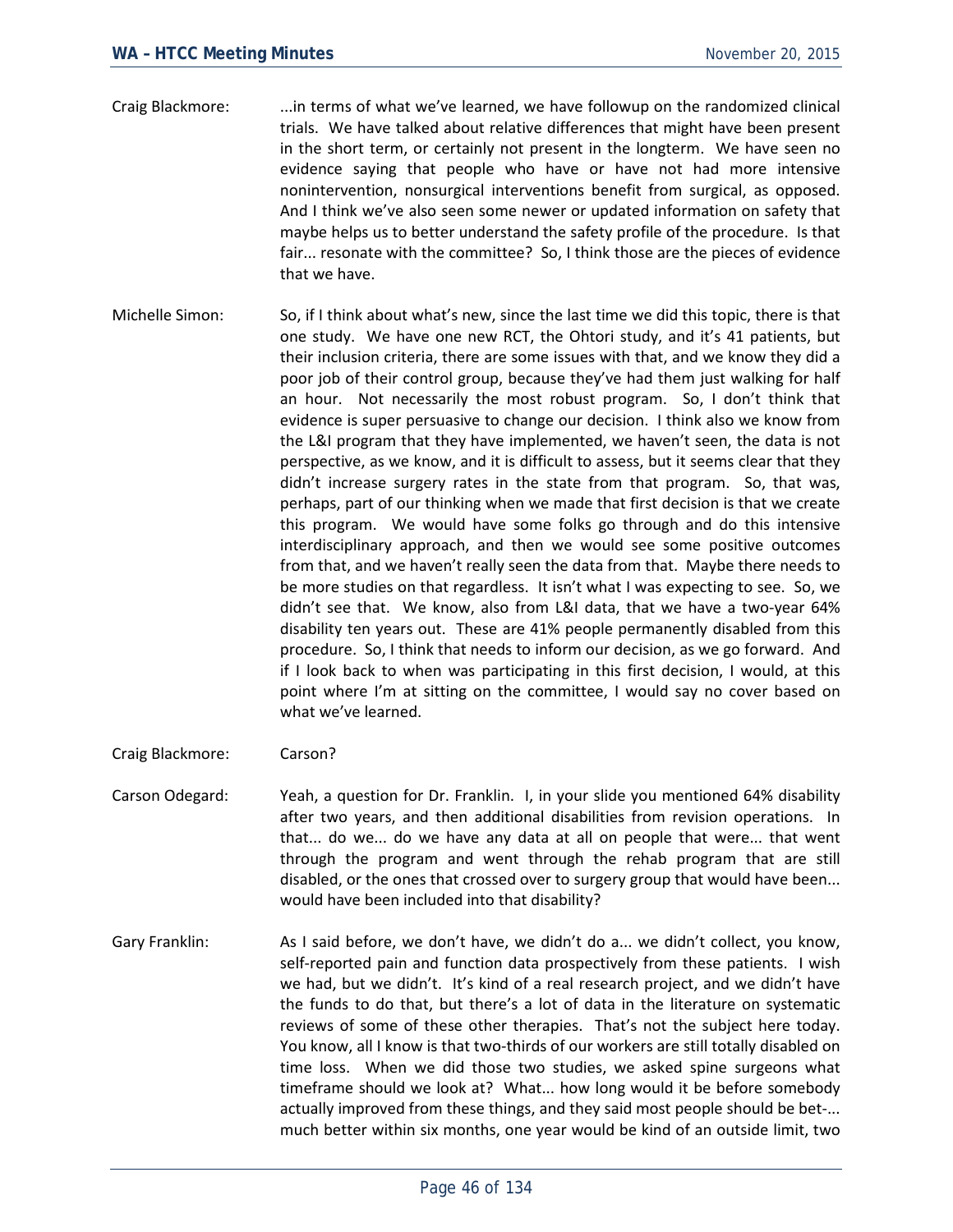years would be, like, nobody would question that. So, we looked at the twoyear timeframe in both of our studies, and both before the introduction of spinal cages and during and after the introduction of spinal fusion cages, the introduction of the technology didn't make any difference in the outcome, which was about two-thirds of our workers being on total disa-... being... still continuously disabled two years after the fusion. I don't have any more data than that.

Carson Odegard: OK. Thank you.

Craig Blackmore: Other comments or questions? OK. Well, we can launch into the decision making process if we're ready and just give people an opportunity to jump in if they don't think we're ready, if they want to talk further. Alright. So, I'm going to ask the committee members to turn to the Health Technology Clinical Committee Coverage Determination Tool, which is in your packets towards the back of the tab... determination analytic tool. And, so this is a document that helps the committee step through the actual decision making process. The first part is a description of our charge, which is to determine if the technology in question meets the criteria being safe, effective, and providing value or improving... implying to cost-effectiveness. So, we make, really, three separate determinations on each of those before we make a final determination. First the staff have, for us, prepopulated the document to document the outcomes that we have considered in our determination, and those are on page three of your packet. So, we'll just take a minute and ensure that this document reflects the considerations that we have done. So, first under safety outcomes, we have mortality complications, adverse effects, and repeat surgery. Are there other safety outcomes that we have considered that are not on here? I think I would add the adjacent disc... or adjacent level disc degeneration that...

Chris Standaert: Adjacent segment disease?

Craig Blackmore: ...adjacent segment disease, which can be increased by fusion. Are there others that committee members are using in their deliberation that we should have on here? And then hearing none, moving on. Under the effectiveness outcomes, we talk about pain, function, disability, treatment success, use of opioids, return to work or normal activities. Other things we've talked about, which are maybe not explicit on here are things like effect on depression or other indicators of overall well-being, just sort of implied by some of these but maybe can be brought out explicitly. Any other effectiveness outcomes that we should note? OK. And then we talked about special populations and again remembering that our boundaries are restricted to this discogenic back pain group. Other special considerations we talked about, at least looking for data on, not necessarily having data, one is the conservative management, the type of surgery, age, gender, physiologic status, worker's comp status. Anything else that we?

Joann Elmore: The ICER report didn't find differences among smokers, but the L&I report from Dr. Franklin indicates the spine SCOAP has worse outcomes in smokers.

Craig Blackmore: So, we definitely could discuss that as part of our consideration. OK, any others? And then under the cost outcomes, we look at the cost of the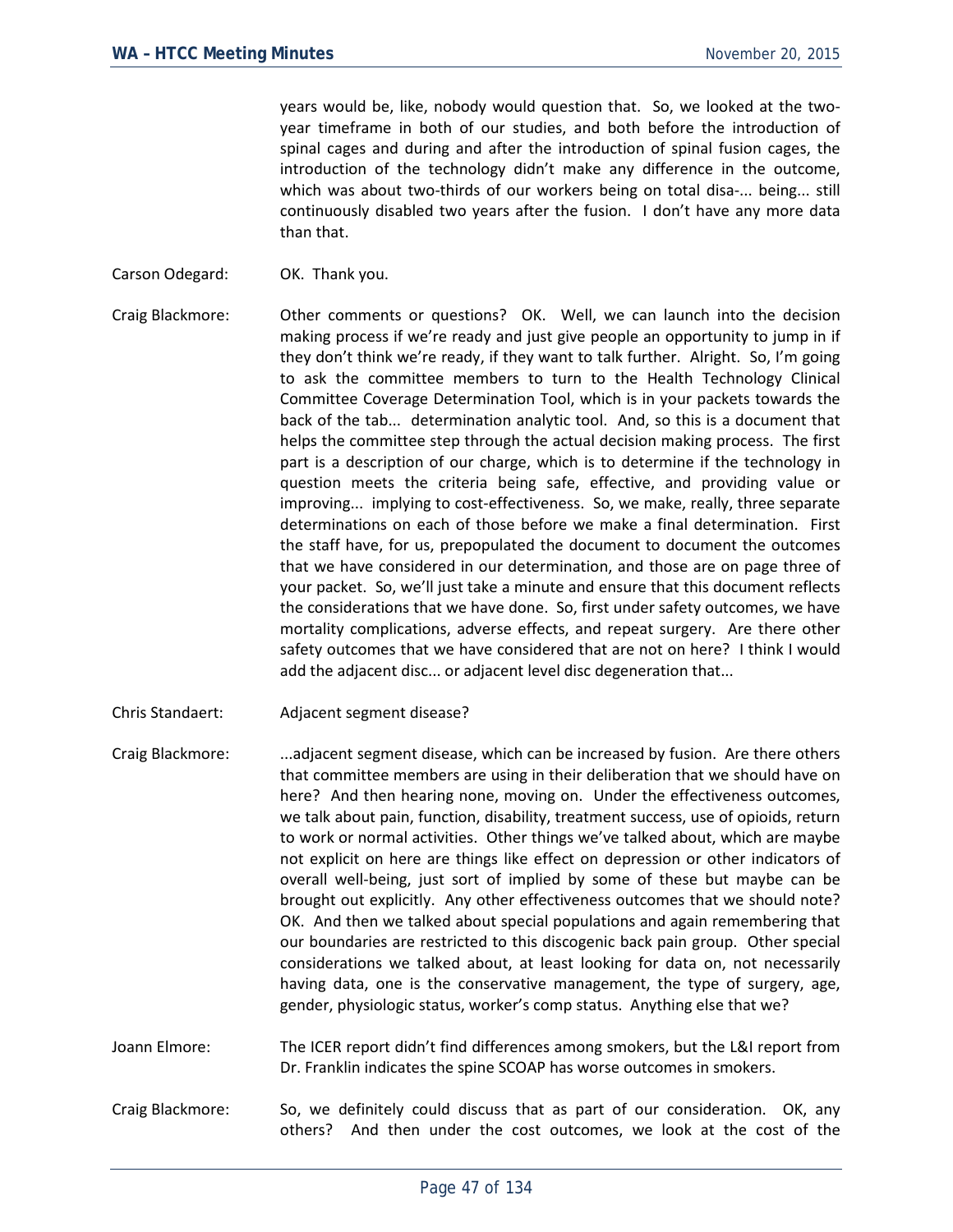procedure, short term and longterm and cost-effectiveness, such data as there is, we would have included in our discussion. OK. It's also incumbent on us to note what Medicare has done and what other clinical guidelines exist, and there is no national or actually local coverage determination for Medicare. There are clinical guidelines that we've heard about and that are in your packet from groups including the American Association of Neurologic Surgeons, the American Pain Society, the Bree Collaborative, and several others, which are in here. And, so that really brings us to the first voting question, and I'll review this a little bit. Again, I'll just review it a little bit. So, the way this works structurally is, the committee makes a first nonbinding decision looking specifically at safety, cost, and cost-effectiveness and that's the yellow cards for those of you that are new. And what we're going to do is, I'm going to ask if the committee members believe that the lumbar fusion is more, less, equivalent, or unproven in effectiveness to start with respect to... with respect to the comparator. And I guess we would have to define the comparators here. So, I think what we'll do is, we'll do this twice. We'll do it once with the first comparator being usual care. And then we'll vote again with the second comparator being a more intensive multimodality, multidisciplinary...

- Chris Standaert: Can we use the phrase minimal care that's actually used in the studies. Usual is a very vague word.
- Craig Blackmore: Minimal care is fine. And then intensive care, is that? OK. So... so, we'll do that for those three. So... so, that's our first step. So, is there... so, the question. Is there sufficient evidence under some or all situations that the technology is effective when compared to minimal care? And then I need a vote of unproven, equivalent, less, or more.
- Joann Elmore: Could you restate the question?
- Craig Blackmore: Yes. So, is... is the lumbar fusion surgery in our defined population, is it effective when compared to minimal care, so not the more intensive care that we talked about but the sort of not a organized focused intervention. Does that? OK.
- Josh Morse: OK. Hold up your card, and we'll record your vote. So, four equivalent, seven more.
- Craig Blackmore: OK. And then the same comparator, minimal care if you will, and we're going to talk about safety. So, is surgery more, equivalent, less, or unproven in terms of safety when compared to minimal?
- Josh Morse: OK, that's eleven less.

Craig Blackmore: And then same comparator cost-effectiveness.

- Josh Morse: Five less, six unproven.
- Craig Blackmore: OK. So, now, I'm going to ask the same question, but this time with the comparator being the more intensive nonsurgical intervention. So, is surgery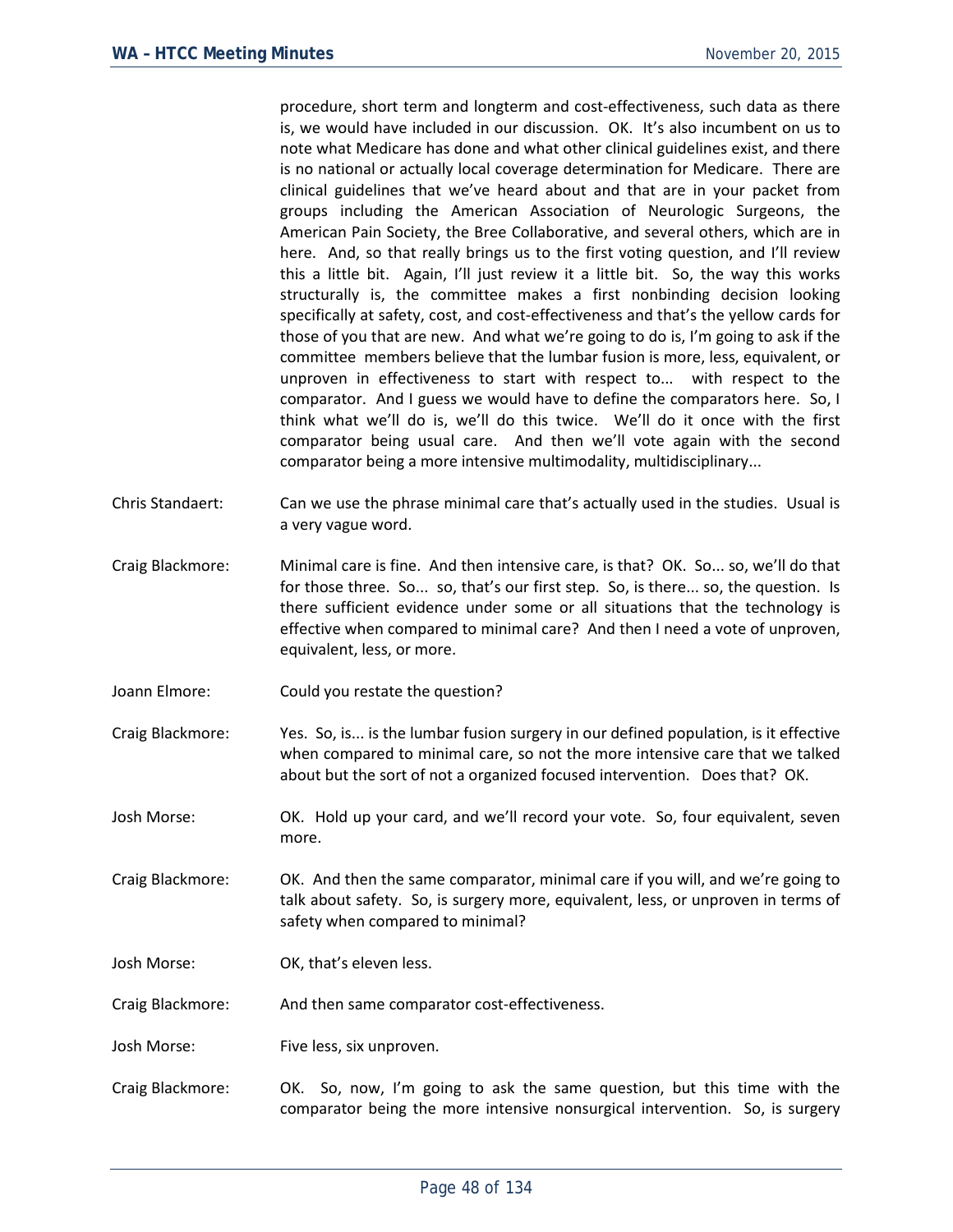more, less, equivalent, unproven effectiveness when compared to more intensive nonsurgical?

Josh Morse: OK. I see ten equivalent, one unproven.

Craig Blackmore: OK. And then safety, with respect to more intensive.

- Josh Morse: Eleven less.
- Craig Blackmore: And cost-effectiveness.
- Josh Morse: Four unproven, seven less.
- Craig Blackmore: OK. So, committee members, using that information from your colleagues as a way of being explicit about where we are in the discussion, is there further comments, questions, discussion, before we move on to the second and binding vote? Anybody want to elaborate at this point?
- Kevin Walsh: You split the question into two.
- Craig Blackmore: Yes.
- Kevin Walsh: Is it your intention that we are going to vote in the same fashion?
- Craig Blackmore: No. We're going to vote once.
- Kevin Walsh: Thank you.
- Chris Standaert: I just have a question on language. So, the key question uses the phrase uncomplicated degenerative disc disease. I'm not convinced that degenerative disc are diseased, and we shouldn't be using that term, and I have never met anybody with chronic low back pain who was uncomplicated. So... so, I don't... I... we need a better working phrase than that, I think.
- Craig Blackmore: I think we may have to... may have to have the agencies operationalize, but it would be valuable, perhaps, to put on the record suggestions for what that might look like. Do you want to elaborate?
- Chris Standaert: Predominance of axial low back pain with... patients with predominant axial low back pain with degenerative changes in the absence of significant structural concerns in their spine, something like that. It's more wordy, but the structural thing is the problem. So is scoliosis and spondylolisthesis and, you know, and...
- Craig Blackmore: And those are all...
- Chris Standaert: ....the spinal stenosis...
- Craig Blackmore: ....outside of this.
- Chris Standaert: ...and yeah. They're all outside of it, right. They're the... they're the...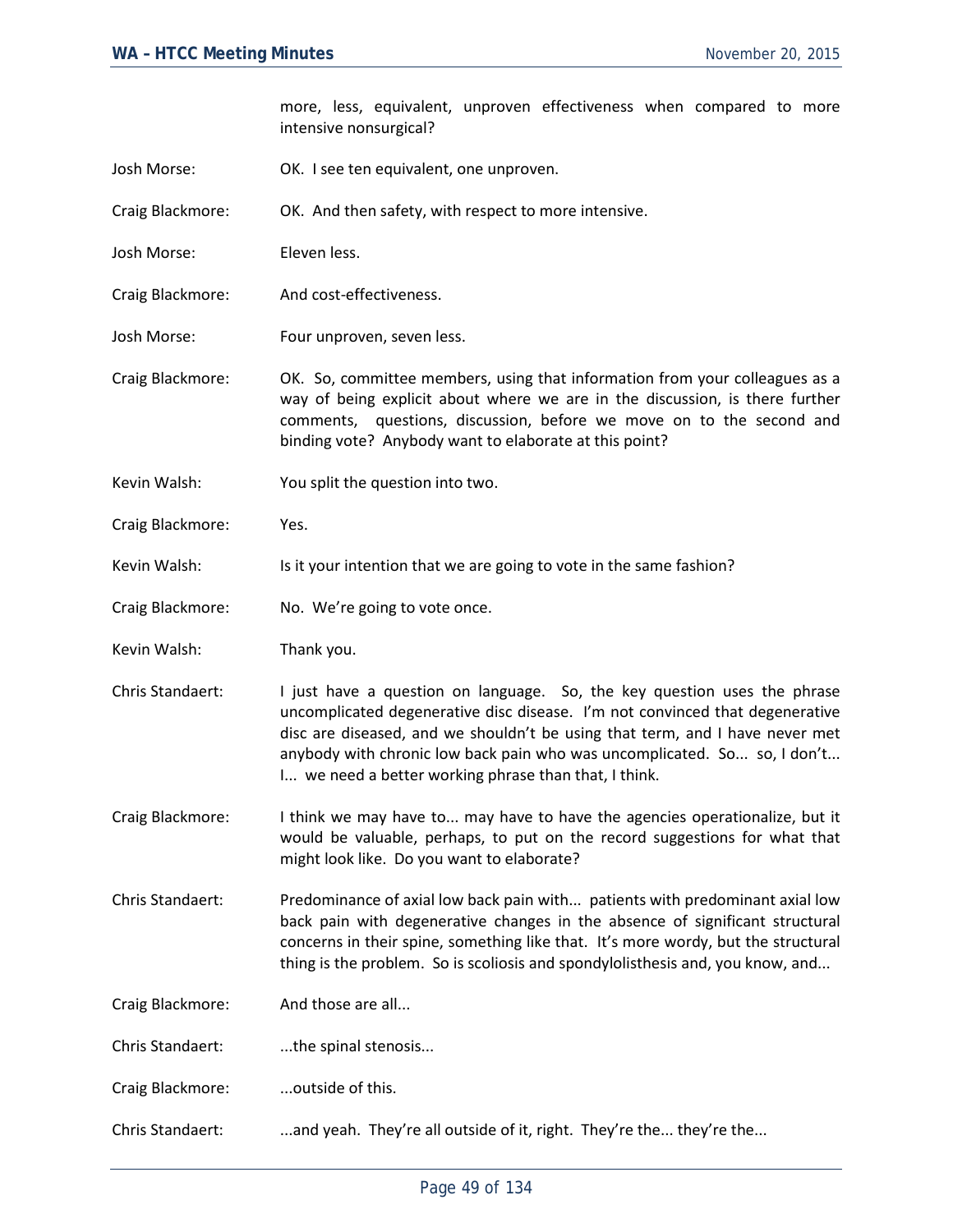| Craig Blackmore: | So, really, it's                                                                                                                                                                                                                                                                                                                                                          |
|------------------|---------------------------------------------------------------------------------------------------------------------------------------------------------------------------------------------------------------------------------------------------------------------------------------------------------------------------------------------------------------------------|
| Chris Standaert: | It's almost like we can define the negative easier than the positive here.                                                                                                                                                                                                                                                                                                |
| Craig Blackmore: | And maybe that's what it is. It's low back pain that doesn't meet any of the<br>criteria for exclusion from our decision.                                                                                                                                                                                                                                                 |
| Chris Standaert: | That works.                                                                                                                                                                                                                                                                                                                                                               |
| Kevin Walsh:     | Well, the previous decision excluded spondylolisthesis greater than Grade 1.                                                                                                                                                                                                                                                                                              |
| Craig Blackmore: | And I believe that's how it's still written on here.                                                                                                                                                                                                                                                                                                                      |
| Chris Standaert: | I don't know if there's a rationale for that. There are definitely people with<br>but, I guess for back pain, there are people with certain radiculopathy with a<br>Grade 1 spondy, you can get a radiculopathy from spinal stenosis or foraminal<br>stenosis. So, like degenerative L4-5 spondylolisthesis rarely actually becomes<br>Grade 2. They don't slip that far. |

- Craig Blackmore: OK, so...
- Chris Standaert: But they become stenotic.
- Craig Blackmore: So, the population for this review, which is the population to which the decision applies, adults greater than age 17, chronic, meaning three or more months of lumbar pain, uncomplicated degenerative disc disease, patients with conditions, such as radiculopathy, spondylolisthesis greater than Grade 1, severe spinal stenosis, acute trauma, or systematic disease effecting the lumbar spine, for example, malignancy will be excluded. So, again, we don't have any, that's done. OK. Any other thoughts? OK. Then, we will proceed to the binding vote. So, based on the evidence about the technology's safety, effectiveness... safety, efficacy and cost-effectiveness, particularly the more recent evidence since our prior review, but encompassing all evidence, we will now vote that it be not covered, covered unconditionally, or covered under certain conditions, and if we vote for cover under conditions, we will then develop that further and rebuild. So, vote?
- Josh Morse: Eleven, nope, excuse me, ten no cover, one cover with conditions.
- Craig Blackmore: OK. To reconcile that decision with the existing guidelines, we need to... we need to state why we might have diverged, if we did. So, again, under the Medicare, there is no coverage decision. Some of these others, the American Association of Neurologic Surgeons recommended for patients with one or twolevel degenerative disc disease without stenosis, if the chronic low back pain persists after conservative treatment. The American Pain Society recommends shared decision making in patients who have not responded to usual care. The Bree Collaborative does not endorse lumbar fusion for surgery in the absence of structural instability. The International Society for the Advancement of Spine Surgery supports fusion surgery in patients who are experiencing clinically-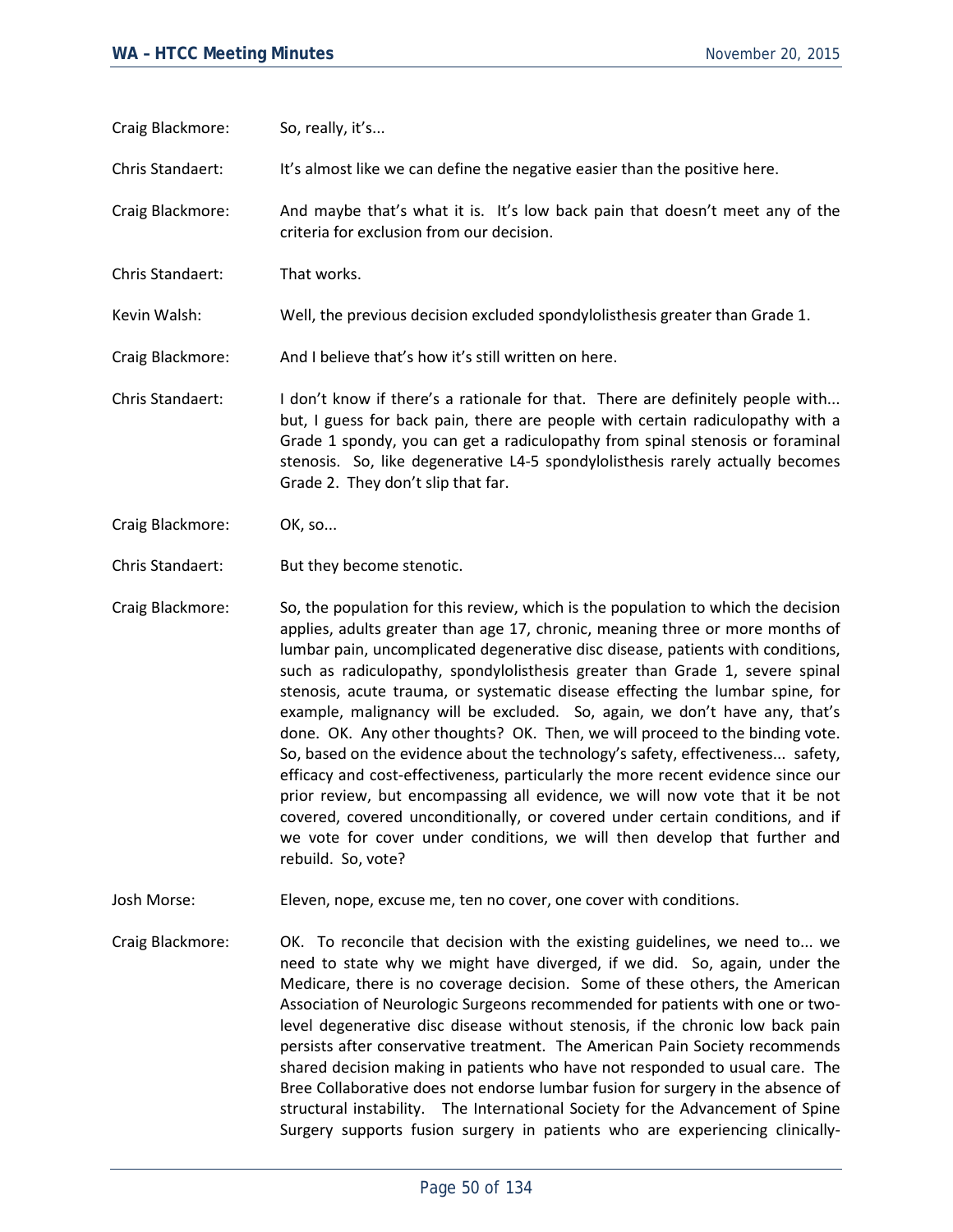significant pain and disability consistent with discogenic pain with some imaging findings and six months of structured conservative management. NICE recommends more intensive treatment prior to surgery with American Spine Society lists as criteria MR findings, symptoms for a year, no active psychological disorder, no smoking. And then L&I says if the patient has nonradicular back pain with Grade 2 spondylolisthesis. So, they would be excluded anyway. So, we need to be explicit in our justification for varying from at least some of these guidelines, although we agree with some of the others. And I would say, we've looked to the evidence and the more recent longterm evaluation of the clinical trials, there is not a benefit over these more intensive nonoperative therapies that we've been able to identify. So, that was a factor in our decision. Certainly, the data about harms that we talked about in some detail was a factor in our decision. Is there anything else that we want to make explicit in why we're different. We are more recent than some of these. The American Pain Society is 2009, for example, before some of the followup studies on the randomized trials.

- Gregory Brown: So, even if the findings that the outcomes, or effectiveness of intensive multidisciplinary treatment versus surgery have similar outcomes, the surgery is certainly more costly. So, therefore, less cost-effective in terms of that.
- Craig Blackmore: And it has different safety (inaudible).
- Gregory Brown: Yeah.
- Craig Blackmore: OK. OK. Do we need anything else?
- Josh Morse: No. Thank you.
- Craig Blackmore: OK. Then that will adjourn the lumbar spine discussion. Next item for discussion is tympanostomy tubes. We're ahead of schedule. So, let's take, we'll take a ten-minute break, give the group time to turn over, and we'll meet back here and start with... is... are the agencies ready to move on to tympanostomy tubes? OK. So, we'll do that. We'll take a ten-minute break, meet back here, and we'll start with the agency presentation.

Alright. We have a quorum, so we will continue with the second topic for the day, tympanostomy tubes in children, and we will start off with the agency presentation.

Robert Mootz: OK. I'm Bob Mootz. I'm with Labor and Industries, and the agency medical directors have decided that we have some concerns and questions about this procedure, and the issues that kind of drove us were there are some safety issues, because it is something done in kids. It is done under general anesthesia. There are some efficacy concerns, which are pretty high based on the state of the evidence, and there are some cost issues associated with it. Just the background... the procedure is used for a couple of different conditions, primarily recurrent otitis media... recurrent acute otitis media, which is defined as three ear infections within six months or four year infections within a year. This is the acute episode. It is usually painful. So, there is a lot of quality issues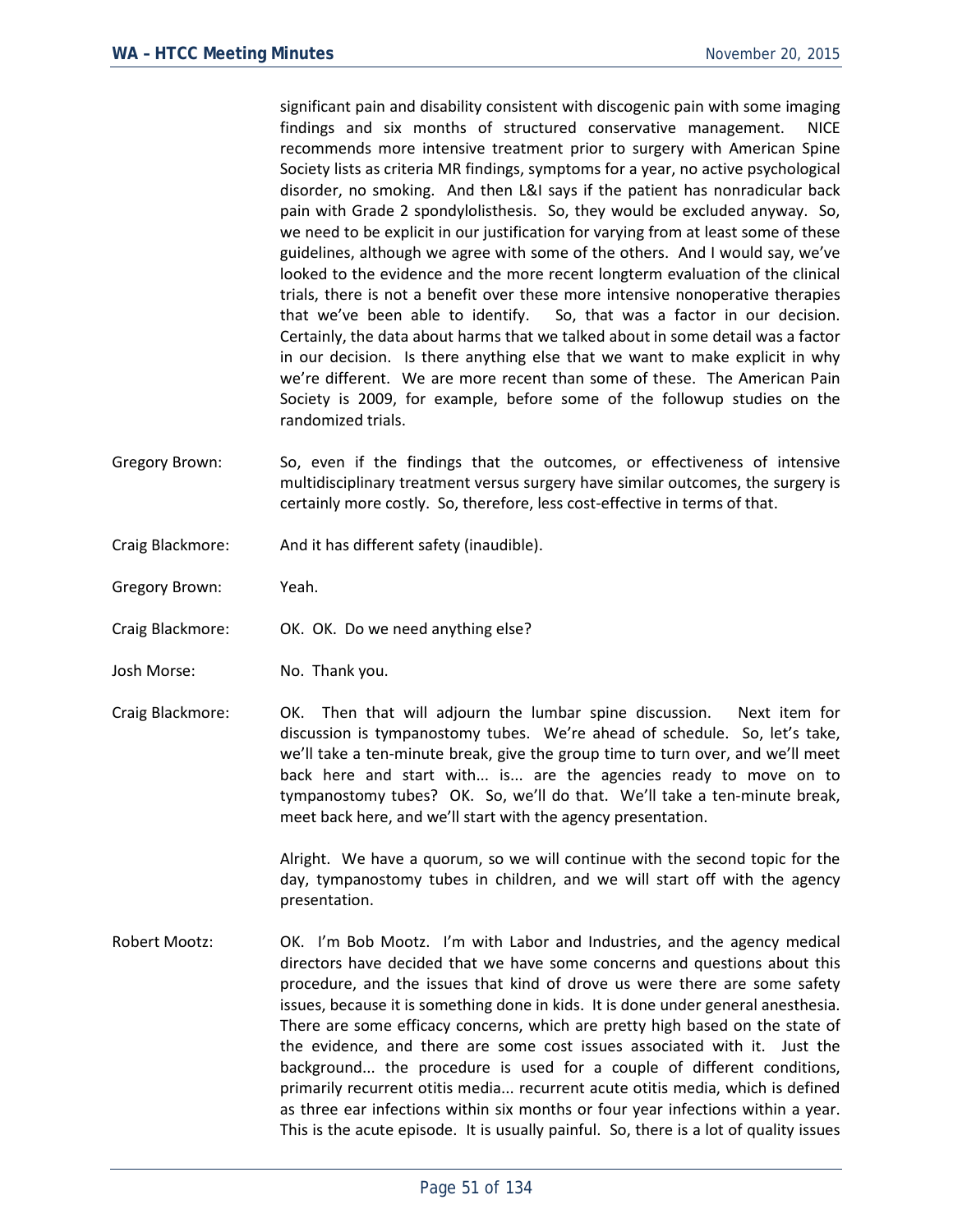for the kids suffering from it. Chronic otitis media with persistent effusion is a chronic state of it where there was always effusion in the middle ear. This is usually not painful, and it's defined as being present for six months in a unilateral ear or for at least three months in a bilateral ear. Then, there are other situations where these tubes are placed. There are some congenital disorders and challenges with drainage in eustachian tubes and that sort of stuff.

It is a pretty straightforward procedure. It's just a little tube inserted into the tympanic membrane, which allows air to get in and sometimes fluid to actually drain out of it.

Otitis media, as a condition, is extremely common. Most children have at least one episode in the course of growing up. It is usually self-limiting condition, and the... probably the biggest issue associated with this is, there is a large proportion of these cases, however, that do become chronic and recurrent. The etiology is thought to be bacterial or viral. There may be problems with mechanically draining and the eustachian tube blockages and some congenital disorder, such as Down Syndrome. They are angled very narrowly, so the drainage just doesn't happen well.

The impacts from having otitis media, in the short-term there's pain, fever, and disturbances of sleep and eating issues, and the quality of life for the kids suffering from it, as well as the parents working with them can be substantial. The longterm things that have been suggested as being important are that you have a decrease in hearing. So, there are concerns, being in kids, of developmental issues cropping up, learning issues, and language development issues that have been proposed, and these also have impacts on the quality of life for parents and kids, missed school, missed work on the part of the parents. There are also some impacts from the tube insertion, itself. Again, in the young kids, it is usually done under general anesthesia, which has some inherent risks, and the tubes frequently fall out after a period of time. So, they may need to have repeat procedures.

This is a quick illustration of the utilization in PEBB. There is roughly about 6 to 700,000 a year spent in the Public Employees Plan. The procedures themselves run around \$3500 to \$4000. In Medicaid, it's a much larger population, and it's close to 5 million that we spend in Medicaid on the procedure, and that's at a substantially more discounted rate.

This just illustrates that most of the slides, both in PEBB and Medicaid are done bilaterally, and this just illustrates the ages in which they tend to be done. So, the majority, vast majority, are between the ages of one and nine and most of them are on the one to four-year-olds.

Currently, our coverage policy in the agencies is, Medicaid covers them with no conditions whatsoever, as does PEBB. L&I and the Department of Corrections, well there's not too many incarcerated four-year-olds or construction workers. So, it's not really relevant in those agencies. The questions we have is, is it effective, and the data, and I'll defer to the Spectrum report for you to look at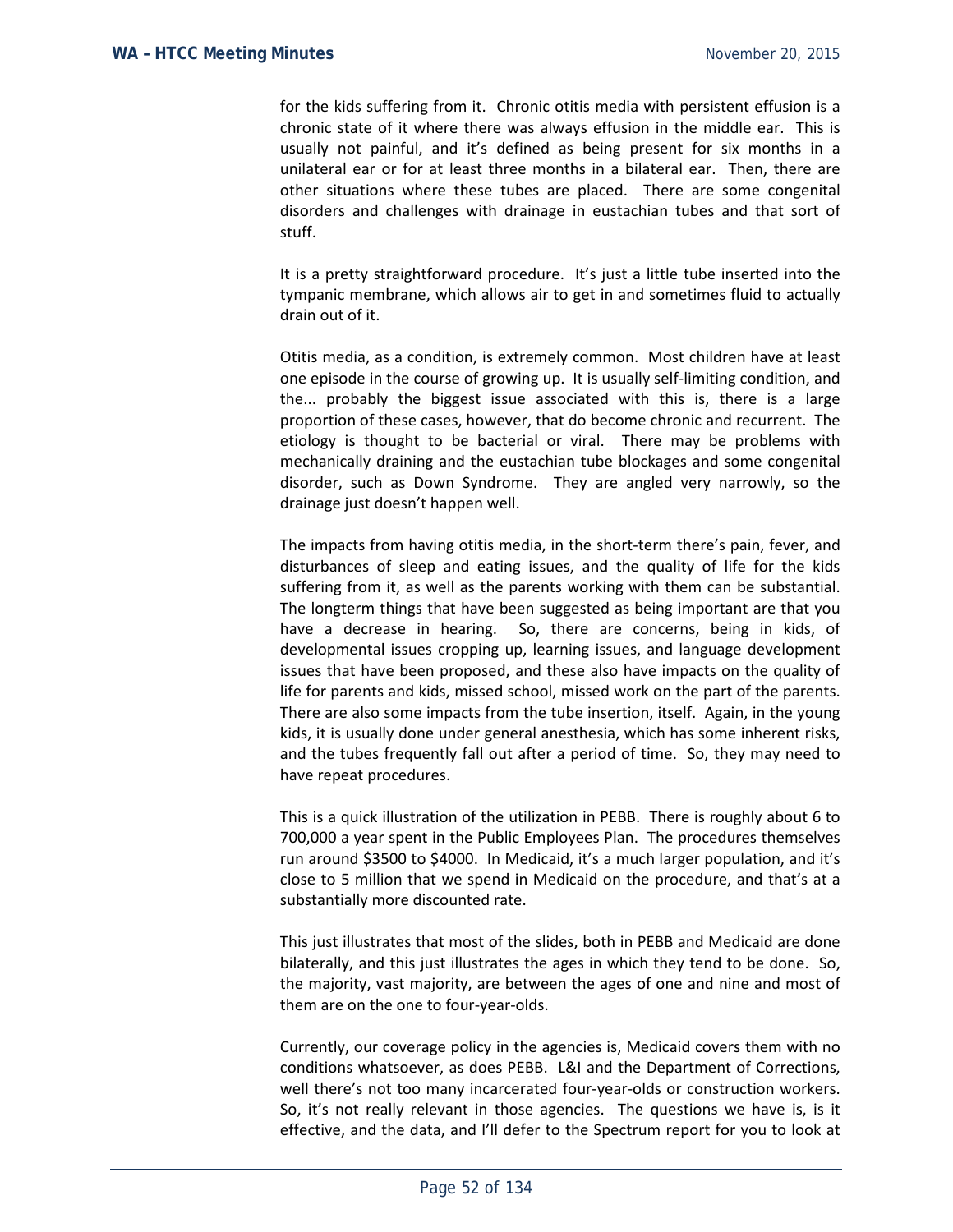that sort of stuff, but our read on it looks like there is some impact, some benefit for hearing loss. There is about a 3 to 7 decibel improvement in hearing loss with ears that have tubes in them versus those that done, but over time, it appears that that diminishes. That affect diminishes.

Just for some context, this is just an indication of what different decibel levels are. So, 10 decibels is the sound of normal breathing. Twenty decibels is the sound of a mosquito flying around your head. On the other hand, you know, 100 decibels is more your rock concert, headbanger level. So, the 3 to 7 decibel improvement is a fairly small difference for having the tubes, and that's just what we're illustrating here.

On the quality of life, there was one study that you'll hear about that in children with sleep apnea there was some benefit, again, short-term. It didn't appear to be sustained longterm, and other studies showed that there wasn't very much benefit on quality of life elsewhere. There are no differences, particularly in speech and language outcomes compared to watchful waiting for otitis media with persistent effusion at any of the time points that were evaluated, and there is no difference in complications for people who get the tubes versus people who don't. Some of the things that have been talked about are persistent perforation and sclerosing of the tympanic membrane and such.

So, our concerns, as agency medical directors, is that it looks like ear fluid of short duration is likely to resolve spontaneously without intervention. We may actually be placing more tubes than are necessary based on our understanding of the evidence. Questions we have: Is bilateral tube placement always necessary if only one ear is impacted? They suggest that if you're placing them under general anesthesia and someone is chronic, you know, while they're already under it probably makes sense to do it bilaterally. There's probably not much of a cost difference, and it's a similar safety issue. Again, refreshing the point that general anesthesia on kids is a significant thing to think about. We think that the concerns about the longterm risks of otitis media, either the acute version or... the acute recurrent or the chronic version, are probably unfounded in terms of developmental disabilities, and in children with comorbid conditions, such as speech delay, there may be situations where it's appropriate to place the tubes. I'm not... I'm not sure how helpful the evidence is in guiding us that way, and so I think there's some opportunities, too, that really aren't the scope of coverage decisions, but short-term benefits versus risks should probably be made very clear with parents. So, that's really more in the shared decision making area.

So, we're really looking to you and your review and take on the evidence to help guide us. So, our... kind of... the way we're thinking about it is rather than no conditions at all, maybe we should be applying some conditions and some ideas that we are putting out as suggestions for you to consider based on your review is to potentially consider covering it for con-... with conditions for recurrent acute otitis media if there's more than the three episodes in six months or more than four episodes in 12 months. And also in otherwise healthy children with the chronic persistent effusion, consider coverage with at least three months of chronic effusion and a demonstrated persistent hearing loss. The level and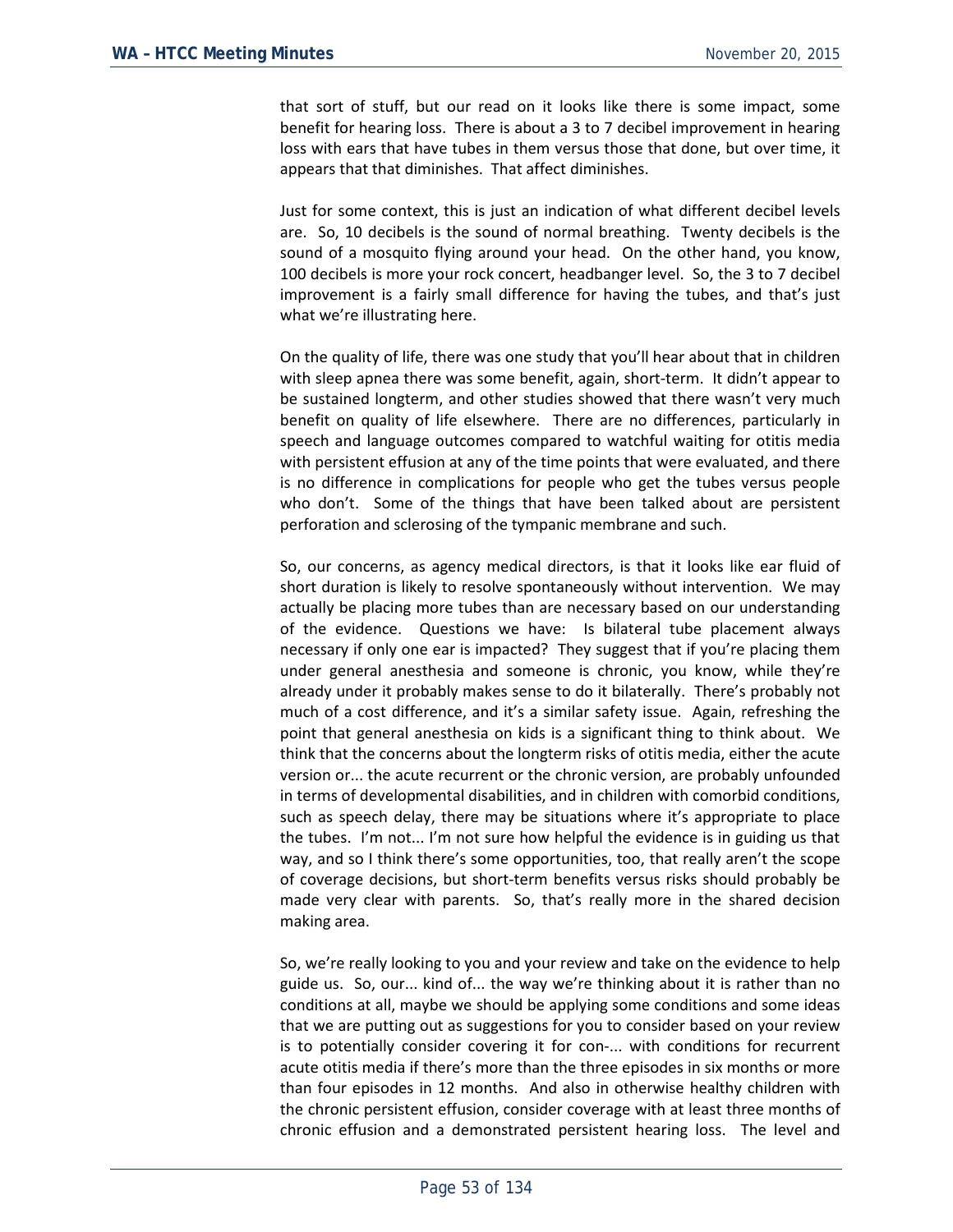amount of hearing loss is something I'm hoping you'll... you'll discuss and consider. NICE has recommended that it be somewhere in the 25 to 30 decibel range of documented hearing loss. I point out that it is very difficult with audiology testing to actually tell how much hearing loss a 1-1/2-year-old has. So, again, we don't bring you the no-brainers. We're bringing you the kind of... the challenges we have.

We would also suggest excluding from the coverage decision some of the special populations. So, deformities and those sorts of things, and if the otitis media has other complications, like, you know, it occurs as a result of other more extensive infections, brain abscesses and the like. So, that's our... that's our take on it. If there's any questions, I'll try and handle those.

- Craig Blackmore: Thank you. Questions?
- Chris Standaert: The NICE recommendation, does that refer to a threshold of hearing loss where you have a 25 decibel threshold, or is it compared to a... loss compared to normal or compared to the unaffected ear.
- Craig Blackmore: It's probably compared to the uneffective... unaffected ear or normal.
- Seth Schwartz: It's not, actually. Its total... its hearing level.
- Robert Mootz: Oh, it's a total absolute hearing level.
- Seth Schwartz: It's a total...
- Robert Mootz: OK, thank you.
- Seth Schwartz: So, that... and that was my other comment about that 3 to 7 difference. Like, when you show the degrees of hearing loss of zero to ten as whisper, it's a difference. So, a lot of these children don't have...
- Robert Mootz: Have, yeah.
- Seth Schwartz: (inaudible)
- Robert Mootz: Exactly. They're starting at baseline.
- Seth Schwartz: Starting at 20 and 25 to begin with. So, it's, it's the incremental change on top of that.
- Robert Mootz: Yes. Thank you.
- Craig Blackmore: So, I'm going to ask a question, and I think I know the answer, but you gave us some data on utilization and do we have any ability to get more granularity around the time of symptoms, indication.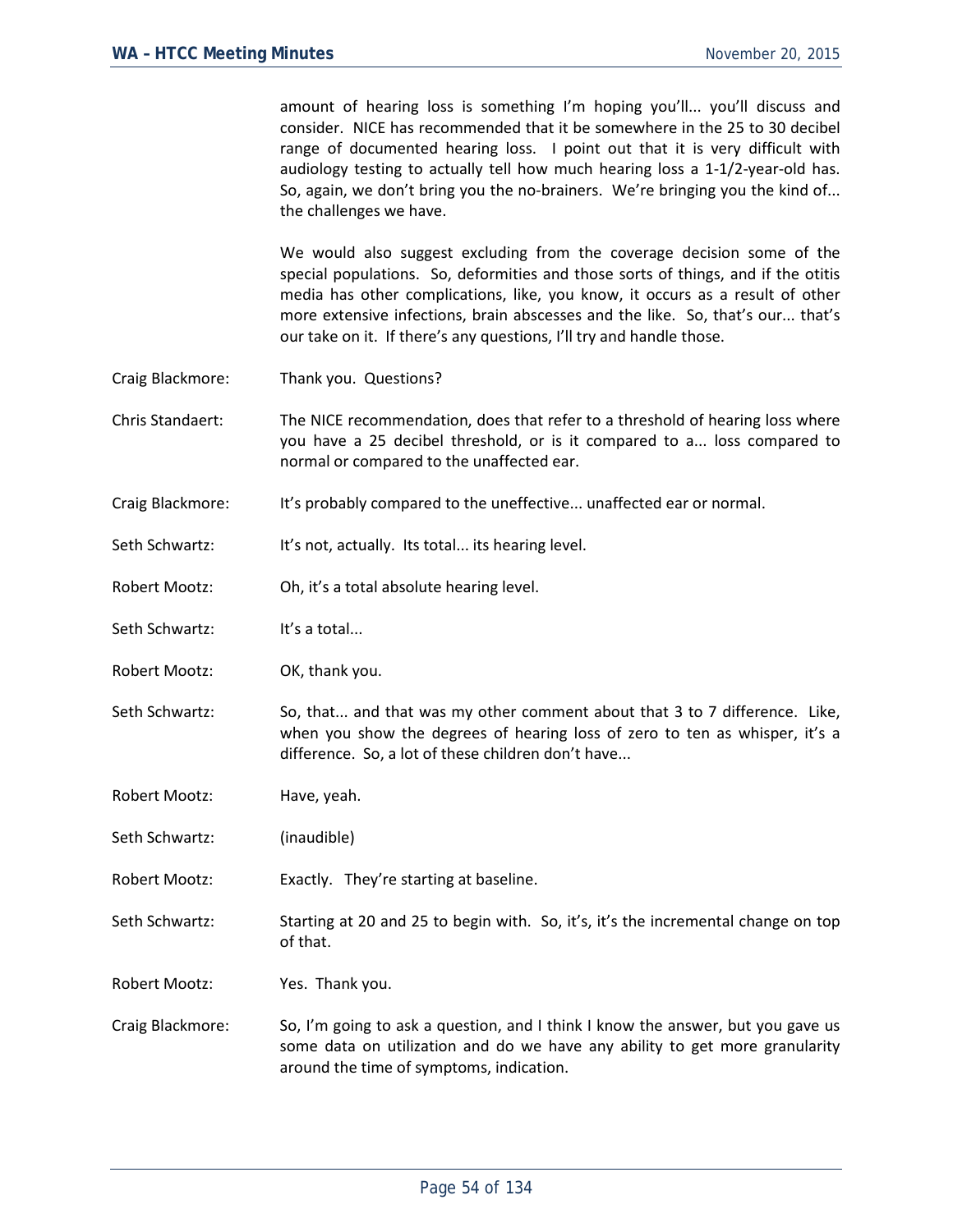- Robert Mootz: OK, this is... this is just based on billing data, and there is no records review. So, there... there's... there's other granularity on things that aren't really relevant to it, so, sorry.
- Michael Souter: Just with regards to concerns about general anesthesia in children... sorry. Is that working?
- Chris Standaert: No.
- Craig Blackmore: Yeah. It's working.
- Michael Souter: I'll borrow Carson's. So, just with regards to the concerns in general anesthesia for children, are there any specific concerns or is it just, you know, theoretically?
- Robert Mootz: No. It's just general theoretically, and I'll guess you'll hear about, you know.
- Michael Souter: OK.
- Robert Mootz: The issues in the... in the, uh, evidence review.
- Craig Blackmore: Any other questions. Lunch isn't here, so.
- Seth Schwartz: Can I just make one comment about the... the anesthetic issue, which is that the level of anesthesia for these children is different than even for tonsillectomy. It's usually a sedation medication. It usually takes about five minutes. So, it's usually just an inhaled sedative for five... for five minutes. So, the level of risk is probably considerably lower than what you would see even for a tonsillectomy or a procedure that requires general... general with an intubation.
- Michael Souter: I was going to come to that later on. I wasn't sure whether we were wandering into the concerns about anesthesia for small children and cognitive function subsequently, but we can cover that later on.
- Craig Blackmore: OK. Any other questions? OK, thank you. OK. So, Christine, do you know. It looks like we're clearing. Is lunch imminent?
- Christine Masters: About five, ten minutes.
- Craig Blackmore: Five, ten minutes. Well, I hate to waste five or ten minutes. Spectrum has arrived it looks like. Are you guys ready? Our clinical expert is here. OK. Let's introduce our clinical expert. Actually, perhaps you might introduce yourself to the group. I thank you for coming.
- Carol MacArthur: I'm Carol MacArthur. I'm a pediatric otolaryngologist at Oregon Health Sciences University.
- Craig Blackmore: Thank you for coming, and we always ask this, but do you have any conflicts of interest to declare?
- Carol MacArthur: No.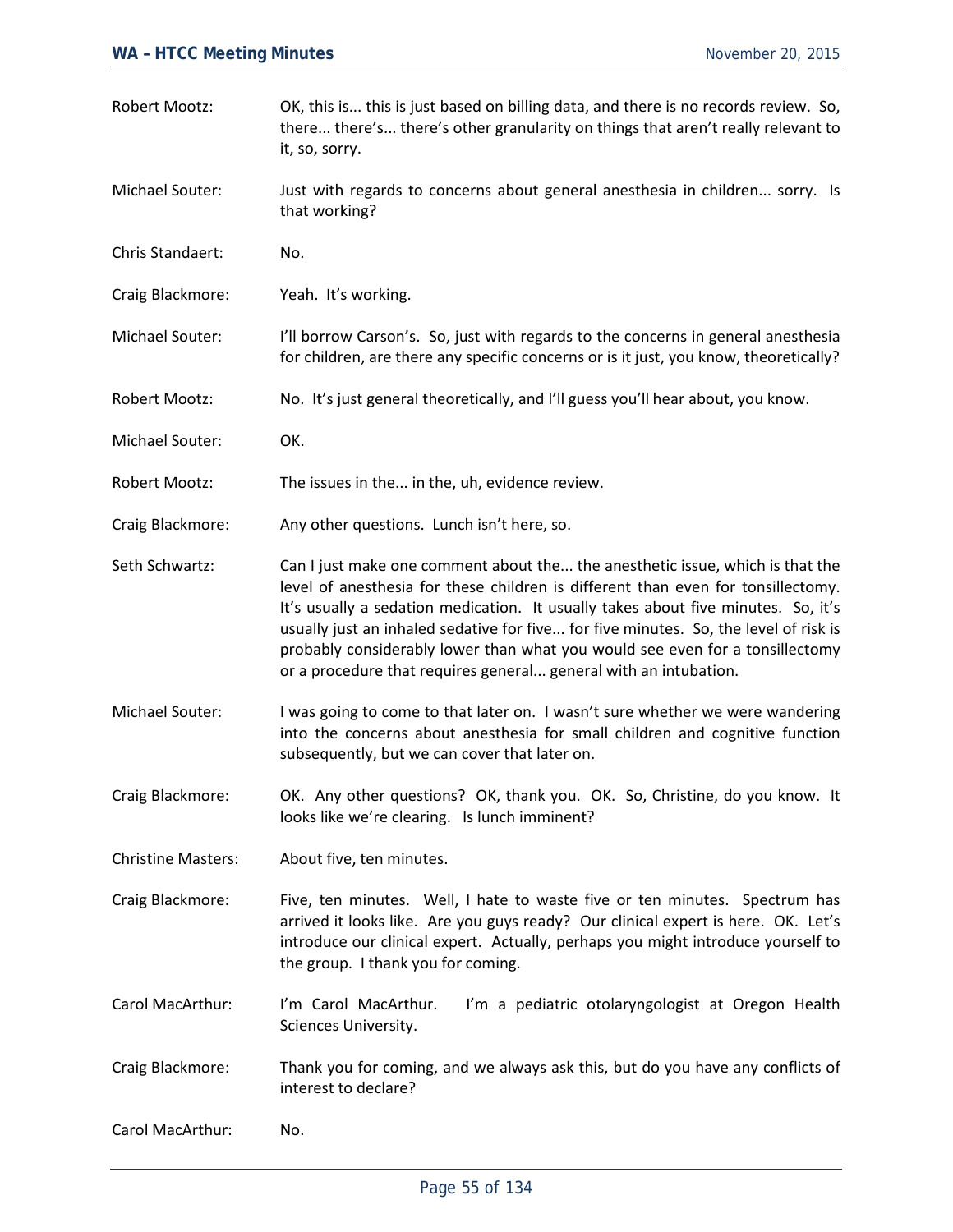- Craig Blackmore: So, thank you for coming. The clinical expert is an important part of the process. We're not all otolaryngologists. So, you're here to help us put things in a clinical context. We have Spectrum. They are going to tell us about the evidence, but clinical context is also important. So, we're not asking you to make a specific presentation, but doubtless there will be questions through the course of the discussion. So, thank you for being here.
- Carol MacArthur: Great.
- Craig Blackmore: And, yep. Let's go for it. Yeah. So, procedurally, I'm going to, we're going to move the public comment period back so that it... we try to keep on the same schedule in case people were intending to come at that time. I don't want to cut them off. So, that's why we're rearranging is to keep that public comment period in the window we had prescheduled.
- Robin Hashimoto: Hi. Sorry. Loud. I'm Robin Hashimoto from Spectrum Research. OK. So, as you've heard, tube insertion... sorry... slide advancement. Tube insertion is a very common procedure in children. It's the most common outpatient surgery that's performed in the children in the U.S., and tubes are inserted to help ventilate the middle ear space. It's done in children with either otitis media with effusion or with acute otitis media.

So, otitis media with effusion, or OME, as I will refer to it, is characterized by inflammation of the middle ear that is accompanied by fluid and it does not have any symptoms of an acute ear infection. This inflammation can be caused by upper respiratory infections and allergies and is compounded by an immature eustachian tube, which can impair the effective clearance of fluid that is in the middle ear. It is not surprising then, due to children's immature eustachian tube function, combined with their propensity to get frequent colds, that otitis media with effusion is a common condition in children, and while the majority of cases resolve on their own, 30 to 40% develop into chronic otitis media with effusion, which is that which lasts for at least three months.

So, otitis media with effusion can be asymptomatic, but there can also be a sensation of fullness in the ear and accompanied hearing loss. In general, otitis media with effusion is associated with a conductive hearing level of about 28 decibels, and that is consistent with mild hearing loss. The hearing levels are shown here on this chart. So, in green, the range from 0 to 20 is considered normal hearing levels, mild hearing loss ranges from 20 to 40 decibels, and that is the level that soft speech falls in. Normal speech falls within the next level, around 50 decibels. So, hearing levels that are between 41 and 55 decibels are considered a moderate hearing loss, and then it goes up from there.

So, with the hearing loss that is accompanied with otitis media with effusion, when it becomes chronic, there is a concern that the hearing loss could result in developmental delays related to language and speech behavior, academic achievement, as well as reduced quality of life for both the parent and the child.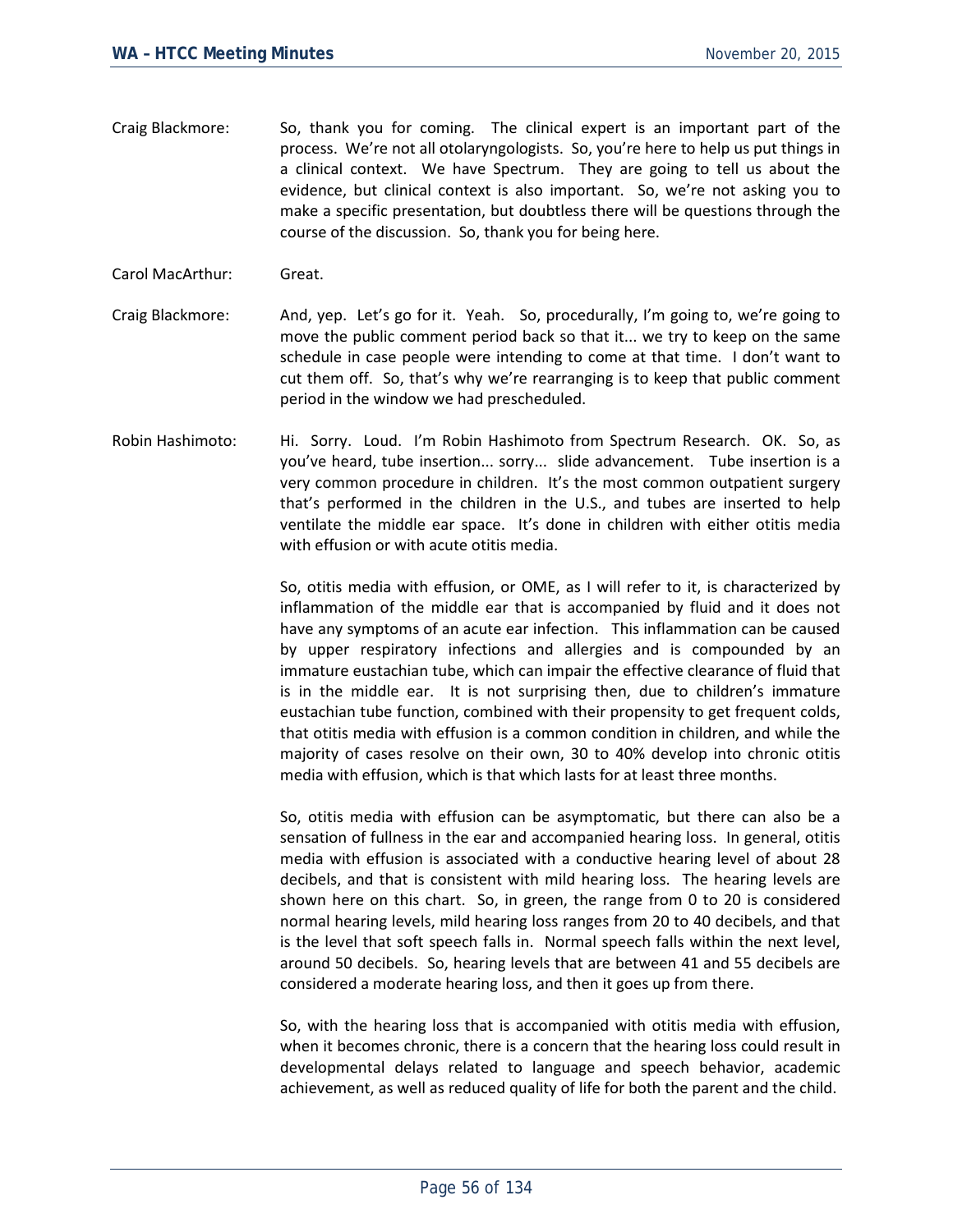Chronic otitis media with effusion can also lead to other problems, such as cholesteatoma, retraction pockets, or atelectasis, which I hope I'm pronouncing correctly, ear infections, middle ear cysts, and tympanic scarring. Patients with cleft palate, Down Syndrome, or other craniofacial disorders are at very high risk due to an impaired eustachian tube function.

So, the other condition for which tube insertion is indicated is recurrent or persistent acute otitis media, or AOM. This is your basic ear infection, and these, of course, are very common in young children. So, as you've heard, recurrent acute otitis media is defined as at least three episodes in six months or at least four episodes in twelve months with the most recent episode being in the previous six months, and then persistent acute otitis media is defined as persistence or recurrence of acute otitis media within a month of antibiotic therapy.

As for chronic otitis media with effusion, there is a concern with recurrent acute otitis media that impaired hearing could head to developmental delays, and recurrent or persistent acute otitis media is also associated with a reduced quality of life for both the parent and the child. So, risk factors for ear infections include the craniofacial disorders, as well as upper respiratory infections, exposure to large groups of children, such as daycare, and exposure to cigarette smoke.

OK. So, tubes are inserted in an outpatient procedure, typically under general anesthesia, and they are inserted by first making a small incision into the eardrum, and this is called a myringotomy. A myringotomy alone is one of the comparators that we'll talk about that was used in the report. Once the incision is made, fluid can be aspirated from the middle ear, and then the tube can be inserted into that incision. So, tubes are designed to fall out on their own, and they typically fall out within about 20... or about 15 months, and that's due to the accumulation of keratin between the tube and the surface of the eardrum. Checkups are typically performed periodically during the time which tubes are intact to evaluate their function, as well as middle ear status. Currently, there are over 100 FDA approved tubes indicated for otitis media, and they are made of varying materials and have various shapes and sizes.

So, as you've heard, the anticipated outcomes with tubes are an improvement in hearing levels by about 5 to 12 decibels, and the greatest benefit is expected early on. It is also anticipated that there will be a reduction in middle ear effusion, improvement in quality of life for both child and parent, and a decrease in ear infection incidence.

Adverse events that have been associated with tube insertion include otorrhea, which is basically fluid coming out of the ear that is typically transient, a persistent perforation after the tube falls out, blockage of the tube lumen by secretions, formation of granulation tissue around the tube, premature extrusion, which is often going to require reinsertion, tympanosclerosis formation, formation of atelectasis, or retraction pockets. Then there is also, of course, potential harms of anesthesia.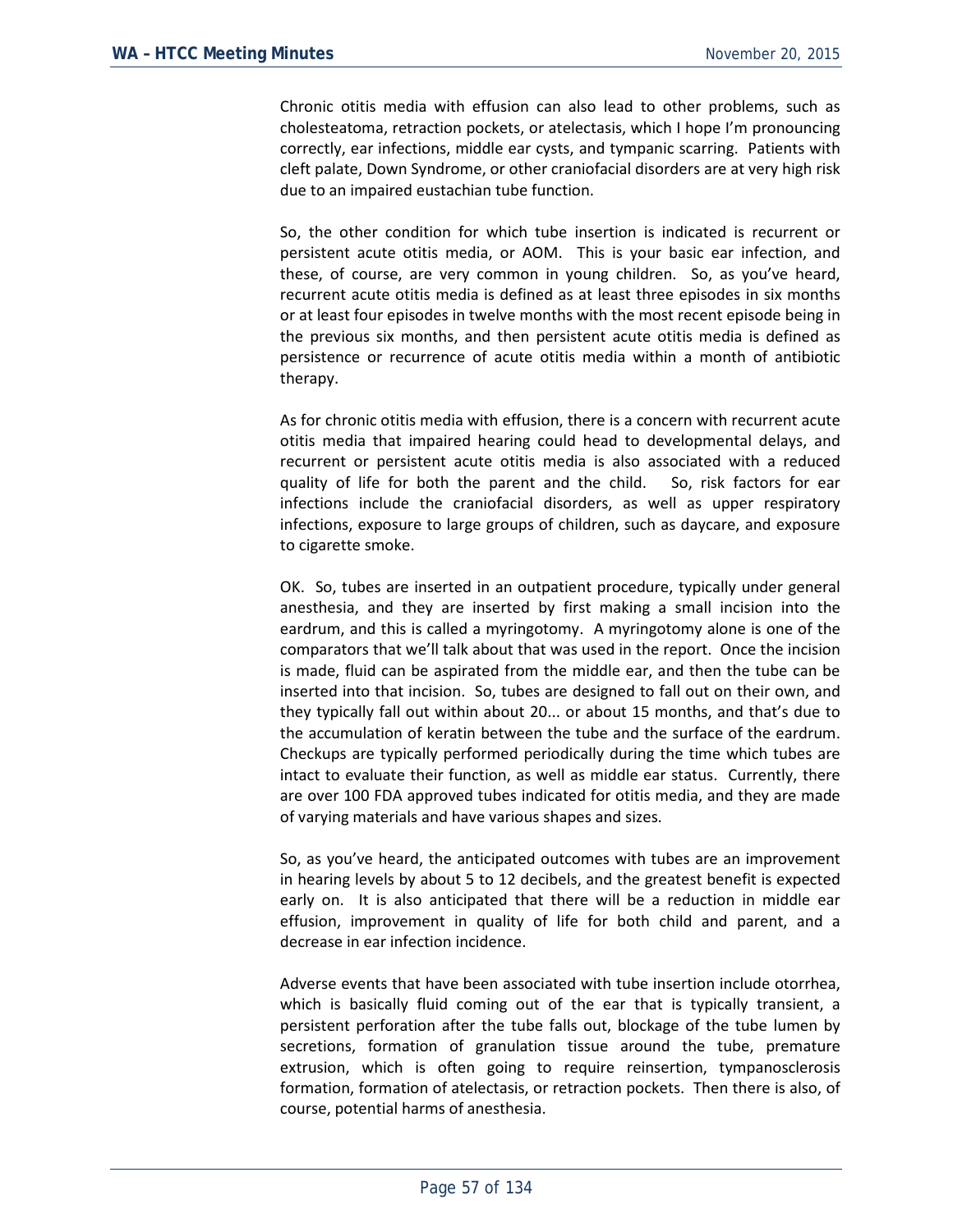So, treatment alternatives are shown here. The comparator for which the highest quality evidence was found is watchful waiting, and this is basically when the child is monitored to see if the condition will improve on its own, because many cases do resolve spontaneously. Then, surgery, tube insertion, can be performed if the condition deteriorates, or if it continues to persist. Myringotomy is also a comparator of potential interest. This is basically done to relief severe ear pain and drain the middle ear. It is done with a cold knife. It provides a very brief ventilation period and laser myringotomy provides a longer period of ventilation. Adenoidectomy with or without tonsillectomy may also be indicated in children who have frequent throat infections, as this can disrupt eustachian tube function and lead to chronic otitis media with effusion or recurrent acute otitis media and it is also, of course, indicated for children with some obstructive sleep apnea. Other comparators include antibiotics, other medications such as mucolytics or steroids, autoinflation of the eustachian tube, and then complementary or alternative procedures.

So, there are a couple of recent guidelines that provide recommendations on tube use. For chronic otitis media with effusion, the American Academy of Otolaryngology recommends tubed insertion in children who have chronic bilateral otitis media with effusion and documented hearing loss. They consider tubes to be an option in children with chronic unilateral or bilateral otitis media with effusion who also have symptoms attributable to otitis media with effusion, such as impaired balance, poor school performance, behavioral problems, ear discomfort, and reduced quality of life. They also consider tubes to be an option in children at risk for developmental disorders who have unilateral or bilateral otitis media with effusion that's unlikely to resolve quickly. Then they specifically did not recommend tubes in children with a single episode of otitis media with effusion that was of less than three months' duration.

For children with recurrent acute otitis media, and this is defined, as I had mentioned before, the same guideline recommends tubes in children who have recurrent acute otitis media with unilateral or bilateral middle ear effusion but they did not recommend tubes in children with recurrent acute otitis media without middle ear effusion. In contrast, the American Academy of Pediatrics 2013 guideline recommends tubes in children with recurrent acute otitis media regardless of the middle ear effusion status.

So, the key questions are listed here. They are your standard fare. They ask about the impact of tubes compared with watchful waiting or alternative treatment options in children aged 16 and younger with regards to efficacy, safety, differential efficacy, or safety in subpopulations, and cost-effectiveness.

So, regarding the inclusion criteria, we included studies of children aged 16 and younger with chronic otitis media with effusion or recurrent acute otitis media and patients who were treated with tubes and at least one of the comparators listed here. These are the ones I already went over. There were a number of outcomes of interest. They were clinical, functional, quality of life, and healthcare utilization outcomes. The critical outcomes were developed with clinical expert input, and those are in bold, and they include hearing,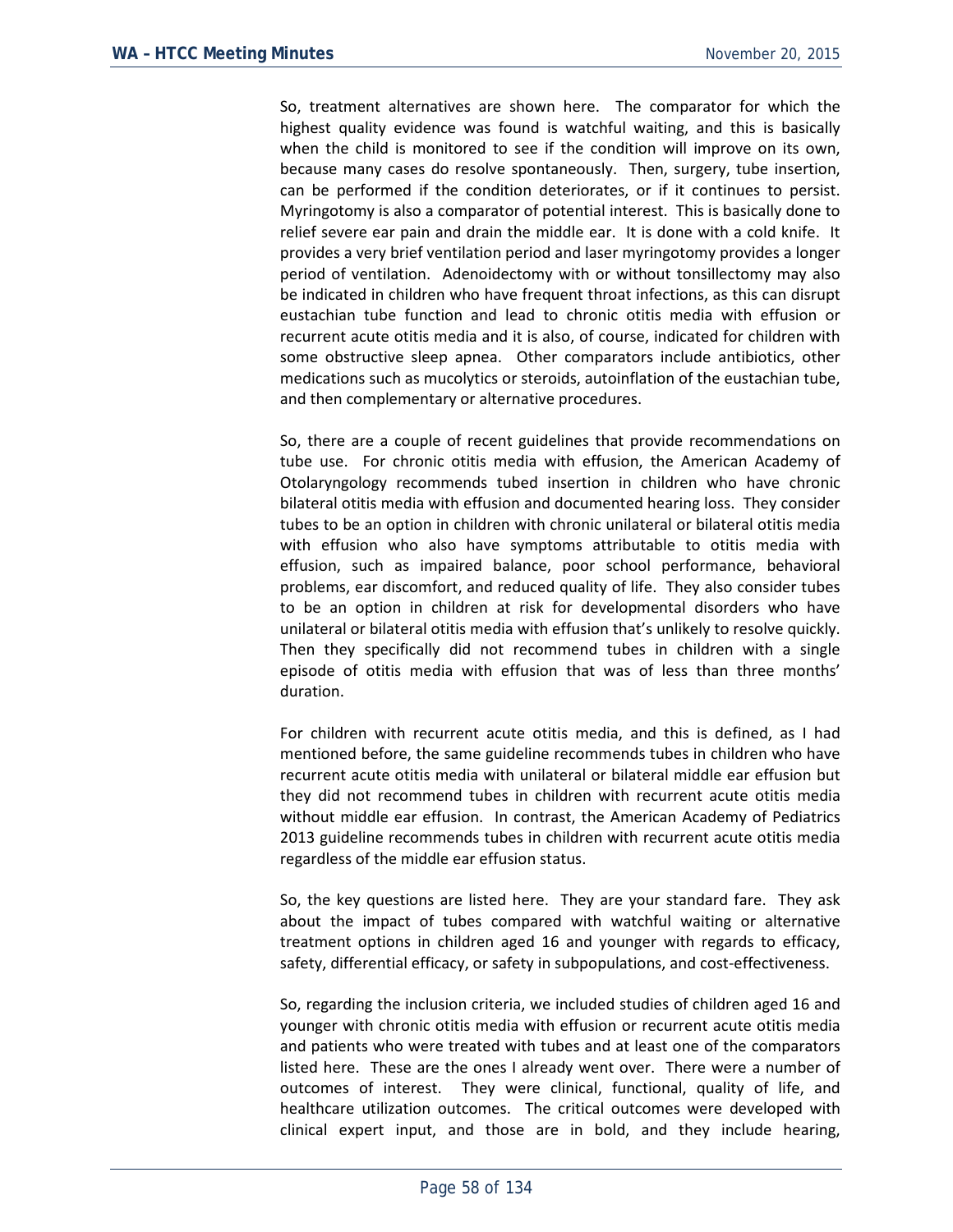cholesteatoma, speech and language development, parent satisfaction, patient quality of life. Then, the critical harms of interest were perforation with a focus on persistent perforation and chronic otorrhea.

Regarding study type, we included RCTs and nonrandomized comparative studies for key questions one and two, a case series designed to evaluate harms that met the criteria shown here were also included to evaluate harms. For key question three, which is the question on differential efficacy and safety, we included RCTs that stratified outcomes on characteristics of interest and that formally evaluated statistical interaction. Then, for key question four, we only included formal economic studies.

It shows the results of our literature search, and as you can see, a total of 66 publications were included. The majority of these come from 30 RCTs. There were also four nonrandomized comparative studies, three case series, and five economic evaluations.

The results are going to be presented in terms of the overall quality of evidence, and I am going to focus on the highest quality of evidence available and on the critical outcomes of interest.

The way at which we arrive at the overall strength of evidence is based on our application of grade and ARC's recommendations, and the four levels of evidence are shown here. So, we have quality ratings of high, moderate, low, and insufficient, and each quality rating should be interpreted in terms of the level of confidence we have that the evidence reflects the true effect. So, we graded the overall strength of evidence separately for each critical outcome, and we did it separately for each comparator, as well. We start with a baseline quality of evidence, RCTs start as high, and that baseline quality of evidence can then be downgraded if there are concerns surrounding risk of bias, inconsistency, indirectness, imprecision, and publication bias across the studies that provide evidence for that outcome. Then, after we take all of those factors into consideration, we arrive at a final strength of evidence rating, and for this report, we most commonly downgraded the quality of evidence due to risk of bias resulting from methodological flaws in the studies included, as well as for the risk of imprecision resulting from small sample sizes.

So, moving into the results, key question one asks about the evidence of the comparative efficacy and effectiveness of tubes versus other treatment options. In general, we pooled results when there were two or more RCTs of similar quality and that used similar comparators and outcomes, as well as followup times. In addition, we attempted to stratify results by age at treatment, but the mean age did not vary considerably between studies of the same comparators, so this did not end up getting done.

So, for key question one, a total of 30 RCTs and four cohort studies were included, and there were a total of 11 different comparators. These are the comparators that we identified for otitis media with effusion. Some of these present results by child and some present results by ear. Tubes versus watchful waiting provided the highest quality and the most recent evidence, and there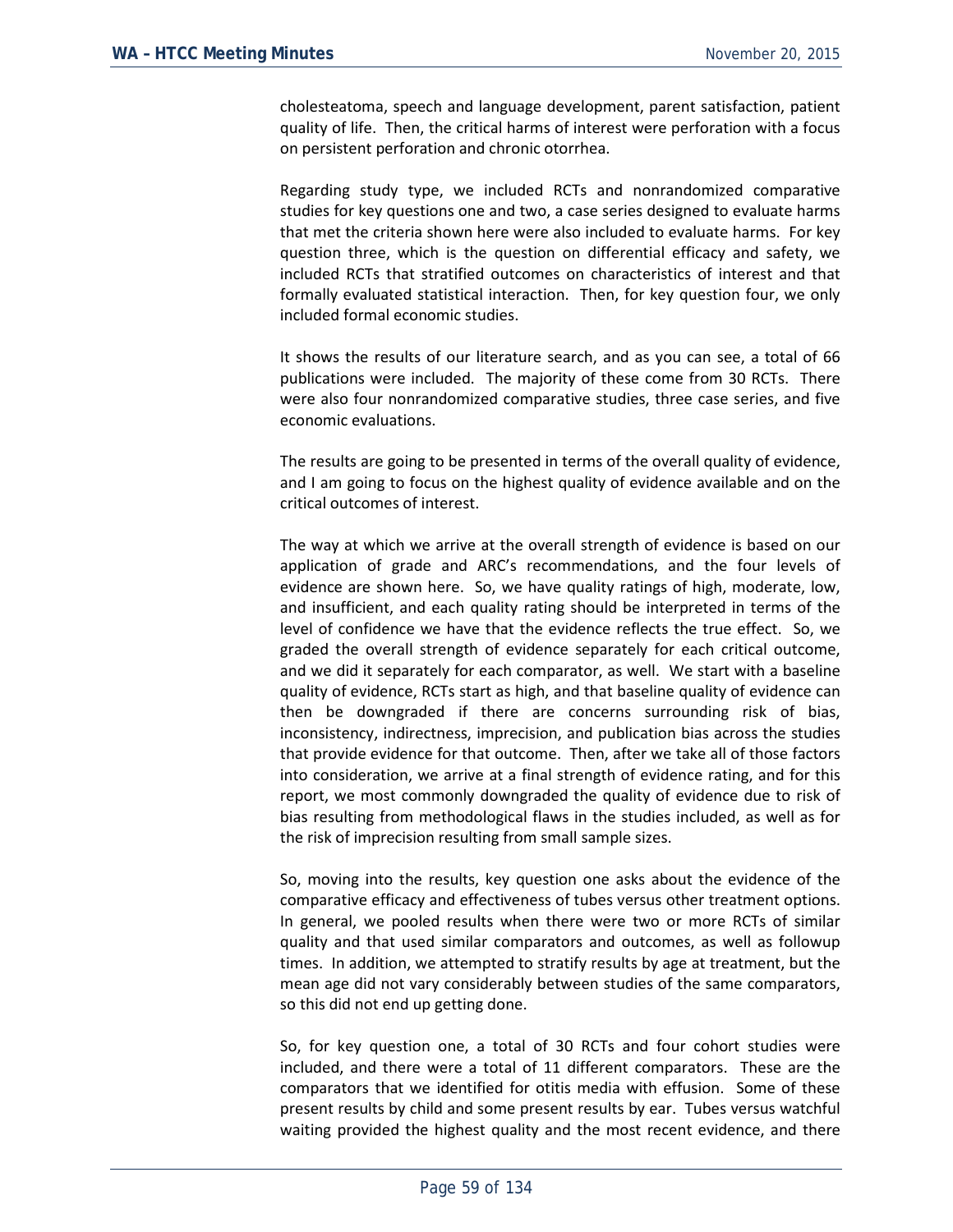were a total of seven RCTs that were included. This was a comparator... the only comparator that provided moderate or high strength of evidence. The total number of patients across these trials was over 1300. Mean patient age ranged from about 16 months, 15 months, across to about five years across five of the trials, but there were two trials that only reported that patients ranged in age from half a year to 12 years. The studies included patients with bilateral or unilateral otitis media with effusion that had lasted at least two to four months. Hearing loss, which is defined there, was required in three RCTs. Another one reported that 71.5% had hearing loss at baseline, and then three RCTs did not require or hearing loss or did not provide details. One of the trials did require patients have disrupted speech, language, or behavior for enrollment. I do want to point out that the... you know, by nature of the comparator that the majority of these studies did permit tube insertion in the watchful waiting group during followup. Indications for tube insertion did vary considerably between studies. I think there was one study that didn't permit it. Some of them required that otitis media with effusion... was there a question? Sorry. Some of the studies required that otitis media with effusion persisted for another four to six months prior to tube insertion, and then other studies would allow tube insertion upon parental request. So, overall, there was anywhere from 0 to 8% of patients in the control group that received tubes during the followup periods.

So, the other comparators we identified and their evidence base is shown here, and no studies were identified on any of the other included comparator treatments, such as mucolytics, steroids, or autoinflation of the eustachian tube.

And this is the evidence base for studies of recurrent acute otitis media. So, as you can see, there was considerably less evidence available. We also identified one pretty small RCT that included patients with either a chronic otitis media with effusion or a recurrent acute otitis media.

So, I'm going to start with hearing levels, and this was the one outcome that was reported for all comparators identified. Overall, the results suggest that hearing levels were significantly better in ears with tubes versus those without between three and nine months' followup, and that time varied with comparator. This difference was not sustained but later followup time points.

So, here are the results for tubes versus watchful waiting for otitis media with effusion, and the results were presented in terms of mean hearing levels. Unfortunately, the vast majority of studies reported mean hearing levels rather than the percentage of patients who had returned to normal hearing. So, for the studies providing evidence for this outcome, the majority of patients did have hearing loss at baseline, and as you can see, there was moderate strength of evidence that tubes improved hearing by about 4 decibels at six to nine months based on results from three trials. By 12 to 18 months, there was moderate strength of evidence from the same trials of no difference in hearing levels between treatment groups. There was also one high quality trial that enrolled children between the ages of 2 months and 3 years that provided high strength of evidence that mean hearing levels were similar between groups at age six.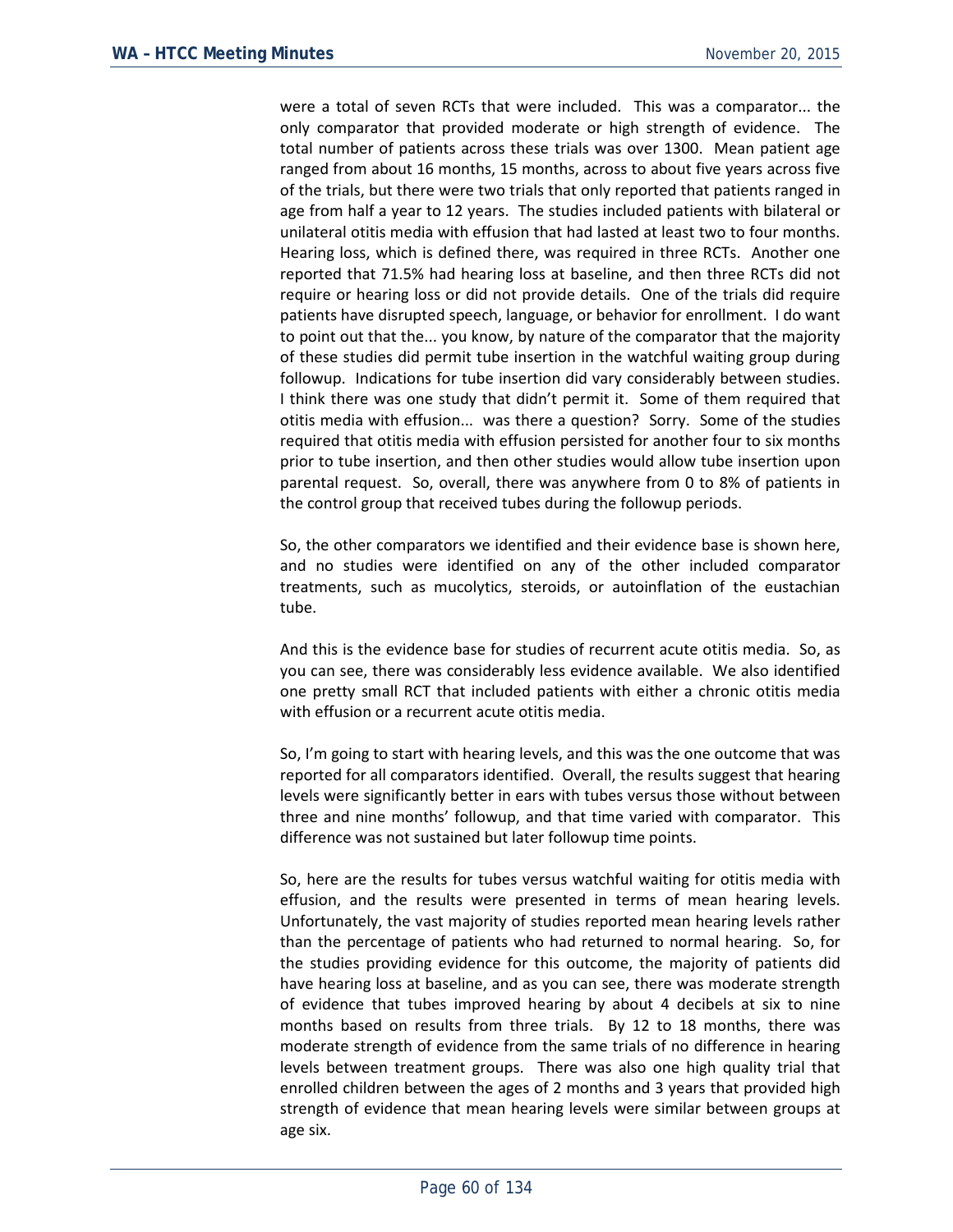This shows the evidence on tubes... patients who had a tube in one ear and no procedure in the other. As you can see, there was low strength of evidence that mean hearing levels were about 6.5 decibels lower in the tubes group at six months, and then there was no difference at later time points through 120 months between groups, and that was based on low strength of evidence.

More of the same. This is results for children who went... underwent adenoidectomy and had a tube placed in one ear only. In the tubes group, hearing levels were about 3.5 decibels better than in the untreated ear at six months, but then there were no differences between groups... between ears at twelve months or later.

This shows similar results. Again, this is for tubes placed in one ear versus no procedure in the other ear in patients who had undergone adenoidectomy. So, there was a benefit at six months and none at later followups.

This is the remainder of the hearing results for the comparators of chronic otitis media with effusion. Most of them provide similar evidence. There was one trial that found that through 24 months, tubes patients had 7 to 8.5% fewer evaluations with hearing loss compared with patients who had received myringotomy alone. There was also one piece of evidence that showed that children with bilateral tubes compared with those who had bilateral myringotomy plus adenoidectomy. In the ear with better hearing, there was no difference between groups and the number of evaluations with hearing loss, but in the worse ear, those with tubes had 8% more evaluations with hearing loss in the control groups, and this was through 24 months.

So, these are the results. The first one is for patient... the trial with patients with chronic otitis media with effusion or recurrent acute otitis media, and here mean hearing levels were about 3 decibels lower in the tube's ear than the control ear through nine months. Then also at nine months, 32% of patients had hearing levels that were at least 5 decibels lower... better in the tubed ear compared with the control ear. No differences were found between groups at later time points.

For patients with recurrent acute otitis media, one trial found no difference between tubes and antibiotic groups in the percentage of time spent with hearing levels about 15 decibels.

So, the next outcome of interest is speech and language development. This outcome was... we only found evidence for this outcome for the comparator of tubes versus watchful waiting for chronic otitis media with effusion. Overall, the results suggest no difference between groups at any time point evaluated.

Here are the four spots. They showed the results of the pooled analyses, and as you can see, there was moderate strength of evidence, so no difference between groups in either verbal comprehension or in expressive language measured at six to nine months, and this was based on results from three trials.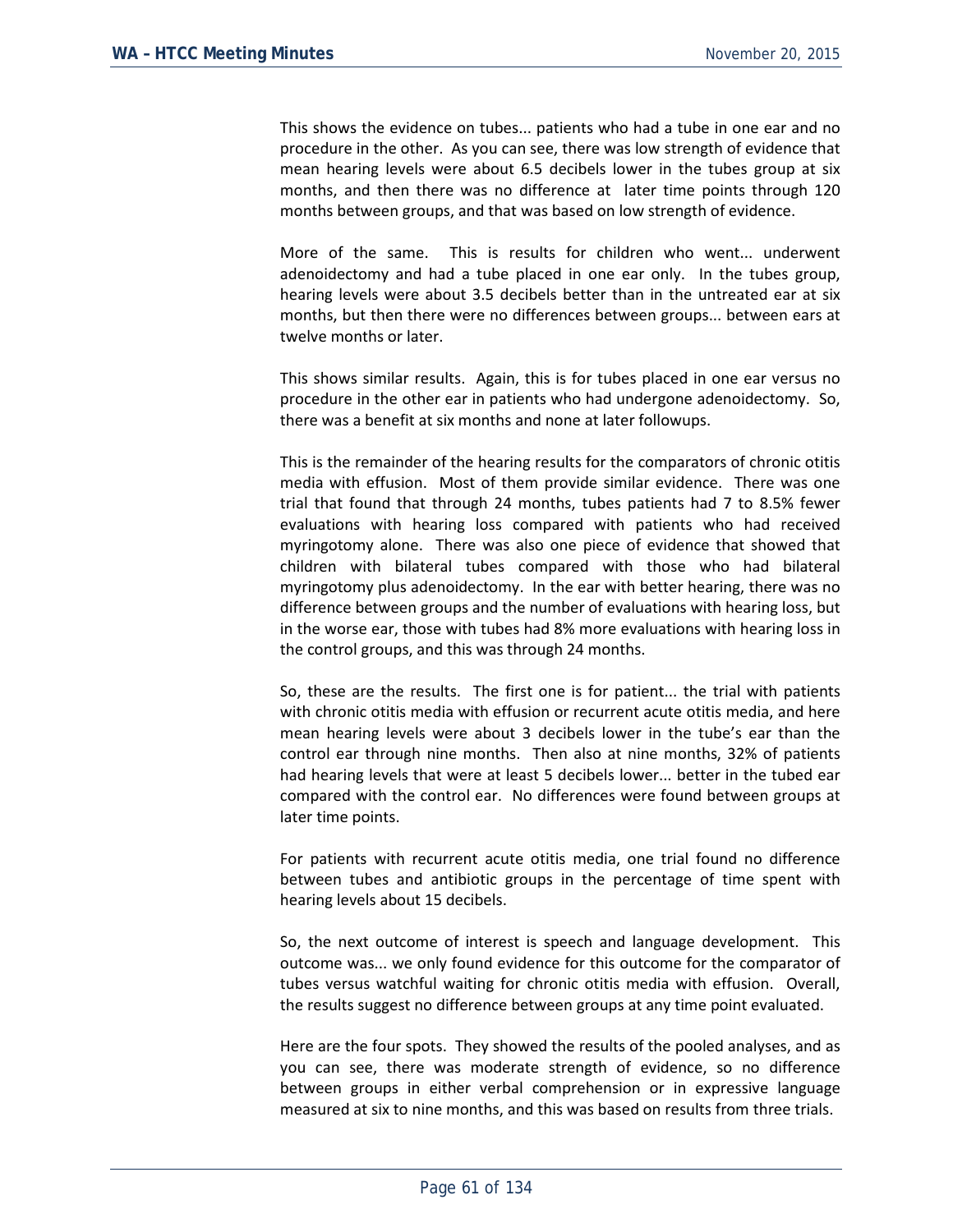And you can see at later time points, there was low to high strength of evidence of no differences between groups in any measure of language development.

The next critical outcome was parent satisfaction, and there was insufficient strength of evidence for this outcome. So, no firm conclusions can be made.

For the outcome of patient quality of life, there was limited evidence, and results were mixed. One small trial found greater improvement in quality of life in two patients at six months, but two other trials found no differences between groups. So, in the first row here, you can see that one trial provided evidence at both six and twelve months of no difference between group in a measure of quality of life called the TAIQOL, and this is the quality of life outcome measure that's focused on infants, in particular, and there was moderate strength of evidence and no difference. Another small trial compared tubes to myringotomy in patients who had undergone adenoidectomy, and these patients also had sleep apnea, as well as chronic otitis media with effusion, and the study found that patients that received tubes had greater improvement in OM-6 scores, another measure of quality of life, at six months than the control group, and there was low strength of evidence; however, this difference was not sustained to twelve months. In patients with recurrent acute otitis media, a sub-analysis of one trial found no differences between groups in ear-related quality of life. There was low strength of evidence for this conclusion.

The next outcome is cholesteatoma, and overall, there was low strength of evidence of no difference between groups at any time point measured. So, the results for patients with chronic otitis media with effusion are shown here. This outcome was relatively rare. There were only a handful of cases that were reported in the control group. You can see there's low strength of evidence across the board of either no difference between groups or that there were basically no cases. There were no cases of cholesteatoma in the studies of recurrent acute otitis media, and there was no evidence for any other comparators.

Before moving on to key question two, this actually was not identified as a critical outcome, but it was requested that we present evidence of acute otitis media recurrence in patients who have recurrent... who are being treated for recurrent acute otitis media, and this forest plot shows data from three trials that compared tubes to antibiotics, and as you can see, through six months the tubes group was 34% less likely to have a recurrence of acute otitis media compared with the group who had received prophylactic antibiotics.

For the comparator of tubes versus either placebo or no treatment, two trials presented evidence that acute otitis media recurrence occurred in significant fewer tubes versus control patients through both six and twelve months.

So, key question two asks about the evidence of harms of tube insertion compared with alternative treatment options, and the evidence based for this key question was similar to that of key question one. Most trials did report on harms. In addition, three case series were included. So, there were two critical harms that were of interest. The first was perforation. There was a focus on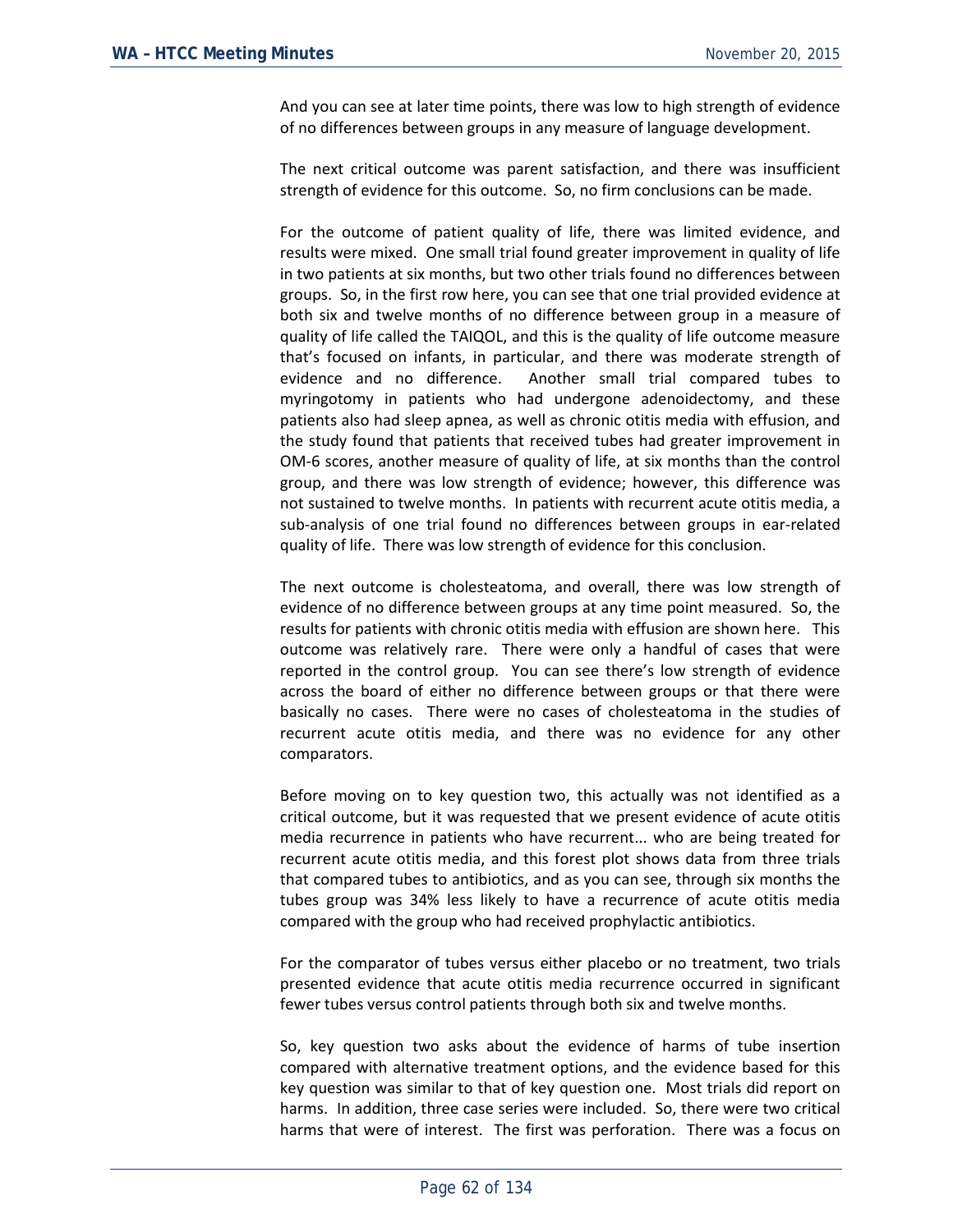persistent perforation, and there was low strength of evidence of no difference between groups in the formation of persistent perforation. Unfortunately, this was not clearly defined in trials, but generally seemed to indicate that perforation did not heal within a few months of tube extrusion, and it was generally treated with tympanoplasty repair.

So, the results for perforation are show here in patients with chronic otitis media with effusion and overall, there were no differences between groups. In the tubes group, perforation occurred in 0% to about 13.5% of patients or ears, and then in the control group it occurred in 0% to 11% of patients or ears. Results for recurrent acute otitis media are shown here. So, for the comparator of tubes versus antibiotics and tubes versus placebo, perforation or persistent perforation occurred in 3.7% to 13.2% of tubed ears in patients and there were no results reported for the control group. Then, in patients with either chronic otitis media with effusion or persistent acute otitis media, one study reported that permanent perforation occurred in 4% of tubed ears and no control ears. There was one case series that we identified of 756 tubes patients, and it reported that persistent perforation after tube extrusion occurred in 1.3% of ears.

So, the other harms outcome considered to be of critical importance was chronic otorrhea, which was defined as that occurring three or more times a year. So, for this outcome, results were mixed. There was one trial that found that chronic otorrhea was more common in tubes than watchful waiting patients through twelve months and another small trial finding no difference between tube plus adenoidectomy versus myringotomy plus adenoidectomy groups through twelve months.

So, here are the results, and you can see for tubes versus watchful waiting, there was low strength of evidence. The chronic otorrhea was 19% more common in the tubes group. Two small trials reported that persistent otorrhea that required hospitalization occurred in 2.2% to 3.4% of patients. Another small trial found no differences between groups in the incidence of chronic otorrhea, and there was no evidence for any of the other comparators. That same case series of 756 tubes patients reported that chronic otorrhea occurred in 1.7% of ears.

Key question three asks whether there is evidence of differential efficacy or safety of tube insertion compared with treatment... with comparators of interest. Basically, we looked for any subgroup that was reported, and all of the evidence that we found was of insufficient quality in strength of evidence evaluations.

Key question four asks about cost-effectiveness of tubes versus other treatments, and we placed the focus on studies that did not use hypothetical patient populations. So, I'm going to talk about the one study presented here that was conducted alongside an RCT. So, this was a cost utility analysis. It was moderately- well conducted, and as I said, it was conducted alongside an RCT that was included for key question one of 187... 187 infants with chronic bilateral otitis media with effusion and hearing loss of at least 35 decibels who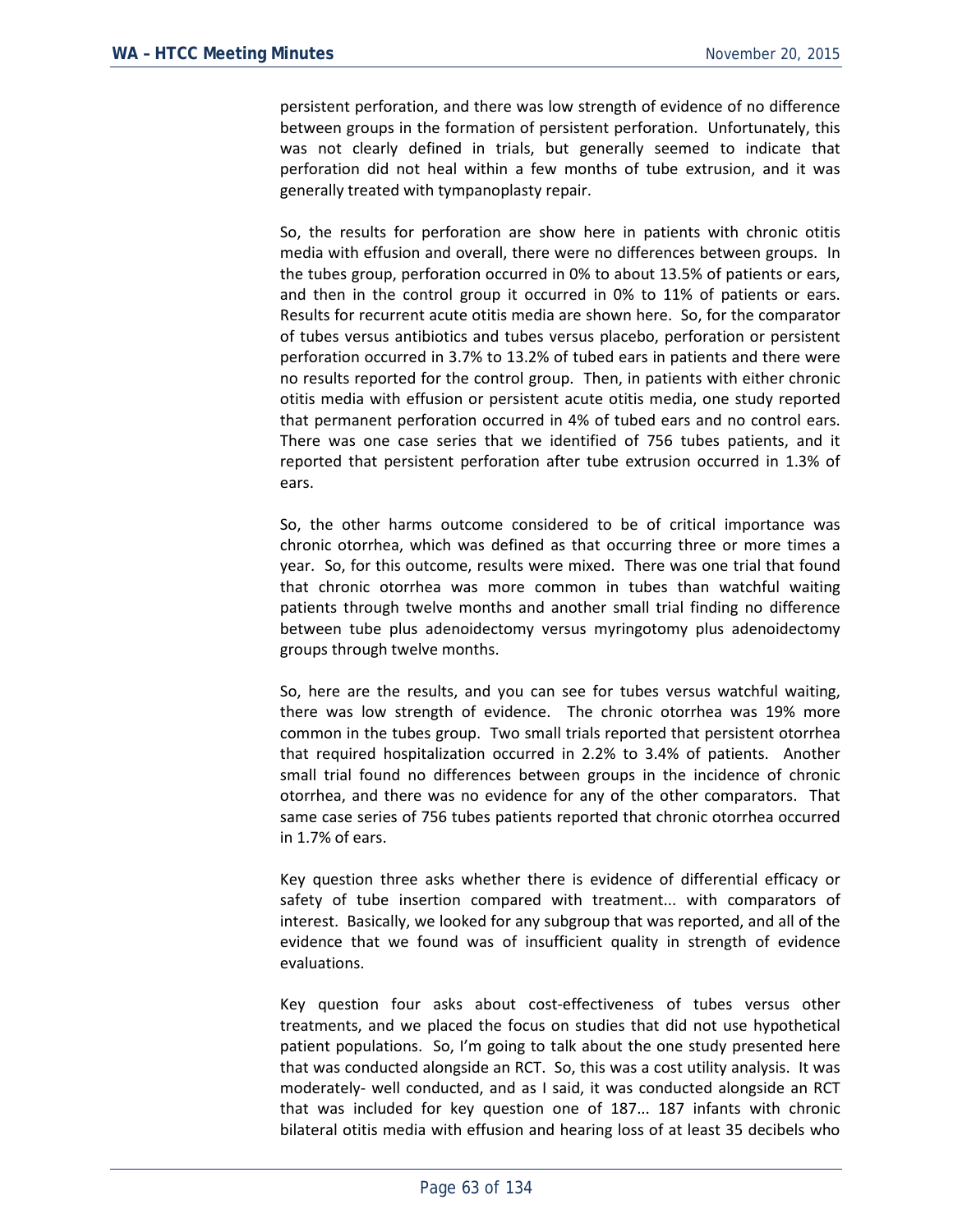were randomized to receive either tubes or watchful waiting. The analysis was conducted from a societal perspective, and both direct and indirect costs were used. The study found that tubes were more expensive than watchful waiting, and the only outcome used for this analysis was language development at 12 months. No differences were found between groups at 12 months, as I had mentioned. Thus, the study concluded that there was higher costs for tubes with no differences in effect with effect being measured only by language development, and the authors concluded that tube insertion should not be a standard treatment in children with persistent otitis media with effusion.

So, I'm going to conclude with a couple of slides with the evidence summaries and gaps in the evidence. So, we'll start with chronic otitis media with effusion. So, for hearing, hearing levels were 3 to 7 decibels lower in the tubes group than the control groups at three to nine months, and that's based on low to moderate strength of evidence. Then there was low to moderate strength of evidence of no difference between groups at later time points. Most evidence was related to mean hearing levels rather than achievement of normal hearing levels. There were no differences between groups in speech and language development based on low to high strength of evidence. However, evidence was only available for one comparator. There was no evidence on the impact of parent satisfaction. For patient quality of life, there were no differences between groups found at any time point between six and twelve months based on low to moderate strength of evidence. However, this evidence was only from two trials, and there was no longterm evidence. For cholesteatoma and persistent perforation, no differences between groups were detected. However, these were relatively rare outcomes and studies were likely underpowered to detect true differences between groups.

Then, this is the evidence summary for recurrent acute otitis media. For hearing, hearing levels were 3 to 9 decibels lower in the tubes group than the control group at two to nine months based on low strength of evidence. There was low strength of evidence of no difference between groups at later time points, and this was based on a very small evidence base. There were no differences between groups and... I'm sorry. There was no evidence for speech and language development, parent satisfaction, persistent perforation, or chronic otorrhea. Then, for patient quality of life, there were no differences between groups found at any time point with low strength of evidence. However, this evidence was derived only from one trial, and there was no longterm evidence. So, I can take questions now, or if we want to do that after lunch?

Craig Blackmore: I think we... we need to eat.

Robin Hashimoto: I think that... that sounds reasonable.

Craig Blackmore: So, we'll do that and then we'll have you come back and we'll have more.

Robin Hashimoto: Fantastic. Thank you.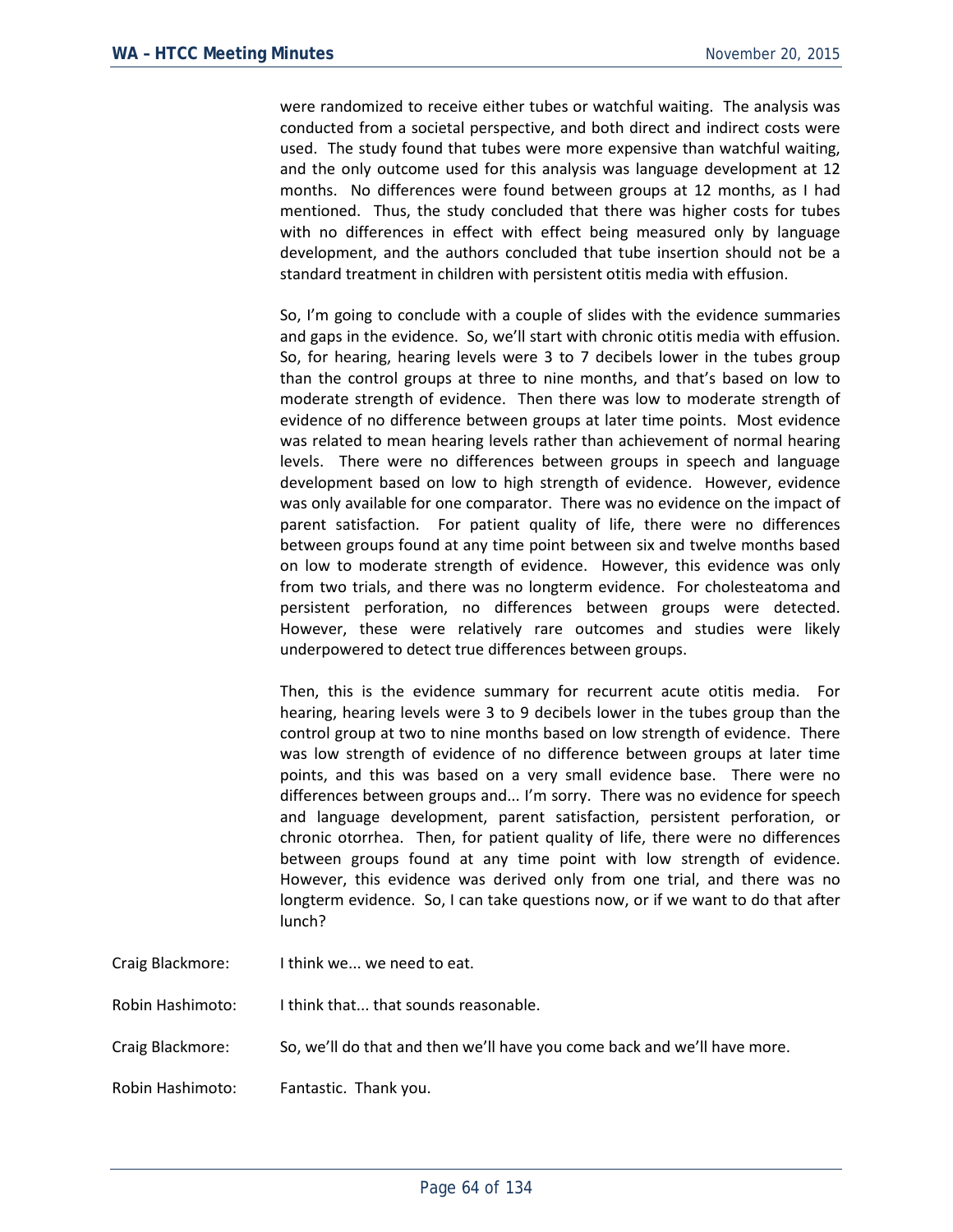Craig Blackmore: So, let's go... I've got ten after twelve. Let's take a half an hour and... and have lunch.

> So, I'll call the meeting back to order and, excuse me, we'll... we'll resume. We've heard the presentation from Dr. Hashimoto, but we didn't really have an opportunity for questions. I don't think we need you to stand up there, but we'll take a few minutes to see if committee members have questions about the content of the evidence report.

David McCulloch: So, I had one. Nice... nice presentation. This is probably a question for the clinical expert. I've no doubt that 3 to 5, or was it 5 to 7 decibels difference is statistically significant. My question is, I've no idea in the clinical significance of that amount of change in hearing.

Carol MacArthur: Yeah. So, it... it absolutely does make a difference. Granted, remember that that's the average of the improvement...

- David McCulloch: Mm-hmm.
- Carol MacArthur: ...in hearing, but, you know, we see kids that benefit greatly with that amount of change. And I think, on average, in general, you... you see a little bit bigger change, especially acutely when you put those tubes in. Then, remember that decibels is a log rhythm-, log rhythmic scale. So, 7 decibels is actually a big change. It's not just 7% more. So, it can... it can make a big, big difference. So, yes, I think it's clinically significant.
- Chris Standaert: I had a bit... I had the same question, because I looked through the report, and they said that your community has not agreed on an MCI idea, since they have no literature, right? So, if you go to the spine literature, it talks all the time about the minimal clinically-important difference in the report. So, they went looking for this to get at that decibel rating that would be clinically significant and they couldn't find it. So, they couldn't find a consensus in the... in the community. Is this by, I mean, I assume there's a margin of error in the tests, too, right? So, if 3 or 4 decibels is when the margin of the error that tests statistically, doesn't that make it tricky to figure out what actually just happened here?
- Carol MacArthur: I think most... most of the testing is quite accurate. If the audiologist is not sure, they won't report a level. So, I think if you talk to an audiologist, they are very interested in getting a kid hearing in the normal range.

Chris Standaert: Mm-hmm.

Carol MacArthur: And anything below the normal range can actually cause pretty significant problems. There is one thing hearing in a quiet environment, like a... a sound booth or a hearing test, or a room like this, but most kids live in a noisy world. So, even a 5 to 10 decibel decrease in hearing in noisy kindergarten or preschool makes a big difference for some of them. And I think probably one reason there is no accepted standard of one number is that, you know, kids brains are all different. So, for some kids, they can go around hearing at 40 decibels and their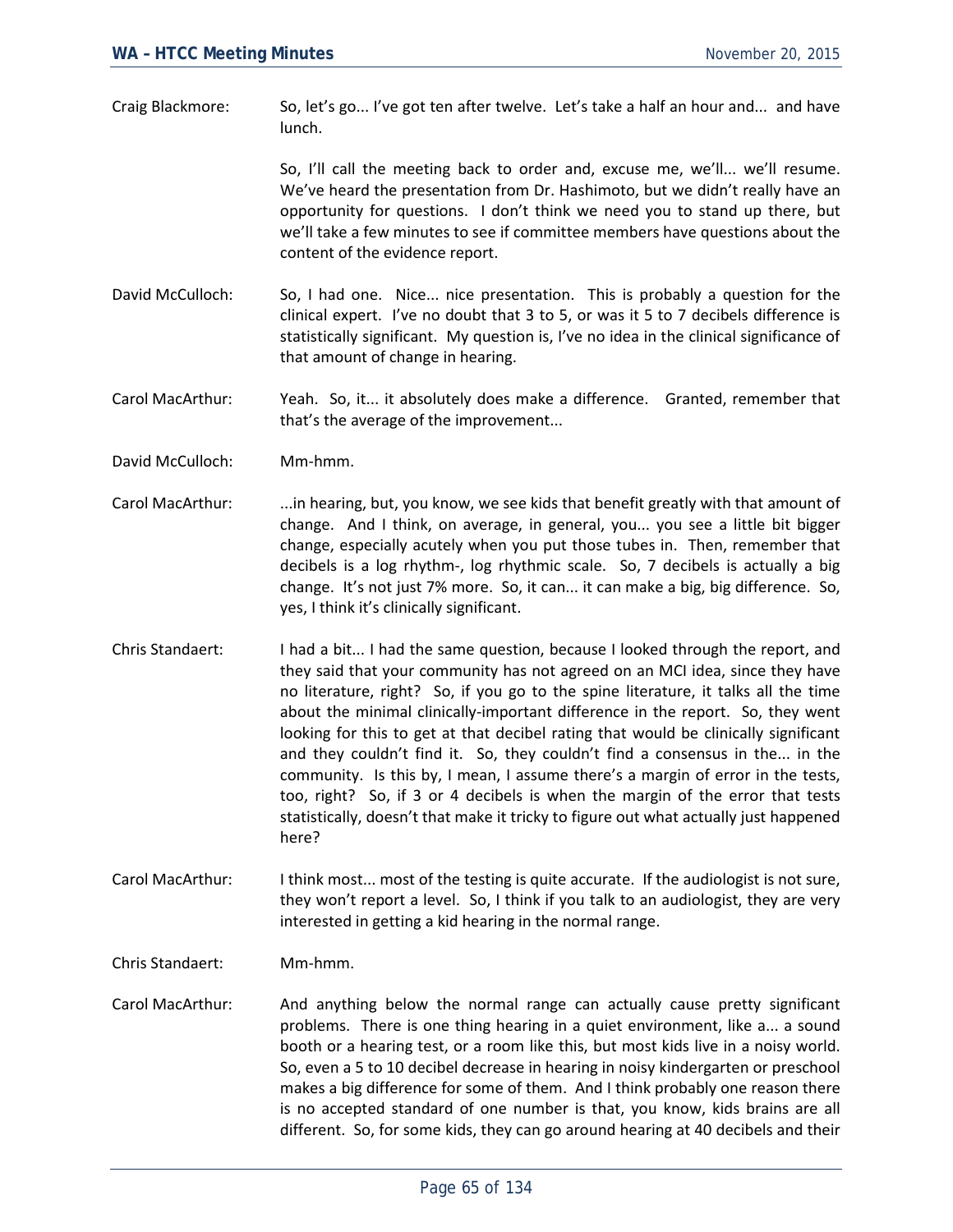speech and language is normal, because we see that. And other kids, if it's 25 they're suffering and you fix it, and they make great strides. So, I think there's... it's not just hearing. It's that kid's brain, too, you know? Their ability...

- Chris Standaert: Right.
- Carol MacArthur: ...to use that information.
- Michael Souter: And I've got a kind of related question if I can. Sorry, Carson. I'm hijacking your microphone again. The... it strikes me that there is probably some crucially important times, as well, when that hearing loss may have more, you know, detrimental effects than at other times, and related to that is the duration both of hearing loss and the duration of improvement. In other words, can you give me any sense in this? I realize that this may be best (inaudible) towards a child behavioral psychologist, etc., but in your experience can you give me any kind of insights into either of those two events, you know, when it's most crucial that a child's hearing be there for both language development and socialization, which is the under... which is the kind of not mentioned part of this...
- Carol MacArthur: Mm-hmm.
- Michael Souter: ...aspect, and ... and then how long a change should be present for it to be meaningful and significant, because I'm not so worried about whether or not something's still there three years down the line if it's... if it, you know, is a short duration of... if it has covered a crucial period of development, if you see what I mean.
- Carol MacArthur: Yeah. Yeah. Absolutely. So, I, I, I think that obviously, children beginning in infancy and into their toddler years, their brain is developing language skills and you, excuse me, all of you who have had kids, you can see that emerging language. So, the... those early years are critical for hearing things at normal levels and developing normal speech and language. So, I think, you know, that initial age of infancy to age four is probably the most critical. After that, if, let's say you started having a problem later, I think you'd be better adapted to not developing speech and language delay, but you'd probably, perhaps, have some behavioral issues from not hearing well, and then there's a ton of experience, for instance, with cochlear implantation for deafened kids that would tell us that the earlier you get a kid hearing, the better, so, and that...
- David McCulloch: Well, while...
- Carol MacArthur: ...and that matches up with the age of otitis media with effusion, basically.
- Michael Souter: We just finished the response to the other part, so, which was the... the duration of treatment. Is there...
- Carol MacArthur: Oh.
- Michael Souter: ...any kind of particular crucial threshold where...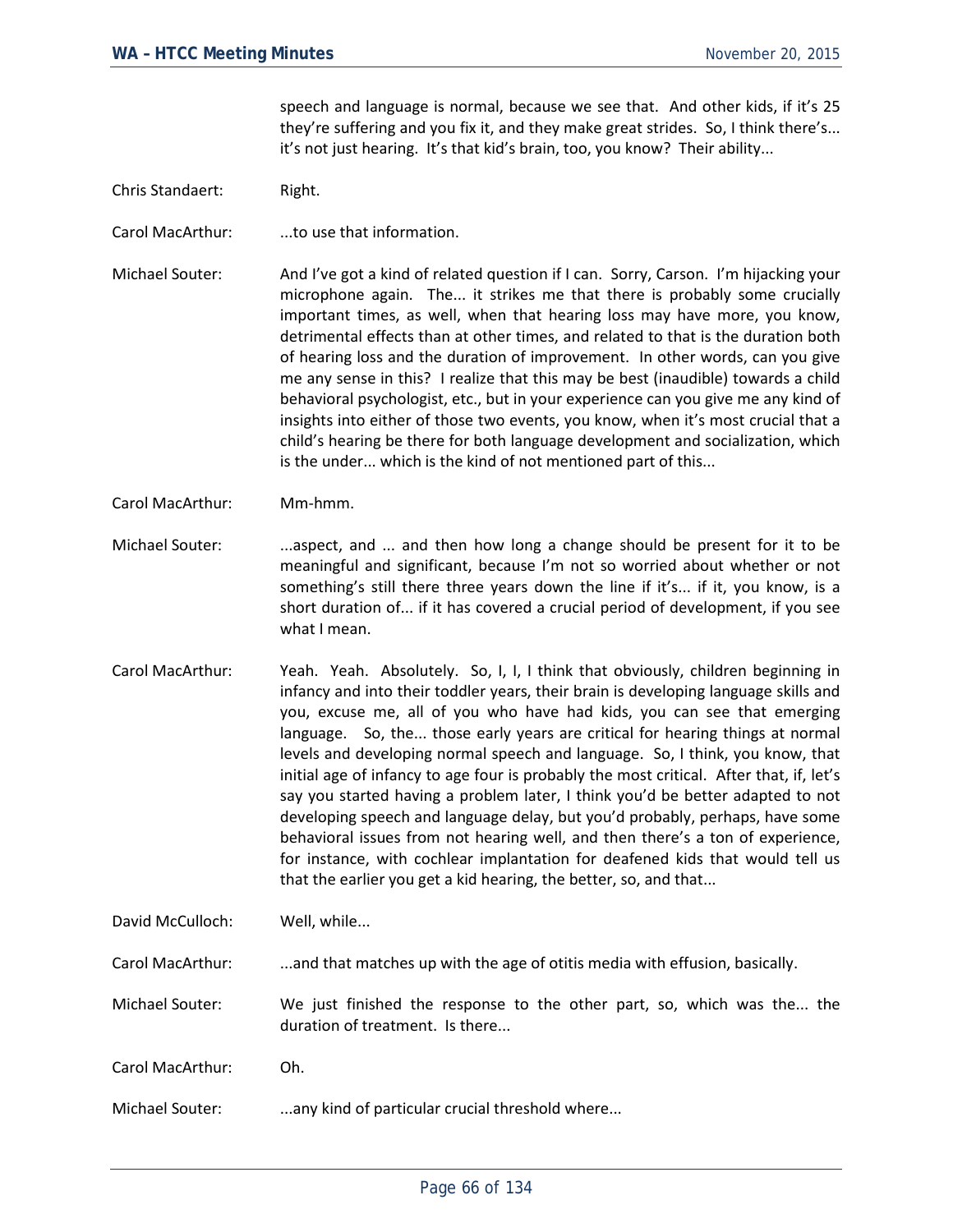Carol MacArthur: Yeah, so...

Michael Souter: ...it's not useful, or... or...

Carol MacArthur: ...you know, the... if you noticed in all these studies, pretty much that tipping point of having ear fluid seems to be about three months or longer is when you're going to get in trouble if you're going to. So, if you have fluid off and on for an under three-month time period, it's typically not associated with problems like speech and language delay or behavioral problems or educational problems.

Michael Souter: But, in terms of actually having a hearing benefit that's sustained over a particular period of time. So, that... that's what I was more getting towards. Is there... a kind of minimum amount of time that you should actually have an improvement in hearing benefit for it to be useful or, you know, so if... if you got... basically, if you're tube falls out, six months later has it been a complete waste of time versus if it stayed in for a year, has that been possibly clinically effective?

Carol MacArthur: Yeah, I... I don't know if there's evidence for that, but I have a lot of anecdotal stories I could tell, but yeah. I don't know if there's...

- Michael Souter: Sure.
- Carol MacArthur: ...evidence.

Chris Standaert: I just want to redirect that to Dr. Hashimoto, the same sort of question, though, because I didn't see any data whatsoever that there is any effect on longterm speech, language, any sort of social cognitive speech function whatsoever that had been identified from the use of these tubes. I didn't see... you said there's nothing. So, I understand the anecdotal stuff, but the data we have says...

- Michael Souter: But some of that comes...
- Chris Standaert: ...that doesn't exist.
- Michael Souter: ...and the reason I was asking those questions is because it depends upon the population that's been studied.
- Carol MacArthur: Yeah, I... I would like to address that after.
- Chris Standaert: I didn't like (inaudible). It's an evidence question for me. Thank you.

Robin Hashimoto: Yeah. So, speech and language, there was no difference between groups. As far as when that was measured, could you check on that? I don't remember off the top of my head. Sorry. We'll get that for you.

Kevin Walsh: Slide 33.

Robin Hashimoto: Slide 33.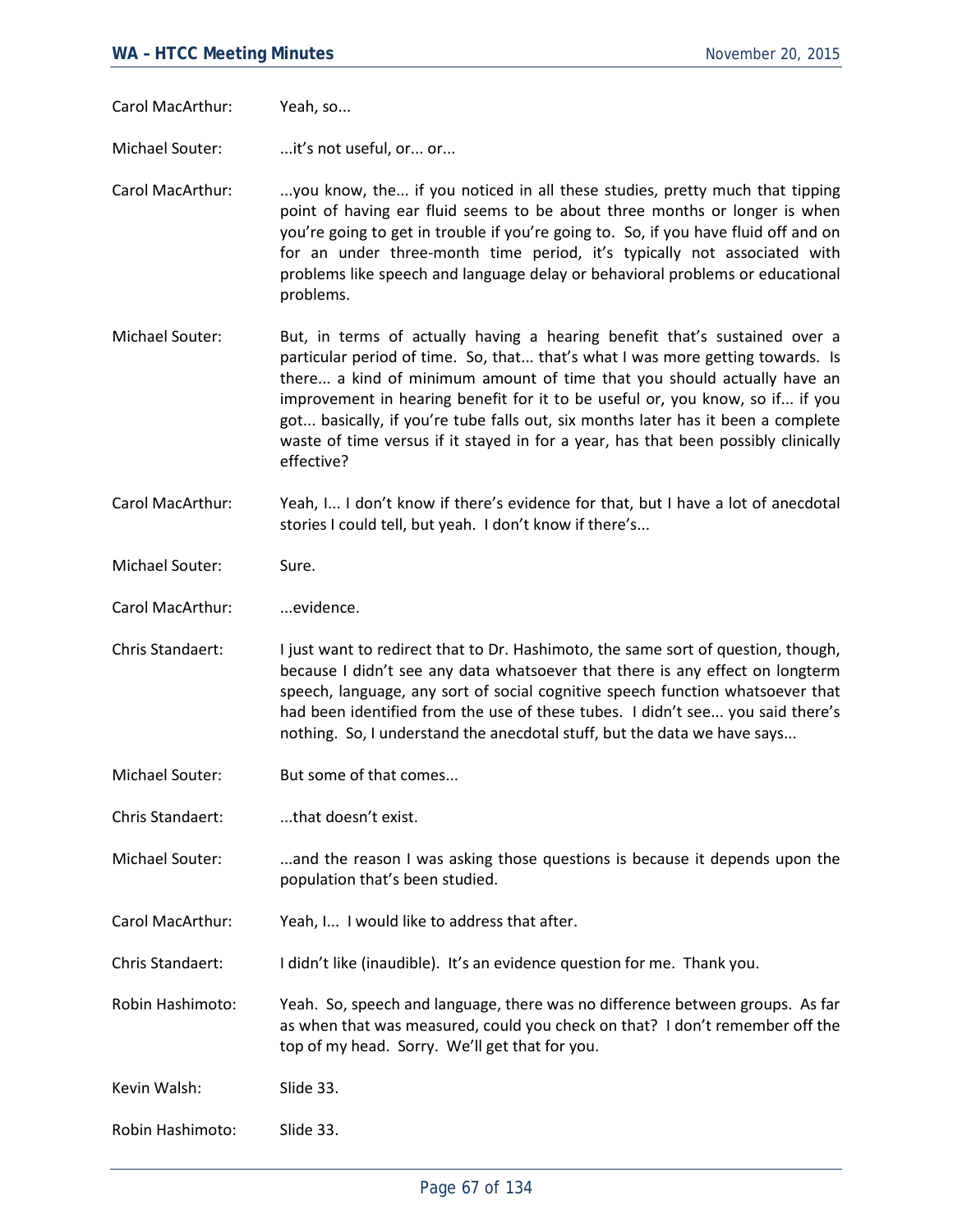Craig Blackmore: Page 17.

Robin Hashimoto: Yeah. So, there were two to three RCTs that found no difference, basically between six and eighteen months, and then there was another RCT that found no difference in a variety of measures of language development at different ages. So, some of these, you know, kids... kids that were older had pretty long followup, there. Then, another one found no difference at... at seven to eight years.

- David McCulloch: Just go back one slide to... yeah, yeah.
- Robin Hashimoto: Yeah, that's, those are the results for the six to nine months.
- Michael Souter: That said six to nine months post-intervention.
- Robin Hashimoto: Post-intervention, correct.
- Michael Souter: OK.
- Seth Schwartz: So, their mean age...
- Michael Souter: And their mean age around that time was in the... was in those age brackets, yeah. I misunderstood that. OK.
- Kevin Walsh: I think you're asking a really important question, Michael, because as a clinician that's always been the reason that I've been concerned about persistent otitis. And when I saw these numbers, I was kind of amazed.
- Carol MacArthur: So, you know, in the pediatric otolaryngology community, we've been aware of these studies, since they came out, of course, and it created a lot of angst amongst our group. So, one thing that everyone needs to understand about these really nicely designed studies that have the high level of evidence is that they are randomized control trials, they were designed to study a very uniform population of children and compare them with controls that were also, you know, very much matched. So, they eliminated children with any comorbidities, any other challenges whatsoever. In addition, these children were screened, and as soon as the fluid was identified they were then followed and exactly at three months, usually that was the time period where they got tubes or watchful waiting. They got tubes. So, that makes a really good study and a paper with really level of evidence, but it is not really the real world of what happens in practice. So, what we... all of the thought leaders in my field kind of... the way we make sense of this is that the child that comes to our clinic is not one of these children that has exactly three months of fluid with no other medical problems or comorbidities or socioeconomic challenges, etc., but they are often a group of kids that we don't know how long they've had fluid. We know it's at least three months, but it may be longer. They often have other struggles, and they certainly come in with speech and language delay, behavior problems, you know, social issues because they can't hear. And then our community, along with audiologists, really feel it is very important for a lot of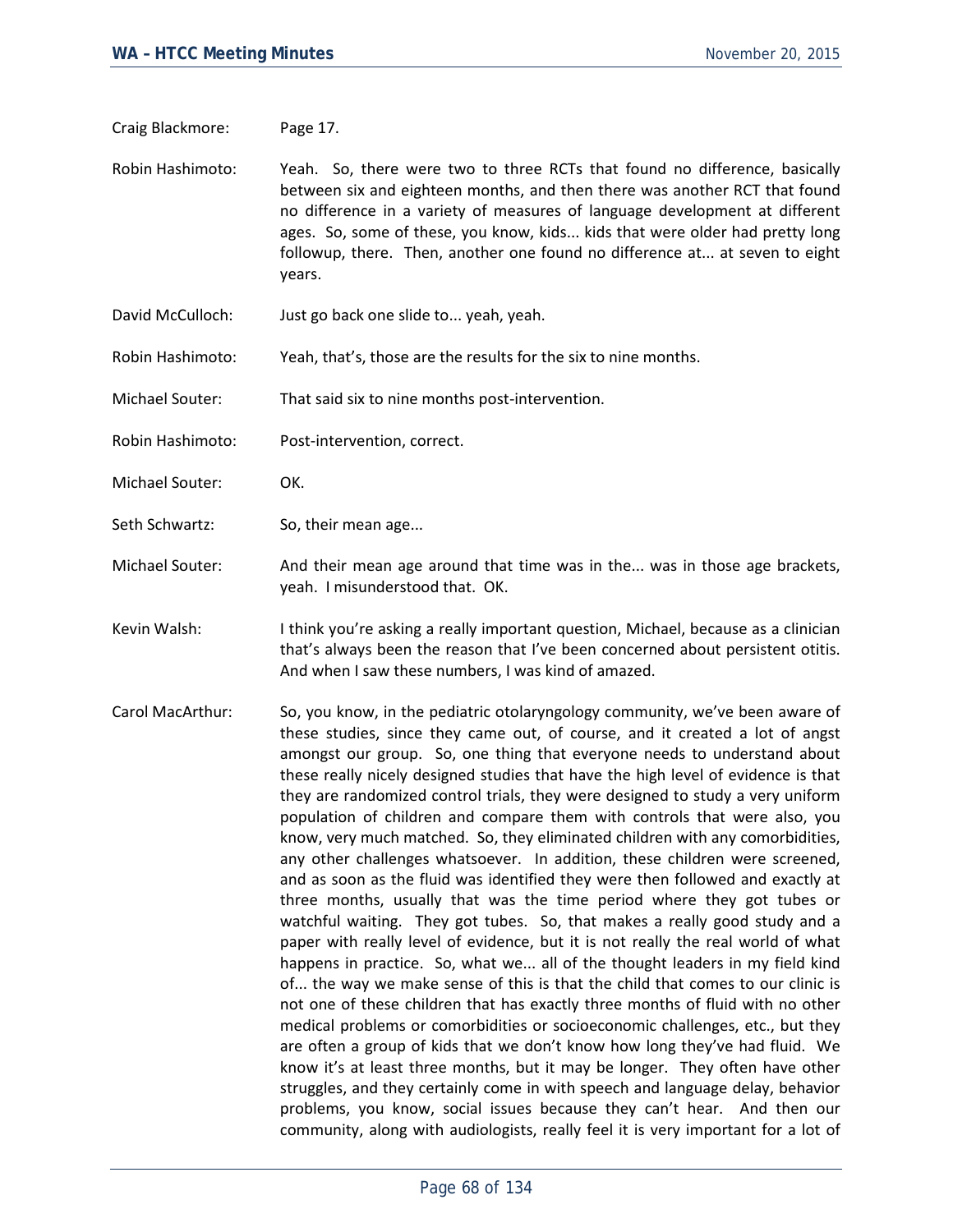these children to hear better. So, we... we think that this is a great... these are great studies, and they're really well designed, and the evidence is strong because the groups are so well designed, but I don't think it reflects the real world. So, that's kind of how we put it together.

- Kevin Walsh: And since most... and since 40% of children live in the po-... live in the poverty level in the United States of America, it would be reasonably easy to do that study.
- Seth Schwartz: I just want to comment on that too. I think that... that's an important point, the point about this being really a screening test. So, these... the children that are enrolled in that... in that speech and language study were not kids that came to otolaryngologists for...

Carol MacArthur: Or pediatricians.

- Seth Schwartz: ...or pediatricians for hearing problems or any other things. They were basically healthy kids who were... who they decided to look in the ears and then they said, ah, you have fluid or you don't have fluid. So, it's a very... it is a very different (inaudible). The question is, is screening for fluid effective, and the answer is screening for fluid is not effective at all, but in children who are presenting with underlying problems, because that's why they come to the physician, they're not hearing well or they're having other issues. Those patients are not included in these trials.
- Chris Standaert: But should I have reason to believe that there aren't thousands or hundreds of thousands of kids who are totally healthy otherwise who have fluid in their ear who get a tube stuck in because they have fluid in their ear, which is what this population is?
- Robin Hashimoto: That's...
- Chris Standaert: The... are you telling me that's not who's getting tubes? So, you have this data that says these are not the people... they did these beautiful RCTs that didn't study anybody who's clinically seen ever anywhere?
- Robin Hashimoto: So...
- Chris Standaert: I find that hard to believe.
- Robin Hashimoto: So...
- Chris Standaert: It seems like, you know.
- Robin Hashimoto: The, so, two of these three trials that are shown up here, the Rovers and the COMET trial both required hearing loss for patients, and then the COMET trial did require disrupted speech, language, or behavior, one of the three.
- Chris Standaert: So, they are symptomatic in some way.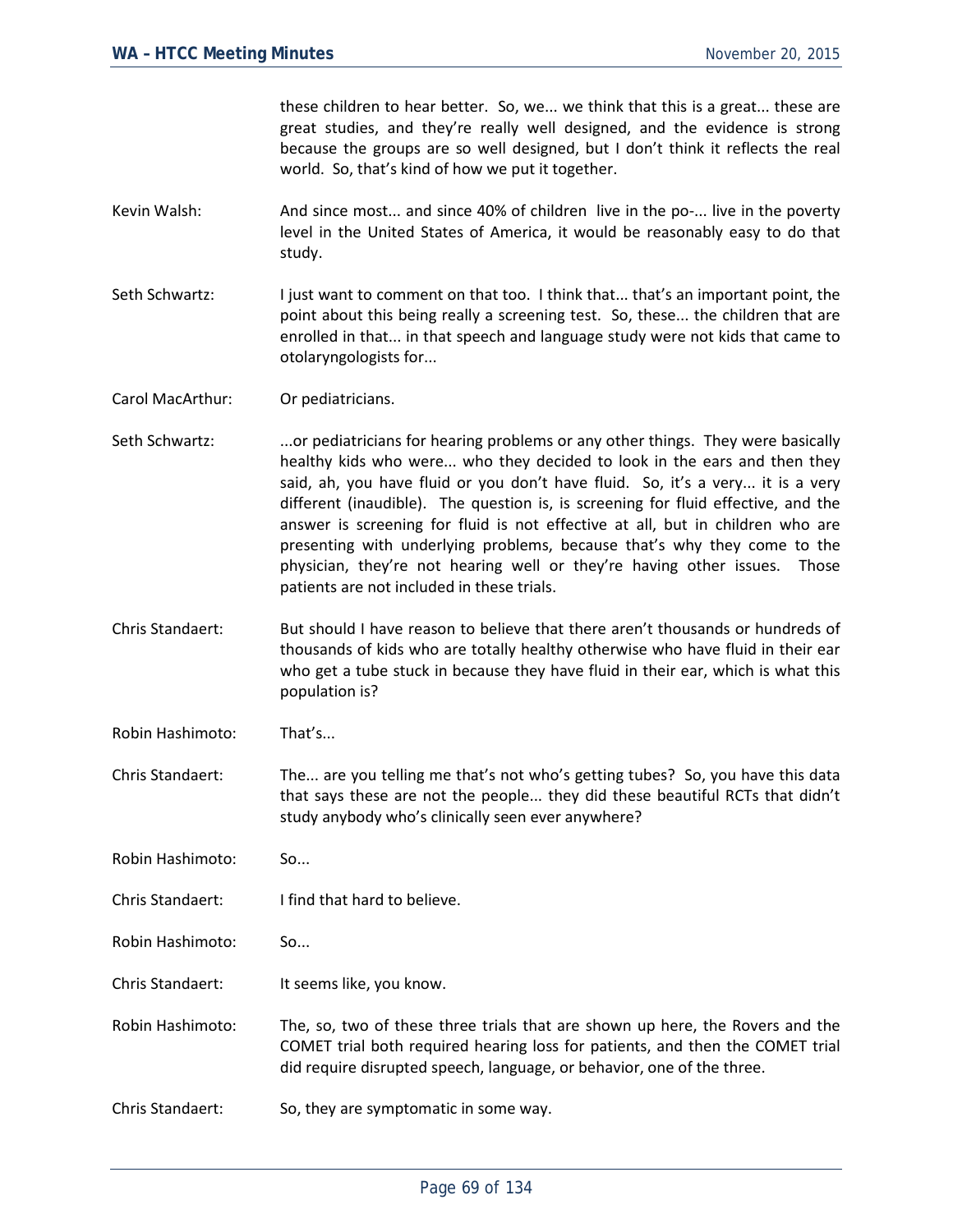Robin Hashimoto: And then the... the Rach... or Rach trial didn't require hearing loss at all and did not provide any details.

Craig Blackmore: Is there any detail on length of symptoms before they got enrolled in the trial?

Carol MacArthur: They didn't have any symptoms, because they were screened and they... they didn't have any symptoms to be entered. They were screened.

Craig Blackmore: So, I'm sorry. We just heard that the entry criteria for the trials were hearing loss or otitis media with effusion sort of behavioral issue.

Carol MacArthur: Well, we can probably check that, but what I understand in general.

Craig Blackmore: We'll have them check it.

Louise Kaplan: Could I ask another couple questions? In the slide eight, it talks... and in many of the comparators, myringotomy was a comparator. So, how often is myringotomy often done? I... I'm just curious, because I don't typically see children who are getting myringotomy, because... and I noticed a lot of this data was really old, and I'm thinking it used to be done more often, but it's not usually done anymore.

Carol MacArthur: Yeah, myringotomy is essentially never done. It used to be done in the office by pediatricians quite frequently, and for a lot of studies, it has been done as a comparator to a tube, but it's not a very effective intervention for hearing improvement or resolution of symptoms.

Louise Kaplan: So, that's one we can sort of disregard?

Carol MacArthur: Yeah. Yeah.

- Louise Kaplan: OK. And then there was one other question. In the American Academy of otolaryngology head and neck surgery foundation under the guidelines, it says tubes are an option in children at risk for developmental disorders with unilateral or bilateral otitis media that is unlikely to have resolved quickly. Is there a definition of quickly? Is that three months, one month, six months? It seems rather vague for a guideline.
- Carol MacArthur: You know, so I think what that guideline is giving the clinician a little bit of wiggle room to not wait the three-month time mark before deciding to put a tube in. If you have a Down Syndrome child, for instance, and you know that by virtue of their patho... their physiology of their eustachian tubes, they are not going to clear, and it's November, and you're in the middle of winter, then you can make a decision to put a tube in sooner than the three-month waiting period. So, I, I think it's vague on purpose.
- Seth Schwartz: And there's actually more information in the guideline, in the subtext under that talking about use of a flat tympanogram. So, tympanometry is another test that's done to look... to see is there fluid or is there a normal eardrum, that sort of thing, and for the children... and there is actually some studies that have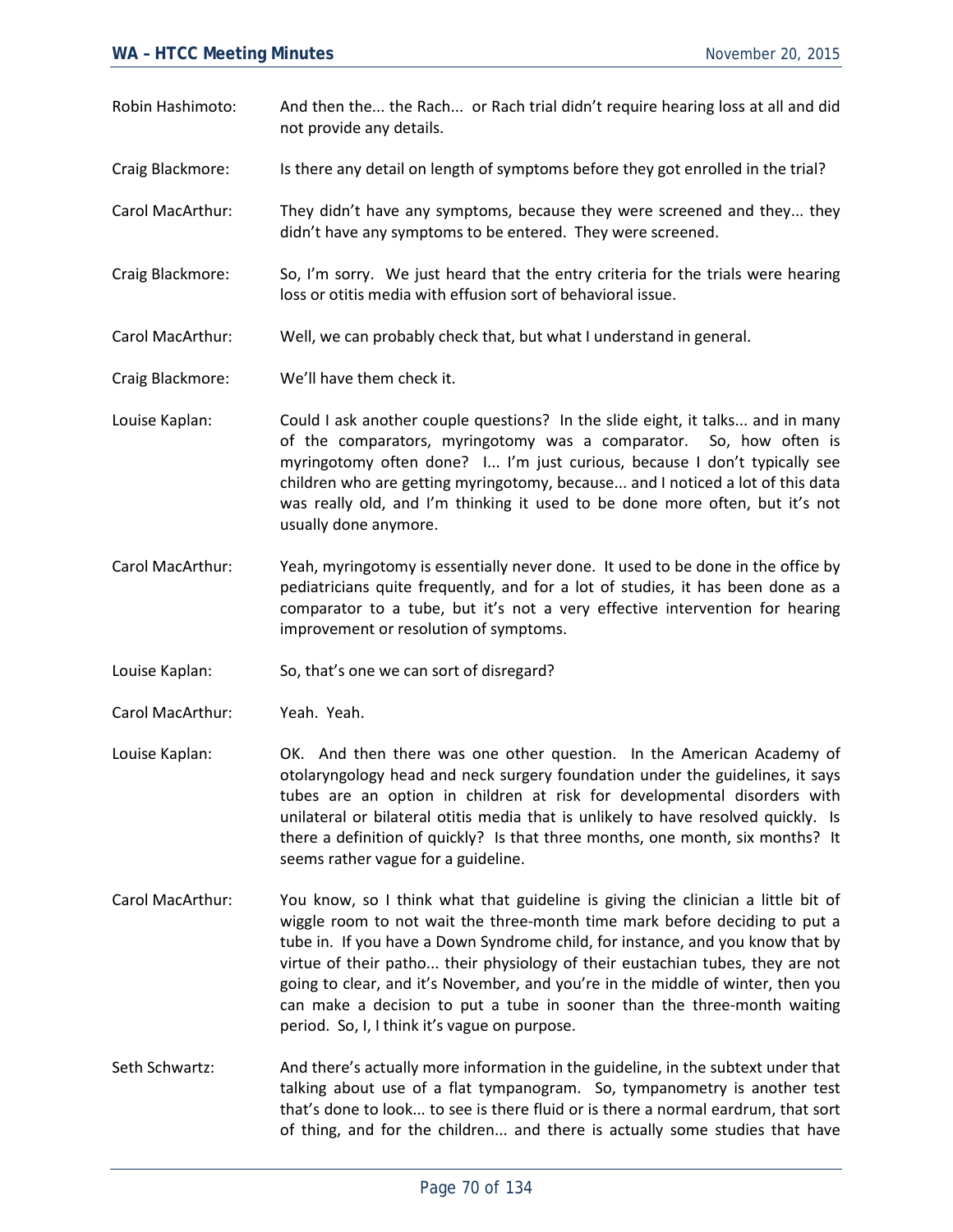shown that for children who have flat tympanometry... flat tympanograms their effusion is likely to persist for three months or longer, as opposed to kids who have normal tympanometry, it might clear quickly.

Louise Kaplan: Thank you.

Craig Blackmore: So, I'm going to... I'm going to have to interrupt on a procedural issue. We have been delaying on opening the public comment period because it was prescheduled as being from 12:50 to 1:10 and we did not want people to have expected to comment in that time and have missed it, but we are now in that window. So, I would like to now open the public comment period and then we'll have to return to this discussion.

> So, the question is, is there anybody who is here with us today that had wished to address the committee on this topic. I don't believe we had anybody preregister, and nobody has signed up. So, we will... we will go to the phones here in just a second and see if there is anybody who has called in. Do you want to unmute for us and? So, is there anybody on the phone who wishes to address the Health Technology Clinical Committee on the topic of tympanostomy tubes? Now is your opportunity to do so. OK, hearing no comments, we will mute the phones again, and we will close the public comment period. We will return to the discussion.

- Robin Hashimoto: Let me, before we continue, answer the question that was asked before regarding the duration. The majority of these studies did not report the actual duration of the condition or... of hearing loss. However, most of them did require there had to be otitis media with effusion that had lasted for at least three months, some of them were four months, some of them were two months, and then the same with hearing loss. If hearing loss was required, it was required for about the same period of time. So, for the... the COMET trial, if we were going back to talk about speech and language development, was hearing loss for at least three months? Another trial did the same thing. Then, the other did not report hearing loss but said that bilateral otitis media with effusion had to be present for at least three months, so.
- Gregory Brown: Did they say how much hearing loss to qualify?

Robin Hashimoto: Yeah. So, hearing loss was variably defined, or the hearing loss required. The COMET was 25 to 70 decibels hearing levels. So, that's mild to pretty severe hearing loss, and other ones ranged from hearing levels starting at 20 decibels to starting at about 35, so.

Craig Blackmore: Other questions?

Louise Kaplan: I have one other question about the cost analysis. In your slides, the one cost report that you have is based on 1998 dollars. So, is that the only... is it a study that is that old that it that it only used 1998 dollars and there is nothing more recent in terms of cost?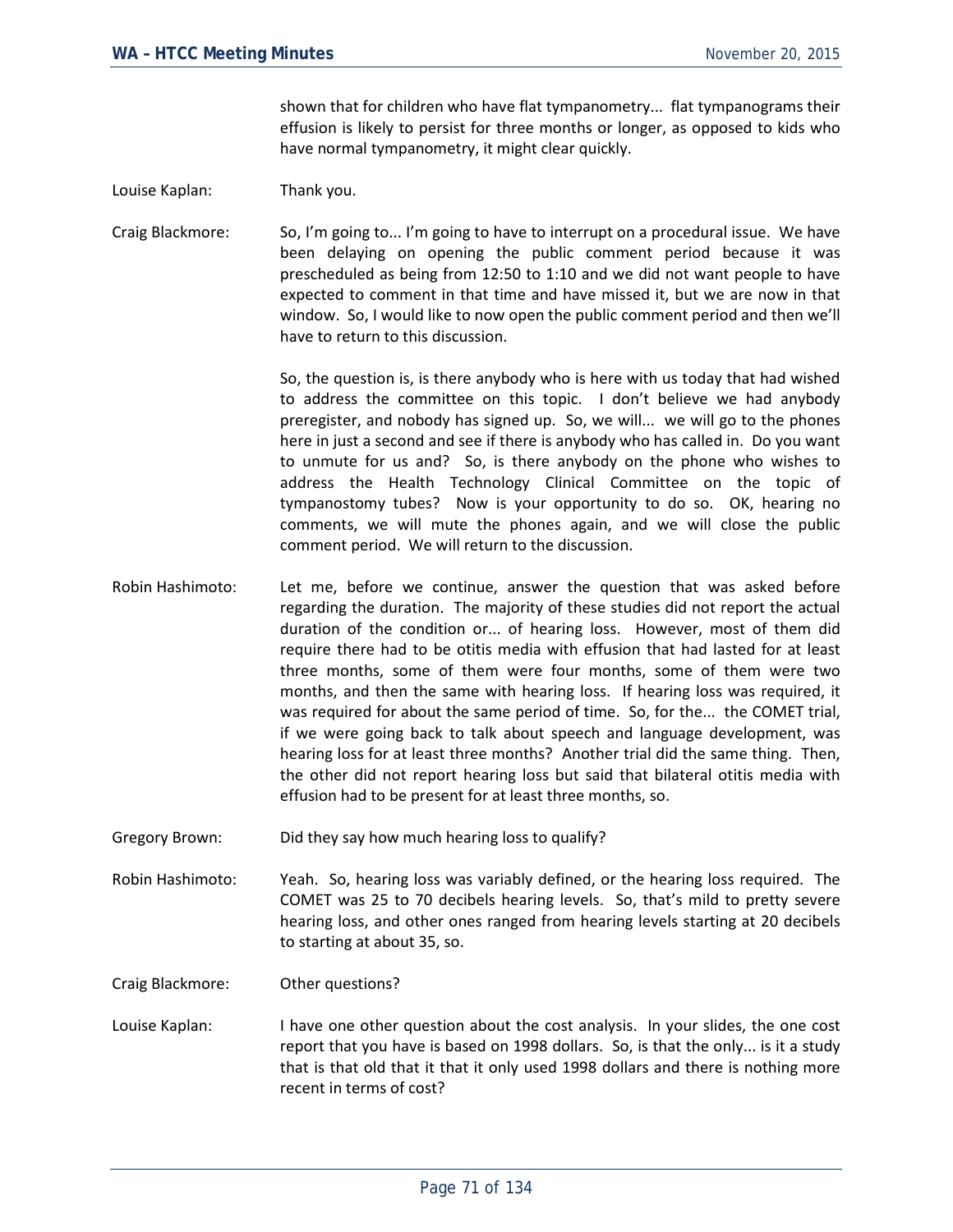- Robin Hashimoto: There were some studies. So, as far as studies that were performed using data from real patients, that's correct. Let's see. The cost-effective analysis was published in 2001, and then let's see here. We have four other economic evaluations that evaluated only hypothetical cohort studies. Some of them were older and some of them were... were more recent, and the conclusions were kind of across the board, and I can go over those if you would be interested.
- Louise Kaplan: If it's, yeah. I... I would be interested.
- Robin Hashimoto: OK. So, one of them was done by the U.K. National Institute for Health and Clinical Excellence, NICE, in 2008, and it was a cost utility analysis. Tubes was evaluated compared to tubes plus adenoidectomy, hearing aids, and no treatment for patients with otitis media with effusion of at least three months. Hearing loss was not explicitly stated as a baseline characteristic. Children... the hypothetical children were younger than... than twelve years. Let's see. So, basically, the study concluded that tubes was the optimal treatment strategy, because it was associated with better hearing and lower costs. So, again, that was 2008. There was one from 1994, and it was evaluated, the cost to clear the effusion within six months, and they basically found that, you know, the first treatment should be steroids plus antibiotics, and then different antibiotics after a few weeks, and then referral to tube insertion after another few weeks if the patient still had persistent effusion, and these were patients who had persistent otitis media with effusion after acute otitis media. Then, the other two were also from the 1990's. One was from 1991, and the other was from 1996. The one from 1991 was a cost utility analysis of patients with recurrent acute otitis media, and it compared tubes with antibiotics, and the study found... concluded that acute and prophylactic treatment with antibiotics was preferred as an initial strategy, and then tube insertion was reserved for failure of antibiotic treatment. Then, the last one was a study of patients with either chronic otitis media with effusion or recurrent acute otitis media, and that was from 1996. They found that this study actually, let's see. What was the outcome? OK. So, they looked at the impact of chronic effusion on hearing loss and developmental issues, and they found that overall medical therapy was more expensive than tube placement for otitis media with effusion, and tubes were considered to be the more cost-effective option for children with severe and recurrent otitis media with effusion that had failed to respond to conservative treatment.
- Louise Kaplan: Thank you.
- Robin Hashimoto: So, yeah. So, of the costs, of the five cost studies, only one was done in the last ten years.
- Craig Blackmore: That's a lot of data to wade through. It's more than we usually have, because there are actually RCTs. Any other questions or comments?
- Seth Schwartz: I just wanted to make a comment about the... the short versus longterm outcomes. I think what we're, what we're seeing is that the... there's some differences in the short-term and that the... the differences in the longterm are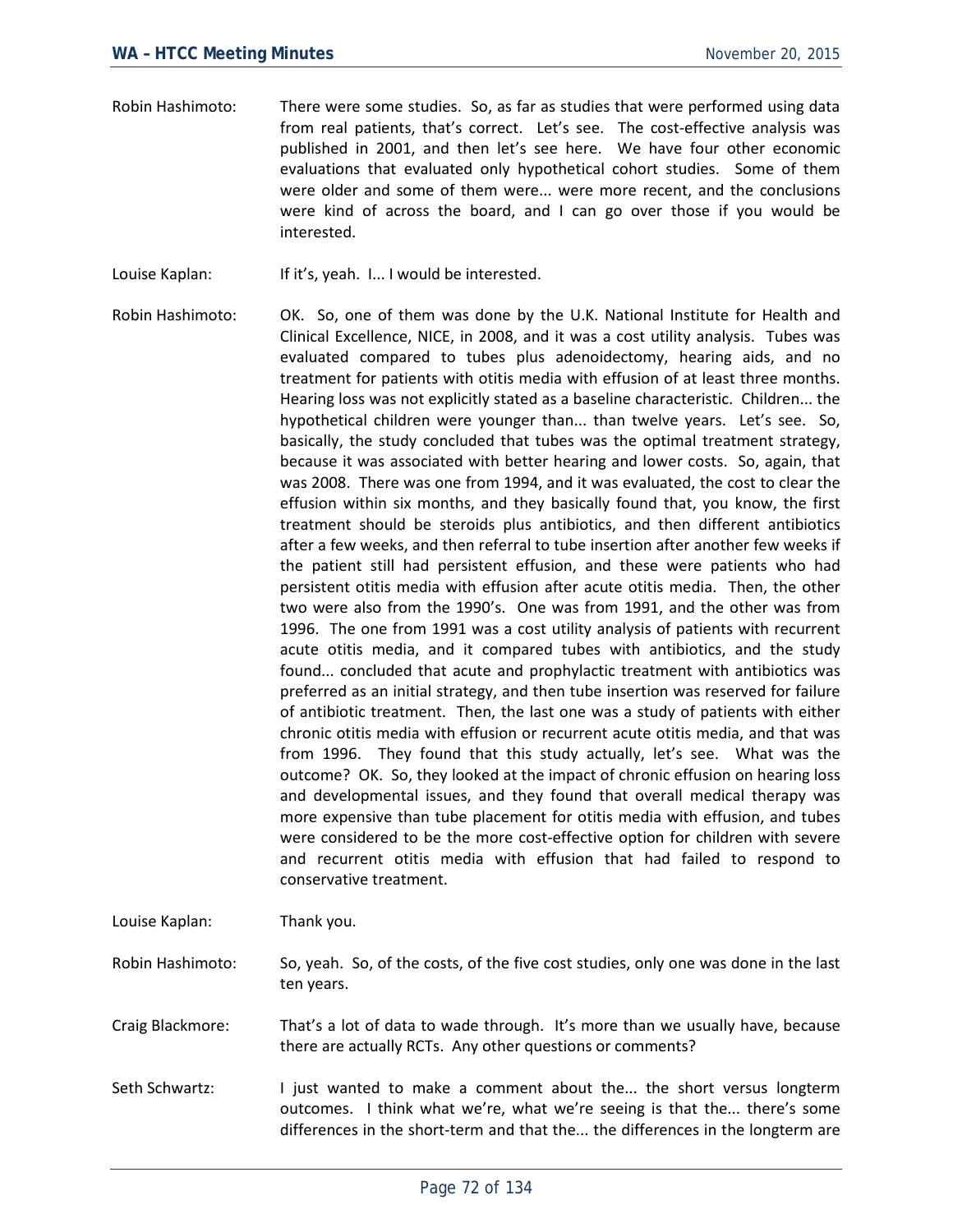not as conclusive, and I think that that correlates with the nature of the disease, which is that children are effected with this for a few months, you know, somewhere from three to six months to a year or something, and after that, in otherwise healthy children, it may not have a big impact, but to disregard what happens during that six-month period is... is... you can't really just throw it out, as far as the longterm outcomes, because you're talking about a child who's not hearing for six months. That can be a pretty significant outcome. If you imagine dealing with your own child for six months when they can't hear, that's... that... that can be a factor. So, just... I just wanted to make that comment about the long versus, longterm versus short-term outcomes, even if it may not impact their longterm development, most people who care for kids recognize that they can still be a... a meaningful outcome, even at six months.

- Craig Blackmore: We haven't commented on the safety component, which may be relevant. Does anybody want to, anybody have any questions about that or understanding about that?
- Michael Souter: I want to go for a comment about that.
- Craig Blackmore: Yeah.
- Michael Souter: Just in terms of the effects of general anesthesia upon the developing brain, that there's been a lot of concern about that in the last five years or so due to really what was characterized as animal data... animal models, and it has mostly been done in rodents. There have been some attempts to try and get it done in a primate model, but really those were unsuccessful. So, in rodents, it seemed that if you give certain anesthetic agents, which are not usually the common ones that you tend to use, then there's been some concerns for neurologic consequences with that. Some neurons may be dying. Now, what's been under-appreciated, perhaps, at that time was that the brain tends to discard neurons that you don't need anyway. There is a... you know, there's a concept of neuronal pruning that occurs in the formative years. You... you develop and you strengthen what you need and you throw away what you don't, and so there's been some concern, now, that what was being observed at that time was actually merely part of an observed, you know, what would be an expected process to occur. It's still up in the air. There are still... I think it's a very controversial issue, but just last month there was data presented from European studies, which is really looking at the registry model, looking at children who are being exposed to general anesthetics versus local anesthetics at this formative stage in their development and looking at their outcomes, and thusfar, based on about, you know, five years worth of data, there does not appear to be a difference. Now, that will need to be substantiated over kind of longer term, but I think it's a... it's a much more open question, I think. There's a lot of people querying whether this is really a significant as was previously thought. So, I just want to throw that out there. There is a U.S. registry and development, again, as well, but they're about a couple of years behind the European one.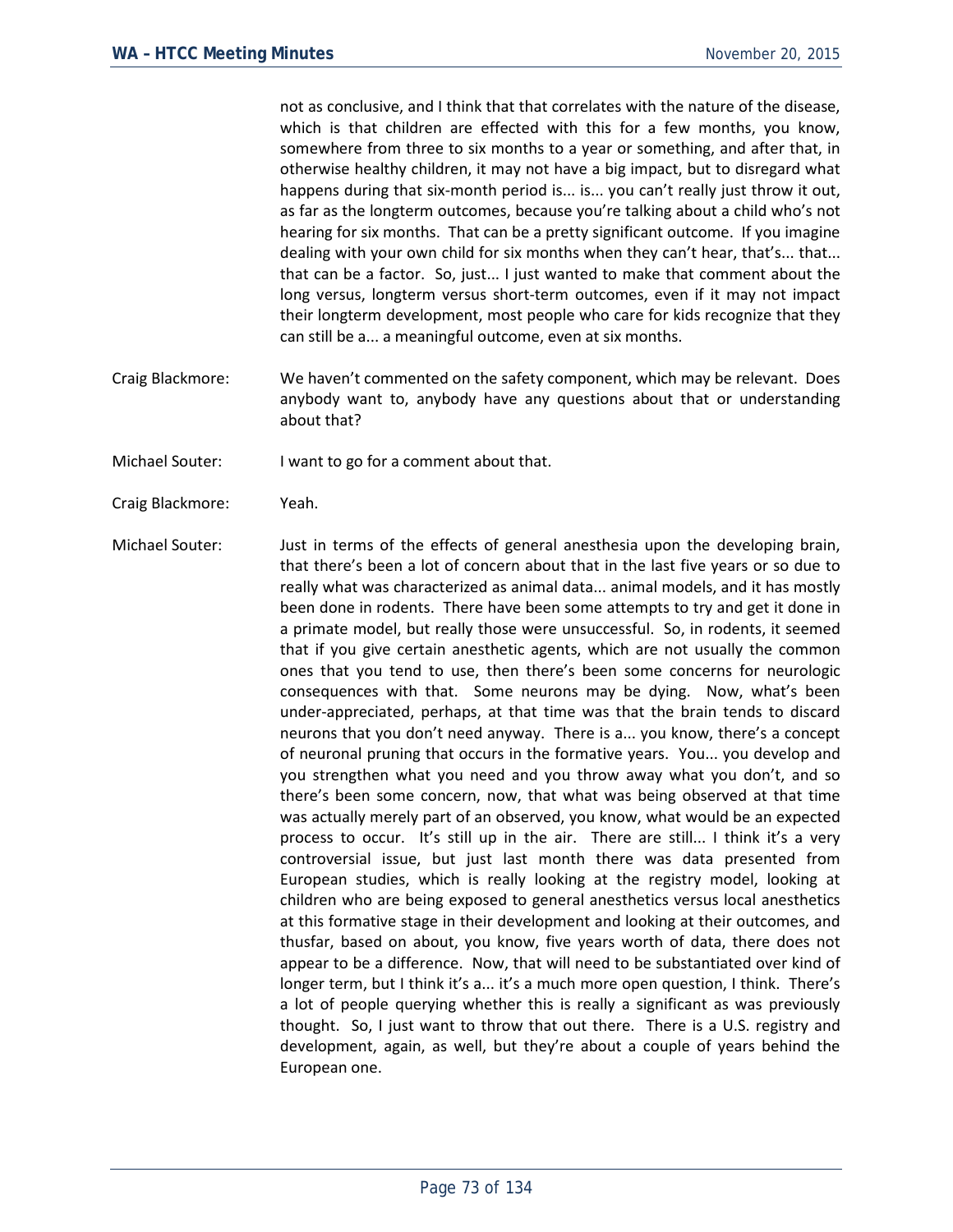- Craig Blackmore: So, I don't know if this is... I guess it's probably a clinical expert question. One of the complications, or outcomes cited is otorrhea, and I'm trying to understand the importance of that.
- Carol MacArthur: Oh, sure. Yeah, so otorrhea is basically what happens when you have a tube in your eardrum, and you get an ear infection, the pus comes out. So, in general, the... the number of episodes of otorrhea that a kid is going to have in the year following tubes is usually less than the number of times they would have had antibiotics for ear infections but... so... but the concern of otorrhea isn't that it causes longterm hearing damage or changes to the eardrum. It's... it's really more of a management issue. So, you know, it's treated topically with antibiotic eardrops versus oral antibiotics. So, there's that theoretical advantage actually that you can treat it topically versus systemically, but other than that, it's really just... it causes some clinic visits. There's dollars spent in seeing a kid with otorrhea, but other than that, I don't think there's any real concerns. It's not a longterm issue.
- Gregory Brown: Can I ask a type 2 error question on power. So, if they were, was it COMET I think you said had a range of 20 to 75 decibel hearing loss to be enrolled in the study. Is that... but anyway, one or both of them had some range like that. So, I'm trying to find changes from someone that's got a 75 decibel hearing loss in the same group that you have someone with a 20 or 25 decibel hearing loss. It's going to be really hard to measure a change, I would think, across mixing a group that much.
- Robin Hashimoto: I guess I'm not sure what the question is, but that study reported the mean hearing levels between groups.
- Gregory Brown: OK.
- Louise Kaplan: COMET?

Robin Hashimoto: Yeah. Yeah, and it's... it's correct. It's 25 to 70 at baseline.

- Carol MacArthur: Was that the only study that included it up that high, to 75, because 75 decibels would imply that there is an additional sensorineural component, because the maximum conductive hearing loss you can have from fluid is 60 decibels, and you hardly ever see that ear fluid. It's typically 30 to 40. So, that would imply that some of those kids in that group must have had also additional sensorineural hearing loss. So, that would be... so that kind of muddies the waters, I think, of that particular study.
- Craig Blackmore: Which... which one is that? That's... which trial is that?
- Joann Elmore: They... they're talking about...
- Carol MacArthur: COMET.
- Joann Elmore: ...the COMET trial, and I've been sort of here reading through, since I'm the one that always asks to get the original papers. There were three papers that talked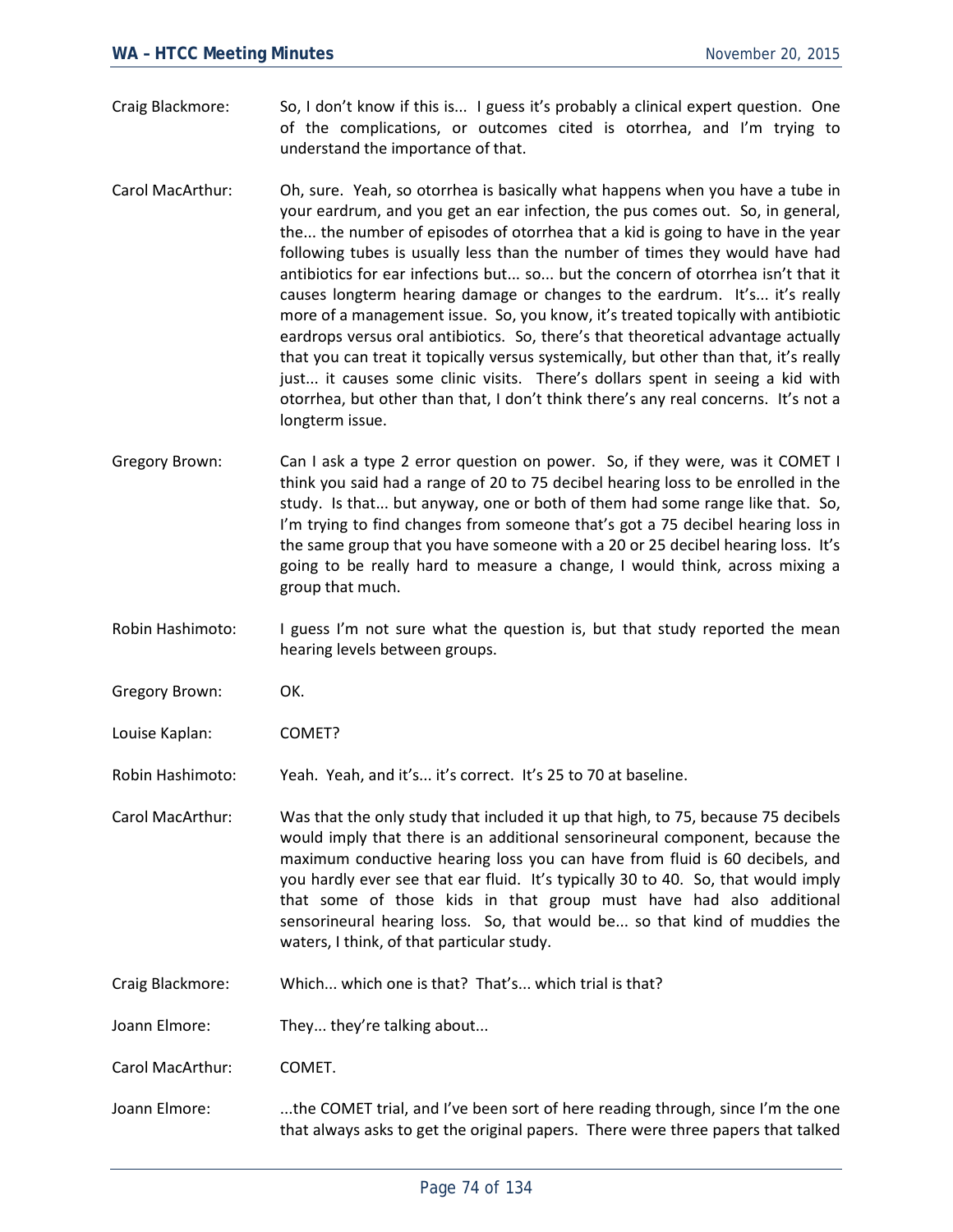about speech and language outcomes, and this is so important for these kids. The COMET one, they actually did require that the kids had to have 25 to 70 decibels, at least three months duration also. So, this was pretty significant and of a, you know, a three-month duration of hearing loss, and this is the one that did have sort of a marginal improvement in outcome. The other two studies that are in our packet, the Rovers and Rach, these ones, they did not require any hearing loss at baseline. Their outcome...

- Robin Hashimoto: Rovers did. Excuse me, Rovers did.
- Joann Elmore: ...50% of them had no or minimal complaints. They only had to have four to six months bilateral otitis media with effusion. They didn't seem, in Rovers, to have to have... at least in the one article I looked at, to have any hearing loss at baseline, even though their outcome was language. Maybe I'm wrong, because I... I did a quick review and you're our expert, but...

Robin Hashimoto: Right. Right. We have the inclusion criteria as being...

Joann Elmore: ...and then that...

- Robin Hashimoto: ...yeah.
- Joann Elmore: ...was... Rovers was 187, but if you don't require them to have a hearing loss at baseline, this isn't as relevant for us, because we're contemplating making that one of the criteria, and then the other article by Rach, 43 kids, and that was done in the 1980s, and I don't see that they had a requirement for hearing loss at baseline. So, I would ask you to look into that for those two to see if... if I'm correct in my (inaudible).
- Robin Hashimoto: Yeah. You're correct on Rach, and I'm going to just double check Rovers right now.
- Craig Blackmore: What about TARGET? I'm looking at slide 25, and it's got Rovers, COMET, and TARGET.
- Robin Hashimoto: TARGET required bilateral otitis media with effusion for at least three months and hearing loss... or hearing levels of at least 20 decibels.
- Craig Blackmore: So, if we try to summarize the inclusion criteria for TARGET, Rovers and COMET, they would be somewhere in the three to six months' range of otitis media with effusion and plus/minus, but mostly plus on hearing loss, or at least the higher threshold of hearing, and then COMET added the initial... had... had a higher level of hearing loss that... that some may have implied some more complicated clinical scenario. Is that fair enough?
- Robin Hashimoto: So, part of the inclusion criteria for Rovers for children to even be considered for the trial, they had to fail three successful... three successive hearing tests. So, they did have hearing loss.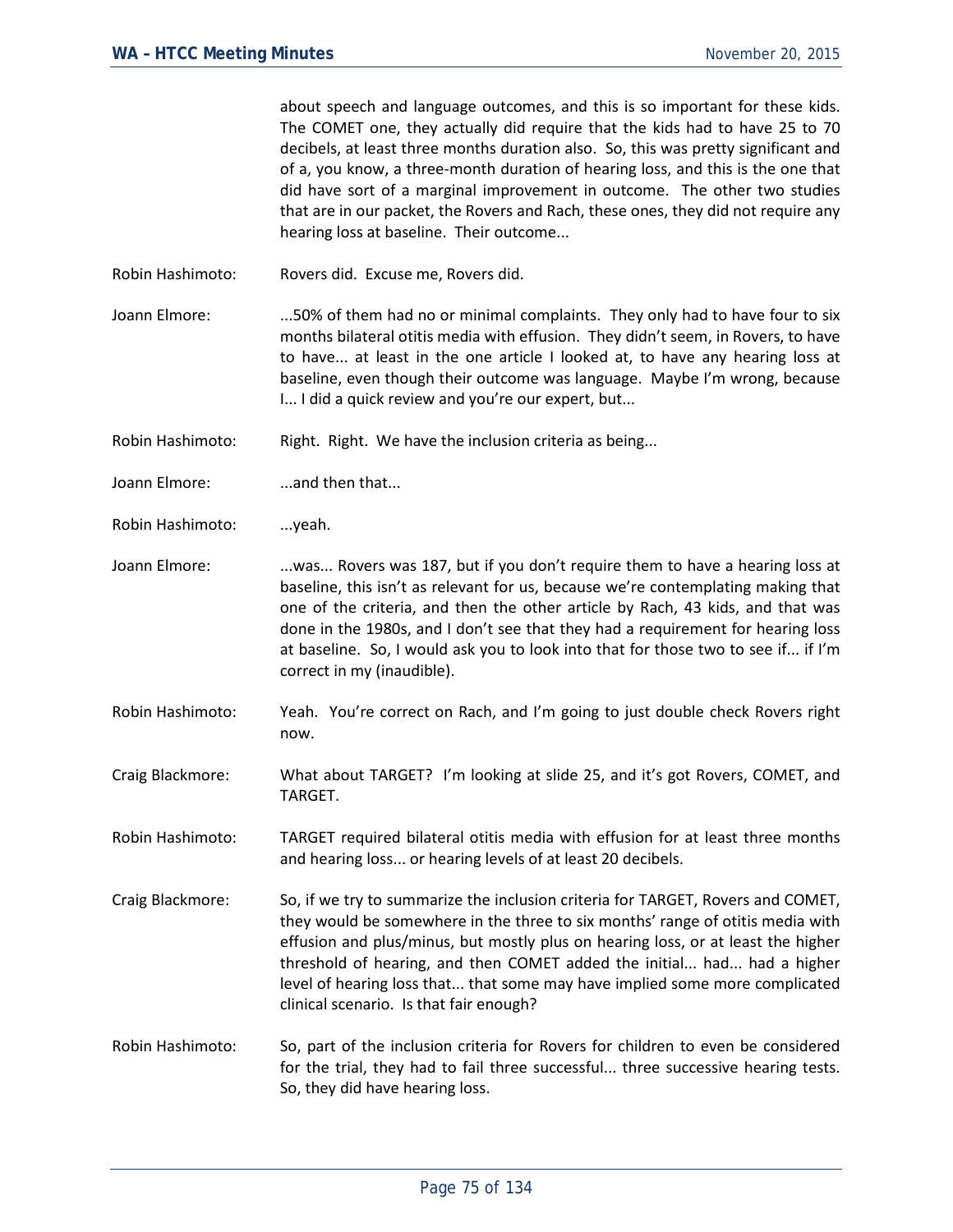Craig Blackmore: And then I... I guess I'm going to ask a similar question for the acute otitis media trials. Robin Hashimoto: Mm-hmm. Craig Blackmore: Which I think are El Sayed, Gebhart, and Gonzalez, if I've got that right. And I want to try to understand what they meant by acute otitis media as inclusion criteria for those studies. Robin Hashimoto: Yeah. So, if you happen to have the report, most of the acute otitis media studies are in table 23. Craig Blackmore: Which is slide... slide 23? Robin Hashimoto: No, table... in the actual report. Craig Blackmore: Oh, in the report, sorry. Robin Hashimoto: Yeah. So, which... which slide are you... or which... Craig Blackmore: I was looking at slide 40 looking at acute otitis media recurrence. Robin Hashimoto: ...uh-huh. Craig Blackmore: And, uh... Robin Hashimoto: Gotcha. Craig Blackmore: ...the list... so I've already listed three of the acute otitis media trials show that the recurrence risk was decreased, and I wanted to understand those populations a little better. Robin Hashimoto: Could we get that slide, please? Female: Which number again? Craig Blackmore: 40. Robin Hashimoto: 40. OK. So... so, these were studies that compared tubes to antibiotics. So, El Sayad the patients had at least three episodes of acute otitis media within six months. None of these studies required hearing loss. Gebhart was the same thing, and they specified that patients had acute otitis media episodes despite antibiotic therapy. Then, Gonzalez required at least three acute otitis media episodes within six months or at least four episodes within eighteen months. Craig Blackmore: Thank you. Louise Kaplan: I'd like to ask one other question, and I'm reflecting on this because I was struck by how old some of the references were. How, you know, some of these studies go back into the 70s, and I worked on the Navaho Reservation in the 70s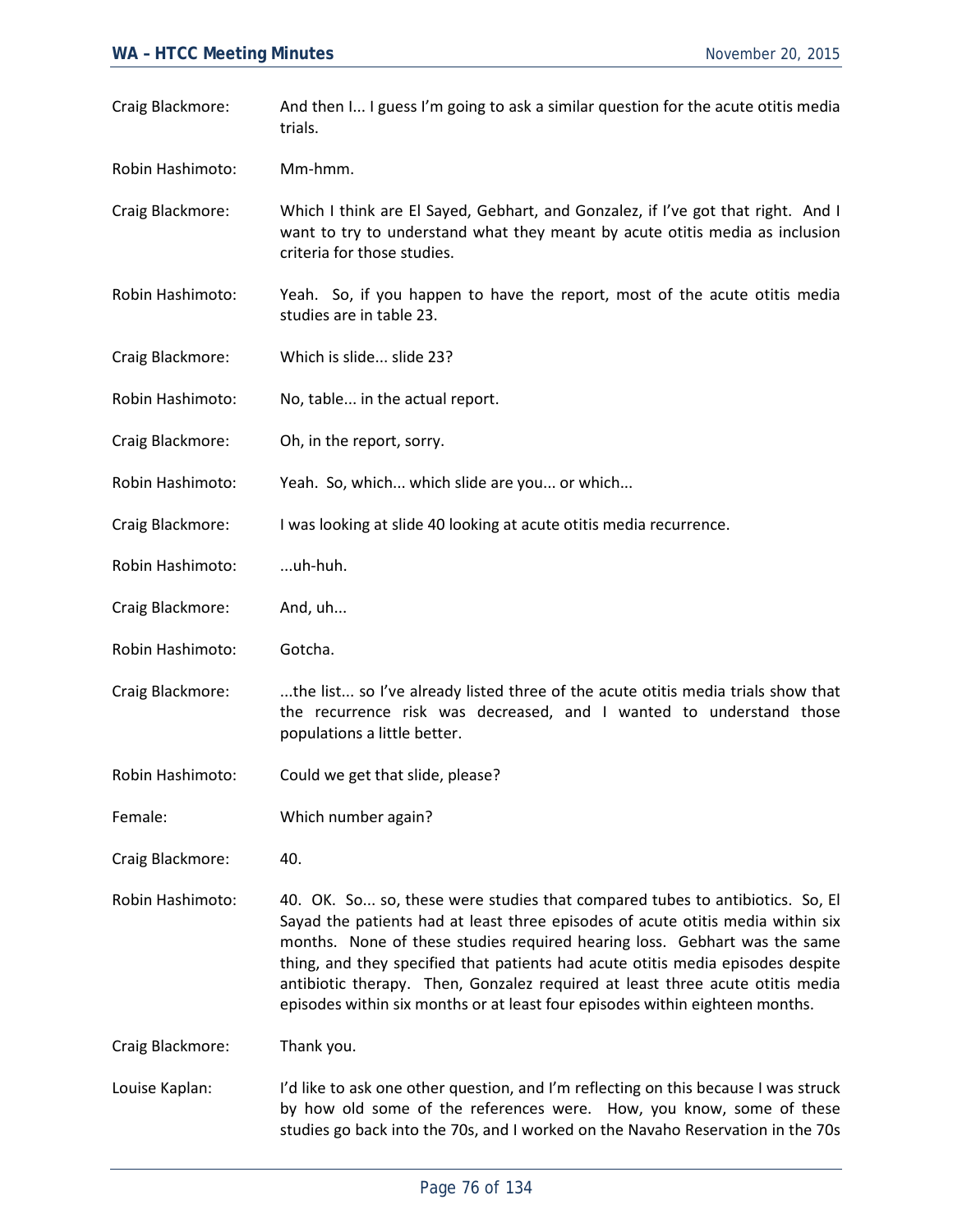and otitis media was a very different experience for Navaho children that children who have otitis media today. Mastoiditis was a very common complication, and when I, you know, Chris you made the comment, you know, we have a lot of evidence, but I'm wondering if there's been enough progress in change in the causes, the risks, the clinical treatment, that some of the data from the 70s and 80s is really not relevant to what we see clinically today, because what I see clinically in primary care is a lot different than what I saw even in primary care 20, 25 years ago. So, I'm just wondering what kind of weight we really want to give to these studies that were done in the 70s and 80s, and that's maybe a question for... for our clinical expert.

Carol MacArthur: I mean, I guess that's a really hard question to answer. Some of the studies, like if you look at the Rosenfeld literature on otitis media, and he has, you know, written very extensively and has been responsible for the guidelines principally. He used that data from some of these studies in the 70s and 60s to get the natural history of acute otitis media and the natural history of otitis media with effusion.

Louise Kaplan: Mm-hmm.

Carol MacArthur: So, what we know is that the vast majority of acute otitis media in an otherwise healthy kids resolves on its own without antibiotics even.

Louise Kaplan: Mm-hmm.

Carol MacArthur: And we know that the vast majority of otitis media with effusion under three months' duration resolves on its own without any intervention. So, what we're really trying to get at is, in those two populations of kids, who are the kids that need our help, because the vast majority of them don't need us at all, even for antibiotics.

Louise Kaplan: Mm-hmm.

Carol MacArthur: And of course, what I used to see 20 years ago was that kids got antibiotics every time they had an ear infection, and now we withhold it and we wait for them to clear it on their own and, you know, about 80% of kids can get by without antibiotics actually, but, you know, if you look at Rosenfeld's data, it... there is like one in seven kids that you see that is eventually going to need intervention with antibiotics for an acute ear infection. We still... I don't have a... I don't think we have a great handle on which of those kids it's going to be. I'm sure it has something to do with their genetic background, how they respond to their innate immune system, how it responds to bacteria and things like that. So, I think it's a great observation. I think the one thing that has changed is that kids get fewer antibiotics for recurrent ear infections, and the... the... the population is aware of the fact that that's a good thing to withhold antibiotics, so.

Louise Kaplan: Thank you.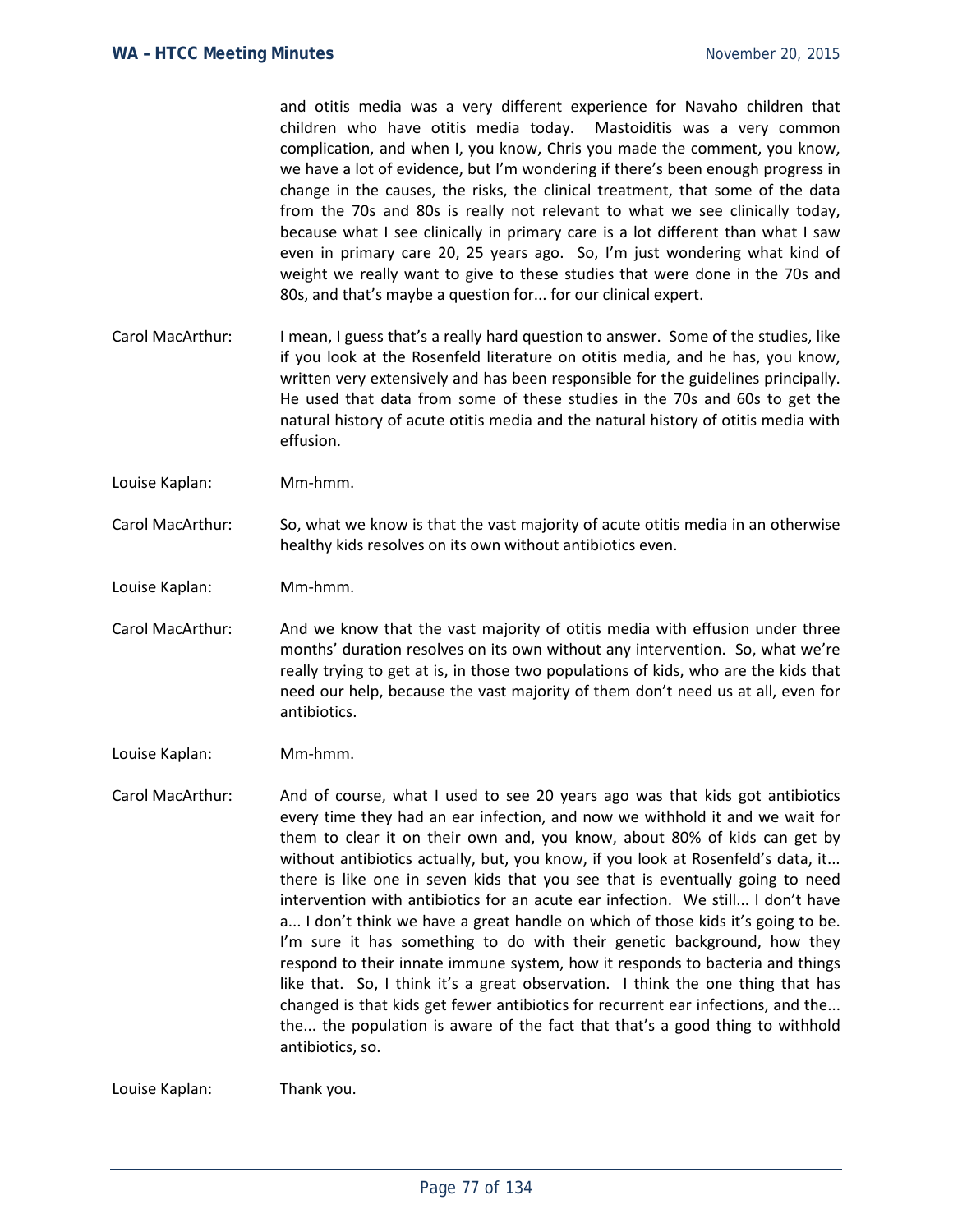- Robin Hashimoto: I have a comment. Regarding the age of the studies, I just wanted to point out that there are definitely some older studies in here. Most of the... all but one of the recurrent acute otitis media studies are from the... all from the 80s, maybe some into the early 90s, but for the comparator where we have the strongest quality of evidence, for chronic otitis media with effusion, tubes versus watchful waiting, all of those studies that really contributed to those higher levels of evidence have been done since... well the oldest ones started in 1999, but they are much more recent.
- Craig Blackmore: Alright. Any other questions or comments? We've got...
- Chris Standaert: I have a question about one of the harms. You've got the issue of persisting perforation, and you said the... I forget which table it is. One of your tables you had one condition where they only reported data from the tubes, and they didn't report the non-tube kids. In the other one, you said they were similar, but the rates were up to 13%. I mean, did... kids with just a persisting effusion in their ear get persisting perforations at a rate of 13%? That just... is that normally what happens, because that seems like the rate they're reporting for the tubes, and then you said they were equivalent. So, it was slide 44 or 45. So, you didn't put the numbers on here, but you said them when you were talking, and I was thinking that... when you said one had, like, an 11% perforation rate or something in the non-tubed ears.
- Robin Hashimoto: Yeah. Just a second.
- Chris Standaert: Because 45 just doesn't... they don't report the control. It doesn't give you any idea of what the natural history would be from that.
- Seth Schwartz: I would just point out that real quick...
- Robin Hashimoto: So...
- Seth Schwartz: ....before you say, I would just point out that those are, I think, the acute otitis media trials, and acute otitis media is different than otitis media with effusion. So, acute otitis media is with inflammation. It's not just kids with pus behind their eardrum, and there is a significant incidence of spontaneous rupture in those kids. So, they sometimes can get perforations. The otitis media with effusion population is much less common to have spontaneous rupture.
- Chris Standaert: OK. Thank you.
- Robin Hashimoto: Actually, those... those higher levels of perforation in the control group come from the trials of tubes versus watchful waiting, and you have to keep in mind that a lot of those kids who are in the watchful waiting group ended up with tubes.
- Carol MacArthur: Like, that 13% number is a crazy number to me, as a clinician. So, I wonder if a lot of those were... so looking at that number that 13% does not make any sense to me as a clinician. It's way too high. So, I'm wondering if because they were in a study and they were followed and so holes were identified but then maybe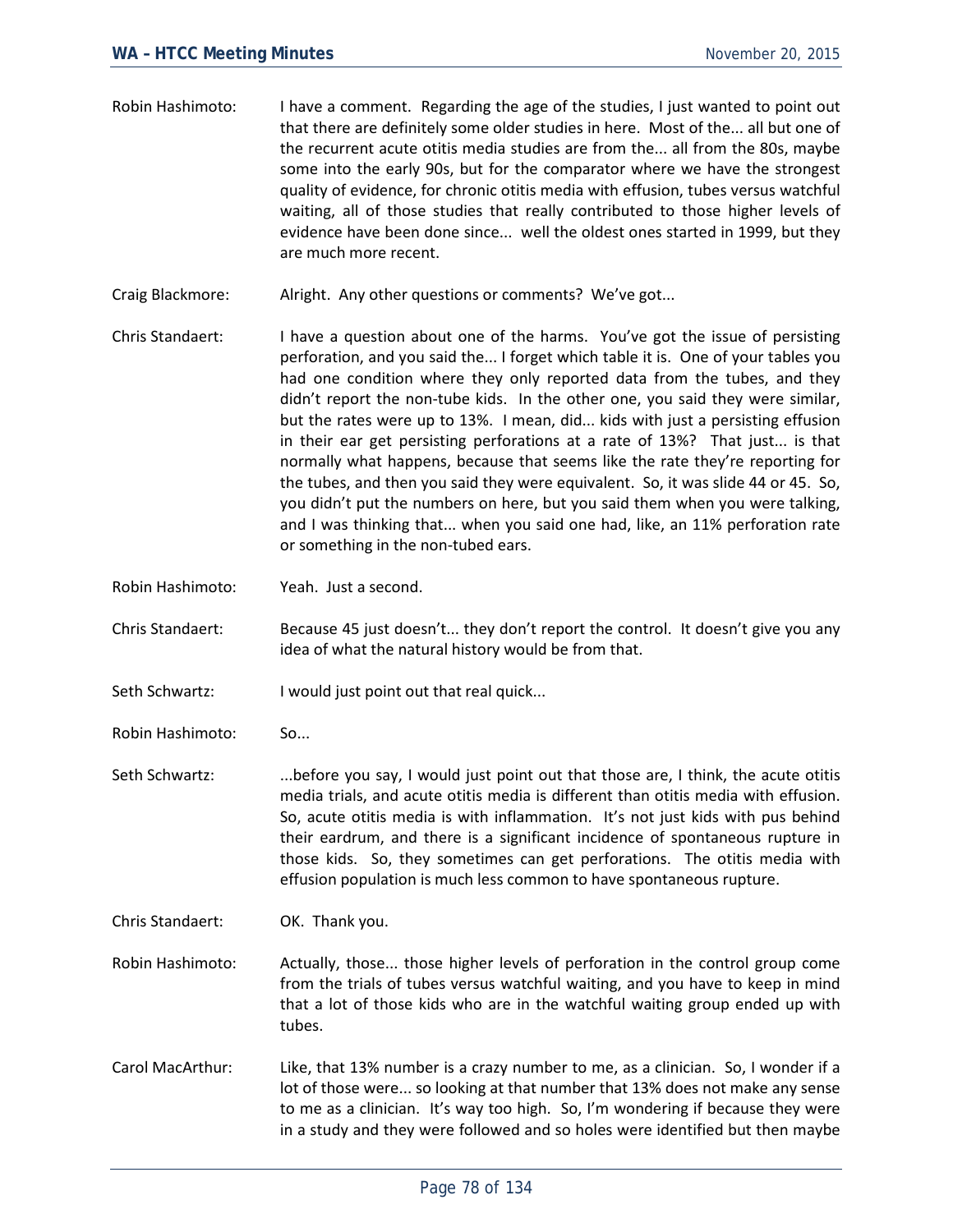they spontaneously closed, because certainly that happens. We don't see them, and they come back and it's already closed. So, I wonder if it's even meaningful, that number, because it's certainly not what you see clinically.

- Seth Schwartz: I think you also present, and this is for the vendor. I think you also presented that... the case report of 700 cases or something, and the incidence was, like, 1.7% or something like that. Is that right?
- Robin Hashimoto: Yeah, just a second.

Seth Schwartz: Yeah. I think that... that's a much more realistic number.

- Robin Hashimoto: Yeah, 1.3. So, and I wanted to point out, we... we called out persistent perforation when the study called it out. Otherwise, it was just reported as perforation. So, we don't know, you know, how long that really lasted after the tube fell out. It could have... it could have been completely, you know, quickly resolved.
- Carol MacArthur: The other factor about the perforation is that there are certain longacting tubes that are associated with up to a 20% rate of perforation when they come out. So, maybe that's what that number means, but those tubes are not the typical type that you put in. So, yeah, that number is kind of alarming.
- Chris Standaert: Question, are there behavioral restrictions or things about pools and water with kids with tubes? My experience as a parent watching parents with their kids with tubes, they are excessively cautious with them and anything to their ear and water, and I'm trying, in my head, to figure out if these things are really totally benign, and I find it hard to believe sticking something in anybody that shouldn't be there is totally benign, just having done this for awhile, and, you know, the data... the... the perforation thing would be an obvious thing, but then this... this issue of sort of, is it, like, better or worse because they have tubes. Again, I see lots of kids with tubes where... like... I mean, they... they walk around, and it's like they have, like, you know an invisible halo around them where the kids don't... nobody wants anything to happen to their head or their ears, and I... I don't know if that's just my neighborhood, and people are overly concerned? I mean, it's, like, we have a generation of this, or what?
- Carol MacArthur: So, in the Academy guidelines, there is a recommendation against use of earplugs for swimming or bathing because that's no longer needed, and there are very good studies that looked at use of earplugs for swimming in kids with tubes, you know, earplugs or no earplugs, and the rate of infection is the same. So, our... our guidelines now are to not do any earplugs for water exposure.

Craig Blackmore: So, it's your neighborhood.

- Chris Standaert: So, don't restrict the kid, yeah.
- Carol MacArthur: But it... it's hard to get all of that.
- Seth Schwartz: Yeah. It's just the OCD subset you hang out with.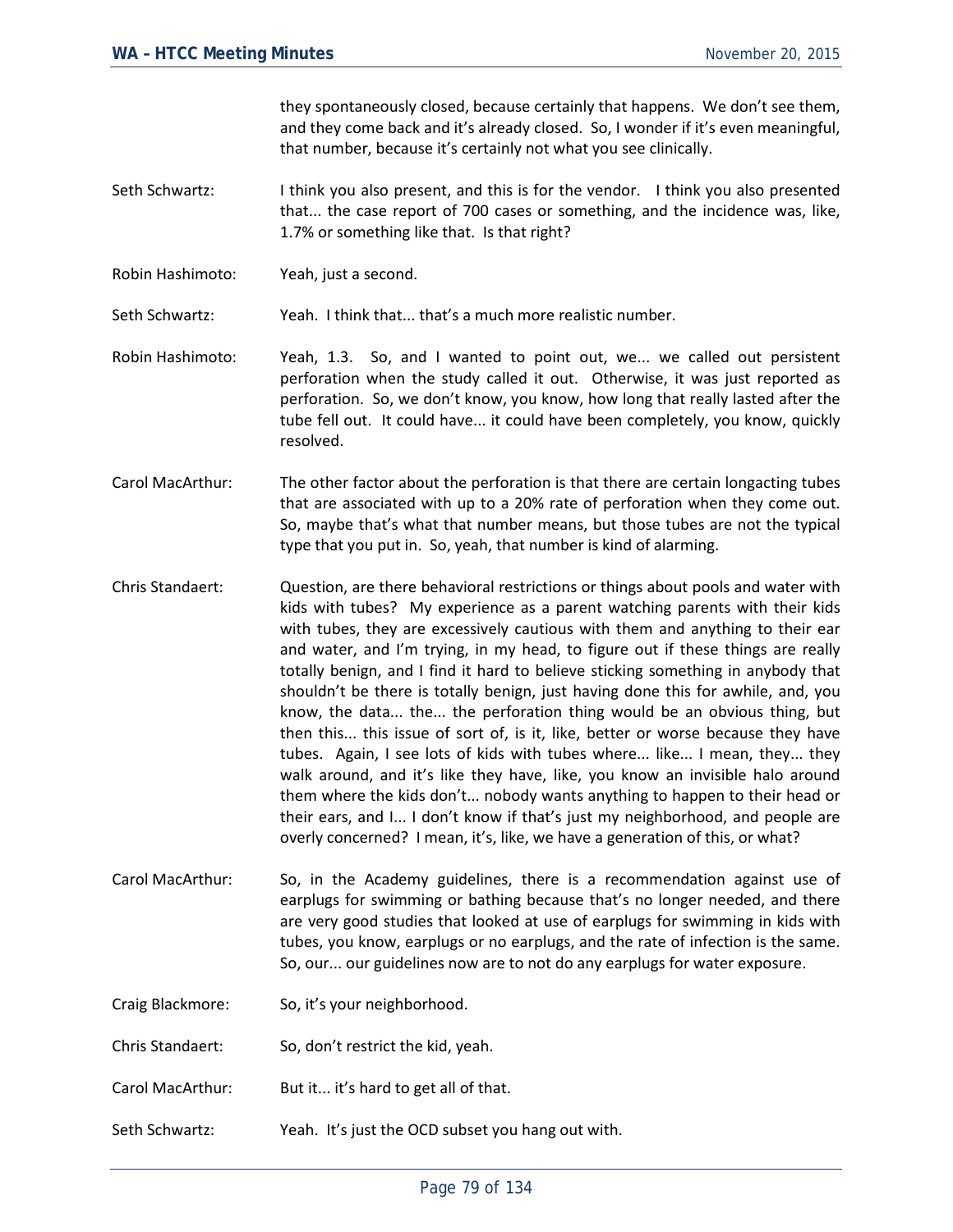Chris Standaert: Apparently, yeah.

Gregory Brown: Yeah, I have a question about the types of tubes mentioned that there... somebody mentioned that there's different manufacturers, different styles, shapes, and sizes. What's the... the common tube used or does it... is it based off of the particular condition?

Carol MacArthur: I would say the vast majority of tubes placed are a collar button style. It's kind of a generic style. It's meant to extrude about a year later and associated with a low perforation rate. Other than that, all those 100 tubes, I think a lot of that is preference.

Gregory Brown: OK.

- Carol MacArthur: Physician preference. And then with the caveat that there are certain conditions where you want a longacting tube and then you put something that's meant to return much longer that's got longer phalanges and things like that, but for the vast majority of kids, it's just this simple design and there are slight variations on that.
- Gregory Brown: So, the difference in risk is mostly a perforation risk?
- Carol MacArthur: Yes.
- Gregory Brown: Yes. OK. Thank you.
- Michelle Simon: I just... I had a question about adverse events. I'm looking a slide ten, and we... we have addressed a few of these adverse events, the otorrhea and persistent perforation, but there are several listed here, and is there just no data on this, the atelectasis, the premature extrusion, granulation tissue, and maybe somebody could speak to that.
- Robin Hashimoto: Well, so it was... these weren't identified as critical outcomes. So, I don't have summary information for you. Unfortunately, they were identified. It was kind of all over the map. I'd be happy to pull out some information on ones of particular interest.
- Carol MacArthur: I think... Robin could correct me, but I believe there's no data on those other outcomes. I think what we struggle is as doctors who put tubes in is, you've got a kid that has a bad eustachian tube function that leads them to get fluid that leads them to get the tube. So, when you have a lot... an outcome a couple years down the road of a retraction pocket or a atelectatic, which means it's just kind of sucked in and thin, would that have happened without a tube, because the eustachian tube function isn't normal. And certainly, you see it go both ways. So, I think it's going to be really hard to sort out causation by a tube, because number one, it's a not very common outcome and it... it's just going to be really hard... and big enough to study kids to find out does tube... do tubes really cause these things, or were they going to happen anyway?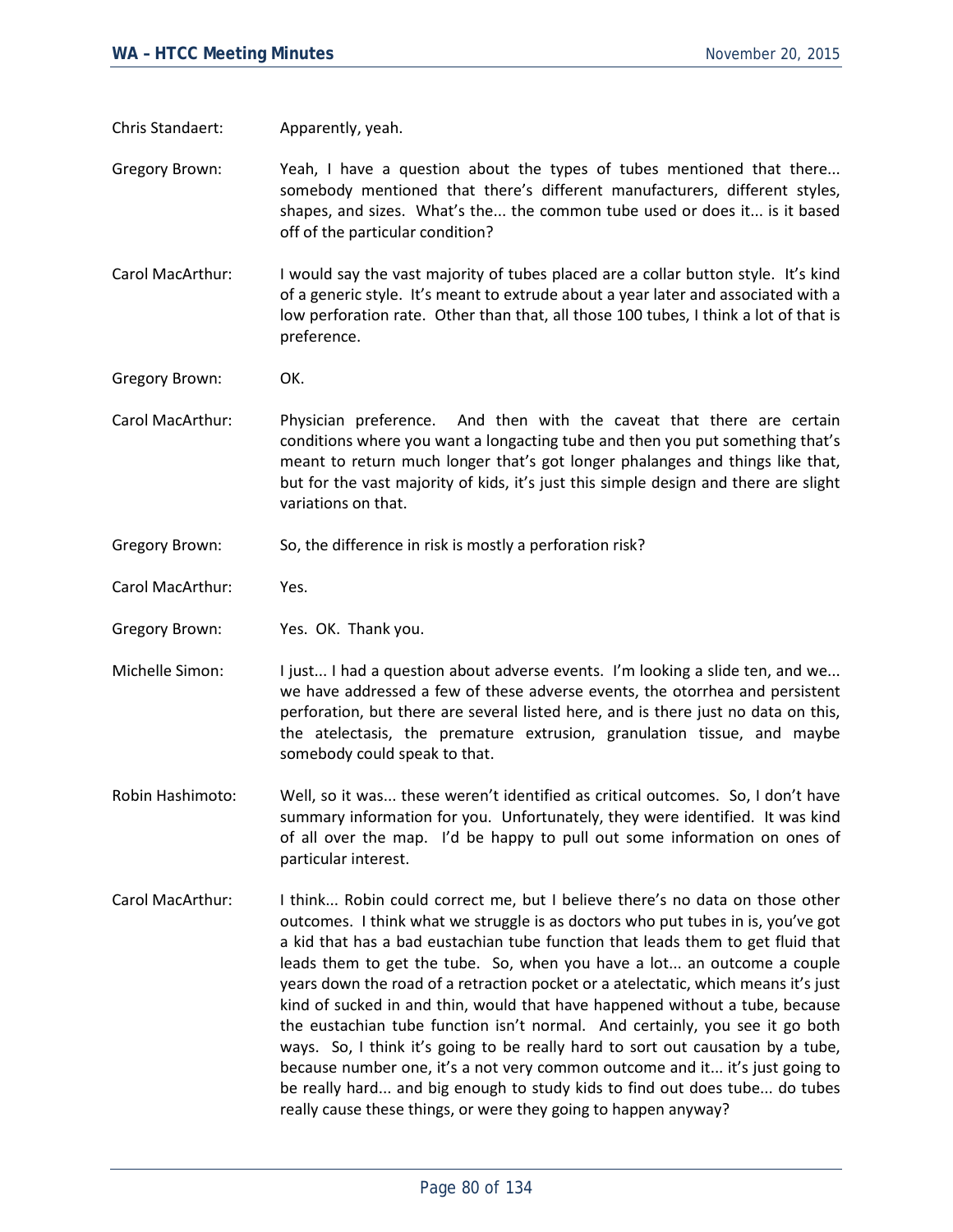- Craig Blackmore: Alright. Any more questions, or should we begin our deliberation? Alright. So, again, I need somebody to start us off with a summary of where we are, volunteers? Somebody other than Seth.
- Seth Schwartz: Somebody other than me.

Craig Blackmore: Alright. Well, I picked Joann last time, so this side of the room. Michelle do you want to start us off?

- Michelle Simon: Um, well I don't know if I can start off the summary, because I'm... the part that I'm really struggling with is my training and background is to try to solve root causes of problems, and if I look at the evidence here that we've been presented, this is about what seems like the underlying cause would be inflammatory eustachian tube disorders that are being treated by making a hole in the eardrum. So, that's a symptom to me that they have this condition to begin with. So, that's... it's frustrating when we look at data that, to me, isn't actually asking the question I would like to ask. So, we've got some... plenty of data, actually, I think, for a change. There's actually quite a bit of data, and I think if we look at this as just in and of itself as a treatment, does it solve the problem? I think it does solve the problem for the question that's been asked. Does it solve the underlying cause? I don't think it does that. So, that's frustrating to me.
- Craig Blackmore: OK. Does anybody want to build on that or agree or disagree? Joann Elmore: I'll build on that but with the request for Seth to sort of help... help us with the big picture, because we're... we're looking at otitis media with effusion and then this acute otitis media and there's data on hearing. The data on hearing looks as if there is an improvement early on but not long-lasting. So, the... the big question for you is, how helpful is that to have six months of better hearing? Then, all of the other things, both the benefits, the... the speech and language... the important things like parent satisfaction, patient quality of, you know? Those things... the... there is either no evidence or it's insufficient, or if there is evidence, it's called no difference but low quality. So, that's my summary of where we are, and I need help.
- Seth Schwartz: I think one of the issues that gets confusing is this difference between acute otitis media and otitis media with effusion, and the reality is they're two different diseases that... that have a similar treatment. So, it all kind of gets lumped together. So, for acute otitis media, which is the acute otitis media, the outcomes of hearing is almost not an important one, because those kids, once their infections go away, they... hearing is not an issue. It's more related to the infectious problems that are... and complications from the infection that you're dealing with. So, what the important outcomes there are, complications from infection and does... do the tubes decrease the risk of having infections. So, the data we saw from the trials is that it does over a six to nine-month window decrease the risk of infections. Long-term, it has no effect, which is exactly what we would expect. When the tube is in, they get fewer infections. Nine months to a year later, the tube is gone, the infection rate returns to the same as... as baseline. So, you can decide for yourself how important you think it is to reduce a few episodes of otitis media. We would love to have the quality of life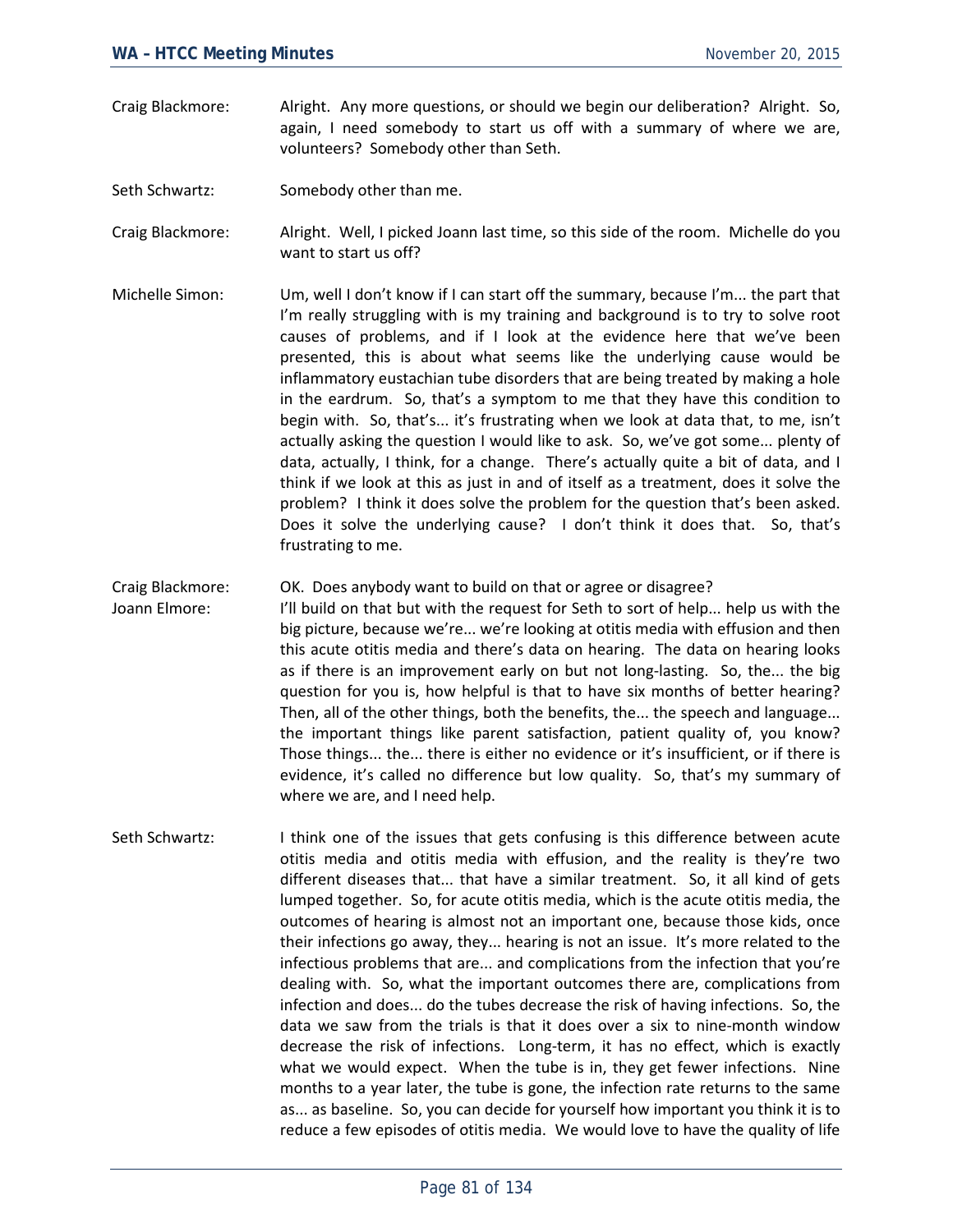data say, oh, it's a dramatic difference. The reality is, it is very, very hard to assess that. So, the trials are all of low quality. So, it's hard to prove it, but I think as our expert will say, if you talk to those parents, many of them will tell you, it's better but that's not good data. So, that's acute otitis media. I'd say there's randomized trials that say you're going to have fewer episodes of infection and the complication rates aren't a whole lot different between the two groups.

With otitis media with effusion, you have a different question, which is how is the otitis media with effusion affecting kids, and if it persists with hearing loss, those kids have hearing loss. Now, there's two questions there. How much does the hearing loss matter on a short-term basis versus how much does it matter on a longterm basis, and what we're seeing is, there is not good data that it makes a big difference in a longterm... in the longterm for otherwise healthy kids. So, you're... but it seems to make a difference in the short-term, which is, again, one of the things that's pretty expected. You... you put in the tube, the fluid's gone, their hearing is going to be better to some degree, and then the tubes are going to either fall out, or the natural history is such that eventually the... the effusion would clear up. So, the two groups are going to kind of equalize over time. So, I think that's what we're seeing here is that there's not a lot of good data... for otherwise healthy kids, there's not a lot of good data that it makes a difference in the longterm, but it probably does make a difference in the short-term, in terms of their ability to hear, but again, we're not seeing quality of life data in the short-term to say, oh yeah. It makes a huge difference in our lives, but that's hard data to gather, and it's hard... and so those are going to be the low-quality studies. So, I think that's where I'd summarize where we are.

Chris Standaert: So, you know, I look at this stuff, and I mean, tubes have been around since, I mean, they've been around, what, since I was a kid, certainly for a long time. I mean, I, you know, I hear everything you're saying. The data is not overwhelming, right? I mean, the long-term differences are nonexistent. Shortterm, they're talking 3 to 7 decibels, as I'm reading about how audiometric testing works and things like that. They don't go up by 1 decibel at a time. They go up by 5 decibels and go back and it's a little fuzzy. So, it's not dramatic. And I... I have no doubt that there are kids with either anatomic or medical circumstances where they are going to be at sustained risk of hearing loss, which is problematic, and they are probably the ones where this... this has the most bang for the buck, so to speak versus the idea that at the moment we have no... there is no restriction. Oh, and... and I imagine, you know, I know the world I live in. I imagine there are people who walk in and my kid says his ear is stuffy and there is an effusion, it's been there. They're going to pop a tube in, and I don't know if that's you. I don't know that this would be the (inaudible) surgeon do that, but I'd be willing to bet that happens, and I don't know that that's beneficial, and I don't know that it addresses the causes. There's other things that maybe they could counsel the parents about that might help them versus just sticking tubes in them. So, anyway, I find it... it's interesting. It isn't... the data isn't overwhelming for an intervention that is this deeply rooted, which we see often. I think, in my own head, the idea is sort of where is... how do you call out these kids who, you know, probably really have structural or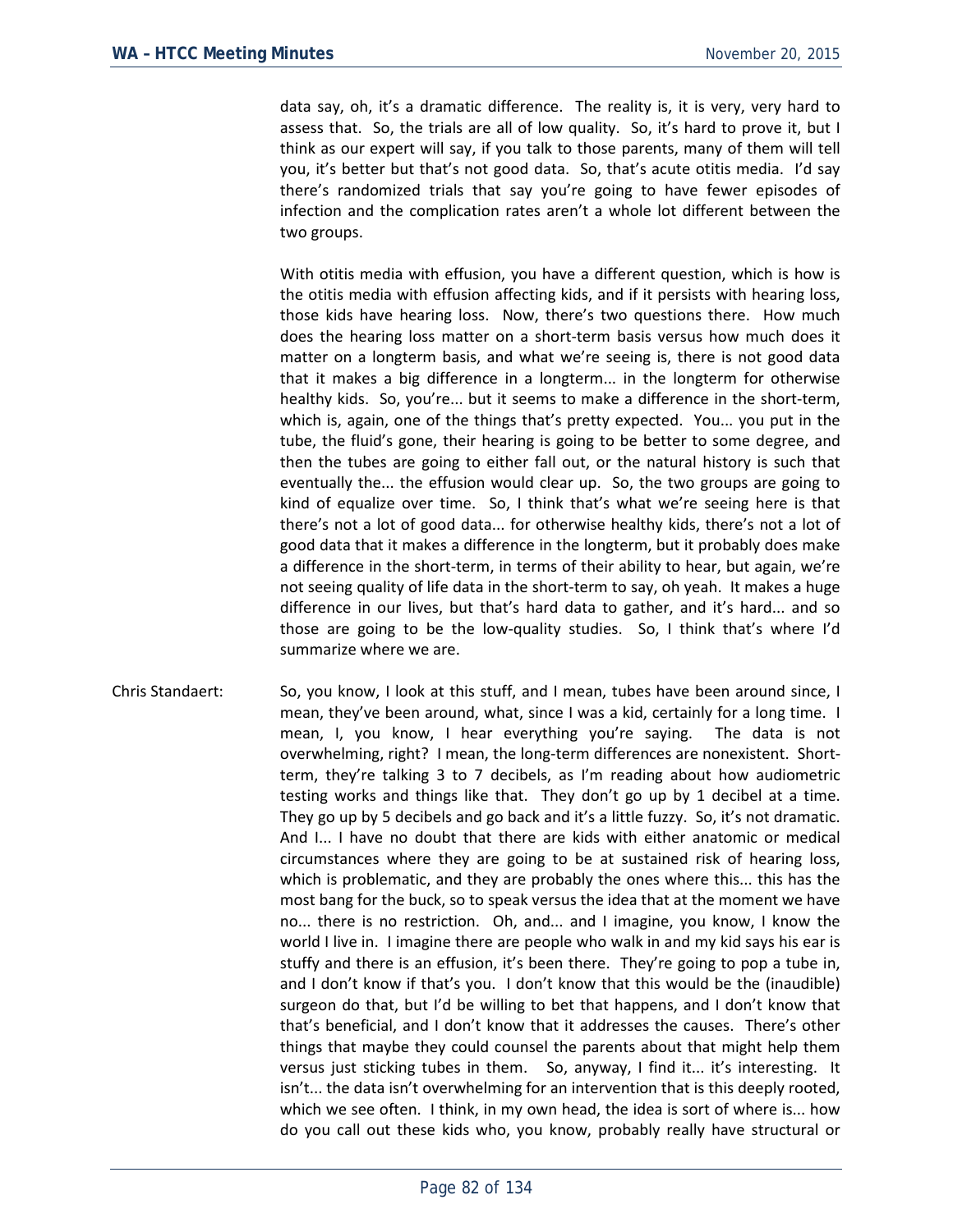medical or other reasons why, or clearly have shown that they are recalcitrant to just sort of spontaneous healing in some way where they just are so at risk for recurrent otitis that it's well worth it to have them in to cut their otitis rate by 20 or 30% so they don't get sick so often. That's what I think.

- Gregory Brown: So, I guess my... my... I had a comment not a question earlier, and maybe a better way to phrase that is, what we're really asking is if they have a hearing loss or deficit for six to nine months, does that put them back on their development curve, or whatever, language, and do they ever catch up? And my concern is that there is so much variability in child development that... and you can't, you know, do it... what's the term, where you alternate your treatment, you know, because they're going to... they're going to develop. You can't restart development or, you know, randomize the development part. And so, is the... do they have a persistent difference in development, but it's small enough that you can't find it in the variability of normal child development?
- Chris Standaert: Right.
- Gregory Brown: And...
- Chris Standaert: I agree. I'm not totally sold... the question we're asking is sort of, does... will just sticking a tube in at three or six months make a difference in that? So, that, that's really quite... technically, that's the question we're asking, right?
- Gregory Brown: Correct.
- Chris Standaert: Which hovers around that longer-term question, yeah, but does that prolonged hearing loss cause a problem, and the correlate here is, well, if we stick a tube in, do we solve that in some meaningful way.
- Gregory Brown: Correct.
- Chris Standaert: And again, I'm not... I don't know that I saw the answer to your question in the data, you know?
- Michelle Simon: Well, if you go back to slide 33, which is about speech and language, at least in otitis media with effusion, it does somewhat answer that question, at least from the data we were presented, and there's really no difference down the road, longterm.
- Craig Blackmore: So, the question is, how sensitive is the Reynell test or the Schlichting test. Is 393 patients sufficient to have power to detect some meaningful difference in these kids? I think that's what you're asking.
- Carson Odegard: I have a question about recurrent acute otitis media. I mean, I understand that it's not indicated for, you know, one episode of acute otitis media and antibiotics would take care of it, but on recurrent acute otitis media, what... what is the... the timeframe there, and how many episodes are we talking about, and also, are these kids tested on each episode to find out what the deficit is, the hearing deficit? Do we... do I ask the expert?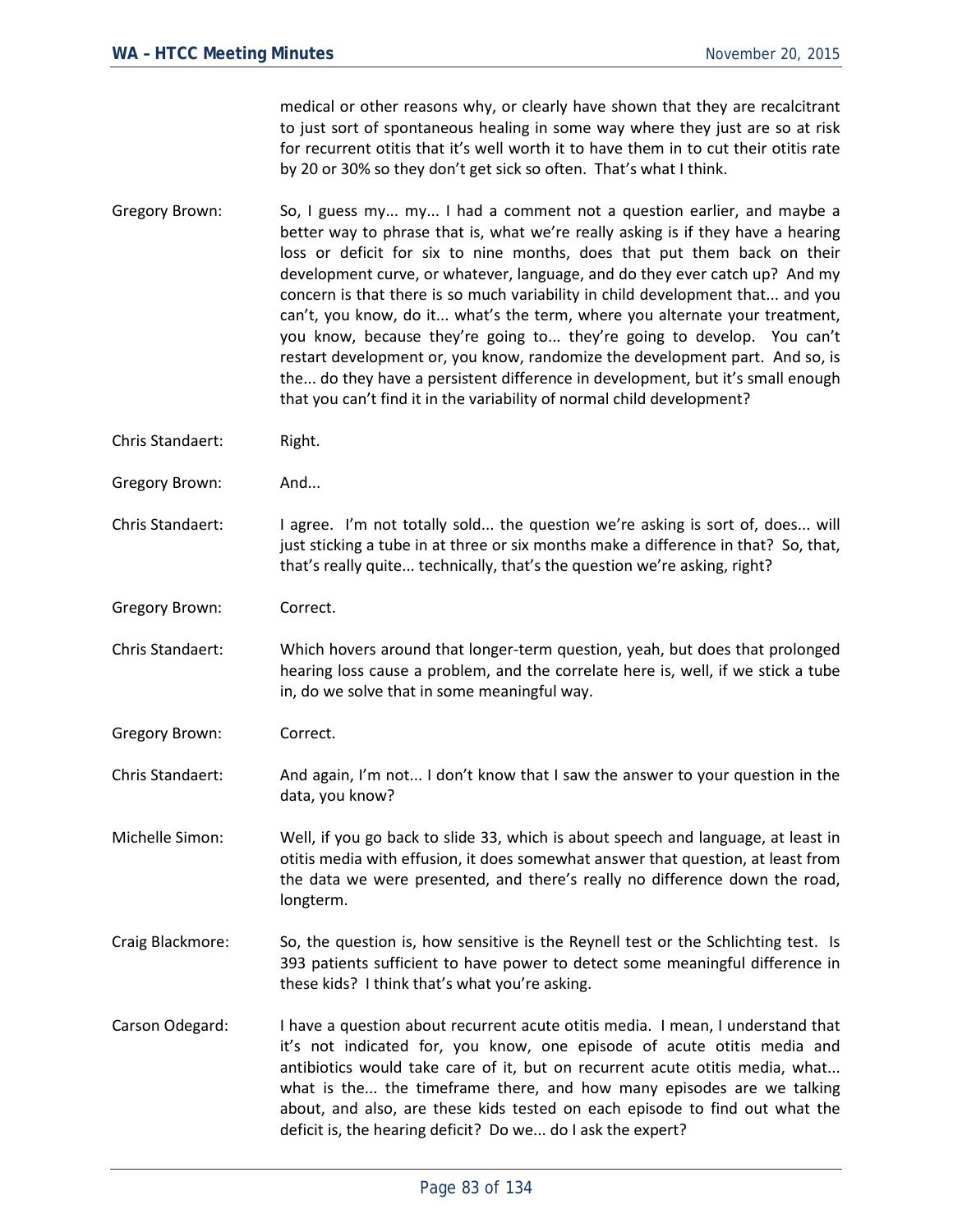Carol MacArthur: Are they tested for hearing or for bacteria or?

Carson Odegard: Hearing.

Carol MacArthur: No, because typically with recurrent acute otitis media, hearing isn't the issue. For some, the fluid persists in between episodes, but their issue is primarily just antibiotic exposure over and over again.

Carson Odegard: Over and over? OK.

Carol MacArthur: And just the burden of disease of, you know, recurrent infections. So, the... that's why I think the criteria are, you know, pretty good that tubes may be indicated if you've...

Carson Odegard: Mm-hmm.

Carol MacArthur: ...had, you know, four infections in six months. That seems to be a point at which that burden of that disease on the child and the family is meaningful to make an intervention.

- Carson Odegard: Within a six-month period?
- Carol MacArthur: Yeah.
- Carson Odegard: At that occurrence? OK.

Seth Schwartz: Yeah, it's kind of what's in the... what's in the guideline. The... the... from the American Academy it was... and they... the criteria became increasingly stringent. So, you saw that was even stronger than the criteria from the AAP guideline...

Carson Odegard: Mm-hmm.

Seth Schwartz: ...which is that it's three in six months, four in a year with one in the last six months, and the presence of fluid at the time of diagnosis, and that was one of the things, because there is some question about accuracy of diagnosis for...

Carson Odegard: Mm-hmm.

Seth Schwartz: ...each individual episode, and so the, you know, many instances this was seen... someone saw the (inaudible) yesterday and was diagnosed with otitis media, and they come to see you the next day and their ears are totally normal, did they really have an ear infection yesterday? And so... so the... the... that was where that kind of recommendation came from, which is that if they come to you and they have fluid in their ear still, then you can say probably they have... this is a real problem for them, as opposed to kids who have had three episodes in the last six months, but there ear is still perfect, you're less concerned about the longterm effects on them, or... or the significance of it.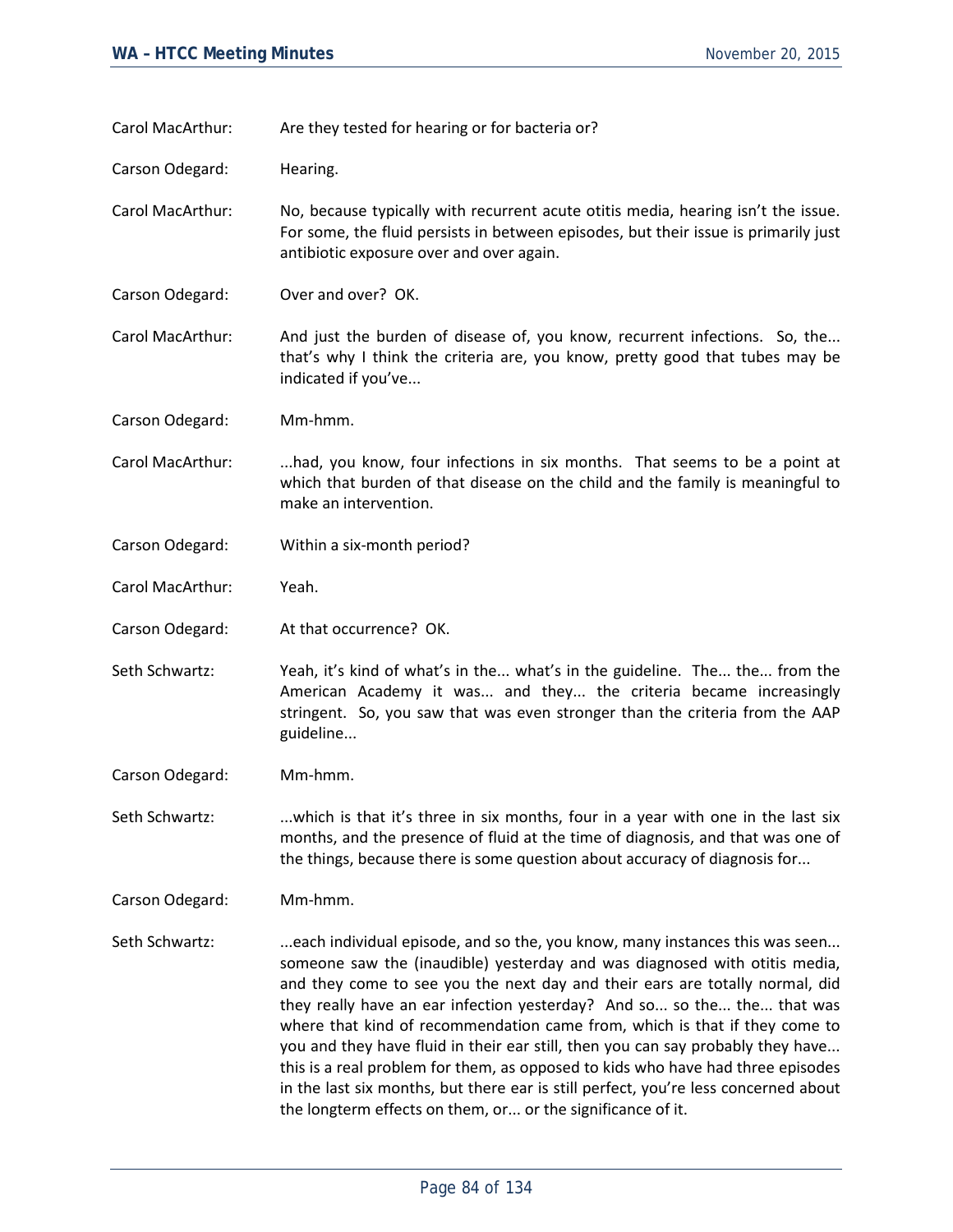| Carson Odegard:  | OK. Alright. Thank you.                                                                                                                                                                                                                                                                                                                                                                                                                                                                                                                                                                                                                                                                                                                                                                                                                    |
|------------------|--------------------------------------------------------------------------------------------------------------------------------------------------------------------------------------------------------------------------------------------------------------------------------------------------------------------------------------------------------------------------------------------------------------------------------------------------------------------------------------------------------------------------------------------------------------------------------------------------------------------------------------------------------------------------------------------------------------------------------------------------------------------------------------------------------------------------------------------|
| Michael Souter:  | Can I just ask one point just to Josh, really, procedurally. If we make any<br>decision here, what population will that affect?                                                                                                                                                                                                                                                                                                                                                                                                                                                                                                                                                                                                                                                                                                            |
| Josh Morse:      | Well, I would go back to the SCOAP and the key questions.                                                                                                                                                                                                                                                                                                                                                                                                                                                                                                                                                                                                                                                                                                                                                                                  |
| Michael Souter:  | No, but I, sorry. I mean by that, you know, the, you know, the state                                                                                                                                                                                                                                                                                                                                                                                                                                                                                                                                                                                                                                                                                                                                                                       |
| Josh Morse:      | Which program?                                                                                                                                                                                                                                                                                                                                                                                                                                                                                                                                                                                                                                                                                                                                                                                                                             |
| Michael Souter:  | which programs, because it's really, I think at our maximum, would be<br>affecting the kind of the PEBB, because we don't have a mandate for effecting<br>Medicaid.                                                                                                                                                                                                                                                                                                                                                                                                                                                                                                                                                                                                                                                                        |
| Chris Standaert: | Medicaid. It affects Medicaid, which is the highest number by far, too, in this<br>state.                                                                                                                                                                                                                                                                                                                                                                                                                                                                                                                                                                                                                                                                                                                                                  |
| Michael Souter:  | Yeah, but do, are we binding on Medicaid?                                                                                                                                                                                                                                                                                                                                                                                                                                                                                                                                                                                                                                                                                                                                                                                                  |
| Joann Elmore:    | Yeah.                                                                                                                                                                                                                                                                                                                                                                                                                                                                                                                                                                                                                                                                                                                                                                                                                                      |
| Michael Souter:  | I thought we were only binding Medicare?                                                                                                                                                                                                                                                                                                                                                                                                                                                                                                                                                                                                                                                                                                                                                                                                   |
| Craig Blackmore: | No.                                                                                                                                                                                                                                                                                                                                                                                                                                                                                                                                                                                                                                                                                                                                                                                                                                        |
| Michelle Simon:  | We don't do Medicare, that's federal. We're Medicaid.                                                                                                                                                                                                                                                                                                                                                                                                                                                                                                                                                                                                                                                                                                                                                                                      |
| Michael Souter:  | Oh, OK. No, I'm looking at it the wrong way around. OK. Alright.                                                                                                                                                                                                                                                                                                                                                                                                                                                                                                                                                                                                                                                                                                                                                                           |
| Craig Blackmore: | OK, have we have we any other questions?                                                                                                                                                                                                                                                                                                                                                                                                                                                                                                                                                                                                                                                                                                                                                                                                   |
| Seth Schwartz:   | Can I just can I just make one more comment to address Chris's point, which is<br>that I think you're right in the in the comment of, I think there really is a role<br>for limitation of the use here. I don't know how abused it is in the kids that<br>come in with just a, you know, a you see them, they've had this you see an<br>effusion and automatically put tubes in. I don't know how frequently that<br>happens, but I think the whole point of of this kind of a literature review and<br>what what was done in the guidelines was recognizing, trying to pick out those<br>kids in whom you're likely to make a difference versus those kids who it<br>probably doesn't make a difference, because every kid, I think, you know, 90%<br>of children will have had otitis media by the time they're age 3, and close to that |

for limiting it a little bit. The question is, how do you do it, and... and so some of the criteria we've heard about, you know, persistence for greater than three months and that sort of thing, and presence of hearing loss. Those are some of the criteria that people tried to use to sort out who's likely to... in whom it's likely to make a difference and whom it's not, but absolutely, it's... it's not

by the time they're age 10 will have had an effusion at some point in time. So, and most kids turn out OK. So, it's really about trying to figure out who you're likely to make a difference in and who you're not. So, I think there is a role for...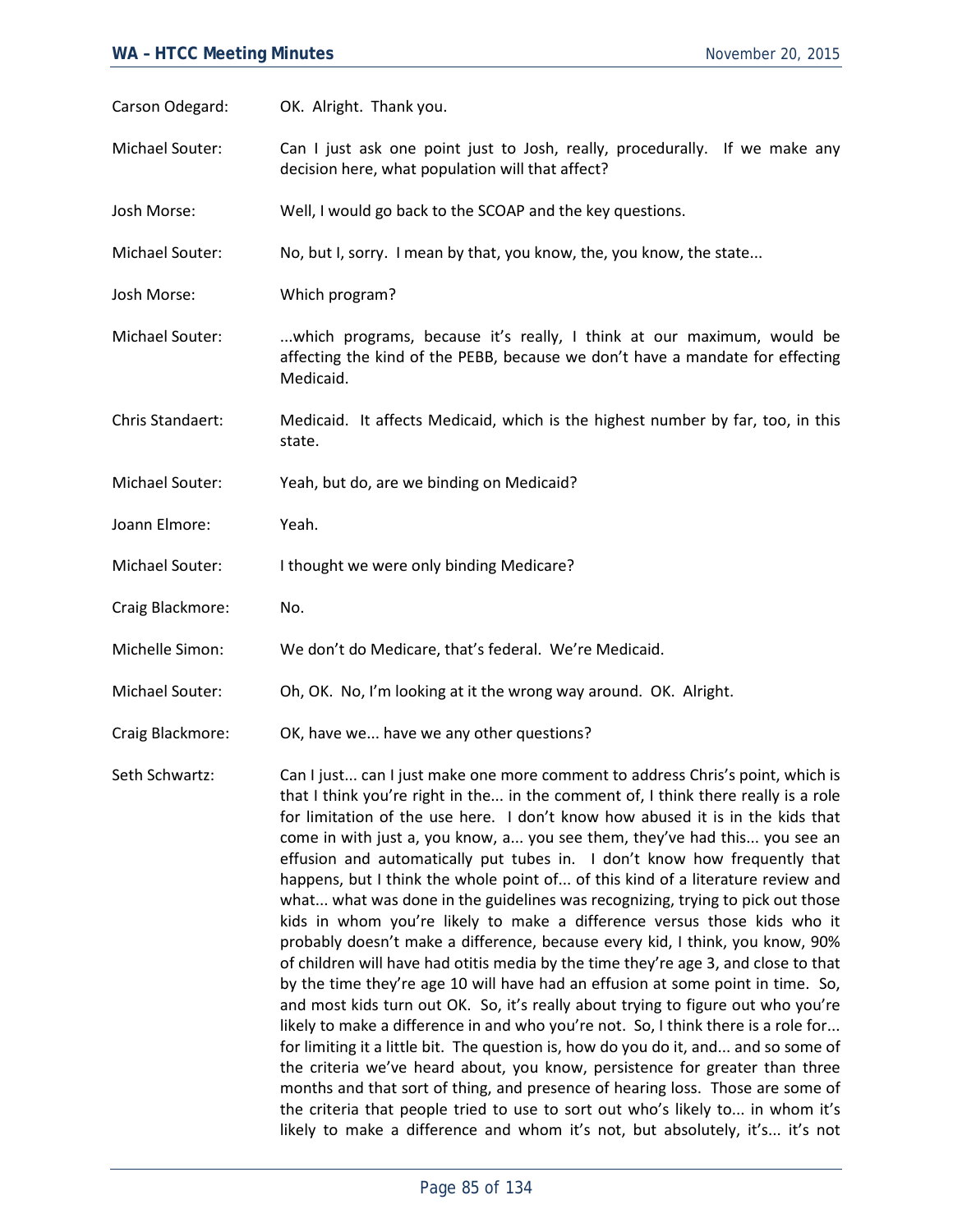beneficial in a healthy kid who's had an effusion for one month. I think virtually all of us would agree that's... you're wasting your time.

- Louise Kaplan: Could I... could I ask just to build on this, in Medicaid and PEBB, is there any prior authorization that's required, or is it just...
- Seth Schwartz: Unlimit4ed.
- Louise Kaplan: ...so, there's no prior auth? OK. So, then we don't know, in this population that's covered by the state, which children who received tubes meet what criteria.
- Chris Standaert: We have no idea.
- Louise Kaplan: So, it could...
- Chris Standaert: There are no criteria.
- Louise Kaplan: ...it could have it for a month and... or they could have it for six. So, we don't know? OK.
- Craig Blackmore: Yeah. And the other way to look at that is to say, we don't know what effect our decision will have.
- Louise Kaplan: Correct. Yeah.
- Craig Blackmore: But that doesn't mean we can't make a decision to...
- Louise Kaplan: Absolutely.
- Craig Blackmore: ....align where we think the evidence states.
- Louise Kaplan: I understand.
- Craig Blackmore: OK. I think, at this point, it would be useful for us to talk about how we would do conditions if we did them. So, I don't know if we're going to cover, no cover, cover with conditions, but I, I think it would be worthwhile talking about what those conditions would look like. Does any...
- Seth Schwartz: That's a... that's a supposition and you feel that it's well-founded?
- Craig Blackmore: I said, I don't know if we're in the cover, no cover, or cover with conditions.
- Seth Schwartz: Well, we didn't discuss it last time.
- Craig Blackmore: What's that?
- Seth Schwartz: We didn't discuss conditions this morning.
- Craig Blackmore: We didn't because it felt to me that... that we were reaching a consensus.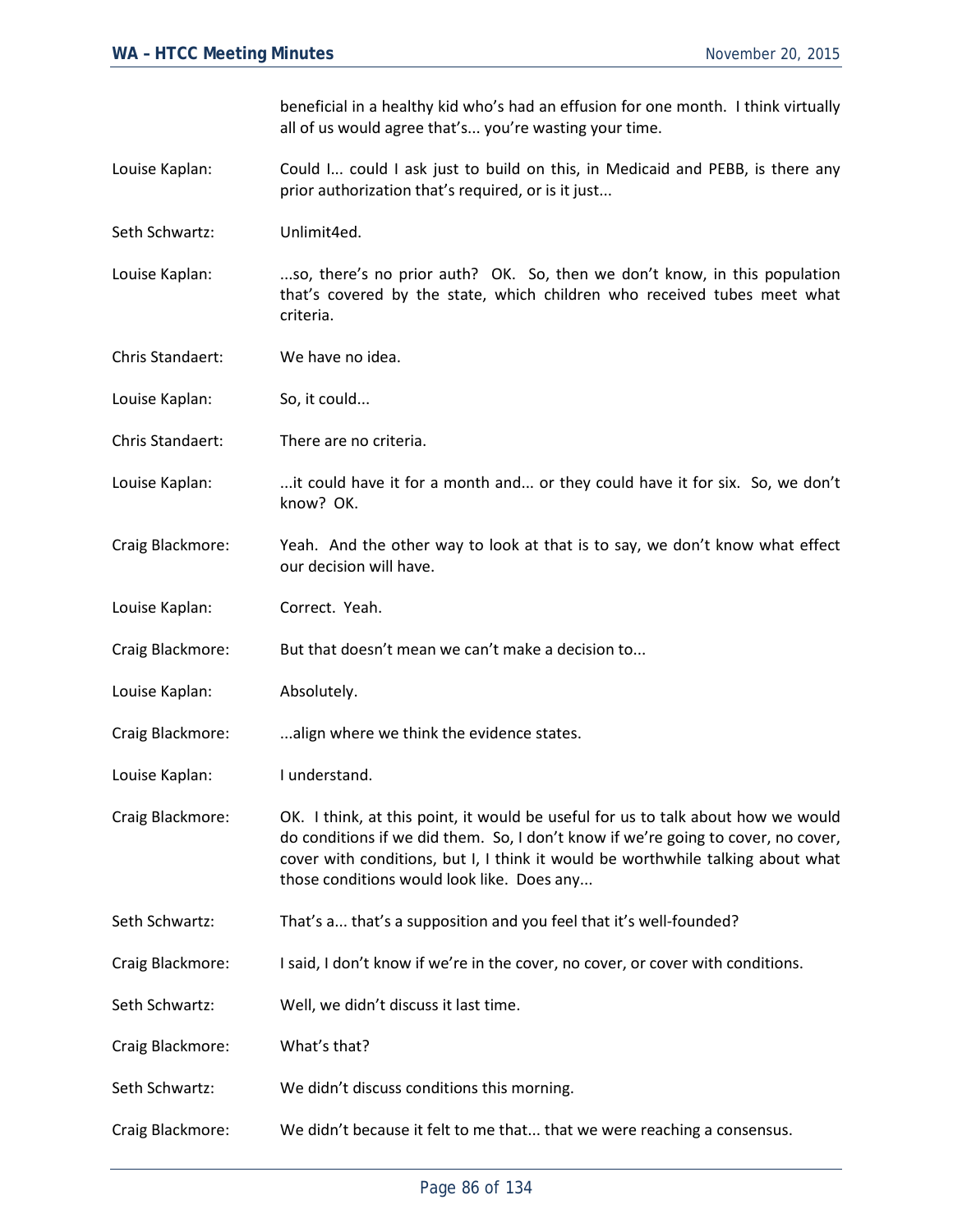Seth Schwartz: Can we do a straw vote?

Craig Blackmore: Absolutely. So, I'm considering having us talk about consent... what conditions would look like. Can I have a straw vote on whether that would be a good approach? Thank you. So, I need somebody... well, we need a couple things. So, at this point, we will ask Christina to give us a blank piece of paper.

Christine Masters: Alright. I'm going to have Chris (inaudible).

Craig Blackmore: Well, we will have Chris give us a blank piece of paper, and look at this. It's gotten sophisticated on us, and then I'll ask the committee members to generate some ideas, as a starting point on what conditions would look like if that's where we end up. Does anybody want to take a first stab at that?

Gregory Brown: Well, actually, may I request that we do like we did last time, take two sets of votes, so one for acute otitis media and a different one for otitis media with effusion?

Craig Blackmore: I think that's a very valid point, yep.

Chris Standaert: We have two separate things.

Craig Blackmore: Yeah. So, we're going to treat these, absolutely. We're going to treat these as separate. So... so, we'll start with chronic otitis... we'll start with otitis media with effusion, OME, and I will ask for a volunteer to start us with what conditions might look like.

Louise Kaplan: Craig, before we do that, I'm wondering if we want to walk through the safety, efficacy, etc., and see if we have concerns or not. I... I... I feel like we've almost jumped ahead one step that we haven't really...

Kevin Walsh: Yeah, I... you... you didn't understand my question. I wasn't asking if we should have a discussion about conditions. I was asking if we could take a straw vote about whether we needed to have a discussion about conditions.

Craig Blackmore: I thought that's what I asked, but...

Louise Kaplan: Yeah, well, I...

Craig Blackmore: I...

Louise Kaplan: ...and I... I voted yes, but now that I'm looking at the discussion document in front of us, I feel like if we talk about conditions, we've already made a decision that we...

Kevin Walsh: I agree.

Craig Blackmore: No.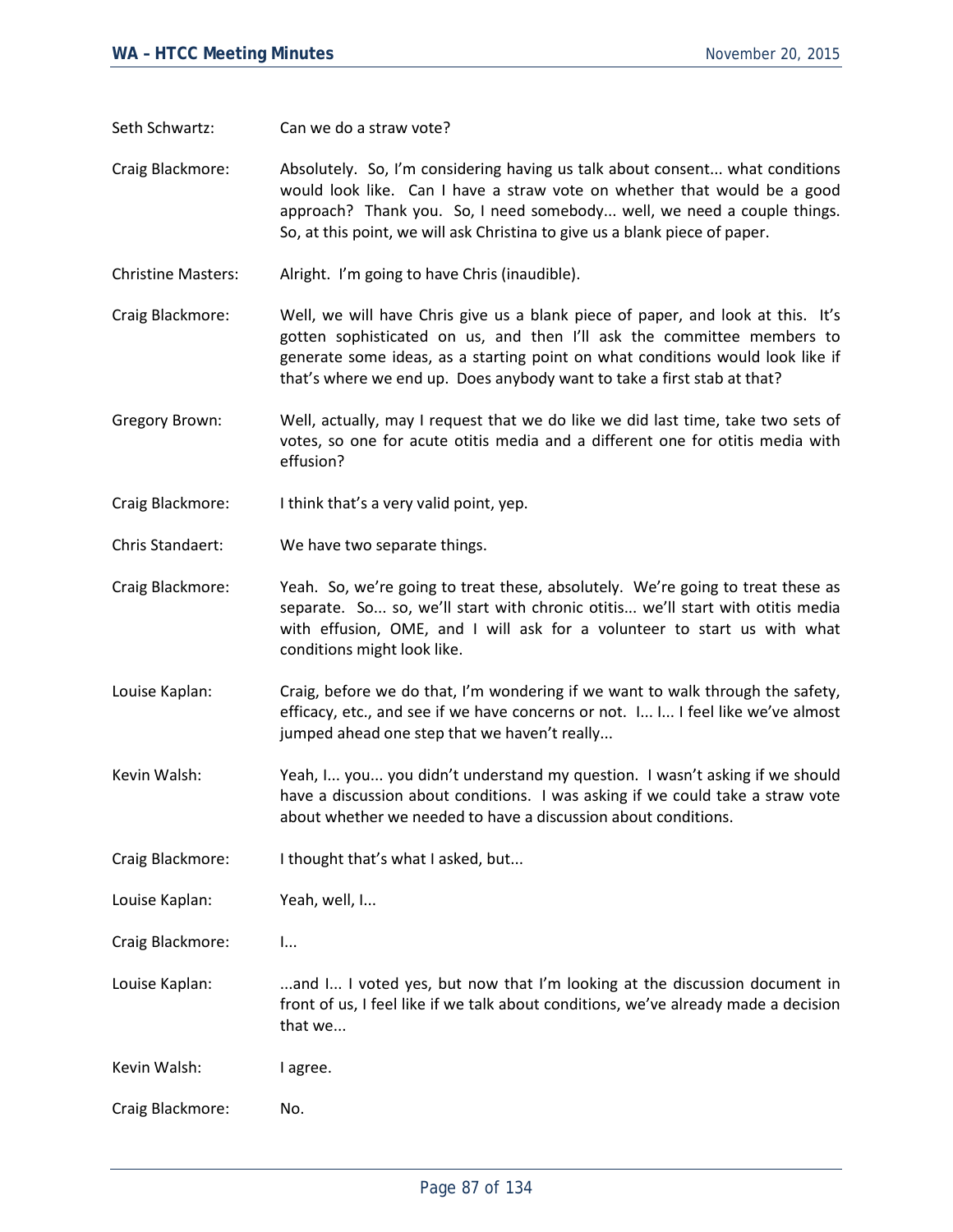Louise Kaplan: ...need to do something.

Kevin Walsh: I agree.

Louise Kaplan: Which, maybe we don't if we decide...

Craig Blackmore: So, it was never my intent to force us into a decision. We have done this different ways in the past. Sometimes, we've had a vote first, like we did this morning, but sometimes, it is felt to me, and I've tried to get input, that defining the conditions would help us to understand what that would look like, and I'll admit that often I have done that because I felt that the group was headed in that direction, and that may have been premature on my part. And I don't want to force us down any particular channel. So, I'm hearing discomfort with that. Let's go back to... to the decision document and work our way through it.

- Kevin Walsh: So, I'll ask you all to look towards your coverage and reimbursement determination tool, make sure we're looking at the right one, and so we've talked about this before. This is a document to help us understand how we're going to decide, and the staff has prepopulated this document with the outcomes that we have identified as important in our deliberation. So, safety outcomes are listed on here, and I would ask you to look to those on page three. So, chronic otitis... I won't read them all. There is a list of them here. Are there any safety outcomes, which are not already on this list, which the committee is using in its deliberation?
- Gregory Brown: I need a clarification. I thought I heard from Michael that for general anesthetic, there is question whether it's harmful, but then Seth said they don't really use general anesthetic, they just use sedation, am I?
- Michael Souter: I mean, these really are, like Seth says, mainly these would be considered more as sedation, you know, moderately heavy sedation as opposed to general anesthesia. There are some kids who would require the general anesthesia for those, especially as you kind of get into some of the younger age groups, but for the most part, these are not heavy anesthetics, and my comment earlier on was really just to allay some of the potential concerns. I think if you read the... the evidence report, the concerns there illustrated are general anesthesia causing neuronal damage I think are overplayed somewhat in the context of what's the emerging evidence.
- Joann Elmore: Are you asking if anesthesia is even the correct term?

Gregory Brown: Well, no. No. I mean, I... I'm not going to argue whether sedation is anesthesia or not. I'm not... like I said, I... I, I guess I... I did... I misunderstood your comment.

Chris Standaert: One of the harm I wondered was the... in some of the treatment groups, the comparison groups, they were put on antibiotics. So, it was, like, longterm antibiotic prophylaxis versus tubes, and antibiotics have problems. So, in the acute, there are current acute particulars... idea of multiple antibiotic courses or prolonged antibiotics is not benign and the... the studies didn't really talk about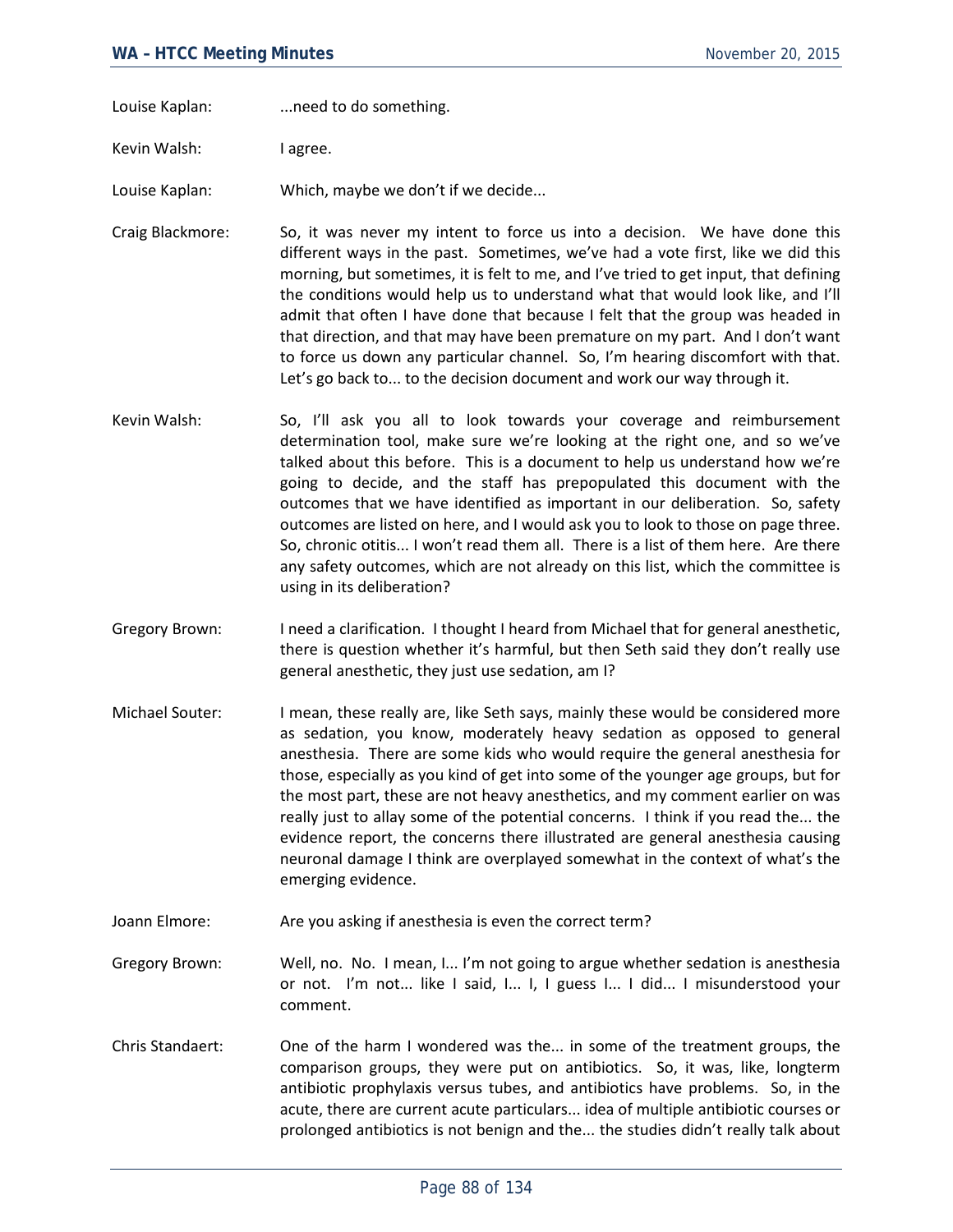that, but I would have wondered that if I'd read... if I'd looked at those studies, so.

- Craig Blackmore: OK. So, we're... we're delineating safety outcomes, and I'll specify this is for either one, safety outcomes for either otitis media with effusion or acute otitis media just to be clear. We will separate those out later. Any other safety outcomes with regard to antibiotics as a potential? OK. And then, in terms of efficacy, we talk about hearing loss. We talk about reduction in fusion, quality of life, and decrease in recurrence of otitis media.
- Joann Elmore: Language and speech.

Craig Blackmore: So, language and speech would be important. So...

Gregory Brown: And really...

Craig Blackmore: ...socialization and development I think is related to that. I'm sorry, Greg. Were you going to say something?

- Gregory Brown: ...no. I just want to clarify again, there... there was nothing on any of the studies on quality of life of the parent. Is that correct? I mean, the measures were all for the...
- Craig Blackmore: I think the data we had didn't show a difference, but we didn't really have much in the way of data.
- Gregory Brown: Yeah.

Craig Blackmore: And... and these are the things we're looking at. It doesn't mean we necessarily have good data on it.

Gregory Brown: Right. No. No. No. Right.

Craig Blackmore: These are things we're trying to weigh in our heads and, you know, it's not always, in fact, it's never as good as we want it to be. OK. Then, in terms of special populations, we... we've mentioned at least a little bit, some special populations and I just need to look back at the... how this is actually framed. Do we have any exclusions, because there's things like Down's and people with developmental...

Chris Standaert: Right.

Craig Blackmore: ...you know, craniofacial deformities and I... I just want to see in our key questions if we are excluding those individuals or if they are...

Chris Standaert: And I was wondering if they were excluded from the studies in the... in the report, that being one of the issues. So, if they weren't excluded from the review, but were they excluded... these RCTs excluded Down's and anatomic abnormalities or craniofacial abnormalities.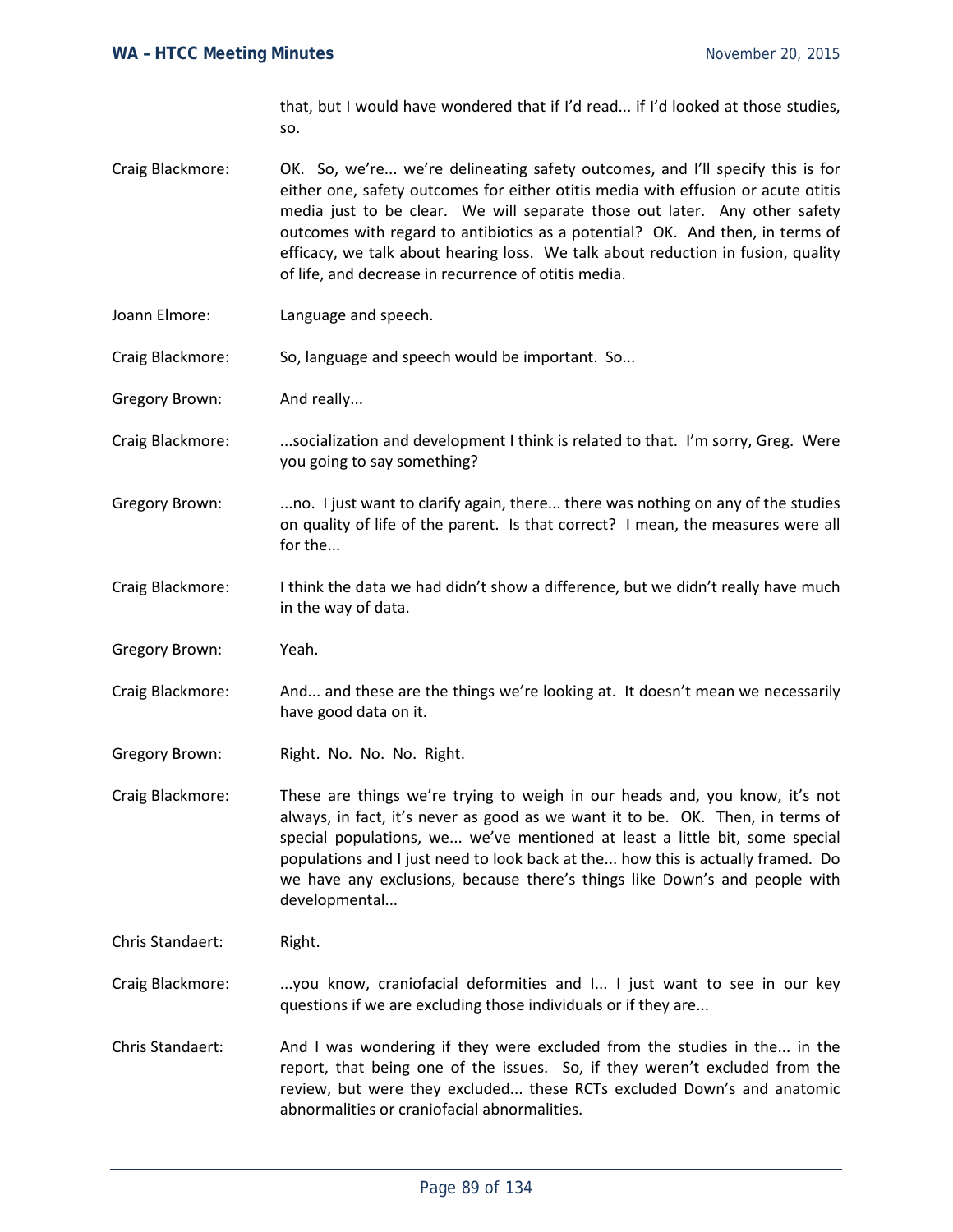Robin Hashimoto: Yes. Craig Blackmore: I think... Chris Standaert: Right. So, does the... the medical director said, we should exclude from conditional coverage of special populations in that category. That's largely on the basis that they weren't in the studies we looked at. Craig Blackmore: OK, so, but they haven't been excluded from our... our scope. Joann Elmore: Key question three. Craig Blackmore: So, the scope, the scope does not exclude people with sort of underlying anatomic issues. So, that would be a special population, and that includes Down's, but any other sort of, I mean, we might need some help from you guys on framing. Seth Schwartz: Yeah. I mean, there's some other... so, there's... there's two different circumstances. There's... there's children who are higher risk for... for effusion or for recurrent infections, and then there's children who are disproportionately affected by those conditions. So, one is children with Down's, craniofacial abnormalities or other things that might affect their underlying eustachian tube

- function. The second is children... so, children with an underlying sensorineural hearing loss, children with a... a preexisting speech delay. Those are two of the main conditions for children who may be disproportionately affected by even a smaller degree of hearing loss.
- Craig Blackmore: OK. OK. So, those are some special populations. We'll keep that in mind. We can talk about conditions later. Then, cost outcomes, we talked about costs and cost-effectiveness. Any other outcomes that aren't on here?
- Gregory Brown: Actually, the only study that we included was cost utility.
- Craig Blackmore: Cost utility as a... as a subset of cost-effectiveness? We can specify?
- Gregory Brown: Yeah.
- Craig Blackmore: OK. OK. And then we have this sort of exhaustive list of, well not exhaustive, but comprehensive list of... of other recommendations from the American Academy of Otolaryngology from the Darwin Otitis Guidelines Group from British Columbia, from NICE, Korean Society, American Academy of Pediatrics. So, there's a lot of different recommendations. There are more in here that I did not mention. I'm not sure I'm seeing a Medicare coverage decision. Is there a Medicare coverage decision?

Christine Masters: There is not one.

Craig Blackmore: There is not one. Here it is. There is not one. OK. So, that... so we'll discuss that. If we need to reconcile with these, we will do so. OK, so... so the next step, then, will be to our first voting question, and so I will ask you to pull your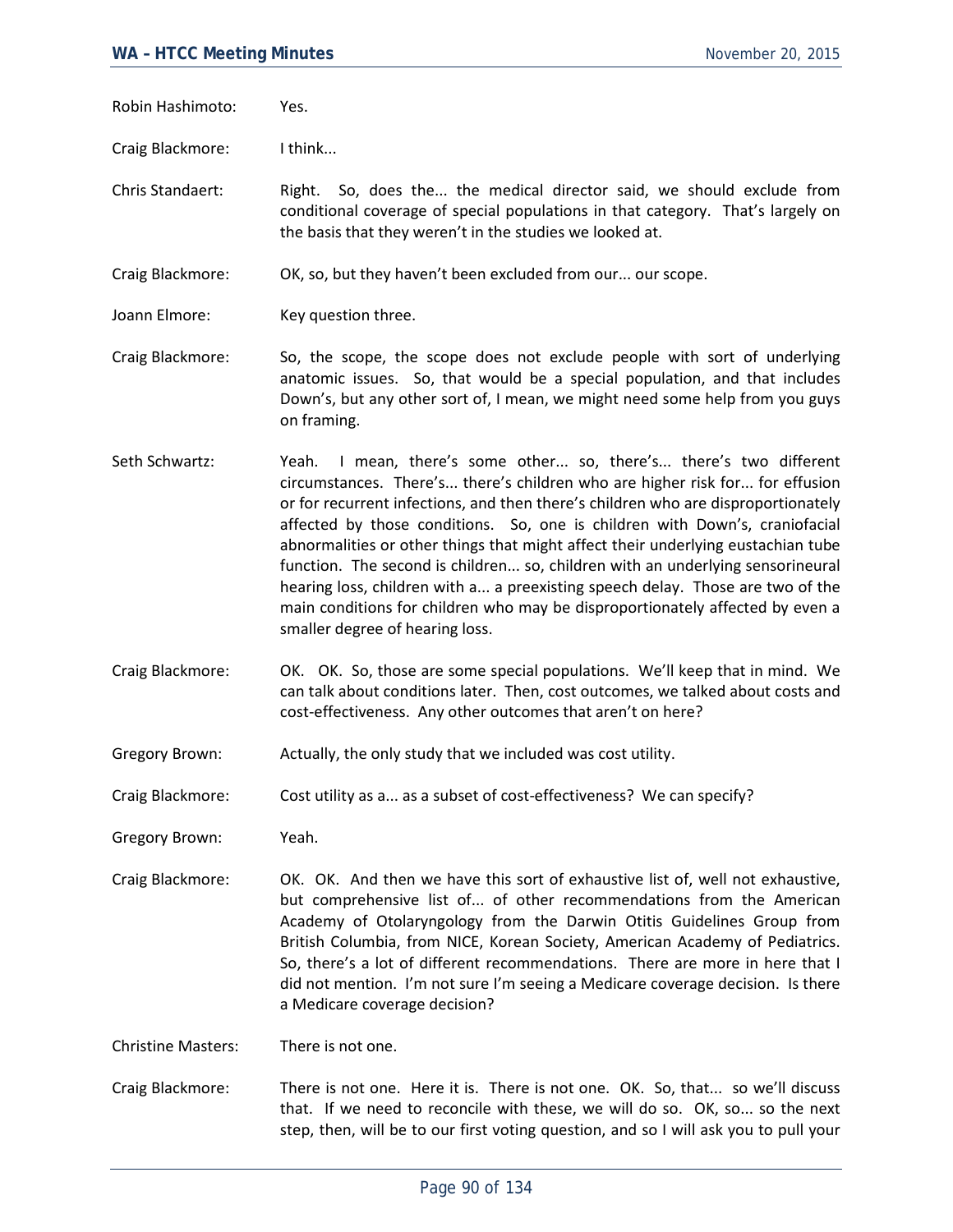yellow cards, and we will now vote a nonbinding vote on the effectiveness, safety, and cost-effectiveness of the use... this time we'll separate. So, we'll separate out acute otitis media from otitis media with effusion, and we'll vote... we'll vote on the effectiveness, safety, and cost-effectiveness of use of tympanostomy tubes, and we have to have a comparator, and I think the comparator here would be not using tympanostomy tubes, and we'll put the myringotomy aside, because it sounds like that's not a relevant comparator anymore. So, really, we're looking at conservative management.

- Gregory Brown: Actually, I thought acute otitis media, the comparator was... it was multiple antibiotics.
- Craig Blackmore: So, it... so, we would be saying tympanostomy tubes, I have trouble saying that, compared with nonsurgical intervention, which in the case of acute otitis media would be antibiotics, as usual care, and in the case of chronic otitis media with effusion would be watchful waiting, presumably, not... not draining the effusion.
- Chris Standaert: (inaudible) Acute otitis media, we're talking about recurrent otitis media, right? So, I don't want to lose that word, because it... it clearly the... the data on acute otitis media as a single episode is very different from...
- Craig Blackmore: That's... that's...
- Chris Standaert: ...recurrent.

Craig Blackmore: ...that's a condition that we haven't defined. So, again... so right now, we are voting on whether this technology is more effective under some or any... some or all situations. So, if you think there is a situation where... and we'll start with acute otitis media. If you think there is a situation under which tympanostomy tubes are more effective than nonsurgical management or acute otitis media, you'll vote yes, even if it's not all the time, even if it's in some small subset, you'll vote yes, because you believe there is a situation where the tubes are better than not using the tubes for otitis media. Carson, do you have a question?

- Carson Odegard: One thing. Are we considering this vote within a parameter of time?
- Craig Blackmore: No.
- Carson Odegard: So, we're including all the...
- Craig Blackmore: Yeah.
- Carson Odegard: ...evidence that says (inaudible).
- Craig Blackmore: If you think there is a circumstance in there where it's better...
- Carson Odegard: Oh, OK.
- Craig Blackmore: ....then you're going to vote yes.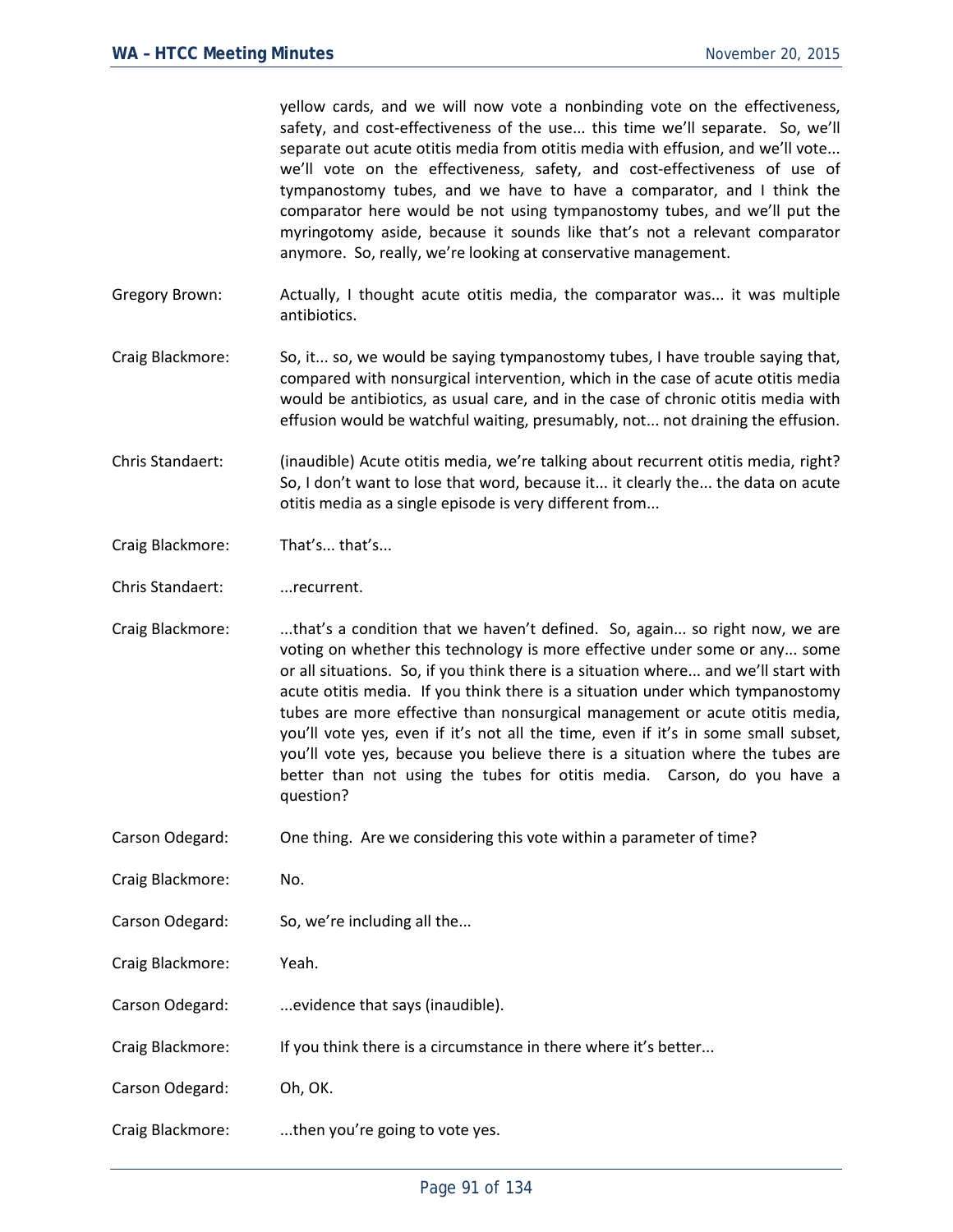Joann Elmore: If two of the articles showed more, like a short-term hearing improvement...

- Gregory Brown: So, you're voting... you're voting more not yes, correct?
- Craig Blackmore: Correct. This is not a yes, and... and it may be that we will define conditions later around what that situation is, or it may be that it's everywhere, or it may be that imbalance when we weight effectiveness versus cost-effectiveness we vote note, even though there was some effectiveness data under some circumstance. So, if you think that acute otitis media, the tubes are better in any or all circumstances, you would now vote more.
- Josh Morse: I just want to make sure I understand, because the scope... the scope is recurrent or persistent acute otitis media.
- Craig Blackmore: Alright, then I... I had misspoken it sounds like. So, I need to get my scope out. Where is the scope?
- Josh Morse: Right before the tool, you have the complete set of questions.
- Craig Blackmore: There's the scope. OK. So, I apologize. The scope is, let's start with B, recurrent or persistent acute otitis media. So, sorry. We are dealing with acute, not single episode. We are dealing with recurrent or persistent. So, effectiveness, we could have a vote.
- Josh Morse: Three unproven, eight more.
- Craig Blackmore: And then, what's next, safety?
- Josh Morse: Yes.
- Craig Blackmore: So, safety.
- Josh Morse: Seven unproven, four equivalent.
- Craig Blackmore: And then cost-effectiveness.
- Josh Morse: Eleven unproven.
- Craig Blackmore: OK. And then we're going to do the same exercise for chronic otitis media with effusion. So, again, if it's better under any or all circumstances, you would vote more, starting with effectiveness.
- Josh Morse: Ten more, one unproven.
- Craig Blackmore: And then safety.
- Josh Morse: Nine unproven, one equivalent, and one yes.
- Craig Blackmore: Well, there's no yes.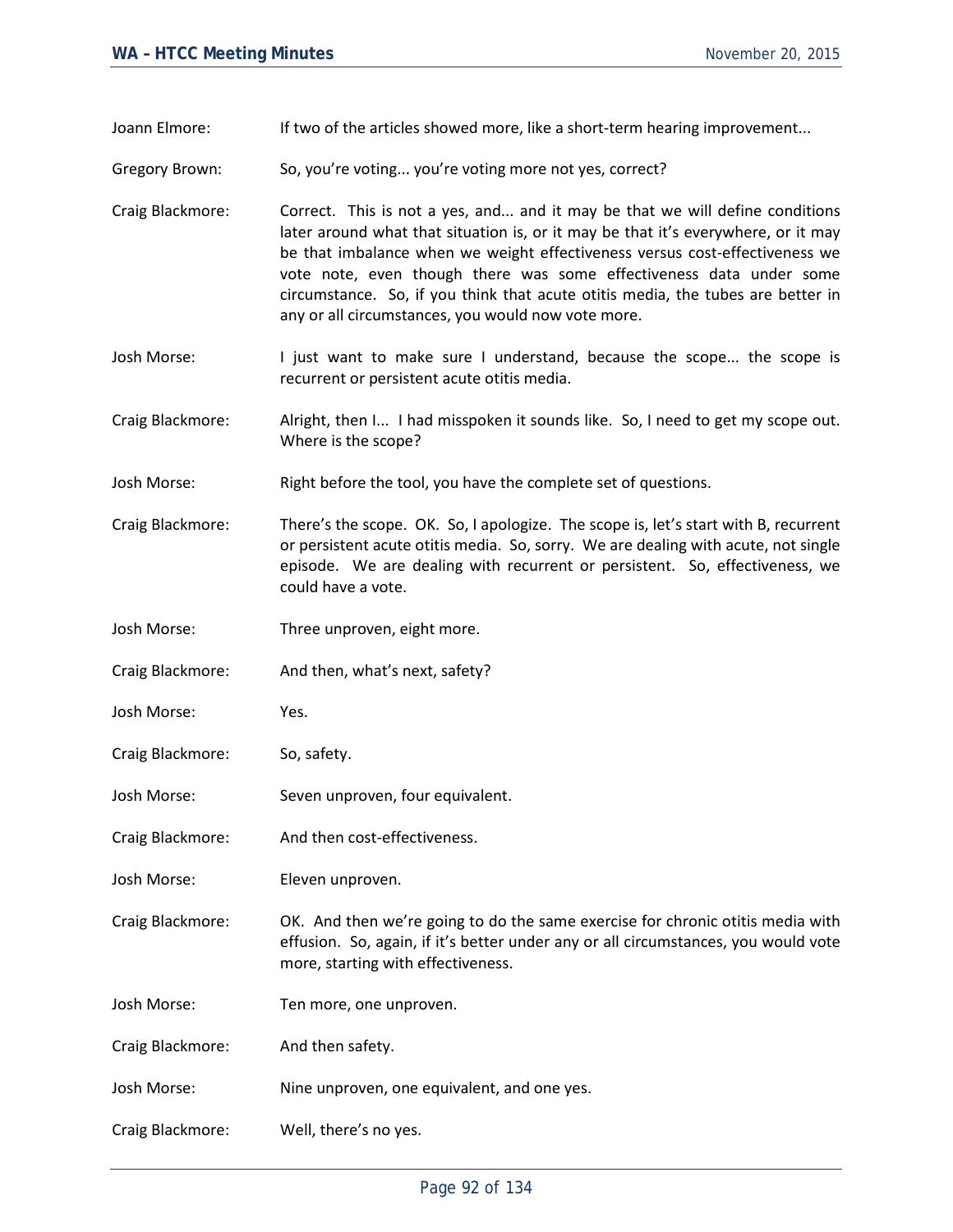Josh Morse: I'm sorry, more. One more.

Craig Blackmore: And then cost-effectiveness.

Josh Morse: OK, hold on. Ten unproven, one less.

- Craig Blackmore: OK. OK. So, I, I'm seeing an absence of, alright. I'm, I'm seeing a predominance... I'm seeing a relative lack of less's out there. So, I'm going to think that it's probably a worthwhile exercise to formulate what conditions would look like, thinking that based on what we've discussed and what we've just seen that we're probably not headed towards a no coverage decision. We can still go there, but it would be prudent, I think, or worthwhile to generate what conditions would look like, and then have our final vote. Are people in general agreement with that approach? OK. So, we have a blank piece of paper. Blank Excel spreadsheet, and we're going to treat acute otitis media and otitis media with effusion separately, recurrent acute or persistent acute otitis media, and I... and I'd like to ask the committee members to give us a starting point, and we'll start with acute otitis media. What would a reasonable set of conditions look like, as a starting point for discussion? Does anybody want to?
- Michael Souter: Well why don't we start the ball rolling with just what the agency medical directors said with the, 'in otherwise healthy children.' I think that, to me, would be a good starting point.
- Craig Blackmore: So, explain that. I'm... I'm not tracking.
- David McCulloch: It was... it... agency slide 17, in otherwise healthy children with recurrent acute otitis media.
- Craig Blackmore: Yeah. OK. So, we need... we need to define that as a condition, which means the negative. So, we have to be... we have to say not otherwise healthy children, which we might...
- Chris Standaert: Exclude?
- Craig Blackmore: ...no, wait a minute. So, we will cover... so who will we cover?
- Chris Standaert: So, we can...
- Craig Blackmore: We'll cover not otherwise healthy children.
- David McCulloch: No. No. No. They're saying they recommend we cover, in otherwise healthy children, not patients with Down's etc., etc.
- Michael Souter: Yeah. Our decision would only apply to healthy kids.
- David McCulloch: In healthy kids, if... if there's more than three episodes in six months or more than four in twelve months. That, that's what they...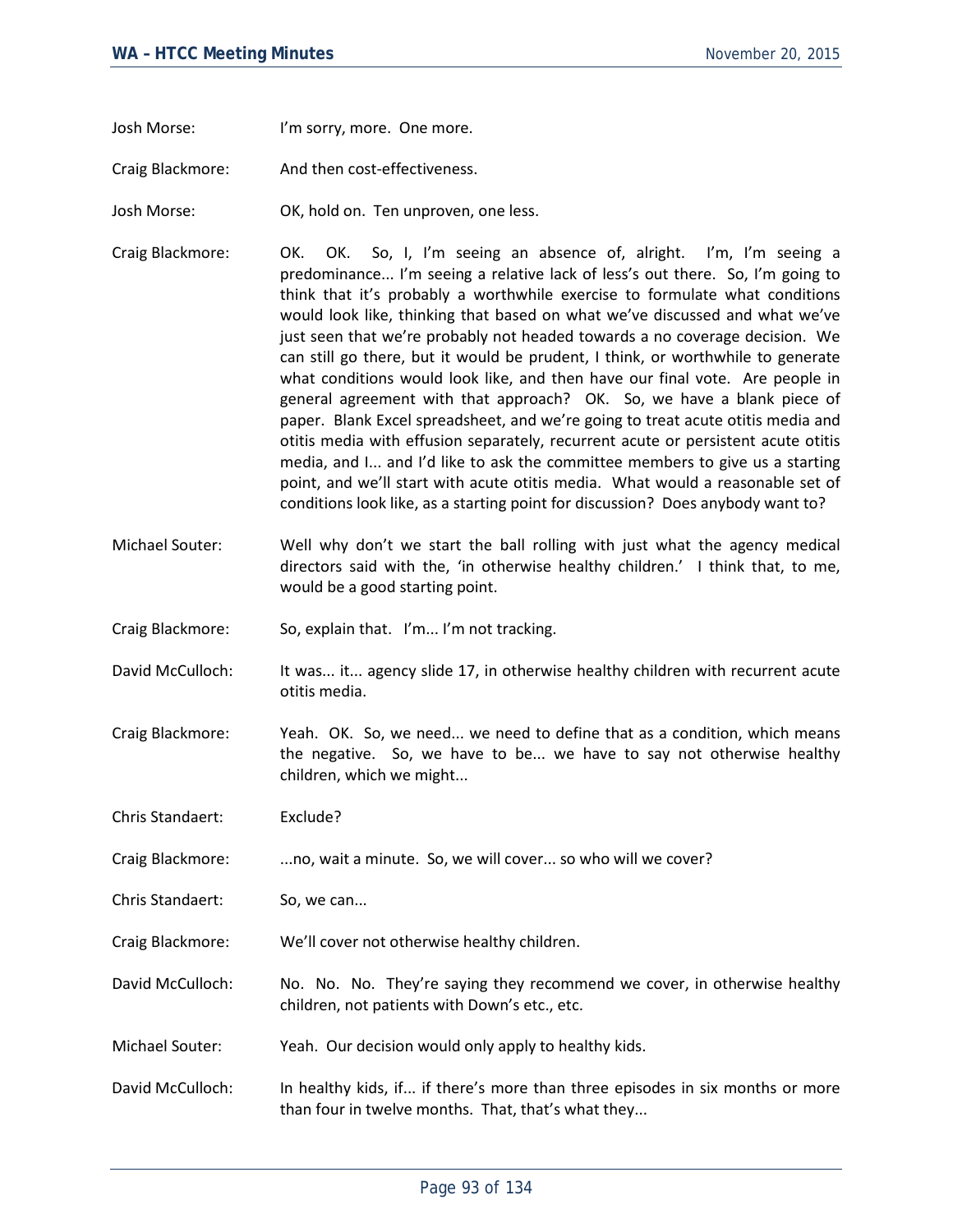| Craig Blackmore: | OK.                                                                                                                                                                                                                                                                                                                                                                                                                                                                                                                                                                                                                                                                                                                                                                                                                                                                                                                              |
|------------------|----------------------------------------------------------------------------------------------------------------------------------------------------------------------------------------------------------------------------------------------------------------------------------------------------------------------------------------------------------------------------------------------------------------------------------------------------------------------------------------------------------------------------------------------------------------------------------------------------------------------------------------------------------------------------------------------------------------------------------------------------------------------------------------------------------------------------------------------------------------------------------------------------------------------------------|
| David McCulloch: | were saying.                                                                                                                                                                                                                                                                                                                                                                                                                                                                                                                                                                                                                                                                                                                                                                                                                                                                                                                     |
| Craig Blackmore: | And, but what about the kids who are not otherwise healthy?                                                                                                                                                                                                                                                                                                                                                                                                                                                                                                                                                                                                                                                                                                                                                                                                                                                                      |
| Gregory Brown:   | Well, aren't you going to have these group and                                                                                                                                                                                                                                                                                                                                                                                                                                                                                                                                                                                                                                                                                                                                                                                                                                                                                   |
| Chris Standaert: | Right. And healthy healthy is a tough word here.                                                                                                                                                                                                                                                                                                                                                                                                                                                                                                                                                                                                                                                                                                                                                                                                                                                                                 |
| Gregory Brown:   | this group.                                                                                                                                                                                                                                                                                                                                                                                                                                                                                                                                                                                                                                                                                                                                                                                                                                                                                                                      |
| Craig Blackmore: | Is that, so is that out of scope? Is that what you're saying?                                                                                                                                                                                                                                                                                                                                                                                                                                                                                                                                                                                                                                                                                                                                                                                                                                                                    |
| Chris Standaert: | Because we have anatomic abnormality. So, you so, a Down's kid is not<br>healthy, right? So                                                                                                                                                                                                                                                                                                                                                                                                                                                                                                                                                                                                                                                                                                                                                                                                                                      |
| Craig Blackmore: | So, we                                                                                                                                                                                                                                                                                                                                                                                                                                                                                                                                                                                                                                                                                                                                                                                                                                                                                                                           |
| Chris Standaert: | I mean                                                                                                                                                                                                                                                                                                                                                                                                                                                                                                                                                                                                                                                                                                                                                                                                                                                                                                                           |
| Craig Blackmore: | we have to make a decision about                                                                                                                                                                                                                                                                                                                                                                                                                                                                                                                                                                                                                                                                                                                                                                                                                                                                                                 |
| Seth Schwartz:   | I I would make a comment. I I would make a comment here. These are<br>two two different circumstances again with acute otitis media versus otitis<br>media with effusion. So, with otitis media with effusion, you're there are<br>the anatomic considerations come into effect much more with because they<br>have a those kids are at higher risk for having a persistent effusion. For acute<br>otitis media, the bigger issue is, is it complicated or uncomplicated. So, I think<br>the point was, if a child has mastoiditis or meningitis or some other or they're<br>immunosuppressed or have some other medical condition that would make it<br>more complicated, then  then then this decision shouldn't necessarily apply,<br>and since those kids should all be able to get it unrestricted, but in the<br>otherwise healthy child, we might want to limit what the what the what the<br>situation, or who we cover. |
| Craig Blackmore: | OK. So, the                                                                                                                                                                                                                                                                                                                                                                                                                                                                                                                                                                                                                                                                                                                                                                                                                                                                                                                      |
| Gregory Brown:   | So, are we allowed to start with the otorhinolaryngologist and clinical practice<br>guideline (inaudible).                                                                                                                                                                                                                                                                                                                                                                                                                                                                                                                                                                                                                                                                                                                                                                                                                       |
| Craig Blackmore: | we can start with whatever we want.                                                                                                                                                                                                                                                                                                                                                                                                                                                                                                                                                                                                                                                                                                                                                                                                                                                                                              |
| Gregory Brown:   | I mean, that that's a professional organization that's put a lot of effort into<br>some wording on who they recommend to cover. So, rather us trying to start<br>from scratch, can we start there?                                                                                                                                                                                                                                                                                                                                                                                                                                                                                                                                                                                                                                                                                                                               |
| Craig Blackmore: | Well, and if we disagree with these national guidelines on some level, we have<br>to justify why. So, it's not unreasonable to start with that or with the medical<br>directors. We just need something.                                                                                                                                                                                                                                                                                                                                                                                                                                                                                                                                                                                                                                                                                                                         |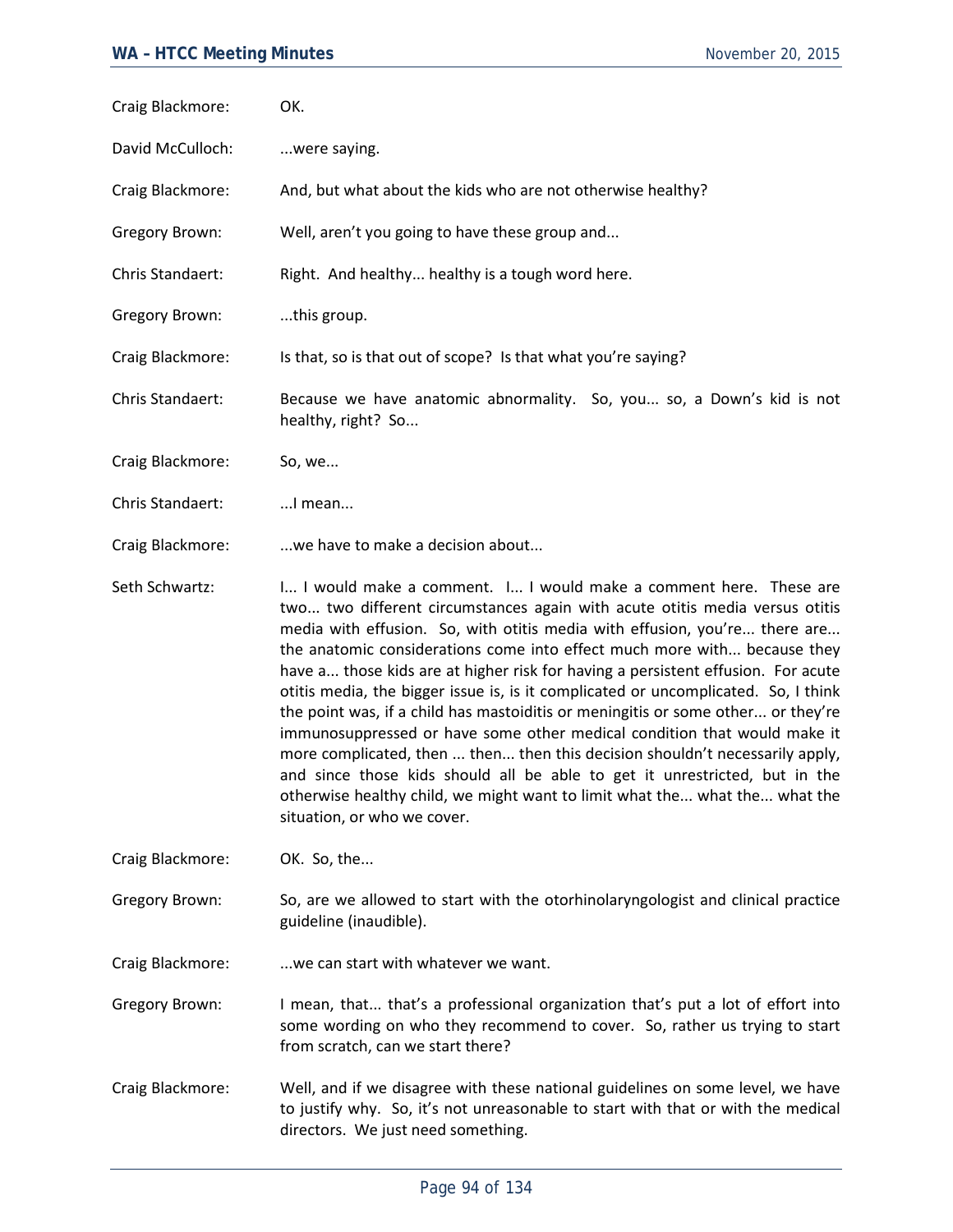- Seth Schwartz: So, what the medical director... director said is the same as what's in the AAP guideline, and virtually the same as what's in the AO... in the AAO guideline. The only difference is that this just says four in the last year, but those both say four in the last year with one of those being within the last six months. So, it's a little bit more stringent. In other words, if you had a child who had four episodes last January, and now it's December, they don't qualify, but if... so that's... so I would... I would recommend we add that to the restriction.
- Chris Standaert: I don't... I just want to back up one second on the acute otitis media thing to see if we can help me with the data here for a second so I figure out what to do. So, if I go to slide 40, and I go to... so, anyway I'm... the thing I'm getting is that it prevents infection, perhaps, recurrent infection, right? It lowers infection, but these studies are, like, one is six months, 42 kids. The other one has 200 kids. It's P- is 0.0447, that had 3/1000, 3/10000 of a point, that would have rounded up to 0.05, and it wouldn't have been significant. Right? So, this is not, like, wildly robust data that this does a whole lot. So, I'm just throwing it, in terms of prevention. These are small studies and that's not statistically... it crosses zeroes, negative 0.05.
- Michael Souter: There's a lot of sins get committed with that 0.005.
- Chris Standaert: I know.
- Michael Souter: 0.05 barrier, you know what I mean?
- Chris Standaert: Right.
- Michael Souter: And I think that's...
- Chris Standaert: Well, I'm just...
- Michael Souter: ...why we're here to exercise judgment, as opposed to just merely going by logic rules.
- Seth Schwartz: And I would comment is... back to the studies, as part of why the, the AO guideline is a little bit more stringent is because if you look at the entry criteria for the randomized trials, the one that actually... the... the trial that actually... I can't remember which trial it was, but the trial that actually presence of fluid at the time of entry to the trial had a... had a much bigger effect size than the ones that did not. So...
- Chris Standaert: That's the one with the 42 kids?
- Seth Schwartz: ...no. I can't remember which one... which one it was. Could you look at the entry criteria for those trials to see, because I can't remember which one it was, but there was a bigger effect size?
- Joann Elmore: So, do we want to require documentation of presence of fluid at these three prior... I can see people calling up over the phone Friday night saying, oh my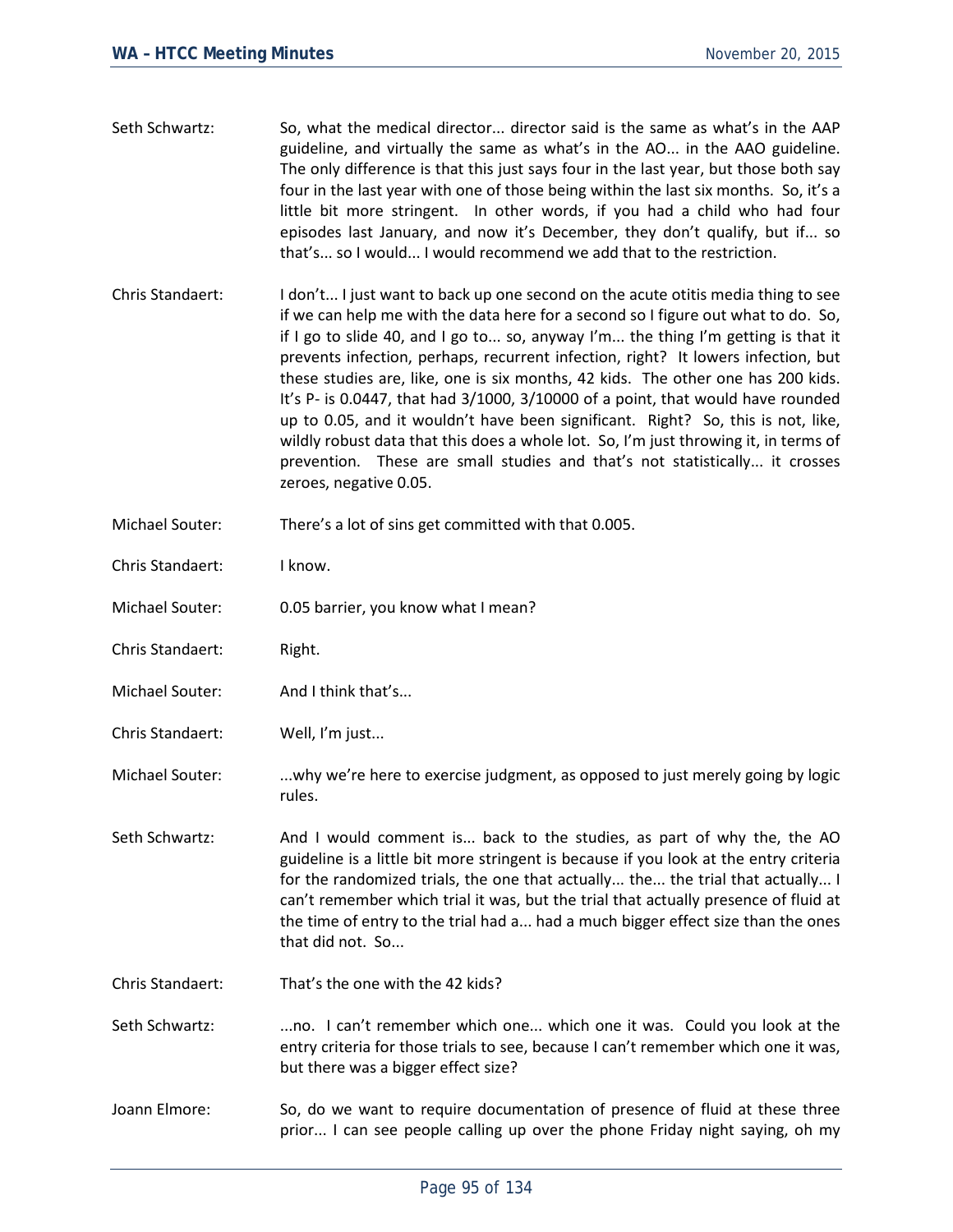kid's crying, earache, and they'll just sort of it give it a presumed diagnosis and count that as one of the three.

- Chris Standaert: I mean, theoretically, you'd have three, you know, documented symptomatic treated in some way, either through watchful waiting or antibiotics, but...
- Gregory Brown: So, and...
- Chris Standaert: ...I mean, if we're going that way.
- Gregory Brown: ...no... nobody's spent any time in an Emergency Room in their residency and looked in ears that were absolutely normal and then got, you know, called the... the patient brought them into their pediatrician on Monday, and oh, it's all infected. You need antibiotics. Yeah, so, there's already a number of episodes, or suspect, I would say, but you have to...
- Chris Standaert: I would agree.
- Gregory Brown: ....start somewhere.
- Craig Blackmore: And... and we've heard that you don't necessarily need antibiotics. So, it might not inappropriate to call up the pediatrician and have them say, probably otitis media, don't worry about it, but that means...
- Seth Schwartz: But... but that... just to be clear, that's not what the trials say. Watchful waiting is truly watchful waiting, and all those trials that... what they did was those kids who did not resolve within 48 hours had to have close followup, and then they started antibiotics. So, it was the... so, the kids that resolved didn't get antibiotics. The kids that didn't did get antibiotics, and that's the way...
- Chris Standaert: Are you talking about these two studies?
- Seth Schwartz: No. No. No. The... the... no.
- Chris Standaert: Which studies are you talking about?
- Seth Schwartz: No. I'm sorry. What we're talking about, that... that comment about you don't need to treat each infection with antibiotics. So, I'm not talking about this data, the data on... on the concept of watchful waiting for treating an individual episode of acute otitis media...
- Chris Standaert: Right.
- Seth Schwartz: ...is based on true watchful waiting, which is you don't need to treat primarily, as long as they will have close followup. And then, if they don't resolve spontaneously, they do get antibiotics. So, it's not like you can just say we don't need to treat you at all. Anyway, it's a different population (inaudible).
- Craig Blackmore: But, in terms of defining three episodes of otitis media, does that need to be somebody who saw the pediatrician and got antibiotics or can it be...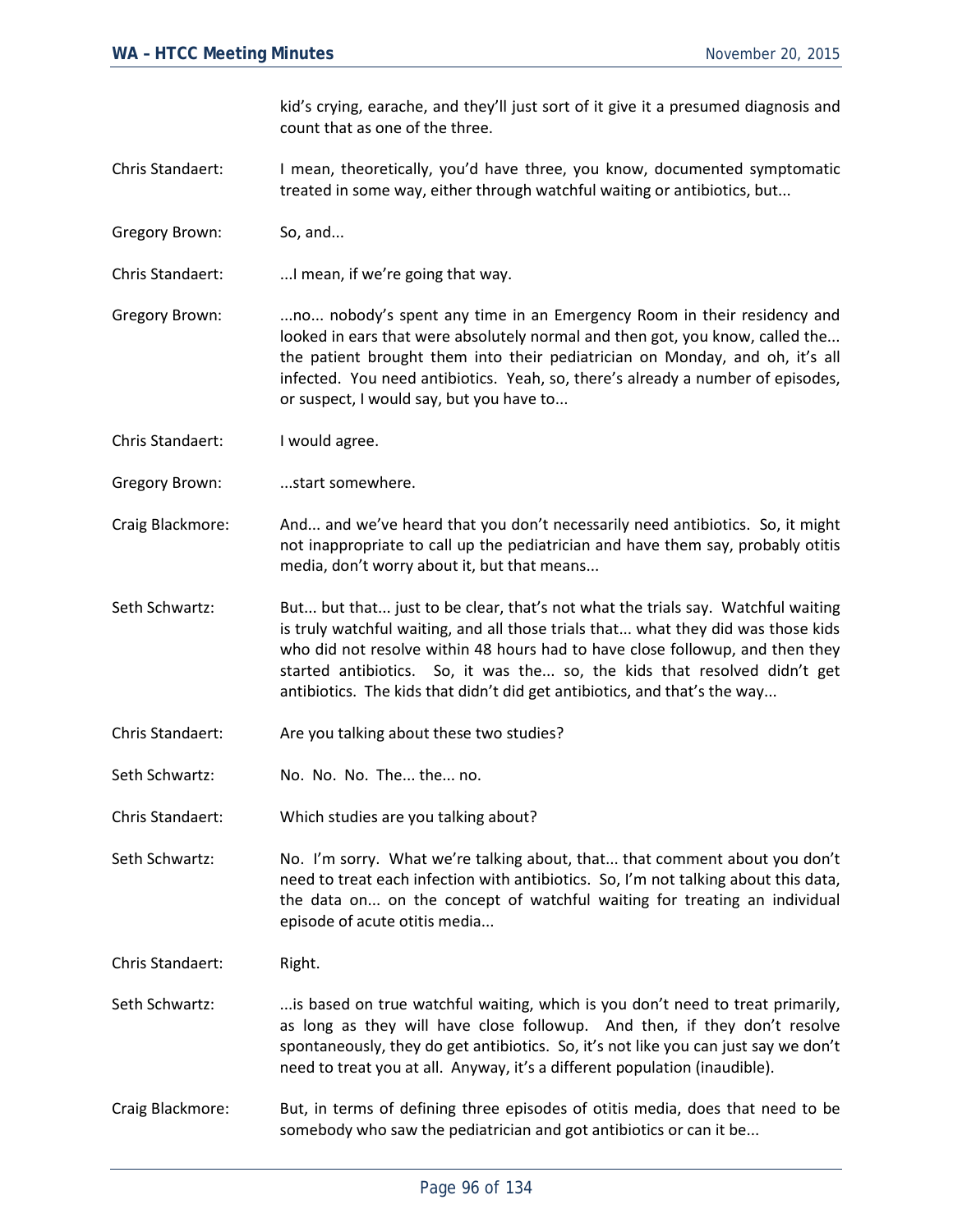Joann Elmore: No antibiotics, just documented.

Craig Blackmore: Saw the pediatrician and documented something.

Chris Standaert: Can we pull it from Robin? Can she give us the inclusion criteria for these studies? Do you have them? What were they looking at?

- Seth Schwartz: They were all done before watchful waiting.
- Chris Standaert: They probably were.

Robin Hashimoto: Are you talking about the otitis media with effusion or the... you're talking about the acute otitis media?

Chris Standaert: Acute otitis media.

Robin Hashimoto: Right. OK. So, in general they required at least three episodes of acute otitis media within six months, some also extended that to at least four episodes within twelve months to eighteen months.

Craig Blackmore: But did the define...

Joann Elmore: How were they defining an episode?

Seth Schwartz: You're not going to get that.

Robin Hashimoto: Yeah. I don't think we're going to get that.

- Seth Schwartz: Well, logistically, it's really hard to do that and I, and I agree with Chris. I think the data is weak here. For... for acute otitis media, the data is weak. I think they're... I think there is data. I mean, I think there are randomized trials that show there is a small difference. It is a small difference, and it probably... if you could define the patients better, the difference would be bigger. In other words, if you were really sure that you were... you were offering the surgery to kids who really had recurrent acute otitis media, it probably is a real effect, but just logistically it's difficult to sort that out, and I think that's the challenge. We can try, but it... but the guideline wasn't able to do it. I think it's very hard to very... put very strict criteria on how you define an individual episode of... of acute otitis media, and I think it is probably both over and underdiagnosed, depending on who's doing it.
- Craig Blackmore: I think you also run the risk, maybe it's a theoretical risk of forcing people to go to the doctor. So, there are... so there are acute otitis media documented.
- Chris Standaert: They're not going to... they're not going to plot out how to get tympanostomy tubes, I don't think, you know? And if... I mean, the agencies are going to have a headache in how they get people to document this. They're going to have get documentation that somehow they knew this... this kid is known to have had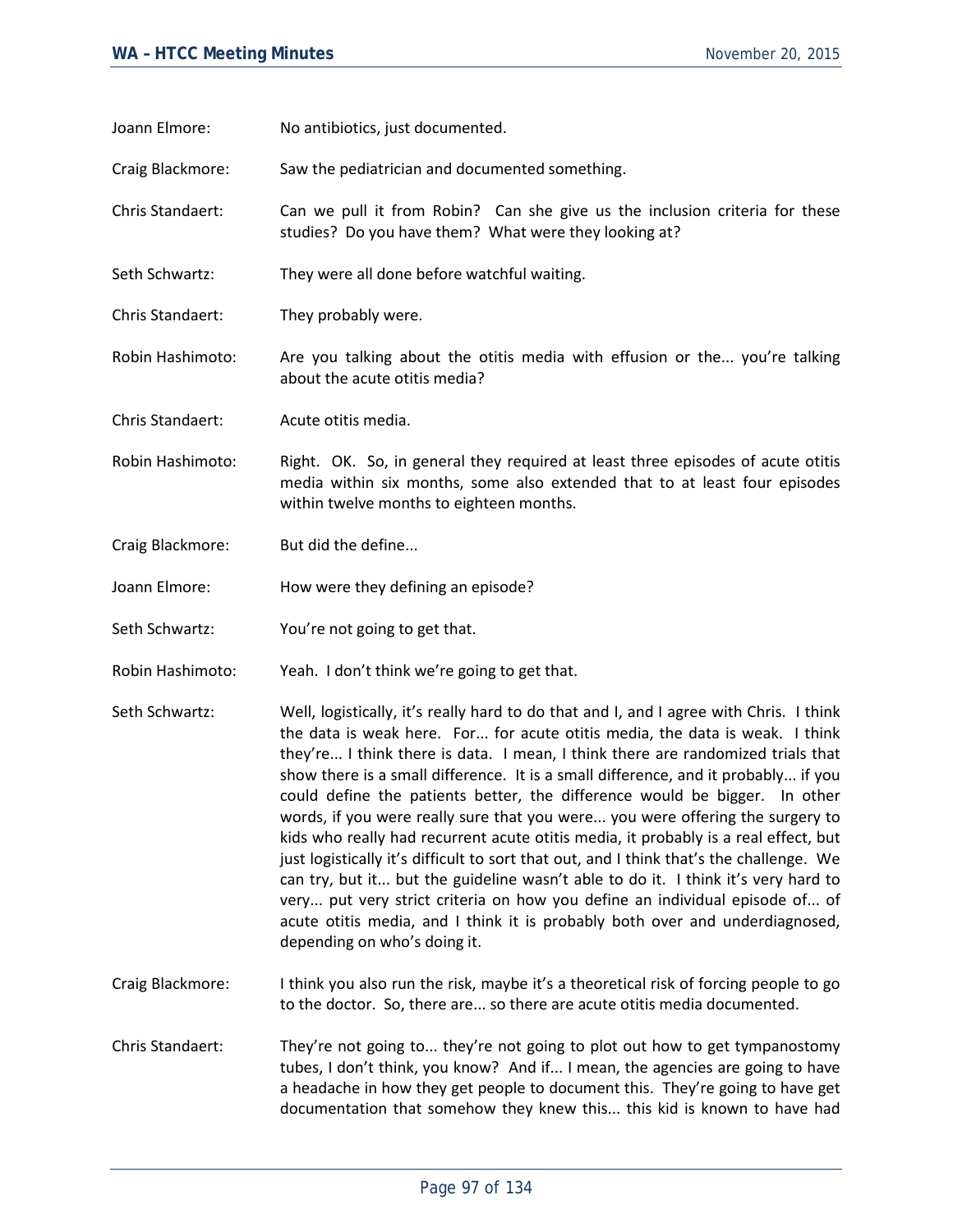three infections. How are they going to do that? I don't know in their pre-auth process.

Kevin Walsh: Pull up ICD-10 codes, real simple.

Chris Standaert: Well, then they got to see the doctor, right?

- Craig Blackmore: OK. So... so, back to the thing, Excel spreadsheet. Do you guys want to start with the agency's recommendations? Do you want to start with the national guidelines we've seen? Do you want to start with something else?
- Joann Elmore: Let's start with Seth. I'm hearing that we... we should specify something better than otherwise healthy children to help the agencies. So, do you want to start us off?
- Seth Schwartz: Well, I mean, I think I would probably use the term uncomplicated recurrent acute otitis media, in terms of where... when... when we're putting the restrictions, I think we... that... that term is probably the most appropriate one.
- Craig Blackmore: OK. We need to... do we need to flip it around.
- Seth Schwartz: Right. Right. Right.
- Craig Blackmore: We will cover if...
- Seth Schwartz: Yeah.
- Craig Blackmore: ...not uncomplicated...
- Seth Schwartz: Yeah.
- Craig Blackmore: ...I mean.
- Robin Hashimoto: Some of the guidelines used terms regarding children being at risk for additional developmental delays.
- Seth Schwartz: That's for AO... that's for otitis media with effusion more than it is for acute otitis media, though.
- Louise Kaplan: My read of otolaryngology academy's guidelines is it's addressing otitis media with effusion and not acute otitis media.
- Seth Schwartz: It... it does both. They're separate.
- Louise Kaplan: It does both?
- Seth Schwartz: They're separated in that guideline very discreetly.
- Louise Kaplan: Oh, OK. I'm sorry.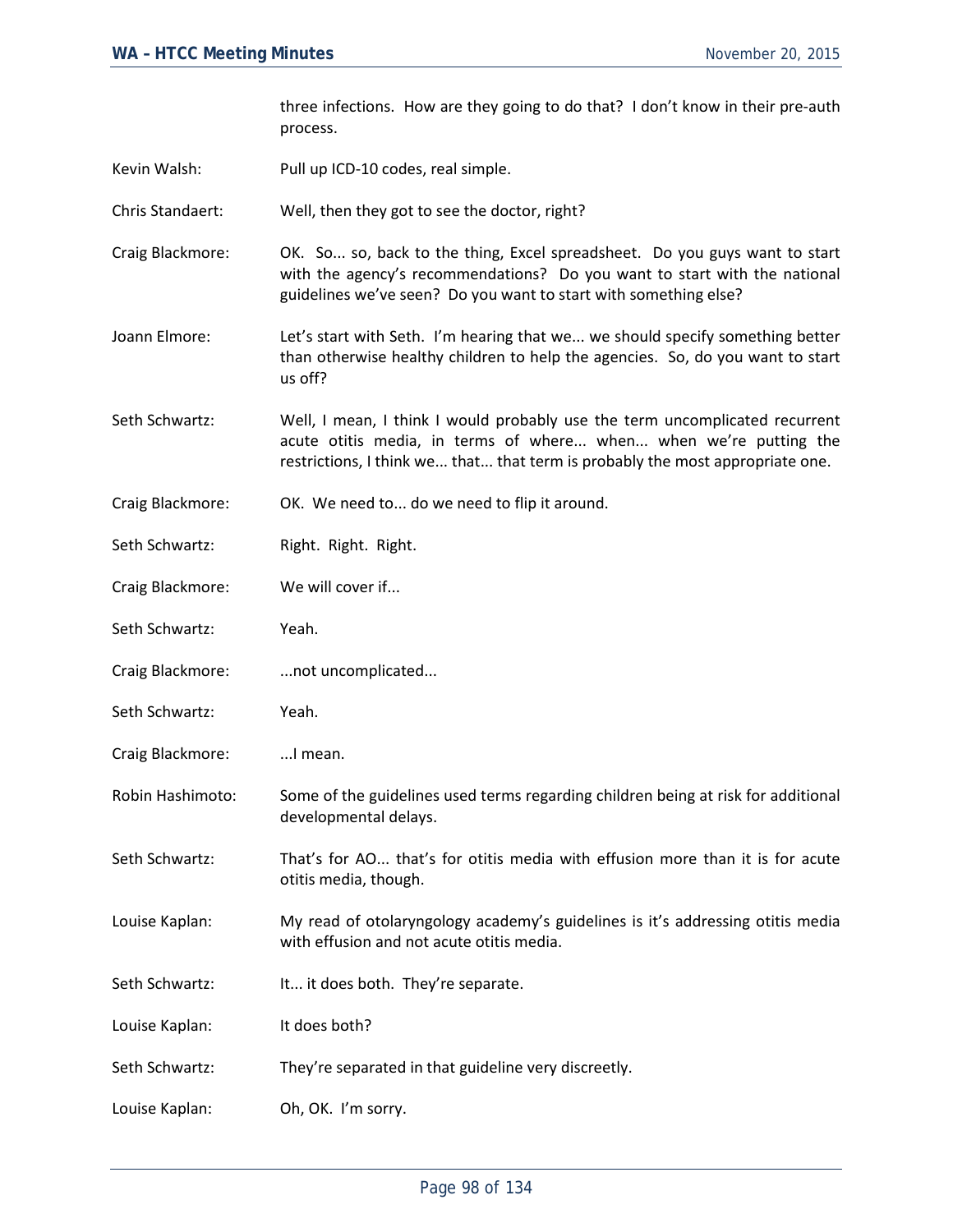| Seth Schwartz:   | So, yeah.                                                                                                                                                                                                                                                                                                                                                                                                                                                                                                                                                                                                                                                                                                                           |
|------------------|-------------------------------------------------------------------------------------------------------------------------------------------------------------------------------------------------------------------------------------------------------------------------------------------------------------------------------------------------------------------------------------------------------------------------------------------------------------------------------------------------------------------------------------------------------------------------------------------------------------------------------------------------------------------------------------------------------------------------------------|
| Louise Kaplan:   | I'm I'm looking at (inaudible).                                                                                                                                                                                                                                                                                                                                                                                                                                                                                                                                                                                                                                                                                                     |
| Chris Standaert: | And you wrote part of these guidelines?                                                                                                                                                                                                                                                                                                                                                                                                                                                                                                                                                                                                                                                                                             |
| Seth Schwartz:   | I was the second author on the acute otitis media.                                                                                                                                                                                                                                                                                                                                                                                                                                                                                                                                                                                                                                                                                  |
| Chris Standaert: | Right.                                                                                                                                                                                                                                                                                                                                                                                                                                                                                                                                                                                                                                                                                                                              |
| Seth Schwartz:   | So, take what I say with a grain of salt, but I have no professional bias, just that<br>I I was involved in that, so I know what it says.                                                                                                                                                                                                                                                                                                                                                                                                                                                                                                                                                                                           |
| Gregory Brown:   | So, dictate.                                                                                                                                                                                                                                                                                                                                                                                                                                                                                                                                                                                                                                                                                                                        |
| Seth Schwartz:   | I don't think it's it it really is talking it's talking more about in in it sort<br>of excluded those children the complicated children as well with the sense<br>that we're not trying to limit use of tubes, but it does not say specifically you<br>should do it in kids who have complicated acute otitis media, it's just kind of left<br>out there because it's going to be the right thing to do in those in those<br>children, but they are hard to define exactly who needs it. So, what we're<br>talking about is really restricting the kids where there's a question of what the<br>benefit is. So, I think so, I don't know exactly how to state it in terms of the<br>the complicated children, but I mean, do we say |
| Craig Blackmore: | No                                                                                                                                                                                                                                                                                                                                                                                                                                                                                                                                                                                                                                                                                                                                  |
| Seth Schwartz:   | no limitations on children with complicated otitis media, with with otitis<br>acute otitis media with complications? I mean you could say something like<br>that.                                                                                                                                                                                                                                                                                                                                                                                                                                                                                                                                                                   |
| Craig Blackmore: | So, conditions                                                                                                                                                                                                                                                                                                                                                                                                                                                                                                                                                                                                                                                                                                                      |
| Seth Schwartz:   | So, cover unconditionally                                                                                                                                                                                                                                                                                                                                                                                                                                                                                                                                                                                                                                                                                                           |
| Craig Blackmore: | would be                                                                                                                                                                                                                                                                                                                                                                                                                                                                                                                                                                                                                                                                                                                            |
| Seth Schwartz:   | in those children.                                                                                                                                                                                                                                                                                                                                                                                                                                                                                                                                                                                                                                                                                                                  |
| Craig Blackmore: | cover if there is a complication of otitis media and                                                                                                                                                                                                                                                                                                                                                                                                                                                                                                                                                                                                                                                                                |
| Michelle Simon:  | With one?                                                                                                                                                                                                                                                                                                                                                                                                                                                                                                                                                                                                                                                                                                                           |
| Craig Blackmore: | for example, mastoiditis, meningitis.                                                                                                                                                                                                                                                                                                                                                                                                                                                                                                                                                                                                                                                                                               |
| Seth Schwartz:   | mean, and then and then it would be certain<br>populations,<br>SO.<br>immunosuppressed patients are excluded from these trials.                                                                                                                                                                                                                                                                                                                                                                                                                                                                                                                                                                                                     |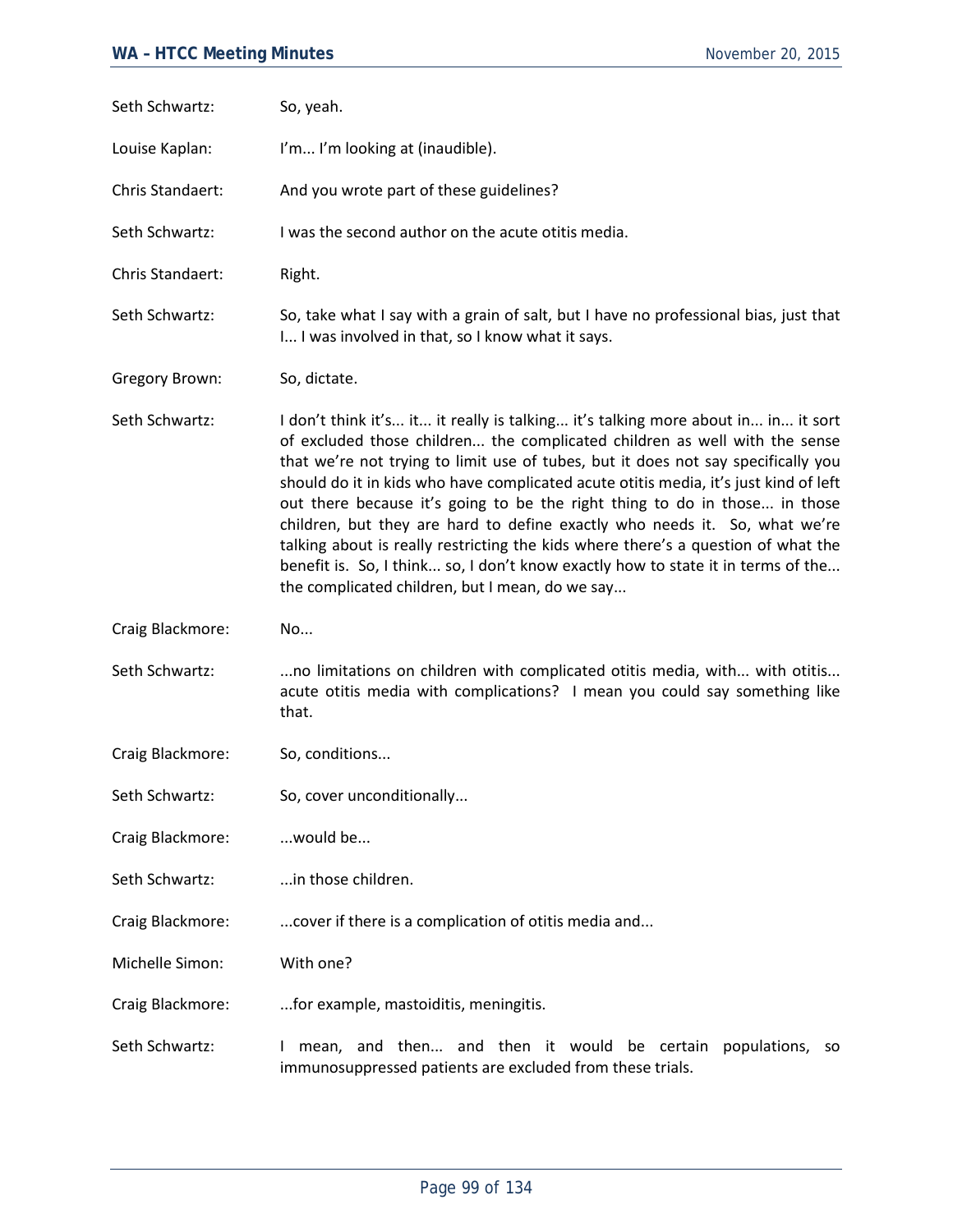Chris Standaert: The agency... so, when I think... I appreciate everything you've done, but we just need to go... just to make sure we're staying with our data to write what we got to say.

Seth Schwartz: Yeah, yeah.

- Chris Standaert: Is all... so, and for some reason the agency directors called out exclude... they had a separate slide, exclude from initial coverage, special populations and otitis media with complications. So, we could just say, you know, for both... for everything, we could say before we can get to our conditions, say cover for otitis media with complications and cover for special populations, and then when they're called out, and they are separate and they're done. Then, we can go to recurrent otitis media and decide that... that they're already covered. These other kids... the other kids are already covered, but then we're talking about kids who aren't them. So, we've pulled them out separately.
- Craig Blackmore: So...
- Chris Standaert: And then we can say...
- Craig Blackmore: ...so cover if, and we're using the term complications. So, cover if otitis media with complications.
- Gregory Brown: Is it complications or comorbidities?
- Craig Blackmore: Well, we're starting with complications.
- Seth Schwartz: I think it's with complications.
- Gregory Brown: Oh, complications.
- Seth Schwartz: Yeah, because most comorbidities you wouldn't treat them any differently. I think, immunosuppression is probably the only one where they might be different, but you can say a special population or however you want to define that.
- Craig Blackmore: So, cover if otitis media with complications or immunocompromised/suppression? Is that?
- Seth Schwartz: Ask our expert, too, if she thinks of any other specific patients we should call out.
- Gregory Brown: Do you want to specify the complications?
- Michelle Simon: You said Down Syndrome, cleft palate, developmental.
- Seth Schwartz: Again, that's more for... for... for chronic otitis media than it is for recurrent.
- Gregory Brown: OK.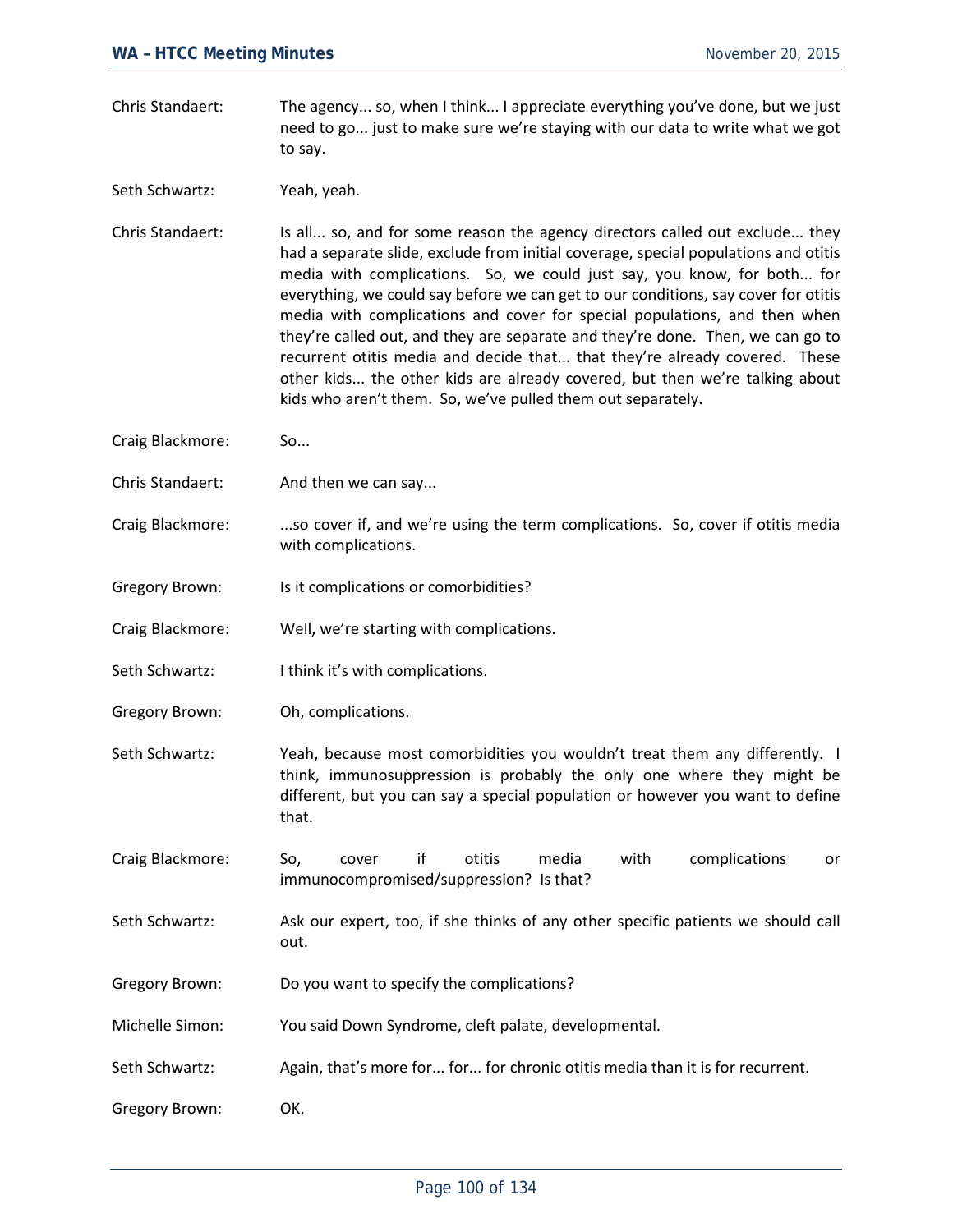| Seth Schwartz:   | The question is, are there any other special population for acute otitis media<br>that you would                                                              |
|------------------|---------------------------------------------------------------------------------------------------------------------------------------------------------------|
| Carol MacArthur: | Facial nerve palsy.                                                                                                                                           |
| Seth Schwartz:   | Facial nerve palsy.                                                                                                                                           |
| Carol MacArthur: | You've got meningitis.                                                                                                                                        |
| Seth Schwartz:   | Meningitis.                                                                                                                                                   |
| Carol MacArthur: | Mastoiditis.                                                                                                                                                  |
| Seth Schwartz:   | Yep.                                                                                                                                                          |
| Craig Blackmore: | OK. So, the wording is                                                                                                                                        |
| Seth Schwartz:   | Brain abscess.                                                                                                                                                |
| Carol MacArthur: | I don't know, neonatal, and then I would put immunocompromised.                                                                                               |
| Chris Standaert: | So, but those are complications, right?                                                                                                                       |
| Michelle Simon:  | Those aren't populations, yeah.                                                                                                                               |
| Chris Standaert: | Those aren't, so all we have to say is cover otitis media with complications and<br>then we're done.                                                          |
| Carol MacArthur: | Oh, OK. Yeah, you don't have to specify.                                                                                                                      |
| Chris Standaert: | Right. So, get all that stuff out of there, just cover with otitis media cover if<br>otitis media with complications.                                         |
| Seth Schwartz:   | Yeah.                                                                                                                                                         |
| Chris Standaert: | And so, something not right about this, something else happened to the kid, it's<br>done.                                                                     |
| Michelle Simon:  | Right.                                                                                                                                                        |
| Chris Standaert: | They can do what they got to do.                                                                                                                              |
| Craig Blackmore: | But I think immunocompromise is not a complication.                                                                                                           |
| Seth Schwartz:   | That would be a special population.                                                                                                                           |
| Chris Standaert: | Do we know anything about that?                                                                                                                               |
| Seth Schwartz:   | No, they're I mean, they're excluded from all the trials. It's there's no data.<br>The point is that none of the data we've looked at applies to them. We can |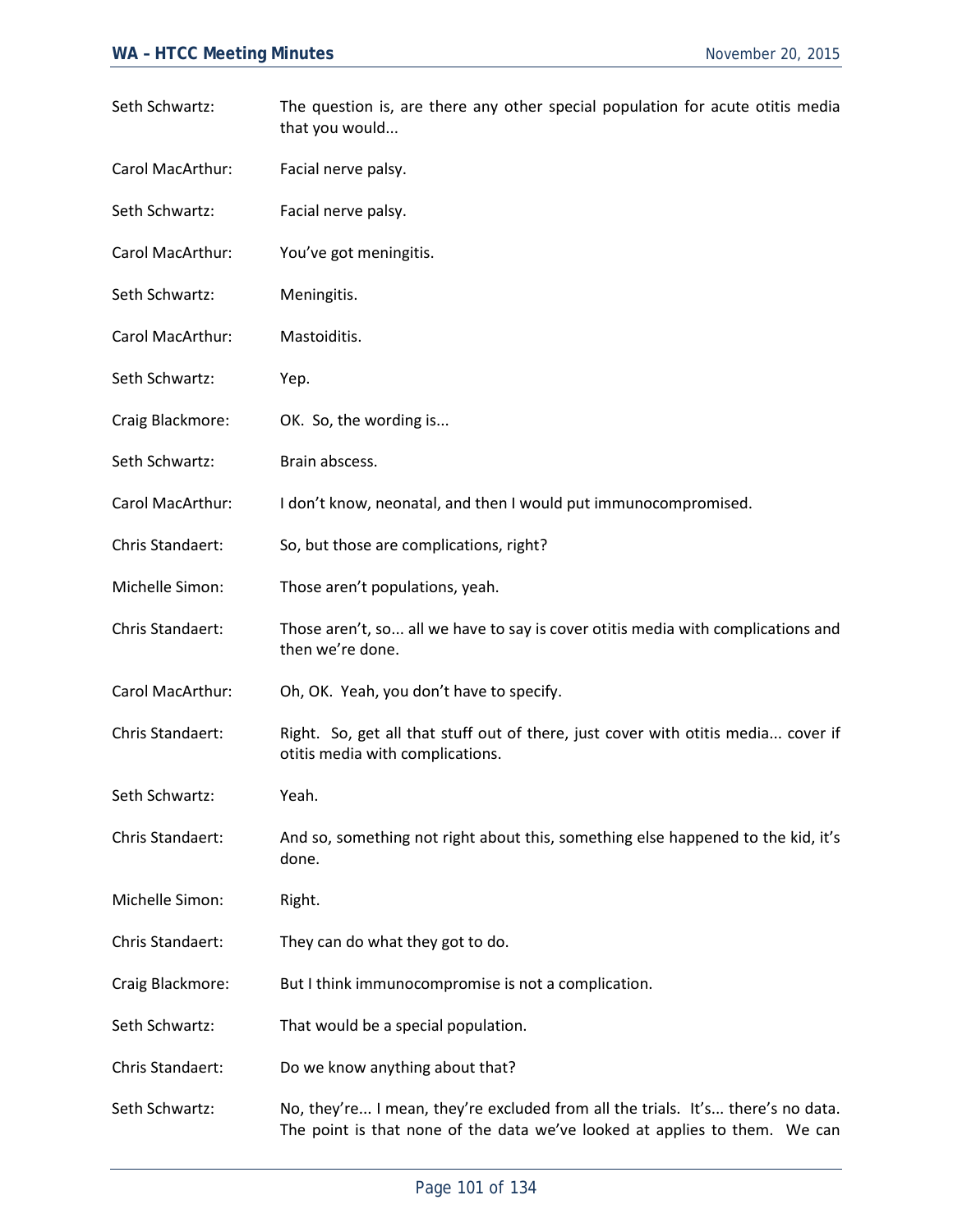decide what you want to do with those patients, but I, none of the data we've looked at applies to that population.

Craig Blackmore: I'm comfortable covering people with... immunocompromised.

Chris Standaert: No. I guess do... do we have a, like, we've had this trouble before. So, either we have to give a comprehensive list of people who are going to be at risk, so we need immunocompromised, we need cancer, we need whatever else they're going to have, you know? Or, we go back to sort of where Mike started saying otherwise healthy kids and let people decide and so we're... we're two sides of a coin here, and it might be easier to do what Mike was saying earlier, just say otherwise healthy kids... otherwise healthy kids with uncomplicated clinical courses.

- Craig Blackmore: If you can phrase it.
- Chris Standaert: I just did.
- Craig Blackmore: So, what's the condition? Cover if...
- Chris Standaert: Cover if ...
- Craig Blackmore: ...not otherwise healthy?
- Chris Standaert: ...cover in... in...
- Joann Elmore: Otherwise healthy children.
- Chris Standaert: Otherwise healthy children.
- David McCulloch: With uncomplicated...
- Chris Standaert: With uncomplicated...
- Joann Elmore: Recurrent...

Craig Blackmore: OK. So, if you say that, you're saying kids who are not otherwise healthy do not get coverage. They are only allowed to get coverage if you meet those criteria.

- Michael Souter: You can put another sentence at the end saying children outside of these...
- Joann Elmore: Otherwise (inaudible).
- Michael Souter: ...of this population should be covered.
- Craig Blackmore: OK.
- Seth Schwartz: I... I think, you know, we're... we generally try to be pretty loose with the terminology, as far as how we classify those things, because there may be a lot of conditions to which it applies, whereas I think here, we're really talking about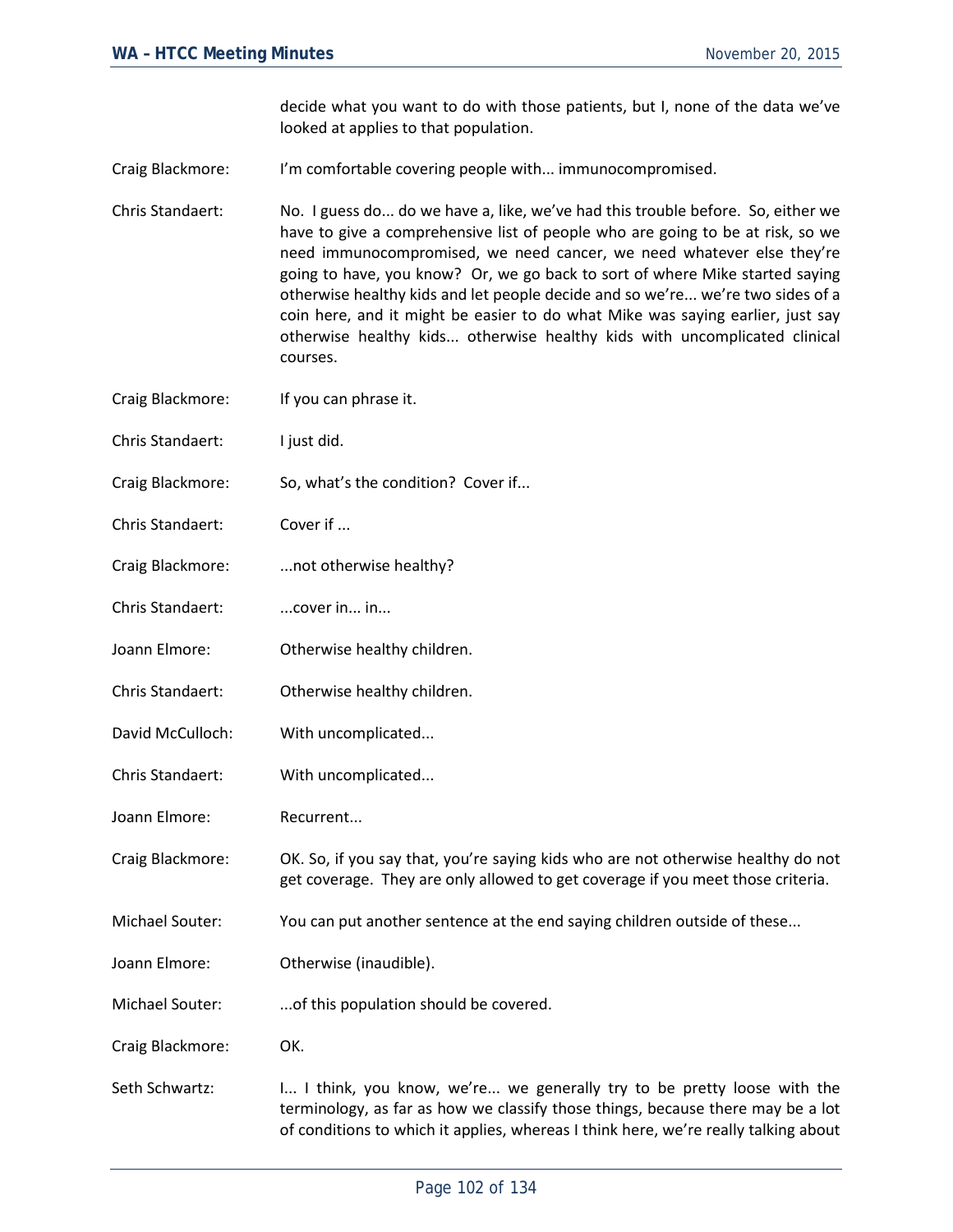an isolated population of kids with immunosuppression. I mean, there really aren't a lot of other kids that... that you would necessarily want to stick tubes into. So, I mean, I think it... you could safely say immunocompromised, or you know, it's something that compromises their...

- Craig Blackmore: Immunocompromised or other...
- Seth Schwartz: ...or who would be disproportionately affected by this. I mean, I don't... you can...
- Craig Blackmore: ...other severe... or other systematic medical disease or something that would rule out kids who were not otherwise healthy.
- Chris Standaert: Without complications or the presence of immunosuppression or other systemic disease at risk... putting them at risk.
- Craig Blackmore: Something like that, and then...
- Chris Standaert: So, go back up to that first line. Cover if only with complications and just add on to that.
- Seth Schwartz: Yeah, since the special populations would be the immunosuppressed or the (inaudible).
- Craig Blackmore: Either way.
- Chris Standaert: So, cover if otitis media with complications or individuals with immunocompromise or other medical conditions putting them at increased risk of complications from infection.
- Seth Schwartz: Perfect.
- Gregory Brown: Don't we also want the or?
- Chris Standaert: Otherwise...
- Seth Schwartz: Yeah, that would be the second part. This is... we're defining who the...
- Chris Standaert: ...for complications...
- Seth Schwartz: ...who are...
- Chris Standaert: ...of infection.
- Seth Schwartz: Who our limitations don't apply to.
- Craig Blackmore: So, these guys get coverage?
- Chris Standaert: Of infection.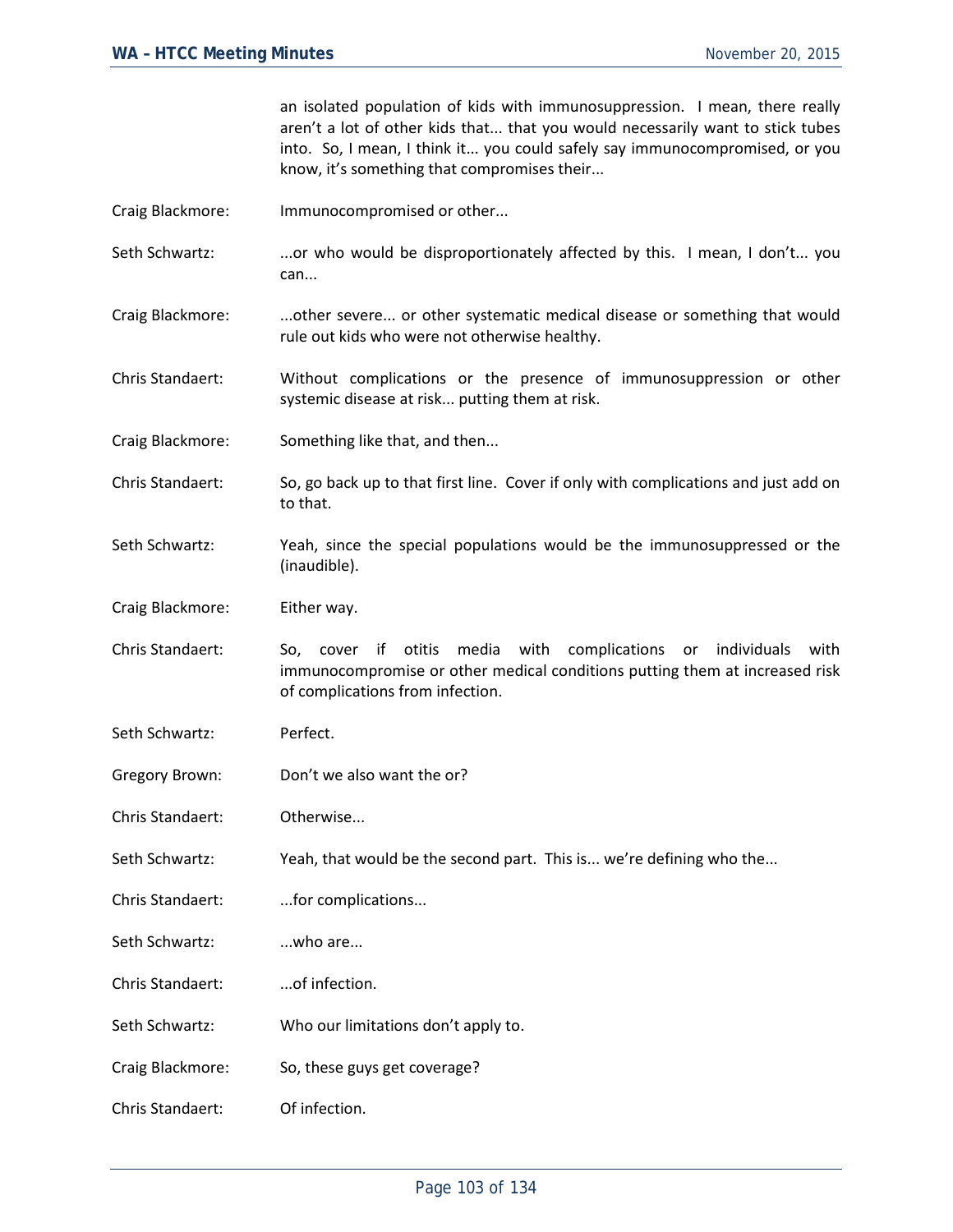| Craig Blackmore: | So, if you meet that criterion, you're in. And then the next criterion is, what did<br>we decide, three in twelve months or four in twelve months, or?                                                                                                                                                                                                                   |
|------------------|--------------------------------------------------------------------------------------------------------------------------------------------------------------------------------------------------------------------------------------------------------------------------------------------------------------------------------------------------------------------------|
| Seth Schwartz:   | Three in six months, four in twelve months.                                                                                                                                                                                                                                                                                                                              |
| Craig Blackmore: | With one                                                                                                                                                                                                                                                                                                                                                                 |
| Seth Schwartz:   | At least one episode within the last                                                                                                                                                                                                                                                                                                                                     |
| Craig Blackmore: | is that do you want to just it just fell off the cliff. Do you want to use the<br>wording, start with the wording that the AOAA, the otolaryngologists came up?                                                                                                                                                                                                          |
| Seth Schwartz:   | Which is that.                                                                                                                                                                                                                                                                                                                                                           |
| Craig Blackmore: | Which, I can't find the AAON.                                                                                                                                                                                                                                                                                                                                            |
| Seth Schwartz:   | It's three in the last six months or four in the last year with one in the last six<br>months.                                                                                                                                                                                                                                                                           |
| Craig Blackmore: | OK.                                                                                                                                                                                                                                                                                                                                                                      |
| Seth Schwartz:   | And then and then the additional criteria for the acute otitis media guideline,<br>which was above the AP guideline was with the presence of effusion at the time<br>of evaluation.                                                                                                                                                                                      |
| Craig Blackmore: | OK. So, let's start                                                                                                                                                                                                                                                                                                                                                      |
| Seth Schwartz:   | But we can decide whether we want to include that or not. That was that's a<br>separate.                                                                                                                                                                                                                                                                                 |
| Craig Blackmore: | So, can you just say that to Chris and have her write it down?                                                                                                                                                                                                                                                                                                           |
| Seth Schwartz:   | Yeah. So, it would be in otherwise healthy children.                                                                                                                                                                                                                                                                                                                     |
| Craig Blackmore: | We don't need that.                                                                                                                                                                                                                                                                                                                                                      |
| Seth Schwartz:   | Oh, you got that, OK. Sorry. With three episodes of acute otitis media in the<br>last six months, or four in the last twelve months with one occurring in the last<br>six months. So, again, that's that that's up for discussion here. I mean, we<br>I mean we didn't get to look at a lot of data to support that today. So, I mean,<br>you guys can weigh in on that. |
| Craig Blackmore: | I'm happy with this seems complicated enough. I don't what do you guys<br>think?                                                                                                                                                                                                                                                                                         |
| Josh Morse:      | Does the first sentence cover otitis media? Is that supposed to be acute otitis<br>media, recurrent form?                                                                                                                                                                                                                                                                |
| Seth Schwartz:   | Yes.                                                                                                                                                                                                                                                                                                                                                                     |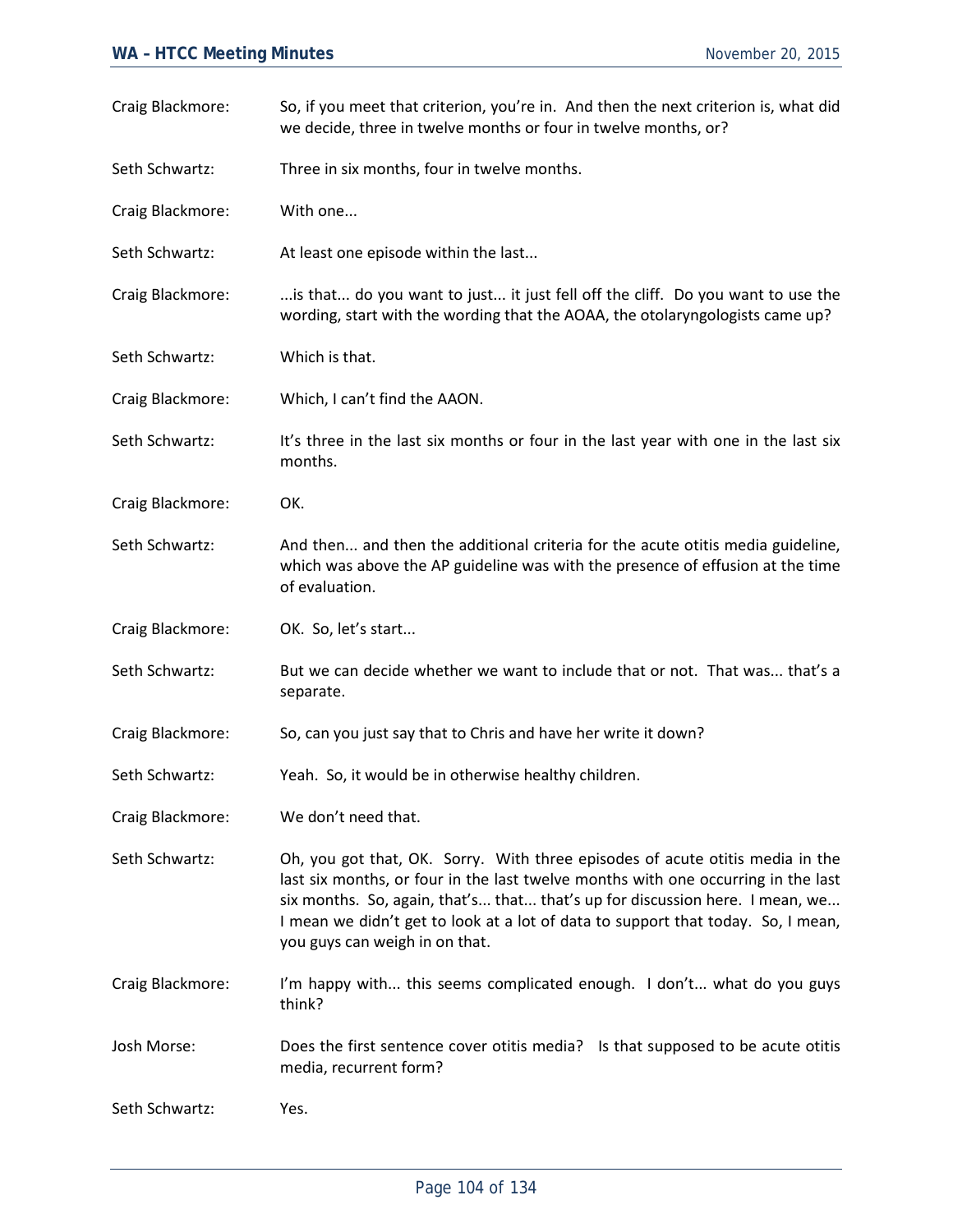| Josh Morse:           | Because it's underneath this header here.                                                                                                                                                                                                                                                                                                                                                                                                                                                                                                                                                                                                        |
|-----------------------|--------------------------------------------------------------------------------------------------------------------------------------------------------------------------------------------------------------------------------------------------------------------------------------------------------------------------------------------------------------------------------------------------------------------------------------------------------------------------------------------------------------------------------------------------------------------------------------------------------------------------------------------------|
| Seth Schwartz:        | Yes.                                                                                                                                                                                                                                                                                                                                                                                                                                                                                                                                                                                                                                             |
| Josh Morse:           | I just want to make sure it's right.                                                                                                                                                                                                                                                                                                                                                                                                                                                                                                                                                                                                             |
| Female:               | Do you want the recurrent on there?                                                                                                                                                                                                                                                                                                                                                                                                                                                                                                                                                                                                              |
| Craig Blackmore:      | What's the recurrent?                                                                                                                                                                                                                                                                                                                                                                                                                                                                                                                                                                                                                            |
| Michelle Simon:       | The word recurrent.                                                                                                                                                                                                                                                                                                                                                                                                                                                                                                                                                                                                                              |
| Chris Standaert:      | Actually, with you're getting meningitis from the you're you're going to                                                                                                                                                                                                                                                                                                                                                                                                                                                                                                                                                                         |
| Gregory Brown:        | Right.                                                                                                                                                                                                                                                                                                                                                                                                                                                                                                                                                                                                                                           |
| Chris Standaert:      | even one instance, you're going to pop the tube, and it's not recurrent in<br>those.                                                                                                                                                                                                                                                                                                                                                                                                                                                                                                                                                             |
| <b>Gregory Brown:</b> | Yeah. You're not going to wait for three, right.                                                                                                                                                                                                                                                                                                                                                                                                                                                                                                                                                                                                 |
| Chris Standaert:      | If you have a complicated infected a complicated infection, you're going to put<br>the tube in. You're not treating for recurrence. You're treating that one<br>infection.                                                                                                                                                                                                                                                                                                                                                                                                                                                                       |
| Craig Blackmore:      | So, that's the first condition, and then the second condition is three episodes of<br>acute otitis media in the last six months or four in the last twelve months with<br>one in the last six months. Do you guys want to add the visible fluid?                                                                                                                                                                                                                                                                                                                                                                                                 |
| Gregory Brown:        | Let's take a vote. I would like to add the fluid.                                                                                                                                                                                                                                                                                                                                                                                                                                                                                                                                                                                                |
| Chris Standaert:      | I would like to add it. At some point, somebody's got to look in the ear and see<br>that there's clear fluid and otherwise, what's the point?                                                                                                                                                                                                                                                                                                                                                                                                                                                                                                    |
| Kevin Walsh:          | You're not seeing fluid. You have to do a you have to do a tympanogram.                                                                                                                                                                                                                                                                                                                                                                                                                                                                                                                                                                          |
| Seth Schwartz:        | No. You can see fluid. Well, I mean there's there's questions about the<br>diagnostic accuracy of seeing it, but I think the point the point there so, in<br>the acute otitis media guideline, the point was, or in the tube guideline was that<br>when they are evaluated by the otolaryngologist for surgery to determine if<br>they're a surgical candidate, at the time of that evaluation, they have to have<br>the presence of fluid. And typically, that will involve an assessment with a<br>microscope or some other thing that is that is accurate or a tympanometry.<br>You can I mean, how you document it is is not specified, but. |
| Craig Blackmore:      | So, is there enthusiasm for including that language?                                                                                                                                                                                                                                                                                                                                                                                                                                                                                                                                                                                             |
| Chris Standaert:      | Mm-hmm.                                                                                                                                                                                                                                                                                                                                                                                                                                                                                                                                                                                                                                          |
| Louise Kaplan:        | Could I could I just ask you?                                                                                                                                                                                                                                                                                                                                                                                                                                                                                                                                                                                                                    |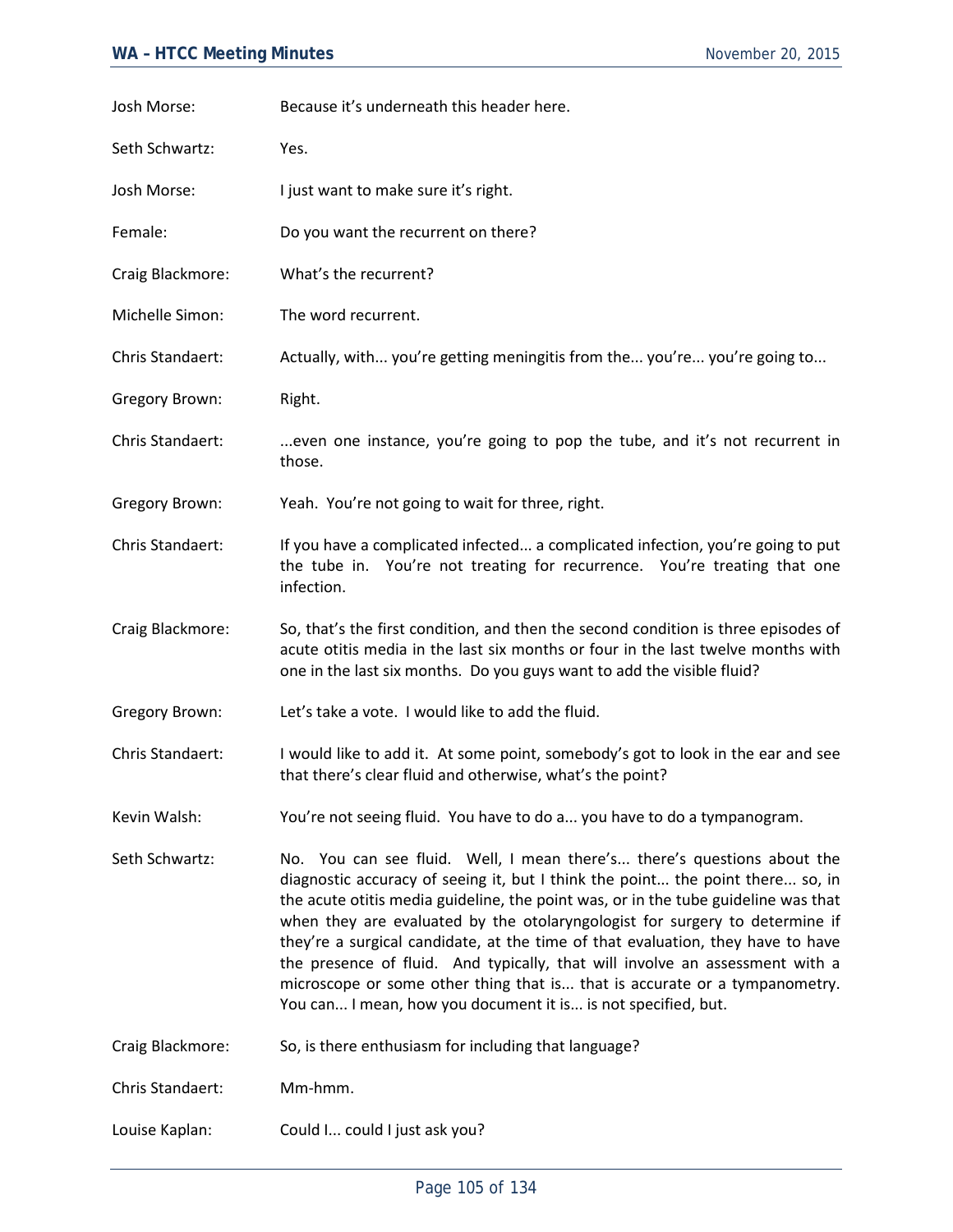| Craig Blackmore: | OK.                                                                                                                                                                                                                 |
|------------------|---------------------------------------------------------------------------------------------------------------------------------------------------------------------------------------------------------------------|
| Louise Kaplan:   | What you just said was for acute otitis media?                                                                                                                                                                      |
| Seth Schwartz:   | For recurrent acute otitis media.                                                                                                                                                                                   |
| Louise Kaplan:   | Recurrent. OK. OK.                                                                                                                                                                                                  |
| Seth Schwartz:   | Yeah.                                                                                                                                                                                                               |
| Craig Blackmore: | OK. You're going to have to help Chris put that in.                                                                                                                                                                 |
| Seth Schwartz:   | So, and you say and the presence of an effusion at the time of assessment for<br>surgical candidacy.                                                                                                                |
| Craig Blackmore: | Yeah, go ahead.                                                                                                                                                                                                     |
| Carson Odegard:  | Do we need the word last?                                                                                                                                                                                           |
| Craig Blackmore: | Last? Where?                                                                                                                                                                                                        |
| Gregory Brown:   | Yeah.                                                                                                                                                                                                               |
| Carson Odegard:  | You have to last here for for?                                                                                                                                                                                      |
| Gregory Brown:   | I I think you do. Otherwise, you know, they could be four and that may be<br>when they were two they had four episodes, but if you're evaluating them when<br>they're four, you don't want to count those episodes. |
| Craig Blackmore: | Three three episodes in the last six months or four in the last twelve months<br>with one in the last six months.                                                                                                   |
| Gregory Brown:   | Yeah.                                                                                                                                                                                                               |
| Craig Blackmore: | Oh, you're saying we could leave out the word last?                                                                                                                                                                 |
| Michelle Simon:  | I don't think so.                                                                                                                                                                                                   |
| Gregory Brown:   | With one occurring in in the six months?                                                                                                                                                                            |
| Carson Odegard:  | Because none of the guidelines even the recommendations from the agencies<br>don't say (inaudible), and it doesn't say (inaudible).                                                                                 |
| Craig Blackmore: | I like last.                                                                                                                                                                                                        |
| Seth Schwartz:   | The AAO guideline does say that.                                                                                                                                                                                    |
| Carson Odegard:  | It's great. It defines it.                                                                                                                                                                                          |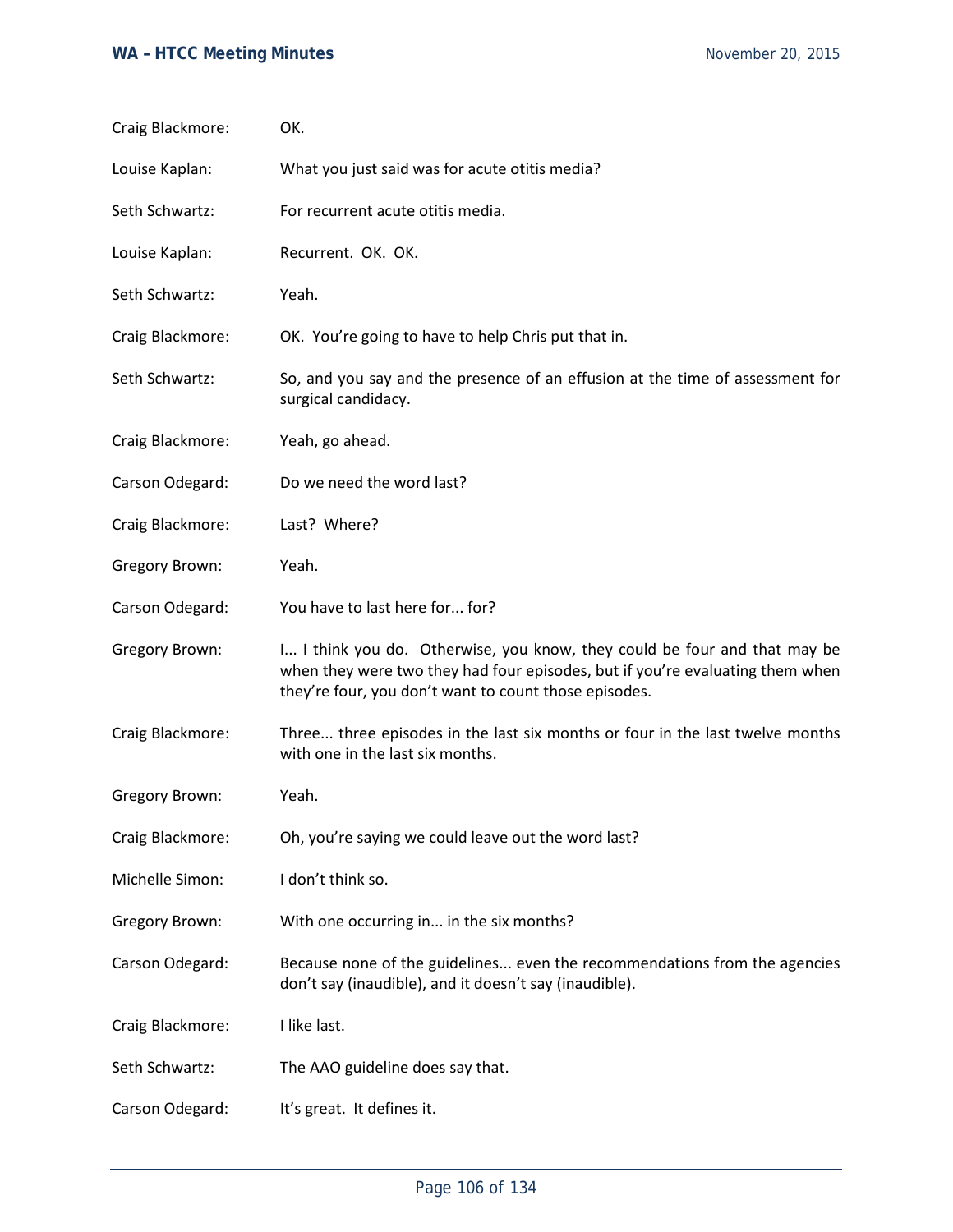| Seth Schwartz:   | Right.                                                                                                                                                                                                                                                                                                                                                                                     |
|------------------|--------------------------------------------------------------------------------------------------------------------------------------------------------------------------------------------------------------------------------------------------------------------------------------------------------------------------------------------------------------------------------------------|
| Carson Odegard:  | About the six months.                                                                                                                                                                                                                                                                                                                                                                      |
| Seth Schwartz:   | Again, I think I think the point is that we're trying to be more restrictive than<br>than less here. So so I think that would be more restrictive language.                                                                                                                                                                                                                                |
| Craig Blackmore: | OK.                                                                                                                                                                                                                                                                                                                                                                                        |
| Chris Standaert: | Do we need to say the whole twelve-month thing, or can we it gets<br>complicated. Can you just three in the last six months?                                                                                                                                                                                                                                                               |
| Seth Schwartz:   | Well, no, because then what if you had                                                                                                                                                                                                                                                                                                                                                     |
| Joann Elmore:    | It says four                                                                                                                                                                                                                                                                                                                                                                               |
| Seth Schwartz:   | what if you had three 7 months ago, and then you just had one a month ago.<br>That the technically those patients would qualify, where under the                                                                                                                                                                                                                                           |
| Chris Standaert: | But, do they really I mean, they had one in the last six months, do they really<br>need to get tubes in their ear, you know?                                                                                                                                                                                                                                                               |
| Seth Schwartz:   | Well, you you can't necessarily I mean, the point is that those are the criteria<br>for all of the randomized trials that we looked at. So, basically, the                                                                                                                                                                                                                                 |
| Chris Standaert: | Right.                                                                                                                                                                                                                                                                                                                                                                                     |
| Seth Schwartz:   | data we looked at, you can say the difference is small, but if we're actually<br>trying to go by the data, the data is included.                                                                                                                                                                                                                                                           |
| Chris Standaert: | That's what they said, though? I think she read them before and it said<br>something like that, yeah.                                                                                                                                                                                                                                                                                      |
| Seth Schwartz:   | Yeah. It's, that that's the that was within the entry criteria for the<br>randomized trials we looked at.                                                                                                                                                                                                                                                                                  |
| Craig Blackmore: | OK, so                                                                                                                                                                                                                                                                                                                                                                                     |
| Gregory Brown:   | Like you said, some of the trials were twelve and some were eighteen months<br>actually. I think there might have been (inaudible).                                                                                                                                                                                                                                                        |
| Seth Schwartz:   | It might have been less restrictive.                                                                                                                                                                                                                                                                                                                                                       |
| Craig Blackmore: | So, Chris, can I get you to move everything with the word with over to the left<br>so it's the same there you go. And then, if we put a bullet point or some way<br>to annotate before the word 'cover' before the word 'with' indicate, yes. I<br>wanted (inaudible). She's ahead of me. Good. Are there any other conditions<br>that we might apply in the acute otitis media recurrent? |
| Gregory Brown:   | The presence presence instead of presents.                                                                                                                                                                                                                                                                                                                                                 |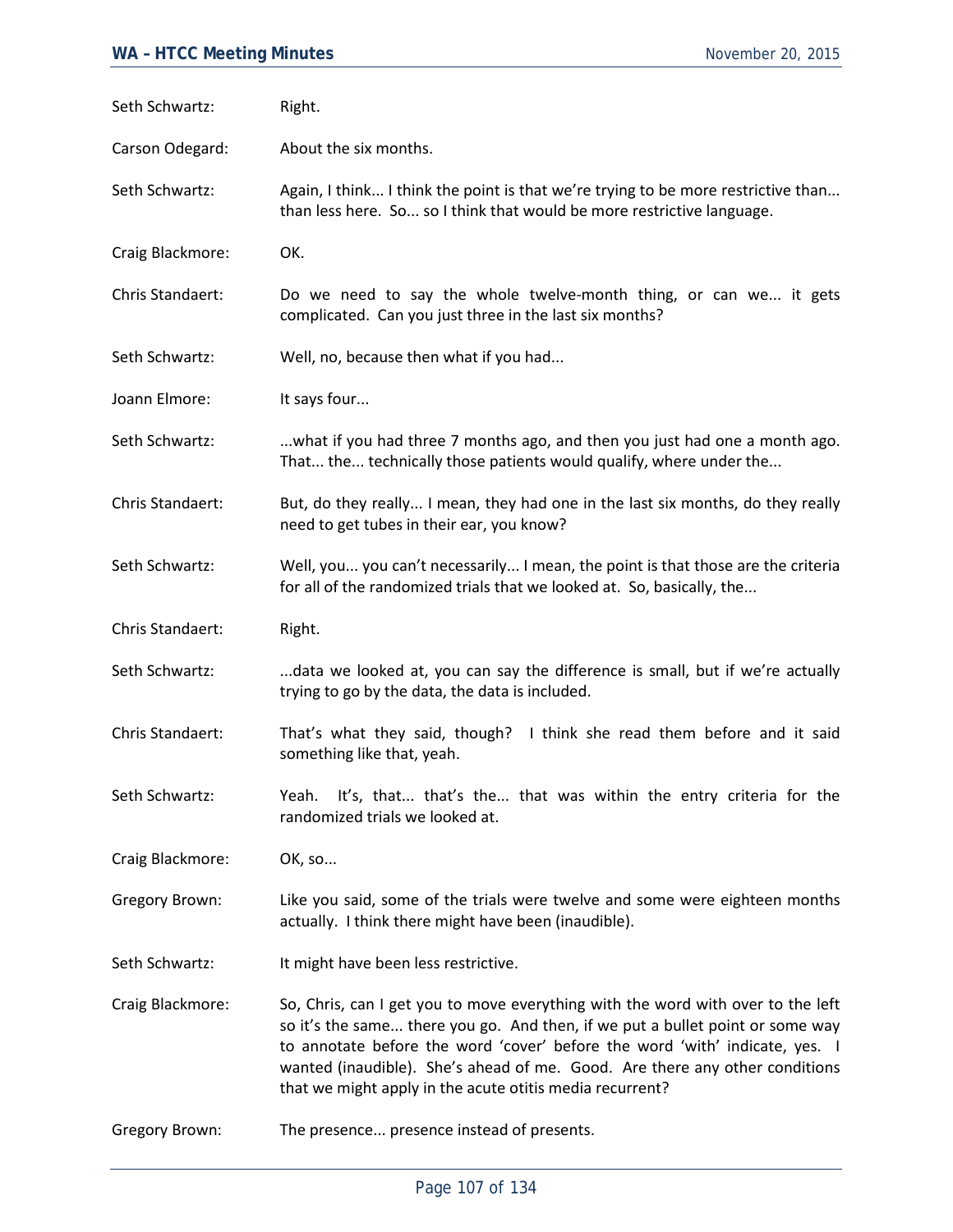- Seth Schwartz: It's almost Christmas. We can spell check it later. I guess the only... this probably doesn't apply in kids, but the only other guideline I can think about, well, it doesn't apply.
- Craig Blackmore: OK. Is this...
- Gregory Brown: That's good.
- Chris Standaert: That's good.
- Craig Blackmore: OK. So, then let's look at otitis media with effusion.
- Josh Morse: The only detail is the recurrent used to also include in the parenthesis recurrent or persistent.
- Seth Schwartz: So, we didn't really talk about that. It gets a little bit more complicated when you include persistent, because persistent usually you're referring to kids who have one episode that doesn't clear with multiple rounds of antibiotics. So, that's a little bit of a different situation.
- Chris Standaert: Wouldn't they have an effusion?
- Seth Schwartz: They do have an effusion, yeah.
- Chris Standaert: Right. So, it'd be in our next group.
- Seth Schwartz: Right, but they may not have had three episodes in the last six months. They may have had...
- Chris Standaert: No, but (inaudible) gone on for three months.
- Joann Elmore: If they have it for three months they would be.
- Seth Schwartz: But they... but... well that's the question so. If... would you... so, the difference is with, otitis media with effusion is without inflammation. I mean, that's the differentiation. So, acute otitis media has the presence of inflammation. So, kids have associated symptoms. With otitis media with effusion, it's just fluid. So... so, the child who has an acute infection that you give... that he doesn't resolve without antibiotics. You give him antibiotics, he doesn't resolve. You give him another round of...
- David McCulloch: That's complicated.
- Seth Schwartz: ...antibiotics, he doesn't get a...
- David McCulloch: Wouldn't that be complicated?
- Seth Schwartz: It's just... no, it's not. Well, you can define it that way, but it's not. I mean, in... the trials don't define that as a complication. It's just a persistent infection.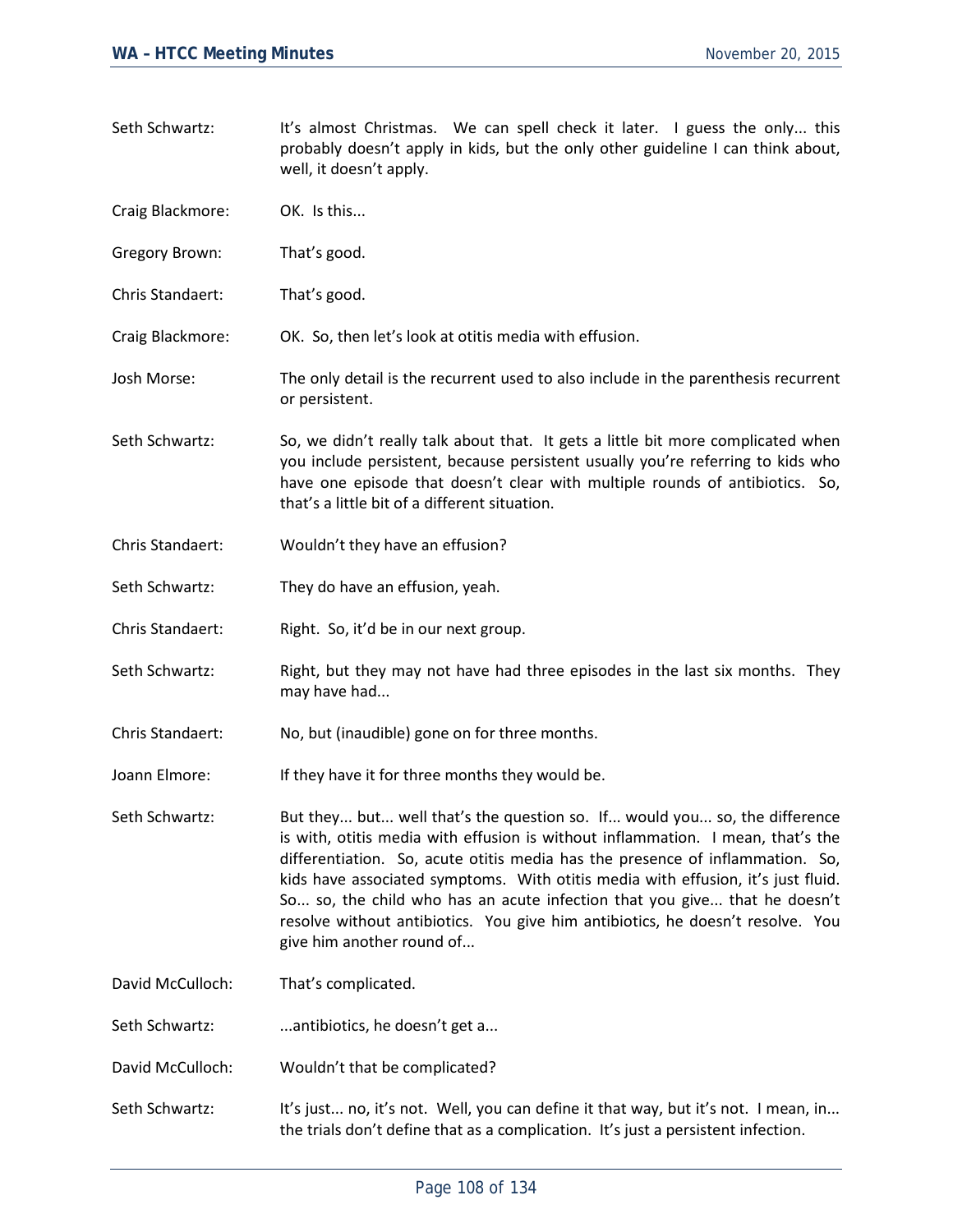- David McCulloch: But wouldn't you say that it... it's a... it's a more complicated (inaudible) acute otitis media?
- Chris Standaert: I don't think we have any data on when to put tubes in the setting of a nonclearing acute otitis media.
- Seth Schwartz: Right. That... that's what I'm saying. We didn't... we didn't look... first of all, there isn't any data on it. Second...
- Chris Standaert: That's what I mean.

Seth Schwartz: ....of all, we... we... we didn't look at it. So, I mean, that might be the one other population you'd want to call out is the persistent... for persistent.

- Craig Blackmore: So, are we... are we including persistent as a complication, I guess, is the question?
- Chris Standaert: I would lead that to the audiology... otolaryngologist to explain to the medical directors of the complications. We have no data. We have no data. We don't even know if it works. We don't know when to do it. We have no idea. We have no data at all. It wasn't part of our scope.
- Seth Schwartz: Well, so just to cla-... I mean, maybe we can get our clinical expert to comment on that situation.
- Carol MacArthur: My opinion is, I wouldn't go there. It's not that common of a scenario, and I think it's... it's in none of the guidelines and persistent acute otitis media is not in the literature very much. So, I just would leave it alone.
- Craig Blackmore: OK. So, if that occurs...
- Gregory Brown: But the way it reads now with recurrent up in the main header title, then that's going to imply that number one is not a single episode. So, don't we need to take the recurrent out of the header so that it's clear that number one is for one acute episode with the complication where number two is (inaudible).
- Craig Blackmore: I... I think that's... I think that's a good idea.
- Chris Standaert: So, recurrent's in our scope. We could take number one out of that header and just make it its own thing, right? So, we just cover for acute otitis media with complications. Then, under recurrent otitis media, which is... our charge was not to look at acute otitis media. We're to look at recurrent otitis media. Then, we say this is when we cover an acute otitis media. So, we pull it out of that header.

Gregory Brown: OK.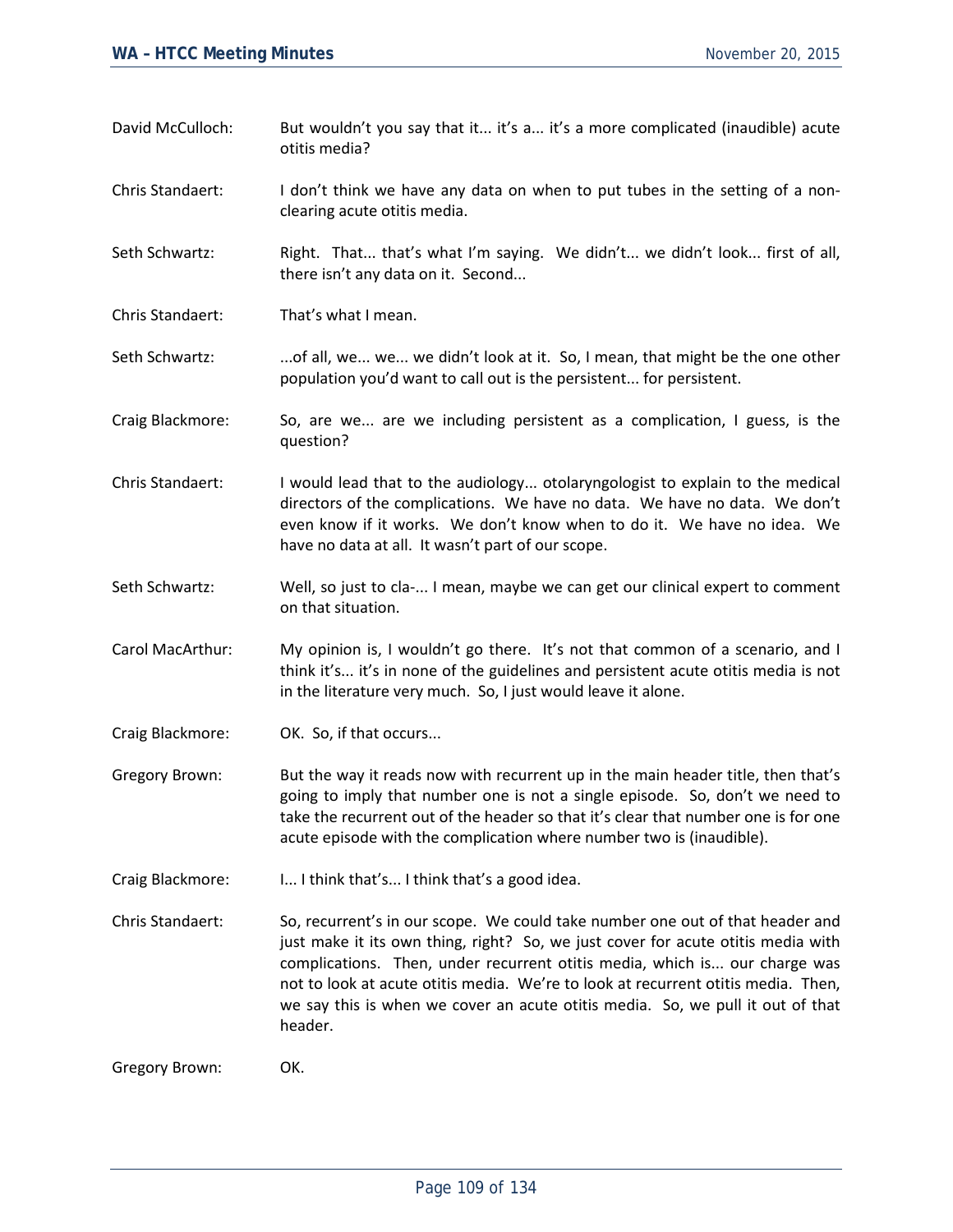Chris Standaert: So, we just have recurrent, because that's what we're supposed to be talking about. We're not supposed to be talking about acute, because then we get into this whole persistent, and we're not talking about that. We didn't look at it. Kevin Walsh: Just by definition, if you have that many episodes, it's recurrent. Michelle Simon: Right. Isn't it? Louise Kaplan: So, does... Chris Standaert: Just put acute otitis media, just call it (inaudible)? Louise Kaplan: ....the key, but the key question said... Chris Standaert: I like it. Louise Kaplan: ...recurrent or persistent evaluated separately. So, do you make a recommendation for recurrent and a recommendation for persistent? Seth Schwartz: Why don't we ask our evidence vendor if they saw anything at all on persistent. Robin Hashimoto: We didn't, and regarding the evaluated separately, that was meant to indicate the difference between otitis media with effusion and acute otitis media. Seth Schwartz: Yeah, I... I guess the only comment I'd have about it... I agree we have very little data on it, but I'm just saying, when you're in that clinical circumstance, basically the way it's written, you can't offer... like, it wouldn't be covered. If you had a child who had a six-month episode of otitis media, they don't have meningitis, they don't have facial nerve, you know, paralysis. They... they don't have an abscess, but they've had an infection for six weeks, you can't offer them a tube. Craig Blackmore: I think if we take out the word recurrent from the header, then we would leave it for the physician to say, this is a complication. I mean, does that seem like a reasonable way... you know, clinical practice, I'm putting these tubes in because this won't go away. It's complicated otitis media. Louise Kaplan: But if you put in recurrent or persistent, then if a child has a six-week long infection that doesn't clear, isn't that persistent? Seth Schwartz: I'm sorry. I didn't understand what your comment was. Louise Kaplan: Well, the question asked recurrent or persistent. So, Craig is saying take out both of those, but if you put them back in, and you have that circumstance where a child has an infection that doesn't clear for six weeks, wouldn't that be considered persistent and then fit the criteria? Seth Schwartz: Well, because they're persistent, but they still wouldn't fit those criteria, because...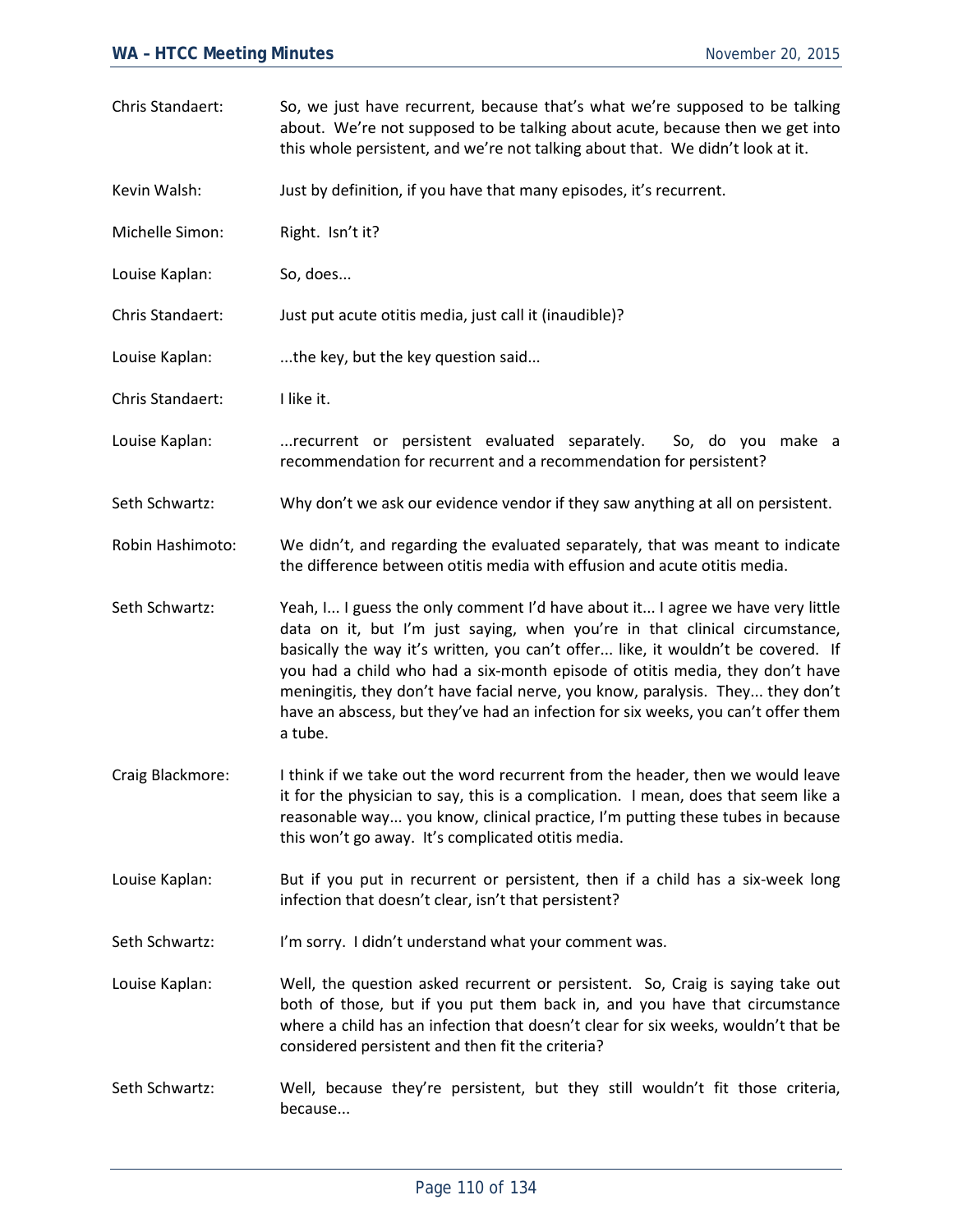Chris Standaert: Because they have to (inaudible).

- Seth Schwartz: ...they don't have a complication and they haven't had three episodes. They just have one episode that's persistent, so...
- Chris Standaert: And from the data... we have no data on persistent at all. So, we just leave it out. Then, like I agree with Craig that the... the ENT folks can then go back and say... say, look, this hasn't cleared in three months. It's a complicated infection. We need to put... this is our only choice. We tried, you know, and they, you know, make that case under rare circumstance.
- Carol MacArthur: The reality is, is that they go back to the pediatrician usually three, four times, it's not clearing. So, it's kind of documented, as if they had had four infections. We know it's a persistent one, but that's (inaudible).
- Craig Blackmore: I... I... I don't think this is going to prevent somebody from getting a tube in that circumstance, and certainly for the record, that is not the intent of the committee. OK. Otitis media with effusion, again, we can start with our colleagues, the otolaryngologists, or we can start with a different source. We can make one up. What do you guys think?
- Chris Standaert: So, the only real benefit is short-term improvement in hearing that we saw out of our stuff. So, if there's no documented hearing loss, there certainly isn't much point in doing it from what I saw. So, that should be a criteria. What decibel level do you make it at? I don't... I don't know. We should add documented hearing loss, if we're going to cover it, to be a criteria. You don't think?
- Kevin Walsh: Well, over what time period, because most of the time it resolves.
- Craig Blackmore: We... we need a time period. We might want hearing loss, as well.
- Chris Standaert: Right.
- Craig Blackmore: But I think we definitely need a time period.
- Chris Standaert: I'm just approaching the hearing loss.
- Michelle Simon: So, the NICE... the NICE recommendations recommend three months, I think, right, with a 25 to 30...
- Craig Blackmore: Three months seems to be a...

Michelle Simon: ...decibel.

Craig Blackmore: ...standard. So, three months? Three months of effusion... documented effusion, effusion... I've heard a recommendation for a hearing test that says documented hearing loss or hearing... hearing loss, I guess is appropriate.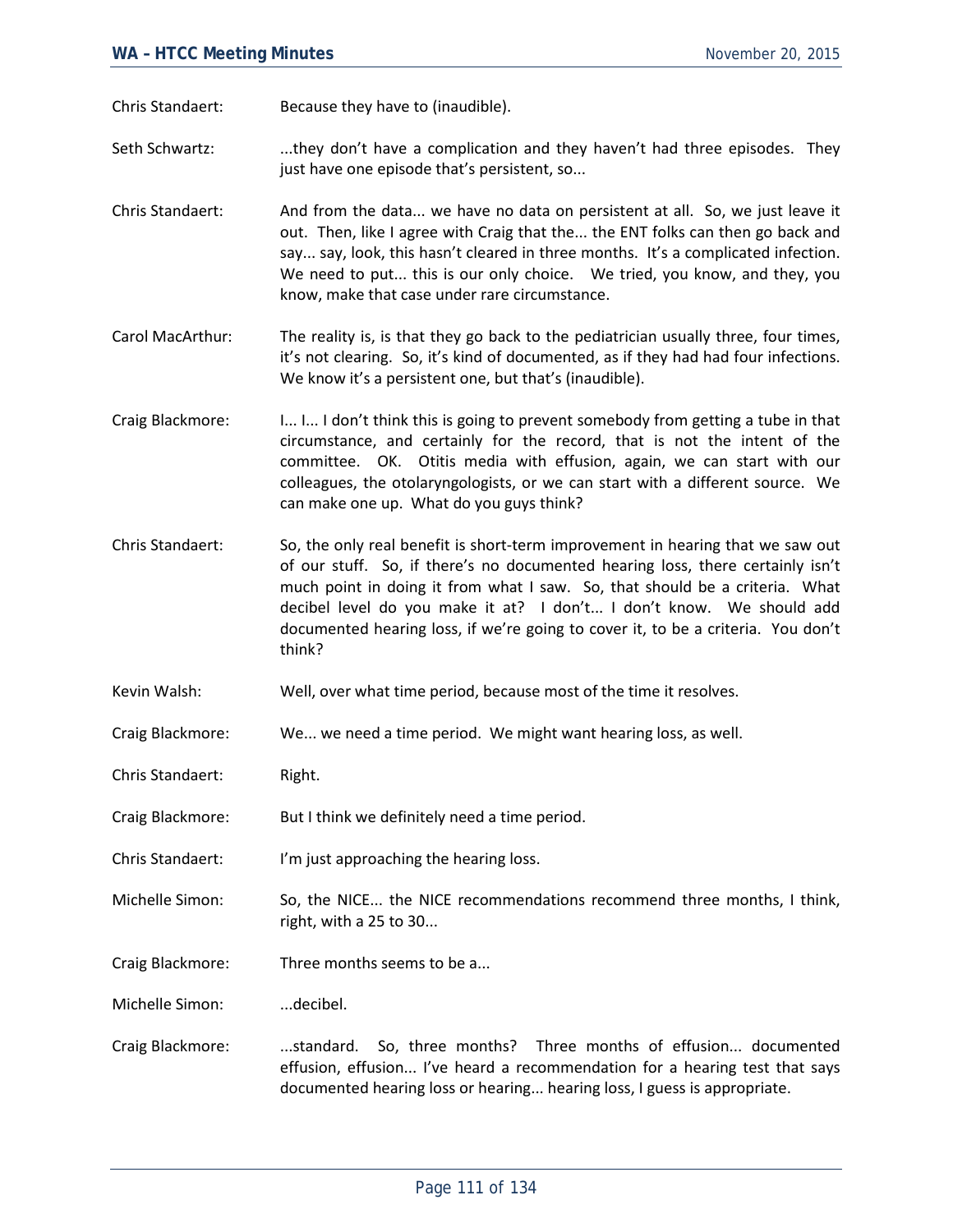| Seth Schwartz:   | So, there's again, just a little more background. So, NICE does give the the<br>decibel definition. The AO did not. They used the term hearing difficulties, and<br>the reason for that there were a couple reasons for that. Part of it is it can be<br>challenging in some of these kids it can be challenging to get an audiogram<br>that is that's consistent. So, if you have an 18-month-old who is not reliable,<br>you may not be able to get a reading on (inaudible)                                                                                   |
|------------------|------------------------------------------------------------------------------------------------------------------------------------------------------------------------------------------------------------------------------------------------------------------------------------------------------------------------------------------------------------------------------------------------------------------------------------------------------------------------------------------------------------------------------------------------------------------|
| Chris Standaert: | Didn't she say                                                                                                                                                                                                                                                                                                                                                                                                                                                                                                                                                   |
| Seth Schwartz:   | or not?                                                                                                                                                                                                                                                                                                                                                                                                                                                                                                                                                          |
| Chris Standaert: | didn't she say audiograms are very reliable, and you can I believe I                                                                                                                                                                                                                                                                                                                                                                                                                                                                                             |
| Seth Schwartz:   | They are in most kids.                                                                                                                                                                                                                                                                                                                                                                                                                                                                                                                                           |
| Chris Standaert: | heard that, so.                                                                                                                                                                                                                                                                                                                                                                                                                                                                                                                                                  |
| Seth Schwartz:   | But occasionally, you'll set up well, anyway, you can come out of this, as well,<br>but so that's one challenge, and and accessibility of of it may vary in<br>populations, because certain populations may have limited access to to<br>hearing tests. I'm not saying we shouldn't use it. I'm just saying what the the<br>reason the AAO used the term hearing difficulties, as opposed to a degree of<br>hearing loss was due to some of the challenges with audi- audiometry both<br>access to and and ability to actually get it in some of these children. |
| Craig Blackmore: | So, you can you can access surgery but not a hearing test? Is that no. I<br>mean, most CHCs have an audiogram.                                                                                                                                                                                                                                                                                                                                                                                                                                                   |
| Seth Schwartz:   | So, it's it so there are some under-served areas that don't have audiometry.<br>They may have screening audiometry or they may have, you know, other things,<br>but they may not have an audio- an audiologist available.                                                                                                                                                                                                                                                                                                                                        |
| Joann Elmore:    | But they have ENT surgeon that will put in a tube?                                                                                                                                                                                                                                                                                                                                                                                                                                                                                                               |
| Seth Schwartz:   | Some do. I mean, there's I mean, again, this is going to be a limited                                                                                                                                                                                                                                                                                                                                                                                                                                                                                            |
| Chris Standaert: | So, an ENT surgeon                                                                                                                                                                                                                                                                                                                                                                                                                                                                                                                                               |
| Seth Schwartz:   | you could                                                                                                                                                                                                                                                                                                                                                                                                                                                                                                                                                        |
| Chris Standaert: | should get an audiometrist and do what they're supposed do do their job,<br>no offense.                                                                                                                                                                                                                                                                                                                                                                                                                                                                          |
| Craig Blackmore: | OK. So, three months. So, persistent maybe I don't want to use the word<br>persistent, but duration of effusion of three months or greater, and                                                                                                                                                                                                                                                                                                                                                                                                                  |
| Seth Schwartz:   | And I would specify bilateral, because there's a difference between unilateral<br>and bilateral that                                                                                                                                                                                                                                                                                                                                                                                                                                                             |
| Craig Blackmore: | Bilateral.                                                                                                                                                                                                                                                                                                                                                                                                                                                                                                                                                       |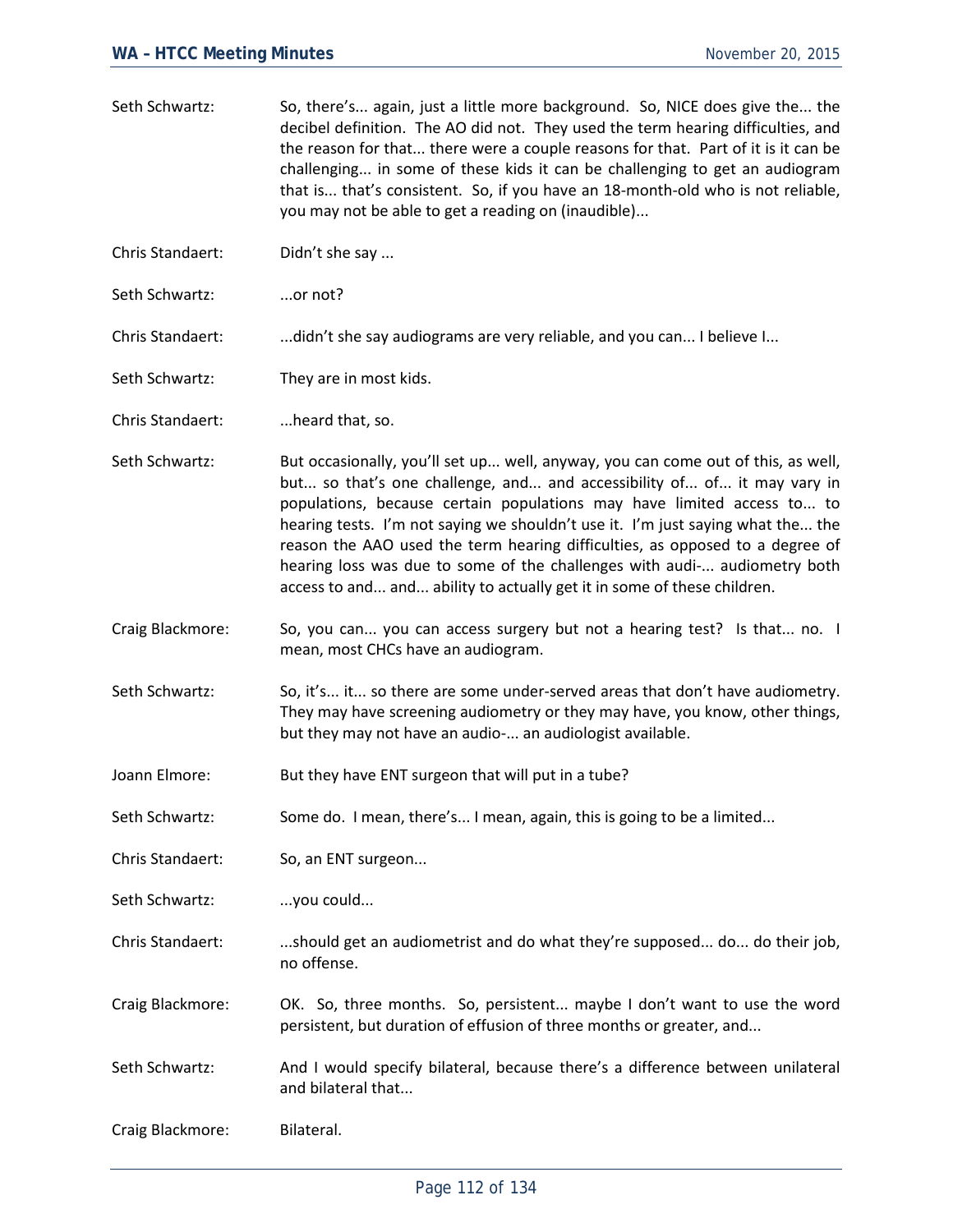Seth Schwartz: ...general, yeah. For bilateral effusion present for three months or longer.

Chris Standaert: You don't treat a unilateral effusion?

Seth Schwartz: So, the... the... the effect of a hearing impairment in one ear is... is... over a short period of time is less than that of a bilateral hearing loss. So, generally, we'll observe patients for... for six months with a unilateral effusion before intervening versus three months for a bilateral effusion. And that's all... that's in the guidelines, as well.

- Craig Blackmore: OK. And then, something about hearing loss. Do we want to have a more concrete documented hearing loss, hearing... can I say loss? Does that mean decrease in hearing acuity? Or do I have to say decrease in hearing acuity?
- Seth Schwartz: I think you can say with hearing loss.
- Craig Blackmore: Hearing loss is OK?
- Seth Schwartz: I think you can say documented hearing loss. That's fine.
- Craig Blackmore: OK, documented hearing loss.

Louise Kaplan: In the guidelines, it uses the word difficulties.

Seth Schwartz: Yeah, and that... and that's what I was getting at, but I think, I mean, again, I'm not saying where I fall on that. I'm just saying that's what the... that's why they use that term, is it's sort of hard to define exactly, but if you want to be more stringent, I think, like the NICE criteria are more stringent. It's a documented hearing loss as opposed...

- Craig Blackmore: Yeah, and I...
- Seth Schwartz: ...to just difficulties with hearing.

Craig Blackmore: ....I don't know that we need to define the number of decibels, but I don't know. Do we need to define the number of decibels? I mean, what's the? I'm not seeing any enthusiasm. I'm not seeing enthusiasm for that.

Gregory Brown: I mean, in this ...

Craig Blackmore: And so hearing loss.

Gregory Brown: ...in this... in this aged patient group to... to have a rigid documentation requirement seems exceedingly difficult to me and... and you may have kids that absolutely need something, and you just can't... they're... they're not cooperative. They're whatever, I mean.

Craig Blackmore: It's in the clinical trial inclusion criteria, but we don't have to say that. We may respect the difficulty in getting a precise measurement and just say any hearing.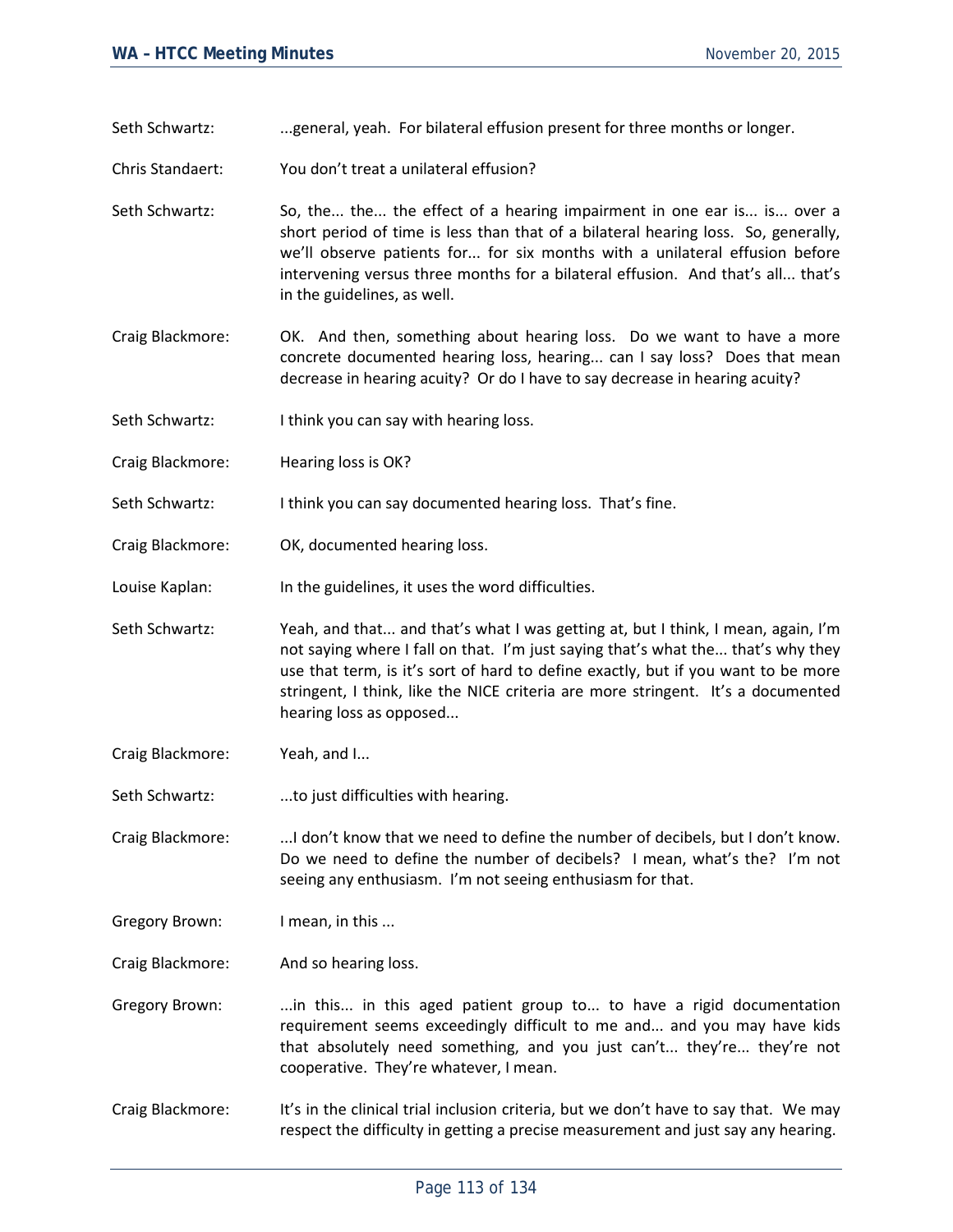| Kevin Walsh:          | Are we going to vote on these separately?                                                                                                                                                                                                                                                                                             |
|-----------------------|---------------------------------------------------------------------------------------------------------------------------------------------------------------------------------------------------------------------------------------------------------------------------------------------------------------------------------------|
| Michelle Simon:       | Yes.                                                                                                                                                                                                                                                                                                                                  |
| Craig Blackmore:      | We can.                                                                                                                                                                                                                                                                                                                               |
| Chris Standaert:      | I mean, I feel like we're doing this because the data show there is improvement<br>in hearing acuity. So, if you can't document loss in hearing acuity, why are you<br>doing it? That's my that's my and I'll say you know, that's my that's the<br>way I look at it.                                                                 |
| Craig Blackmore:      | The question is, do we define what we mean by documented hearing acuity as a<br>certain number of decibels or a certain                                                                                                                                                                                                               |
| Louise Kaplan:        | That's what NICE does.                                                                                                                                                                                                                                                                                                                |
| Craig Blackmore:      | (inaudible) NICE says you got to be at 20 or above.                                                                                                                                                                                                                                                                                   |
| Gregory Brown:        | So so, Chris? Chris, for the (inaudible) guidelines, you had to have a venogram<br>to document a venous thromboembolic event. I've never ordered a a<br>venography. So, I guess my point is, is just because the trials used a specific way<br>to document something doesn't mean we have to put it in the criteria that way.<br>It's |
| Chris Standaert:      | No, but but you so, but if you're going to treat a deep venous thrombo, you<br>want to find that you have a deep venous thrombosis at some point, right? You<br>want to document that that's what you have. You don't have to                                                                                                         |
|                       |                                                                                                                                                                                                                                                                                                                                       |
| Gregory Brown:        | Right.                                                                                                                                                                                                                                                                                                                                |
| Chris Standaert:      | do a venogram.                                                                                                                                                                                                                                                                                                                        |
| Gregory Brown:        | Right.                                                                                                                                                                                                                                                                                                                                |
| Chris Standaert:      | But we're just saying you have to document that there's hearing loss, because<br>that's the (inaudible).                                                                                                                                                                                                                              |
| Gregory Brown:        | Yeah. No. No. No. I wasn't                                                                                                                                                                                                                                                                                                            |
| Chris Standaert:      | That's all. OK.                                                                                                                                                                                                                                                                                                                       |
| <b>Gregory Brown:</b> | yeah. I wasn't disagreeing with the documented hearing loss. I was just<br>saying don't set a threshold that you                                                                                                                                                                                                                      |
| Chris Standaert:      | Oh, yeah.                                                                                                                                                                                                                                                                                                                             |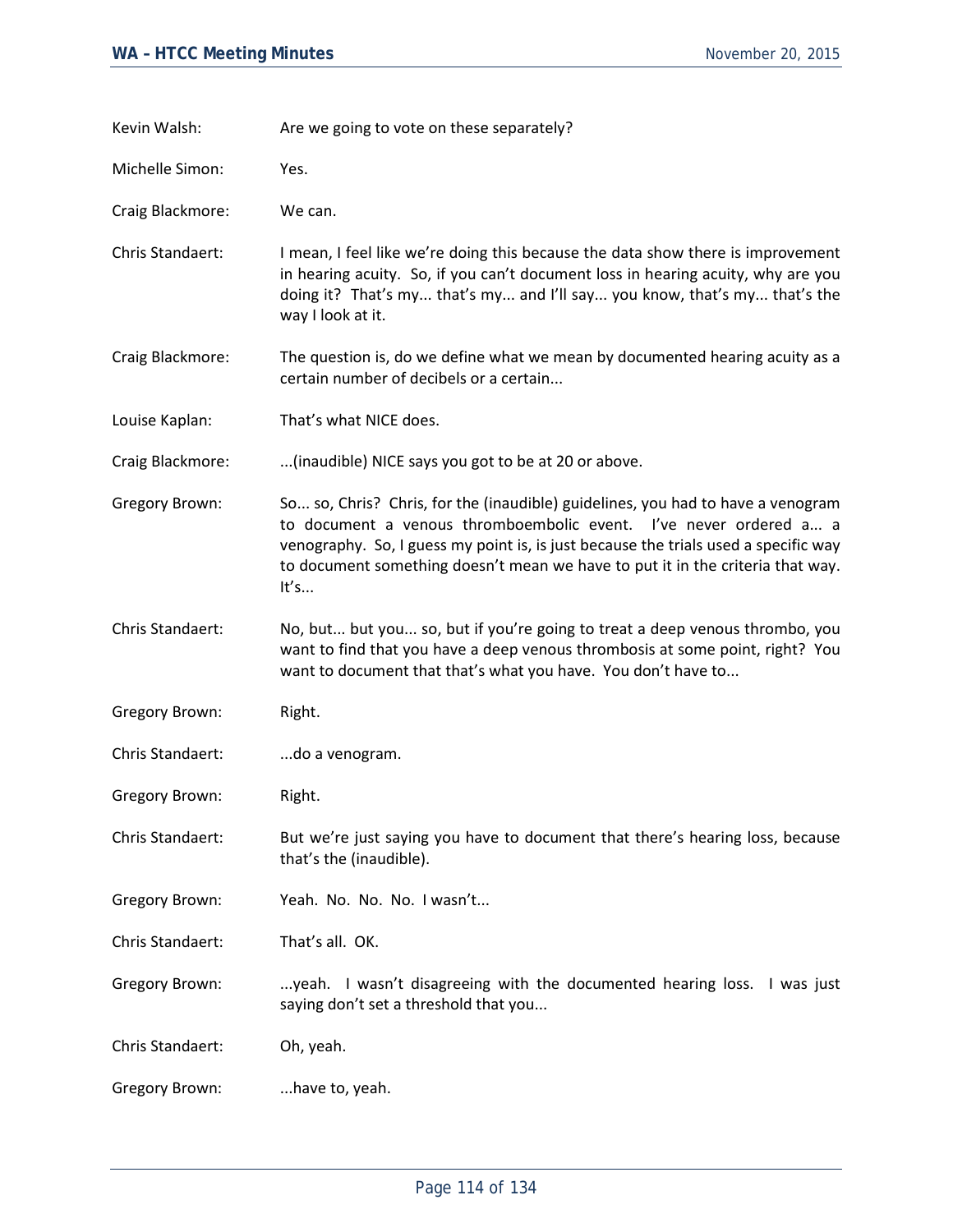- Michael Souter: I honestly don't know what basis we'd have for coming up with a figure. I mean, we've heard some, you know, 7 to 8 decibels maybe a kind of insignificant level, as, you know, as measured, perhaps, by somebody (inaudible) interpret speech, you know, socialize, etc., 25 to 30 decibels is a fairly significant grade of loss, I understand, but I'm just concerned that we haven't seen any data to justify, you know, either that as a criterion of longer-term performance. All we've got is that, OK, there's no difference in the development of language. That's all the data we actually have in the studies. There's nothing else that actually ties that decibel hearing loss to that, you know? And... and I think in the... in the absence of that, we'd just be fishing in the dark, and I... I would just be happier, I think, just to go with Seth's saying about, you know, hearing difficulties.
- Louise Kaplan: In the NICE guidelines, it specifies decibels, and so in the NICE guidelines are there... it has a reference to the guidelines. Do they have documented studies that they used to come up with this criteria?
- Seth Schwartz: They looked at the same trials we are looking at today.
- Louise Kaplan: Because they... they have a... a recommendation for when surgery is recommended.
- Michelle Simon: And the inclusion criteria for the trials we looked at today, what was the decibel hearing loss required? I don't remember.
- Gregory Brown: 20 to 70.
- Craig Blackmore: 20 to 70.
- Michael Souter: In some of them, not in all of them.
- Gregory Brown: Yeah, in some of them.
- Michelle Simon: So, 20 was the minimum.
- Chris Standaert: That wasn't the loss, that was the...
- Gregory Brown: And... and... (inaudible) required it.
- Chris Standaert: ....that wasn't the loss, that was the threshold, right? So, that wasn't the change from the other ear or change from expected. That was the threshold at which they could hear.
- Craig Blackmore: Well, we're talking about bilateral. So, it wouldn't have the other ear for comparison. So, I think that's...
- Chris Standaert: Right.
- Craig Blackmore: ...it's the threshold we're talking about, not a change because we can't...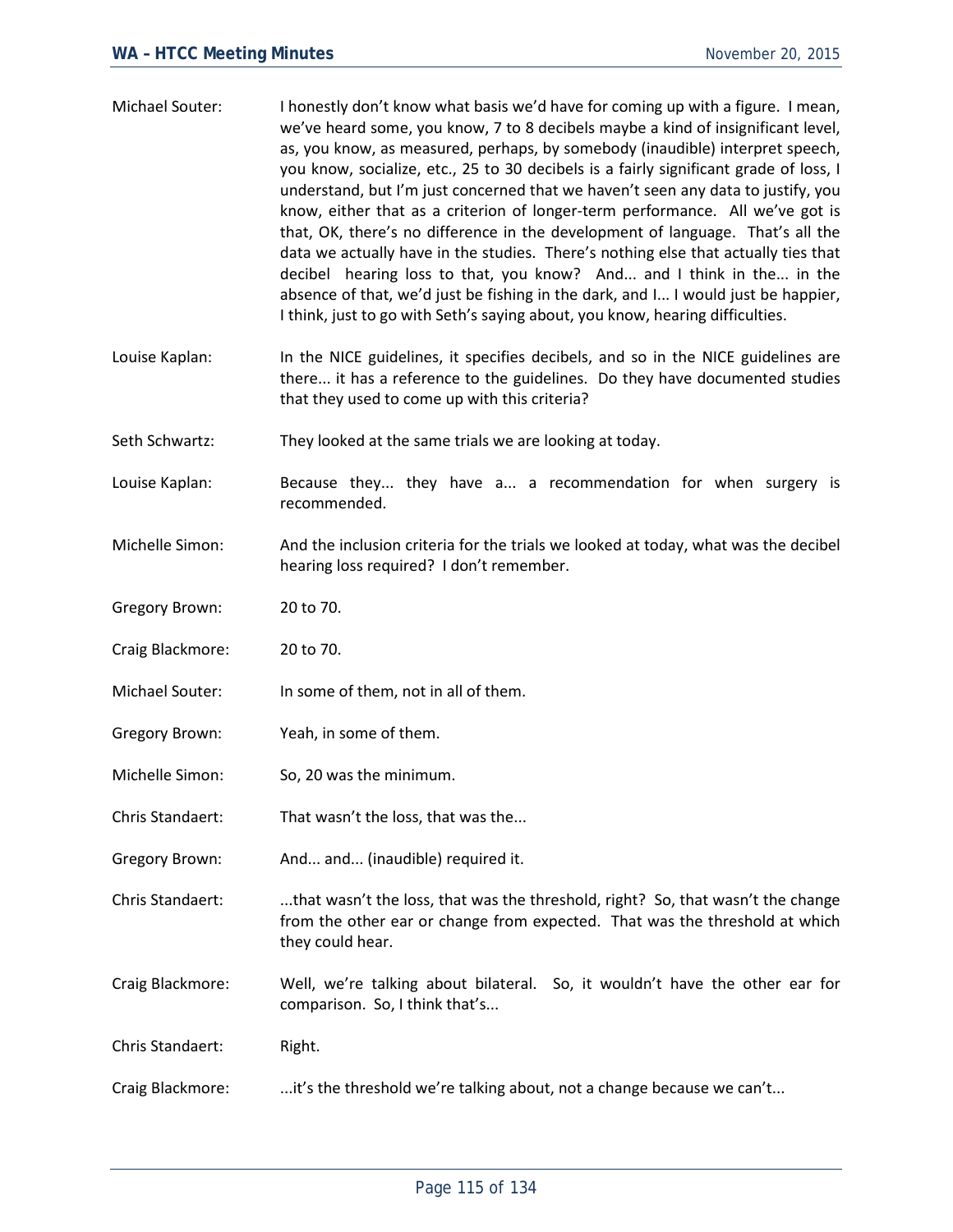| Chris Standaert:      | Right. I'm just, yeah, yeah. It's a change and I don't know how they even just<br>make or measure it directly, but yeah, the threshold is                                                |
|-----------------------|------------------------------------------------------------------------------------------------------------------------------------------------------------------------------------------|
| Joann Elmore:         | Are you talking about bilateral? Because you haven't put that up there if that's<br>what you're talking about.                                                                           |
| Craig Blackmore:      | Well.                                                                                                                                                                                    |
| Seth Schwartz:        | It should be bilateral.                                                                                                                                                                  |
| Joann Elmore:         | But it's not up there.                                                                                                                                                                   |
| Seth Schwartz:        | Yeah.                                                                                                                                                                                    |
| Joann Elmore:         | And I also heard unilateral at six months, even though we haven't seen data on<br>that.                                                                                                  |
| Seth Schwartz:        | Yeah.                                                                                                                                                                                    |
| Craig Blackmore:      | So, let's put bullet point three bilateral effusion bilateral effusion.                                                                                                                  |
| Michelle Simon:       | You put it in one.                                                                                                                                                                       |
| Seth Schwartz:        | So, just to be clear. I I would put it in one.                                                                                                                                           |
| Michelle Simon:       | Bullet point one.                                                                                                                                                                        |
| Seth Schwartz:        | We we're talking about for bilateral the three months is for bilateral.                                                                                                                  |
| <b>Gregory Brown:</b> | Yeah, so                                                                                                                                                                                 |
| Seth Schwartz:        | We can decide whether we want to do anything about the six month, but I<br>didn't the guidelines, you know, clearly say unilateral for six months or longer.                             |
| Gregory Brown:        | So, one should be                                                                                                                                                                        |
| Joann Elmore:         | Do we even want to                                                                                                                                                                       |
| Louise Kaplan:        | Covered duration bilateral.                                                                                                                                                              |
| Joann Elmore:         | go there (inaudible) data.                                                                                                                                                               |
| Craig Blackmore:      | OK. So, Chris, on bullet point number one, cover if bilateral cover cover of<br>duration of bilateral effusion three months or greater, and then we can drop<br>that bullet point three. |
| Carol MacArthur:      | Am am I allowed to ask a question?                                                                                                                                                       |
| Craig Blackmore:      | Sure.                                                                                                                                                                                    |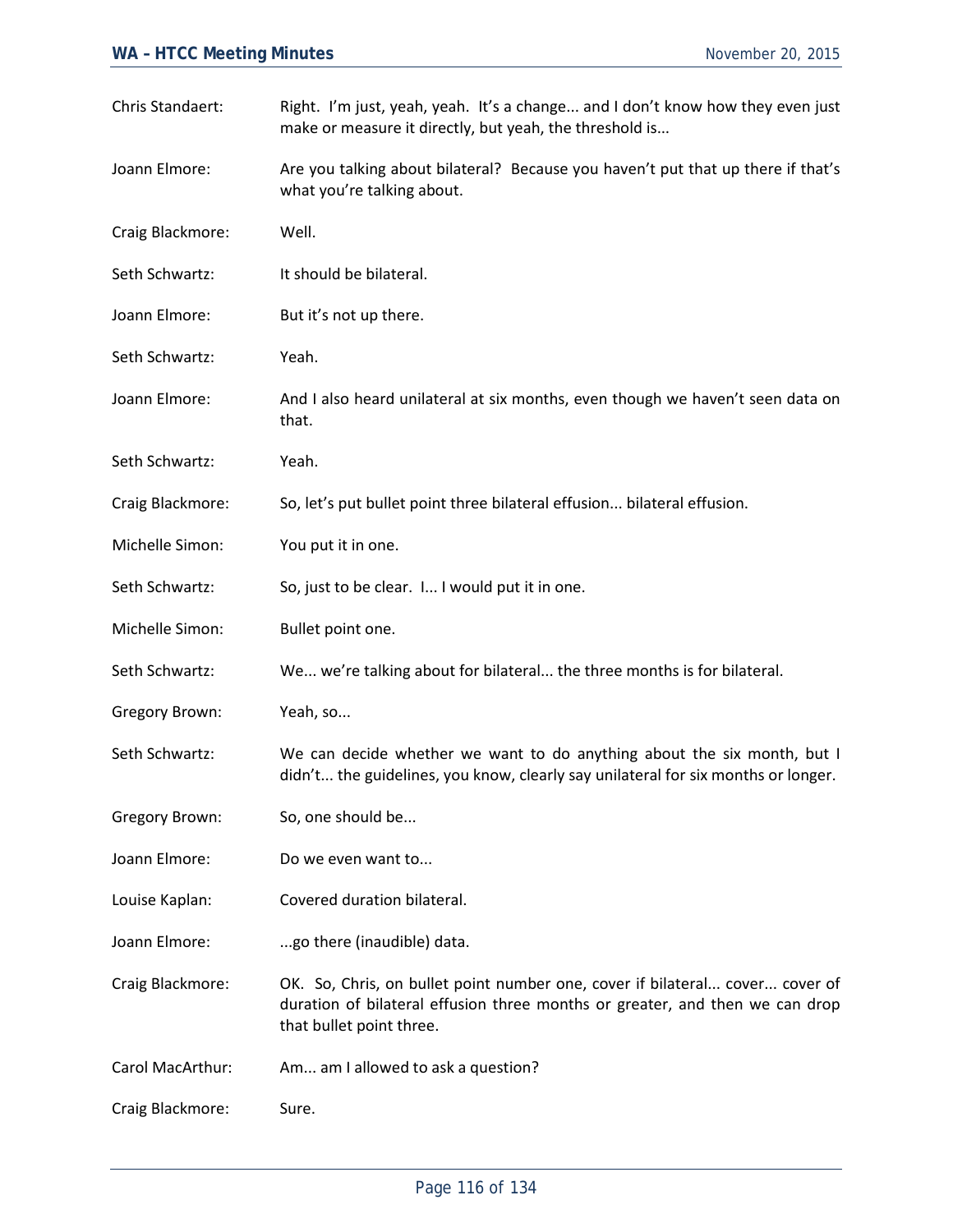- Carol MacArthur: You might want to discuss whether you want to just cover bilateral, because that's... it is worth discussing versus covering unilateral and bilateral.
- Joann Elmore: That's kind of where I was wandering also.
- Craig Blackmore: Thank you. OK. Let's do that, but before we go there, I just want to finish up this point of Down's and craniofacial... can... can you give us the wording. We had wording from Seth and.
- Seth Schwartz: So, in several of the guidelines is the... in reference to at-risk children, and then there's two categories of at-risk children, children at... at increased risk of persistent effusion based on anatomic abnormalities, and that would be things... yeah, anatomic abnormalities, which would be things like craniofacial disorders, Down Syndrome, cleft... cleft palate.
- Craig Blackmore: Do we need to list those, or can we just say anatomic abnormalities?
- Seth Schwartz: I think you can probably just say anatomic abnormalities, which is probably adequate.
- Craig Blackmore: So, then the next line, B.
- Seth Schwartz: B would be children at disproportionate... at risk of disproportionate effects of hearing loss, such as speech delay, underlying sensorineural hearing loss, or cognitive disorders. No disproportionate risk from hearing loss, such as speech delay, underlying sensorineural hearing loss, sensorineural, N-E-U-R-A-L-. We can fix that. Yeah, and cognitive disorders.
- Joann Elmore: So, we haven't looked at data on this.
- Chris Standaert: So, yeah. Where's all this... we don't have... where is all this coming from?
- Seth Schwartz: The issue is that these are the kids who were all pulled out of all the trials. So, again, we're... we're saying we're going to restrict it in the kids that we've seen data on, but...
- Joann Elmore: So, does that mean...
- Seth Schwartz: ...these are the kids...
- Joann Elmore: ...that a kid that a mild speech delay that has a little bit of fluid for, like, two days, gets a tube put in?
- Seth Schwartz: No. I think that's... it's... but the problem is that there's... there... so, the issue is that there is no data on these children, because they were excluded from all the underlying trials. So, if you have a child who has speech delay and has a bilateral effusion, and you don't know how long it's been present, that may affect it more, or a kid with underlying sensorineural hearing loss having a mild hearing impairment for even a month could affect them. It's not saying you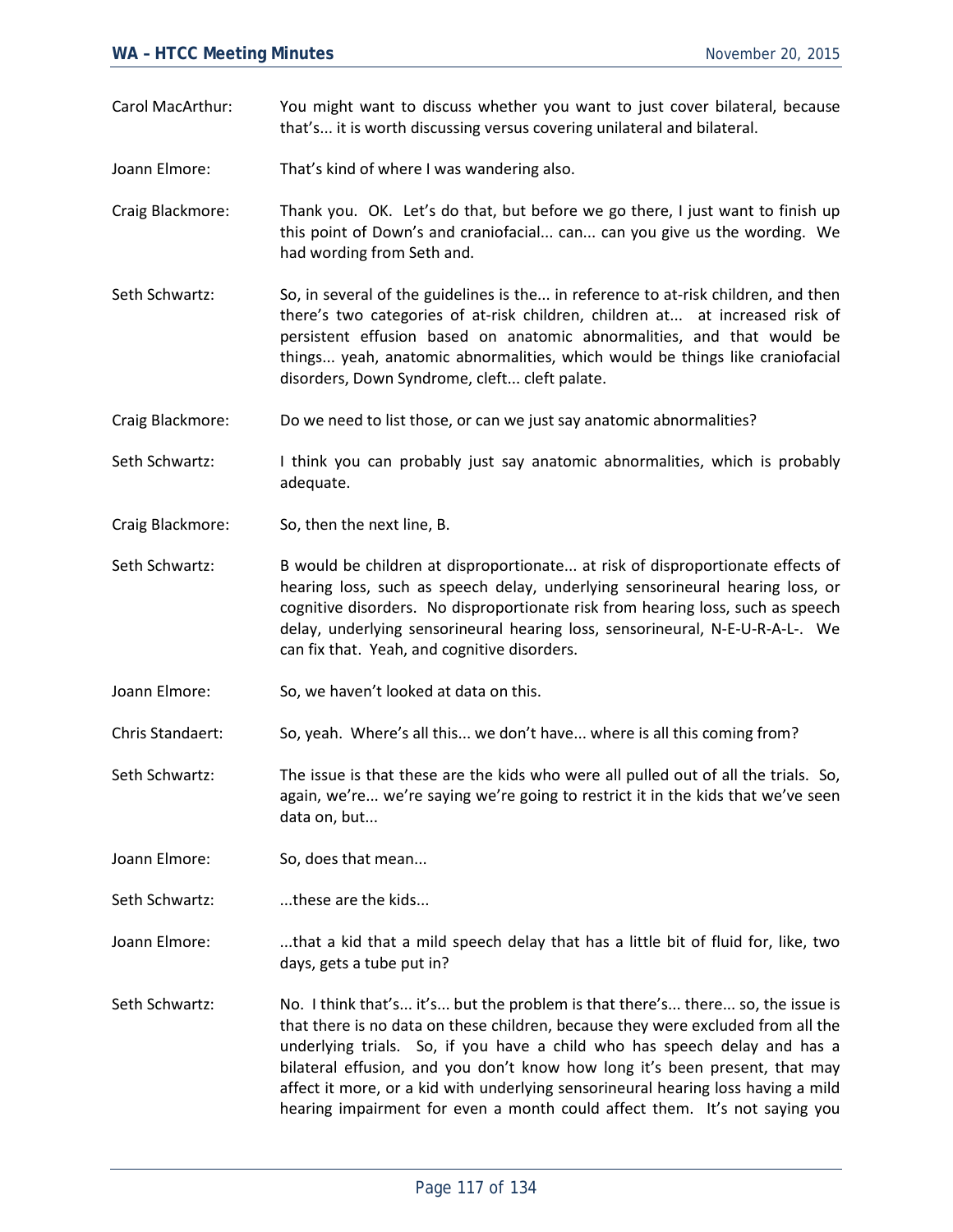have to put in tubes in those kids. It's saying you're evaluating them differently. Now, again...

- Joann Elmore: So, you wouldn't wait to see whether they've had it for three months and?
- Seth Schwartz: Generally, the thought is that the... the impact of the hearing loss is more significant in these children. So, you don't want to put the same limitations on them. Again, you guys can decide how you want to handle this, because we've not seen a lot of data on it. I'm just telling you, this is... because these kids were excluded from all the trials and the perception amongst the community that cares for them is... is that fact that they are disproportionately affected. That's why they've been called out.
- Joann Elmore: No, that makes sense.
- Chris Standaert: So, we... we can... we can do what the agency directors said and say these conditions do not... these... this decision does not apply to, and we call them out, and what that means is, they're not covered, it means the agencies can do whatever they want to with them. They can make them preauthorization required. If we say cover in these conditions, then they can't require preauthorization. They have to just pay for it. So, if we have no data on them, we shouldn't be saying one way or the other we could... we... if they were excluded from our literature, we can exclude them from our decision and let them decide what to do with them.
- Craig Blackmore: Well, that's a little bit of a copout.
- Gregory Brown: Actually, yeah. I...
- Chris Standaert: No, it's not.
- Gregory Brown: ...I have... I have...

Chris Standaert: It's not a copout at all. We didn't get any data on them.

- Gregory Brown: ...well, but...
- Chris Standaert: If they're excluded from the studies.
- Gregory Brown: ...we're talking about Medicaid kids and when I've tried to get preauthorization for a procedure for even fracture care, just the paperwork alone will delay treatment, and... and I'm not comfortable with... with that.
- Craig Blackmore: We... we have the data there is.
- Kevin Walsh: There's a little difference in urgency here. That's not an analogous comparison, I'm sorry.
- Gregory Brown: No, but... but... but the, no, but I mean, the... the point is is that it... it... it's... certain Medicaid...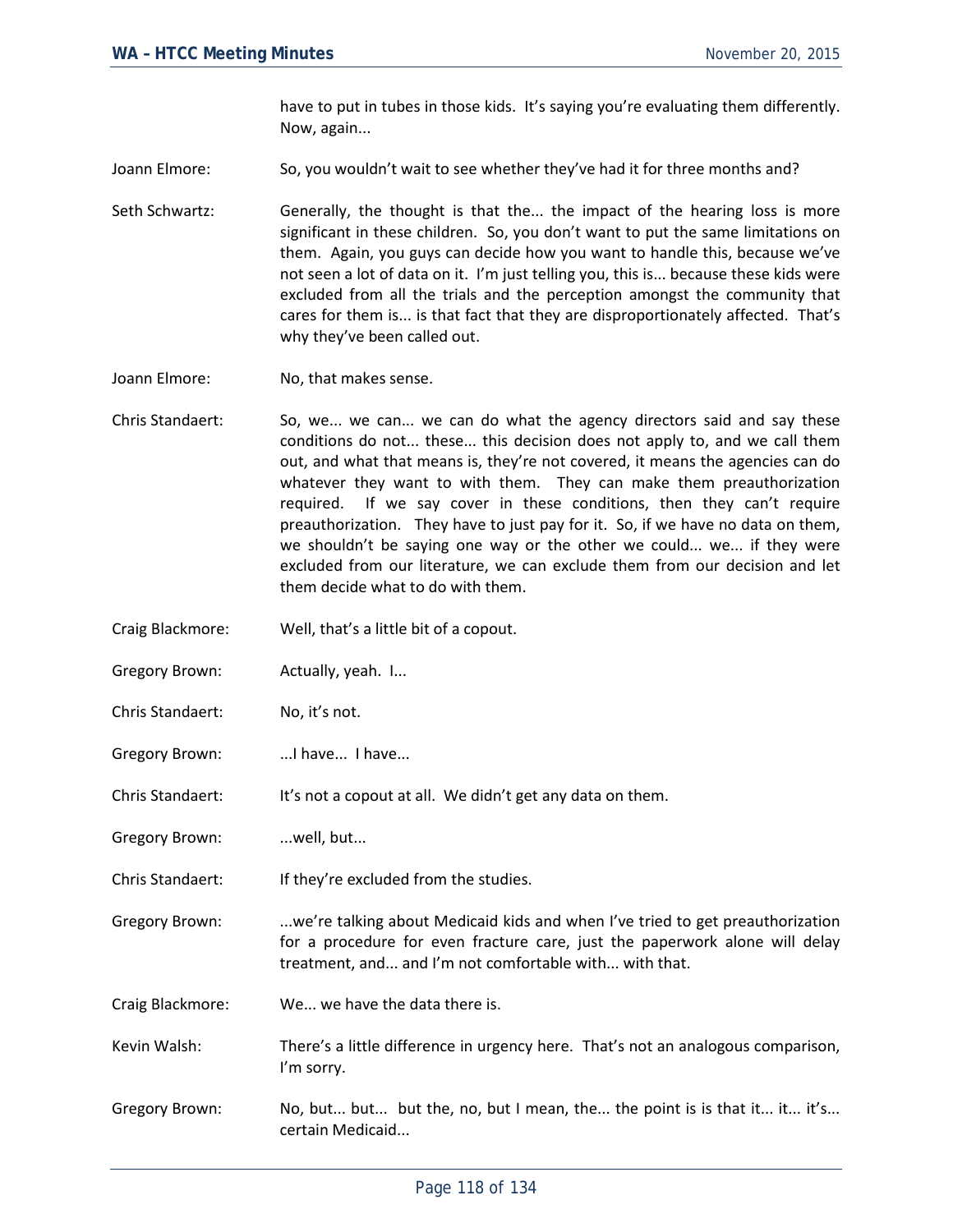Seth Schwartz: The issue is delay...

Gregory Brown: ...payers significantly delay authorization, and...

Seth Schwartz: ...and the issue is your concern about a delay. It does put them in a circumstance where they may have an increased delay just for authorization, may not be a good situation. So, anyway, again, you guys can decide what you want here, but I'll just tell you that I think that currently, there's no restrictions on those kids, and I don't think the intent of this review was to say, what do we do with these kids? We're really worried about... anyway... I don't think anybody wants to restrict... I mean, if you guys want to, we can talk about that, but I don't think that was the... the intent to bringing this up. I mean, you guys can comment, but...

Chris Standaert: We're not saying they have to be restricted. We're just saying the agency can do whatever they want with them. They can restrict them if they want to. They can not restrict them if they want to. We didn't get the data on them to talk about this...

- Craig Blackmore: Well...
- Chris Standaert: ...population.

Craig Blackmore: ...we got the data. We have all the data there is on these populations. Isn't that correct, Robin? You didn't... in your literature review, you got the data on these people. There isn't any, but you got it.

- Robin Hashimoto: That's correct. There is no comparative data.
- Craig Blackmore: So...
- Seth Schwartz: Yeah. So, there's no randomized trials on these kids.
- Craig Blackmore: ...there's no randomized trials.
- Robin Hashimoto: And there... there weren't...
- Seth Schwartz: That's a very different situation.
- Craig Blackmore: So...

Seth Schwartz: There's a lot of data on these kids. There's just no randomized trials.

Craig Blackmore: ...procedurally, I don't like the... the... we are given a problem, and we say we're only going to answer part of it, and we don't want to answer the other part. So, if it was covered in our evidence review, the onus is on us to make a decision about it. If it wasn't covered in our evidence review, then we shouldn't, absolutely not, make a decision about it, so.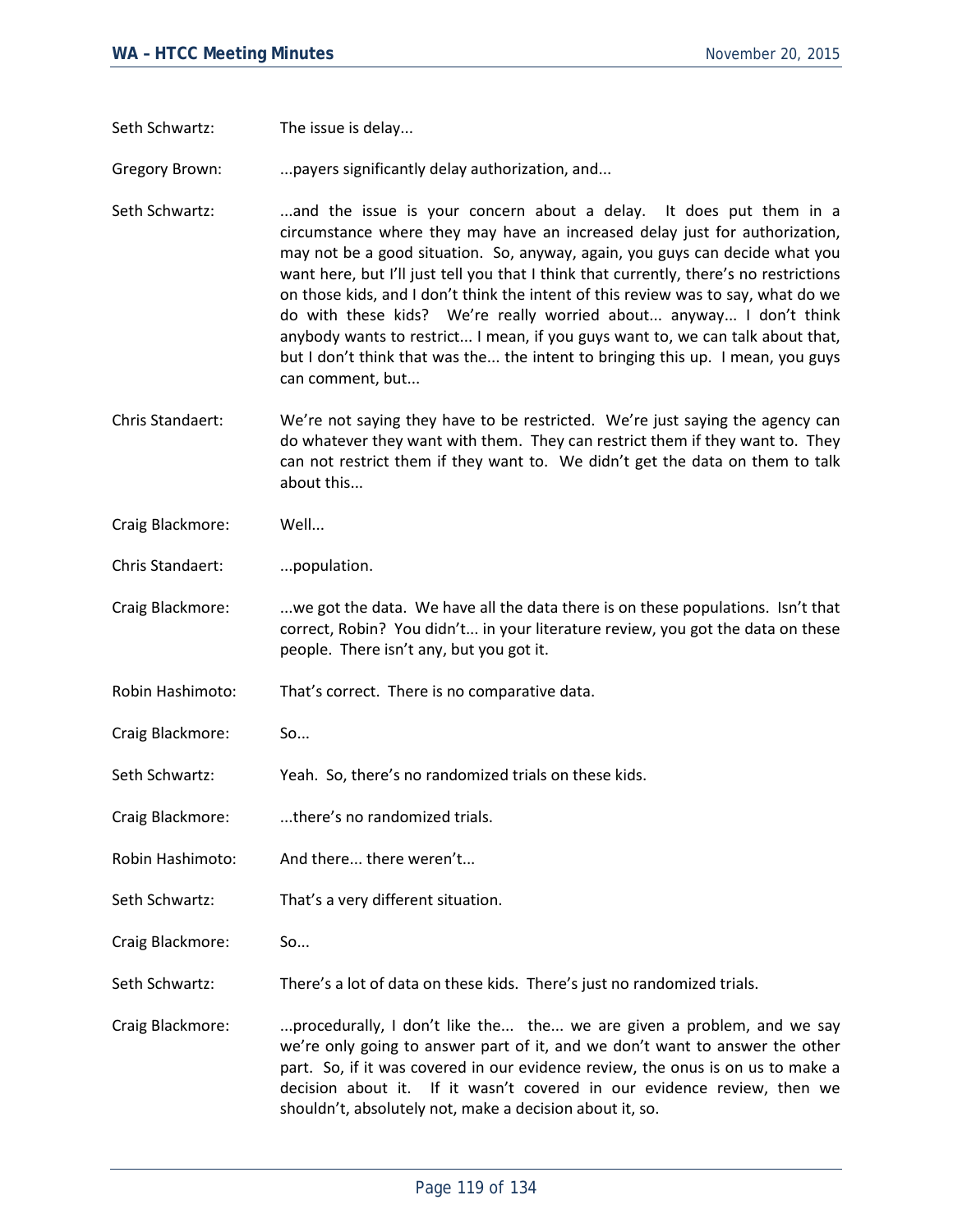Robin Hashimoto: There... there were no studies that met our inclusion criteria, as specified.

Craig Blackmore: No clinical...

Robin Hashimoto: On these pub-...

Craig Blackmore: ...trial data in these (inaudible).

Robin Hashimoto: ......right, or nonrandomized comparative data with the stipulations that we placed on them.

- Craig Blackmore: OK. So, therefore, I think we can't give it back to the agency directors. We have to make a decision, and... and... and, you know, one path is to say we accept that these children are at higher risk, and we see that there is a short-term benefit, maybe, in normal children and that short-term benefit may be of more value in these children. Therefore, we are going to cover them. Another decision might be to treat them the same as all the other children, but the randomized clinical trial data doesn't include.
- Kevin Walsh: Then why, I, I'm sorry. I understand the point you're making, Craig, but the... that's not what the state agencies proposed, and if they can live with the wording that they proposed, why are we disagreeing with it?
- Michael Souter: Because the wording they proposed is, in otherwise healthy children. They're not... that's what they proposed. That's what it says there, it reads. So, when we're...

Michelle Simon: No, slide 19.

Michael Souter: ...and given that we're not going down that road, then it means we've got to be explicit about making sure that our conditional coverage only applies to the population we're comfortable with.

Michelle Simon: Mike, if you look at slide 19, they have further recommendations. Turn the page.

Michael Souter: Yeah, exclude from conditional coverage. It's there.

Michelle Simon: That's what we're discussing, use that wording.

Seth Schwartz: We're not saying exclude from conditional coverage. We're saying cover them unconditionally.

Chris Standaert: Exclude from the conditions of our, yeah.

Joann Elmore: Of our decision.

Michael Souter: Oh, it just depends on how many double negatives you throw in there.

Chris Standaert: Yeah.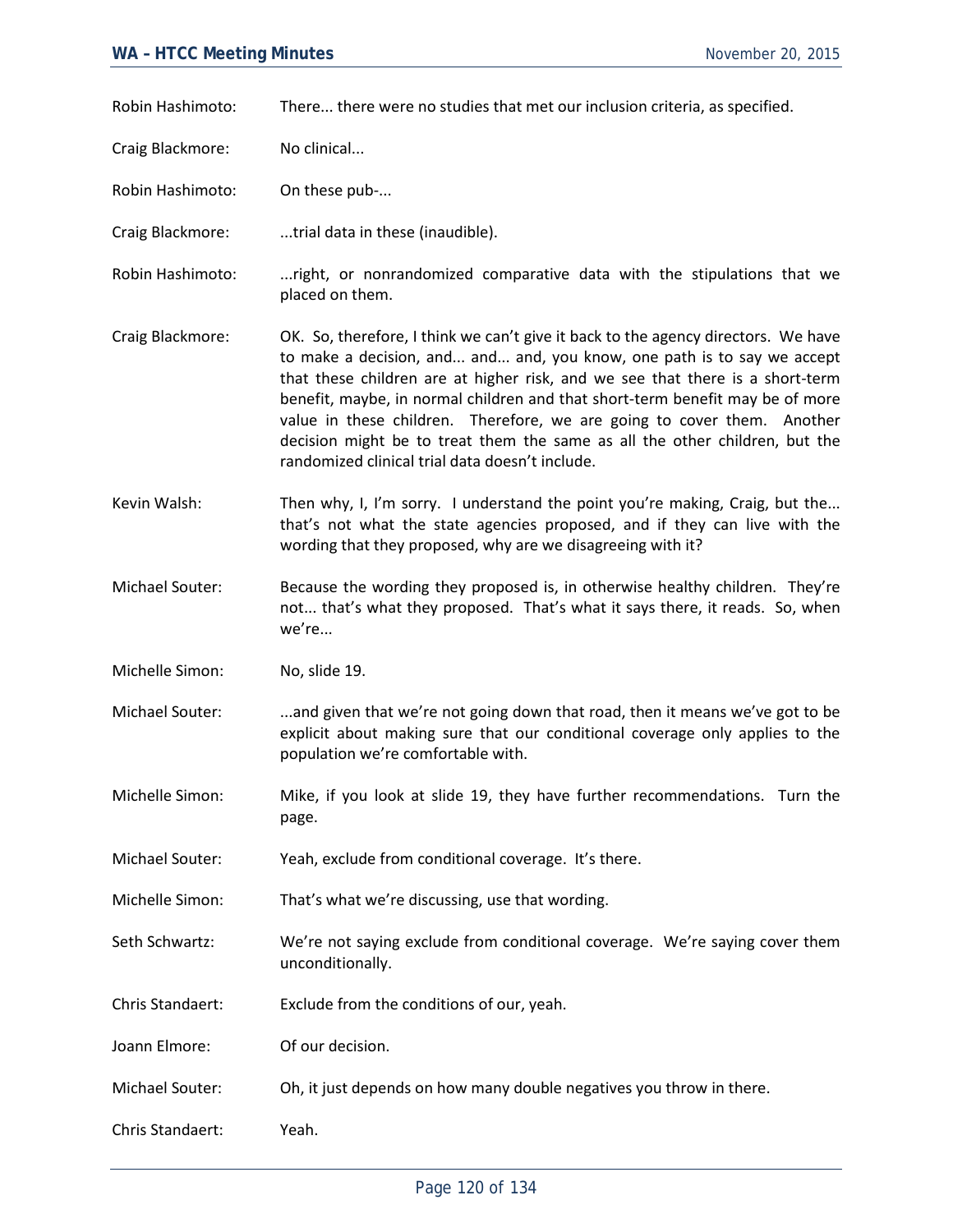Michael Souter: I mean, it's just a.

Craig Blackmore: That's trying to get rid of the double negative. Exclude from conditional coverage, which means, presumably...

Joann Elmore: Cover.

Craig Blackmore: ....cover. And that's what we've done. Conditional coverage is one of these conditions.

Gregory Brown: Yeah, I, you know, I didn't write it, but I think if... I think the intended meaning was cover without conditions for those two groups. I... I agree there's a problem with a double negative there, which makes it confusing, and it would be more straightforward if it said cover without conditions.

Craig Blackmore: OK. We... have we beat on that enough?

Seth Schwartz: I need to ask a couple of language questions.

Craig Blackmore: Yeah.

Josh Morse: So, does it cover in... under one or both of these, would that be outside of the one and two?

Craig Blackmore: So, one... one and two should be and. One... no. No. No, under otitis media with effusion, yep. That should be... well maybe for both, definitely for otitis media with effusion it should be duration and documented hearing loss. And for acute otitis media, it should be or, right.

Female: Which one was for or?

Craig Blackmore: Up top. Those, one and two are or in that case. So, you're going to have to be careful how you write this out. That was a good question, and then, so... so may... maybe... maybe it would be better to remove... under otitis media with effusion, remove the number two, just not the whole thing, just the number itself, and then put the number two in front of at risk. So, now it's an or. You either have number one, which is duration and hearing loss. Or you have number two, which is an at risk child. And then having done all that, we haven't said anything about unilateral. Kevin.

Kevin Walsh: Can we go four times?

Craig Blackmore: You can go as often as you want.

Kevin Walsh: No. I meant...

Craig Blackmore: This is my last meeting. We can do, you know, we can (inaudible).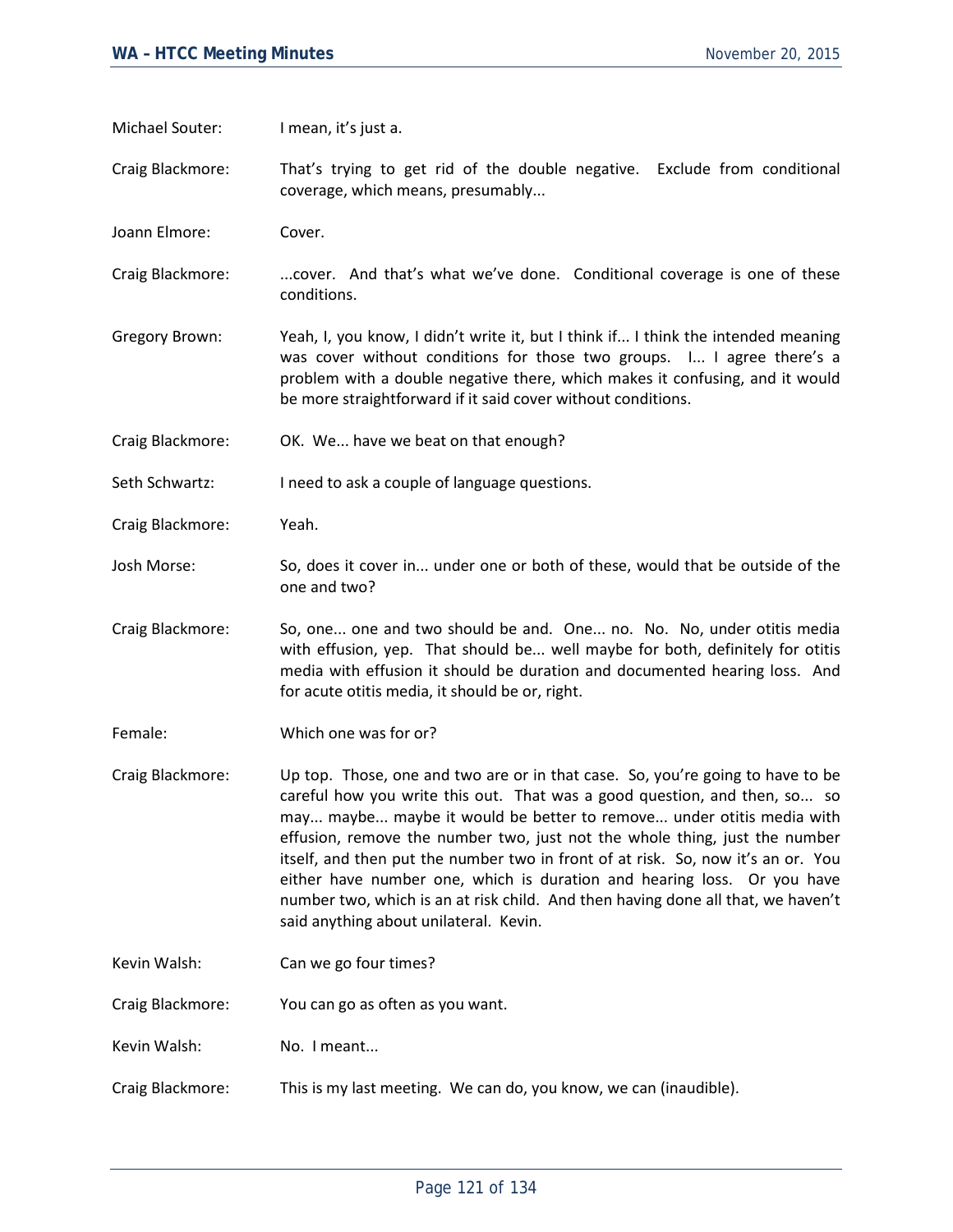| Kevin Walsh:     | I just meant I meant how many times can each of us vote? I meant, can<br>we I I'm I have a lot of trouble with this, because I feel like I don't want to<br>exclude the children with special needs who are number one under acute otitis<br>and number two under effusion. I don't feel that the literature supports the<br>coverage of either of the others. So, I I don't want to I mean, I don't want to<br>vote. So, if I vote no, don't cover, I'm voting to not cover anybody. |
|------------------|---------------------------------------------------------------------------------------------------------------------------------------------------------------------------------------------------------------------------------------------------------------------------------------------------------------------------------------------------------------------------------------------------------------------------------------------------------------------------------------|
| Craig Blackmore: | OK. We we'll vote separately.                                                                                                                                                                                                                                                                                                                                                                                                                                                         |
| Kevin Walsh:     | Do you understand my point?                                                                                                                                                                                                                                                                                                                                                                                                                                                           |
| Craig Blackmore: | I do. I do. I totally understand. So, let's get them all out there, and then we'll<br>go through it. And so, the other one that has come up is the idea of unilateral<br>versus bilateral.                                                                                                                                                                                                                                                                                            |
| Josh Morse:      | Another point of clarity then. So, if complications under one seems (inaudible)<br>children, and we put that in parentheses there, including at risk, is that the<br>intent of this this number two also applies to acute otitis media?                                                                                                                                                                                                                                               |
| Craig Blackmore: | No.                                                                                                                                                                                                                                                                                                                                                                                                                                                                                   |
| Josh Morse:      | It doesn't? OK.                                                                                                                                                                                                                                                                                                                                                                                                                                                                       |
| Craig Blackmore: | No.                                                                                                                                                                                                                                                                                                                                                                                                                                                                                   |
| Seth Schwartz:   | I I was saying, I think we have to comment on unilateral, because right now,<br>those patients are excluded. I think we have to comment on them.                                                                                                                                                                                                                                                                                                                                      |
| Craig Blackmore: | Right.                                                                                                                                                                                                                                                                                                                                                                                                                                                                                |
| Seth Schwartz:   | Because this also goes up to kids up to age 16, and while, you know you know,<br>you have a teenager with unilateral hearing loss, they're not going to be really<br>happy about it, and it's just a different in some ways it's a different<br>population. We're not going to see a lot of data, but we haven't seen any<br>data.                                                                                                                                                    |
| Craig Blackmore: | Right. So well, so Robin, do we have all the data on unilateral, such as it is?                                                                                                                                                                                                                                                                                                                                                                                                       |
| Robin Hashimoto: | Yes.                                                                                                                                                                                                                                                                                                                                                                                                                                                                                  |
| Craig Blackmore: | Thank you.                                                                                                                                                                                                                                                                                                                                                                                                                                                                            |
| Chris Standaert: | You didn't call out unilateral versus bilateral on those studies of otitis media<br>with effusion. Are they all bilateral, or are they unilateral? Are they a mixed<br>group?                                                                                                                                                                                                                                                                                                         |
| Robin Hashimoto: | It's a mixed group. Some of them are bilateral only. Some of them could be<br>either.                                                                                                                                                                                                                                                                                                                                                                                                 |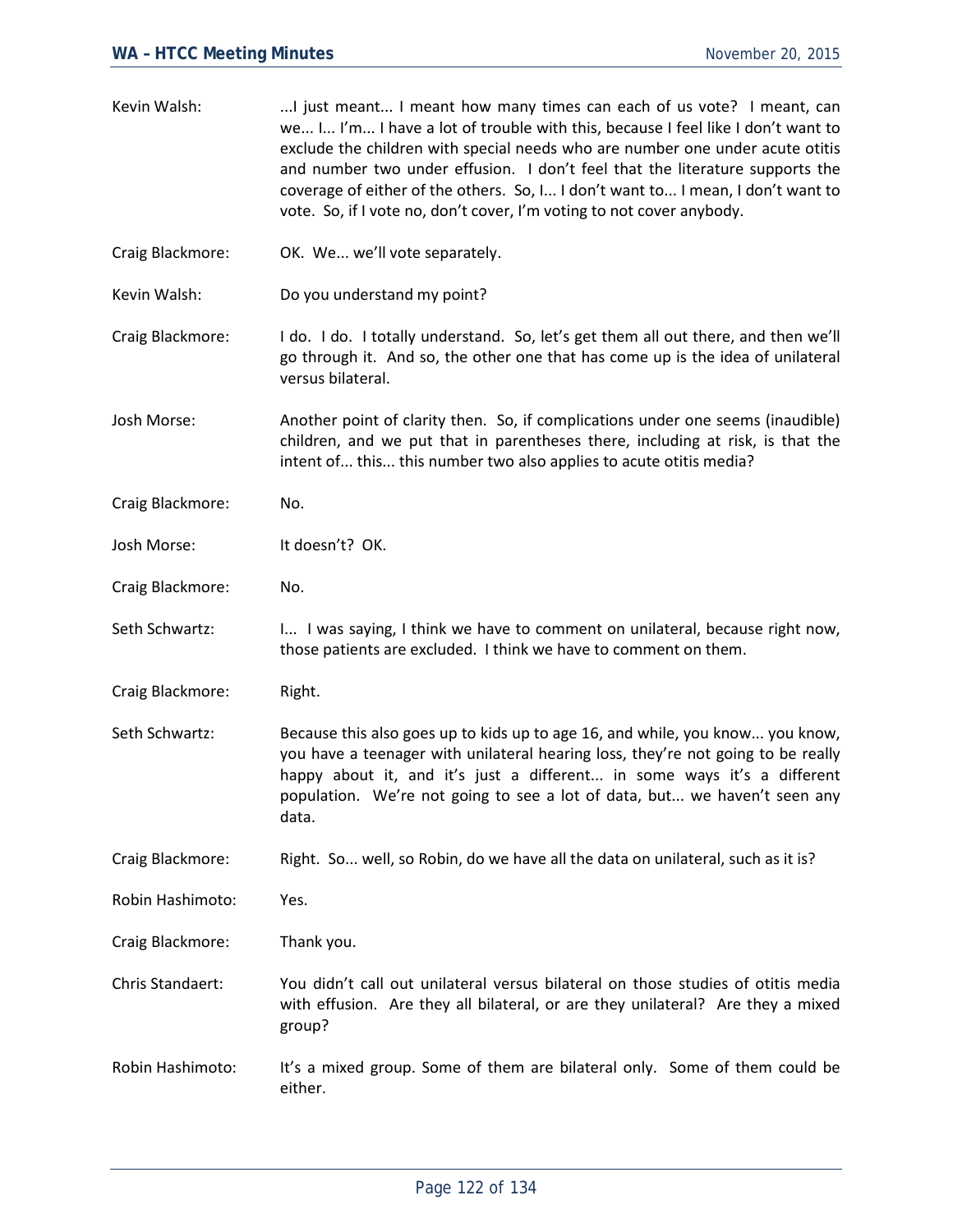Chris Standaert: And their criteria generally were three... the... you've read the inclusion criteria before, and they tend to be about three months. And so, we don't...

Robin Hashimoto: Yes.

Chris Standaert: ...so the data you haven't doesn't distinguish for us bilateral versus unilateral, but our inclusion criteria was about that three month mark on most of these studies.

Robin Hashimoto: That is correct.

Chris Standaert: So, we could just leave out the word bilateral and cover them both, because that's what our data says.

Seth Schwartz: That's what the AAO guideline says. AAO says bilateral... three months for bilateral, six months for unilateral.

Craig Blackmore: But we don't have any data to support that.

Seth Schwartz: We don't have any data. I mean, that would be... if we... I... I'm fine with that because based on the data, that's what we have, but I think that's less restrictive than what most... than what most of the guidelines say.

Chris Standaert: It's less restrictive, but I got to go with our data says myself.

Seth Schwartz: That's fine.

Craig Blackmore: OK. So, I'm hearing maybe we should include unilateral and bilateral under the three month. Does anybody want to present a contrary argument to that? Kevin?

Kevin Walsh: There's no evidence.

Craig Blackmore: Well, the unilaterals were in the study. They were a mix of unilateral.

Kevin Walsh: That's why I'm... I'm saying on what basis are you... are you... are you parceling them out?

Chris Standaert: We're trying not to.

Craig Blackmore: The... the society guidelines do, but we haven't seen any evidence to support that. So, I mean... I'm hearing that we're going to treat them the same because we don't have evidence to differentiate. OK. OK. Can we save that? I know you're probably doing that all the time, but I would feel better. And then one other correction. I would like us, where it says at risk children, I'd like that to be in regular type, regular font.

Gregory Brown: Can I ask a process question?

Craig Blackmore: Yes.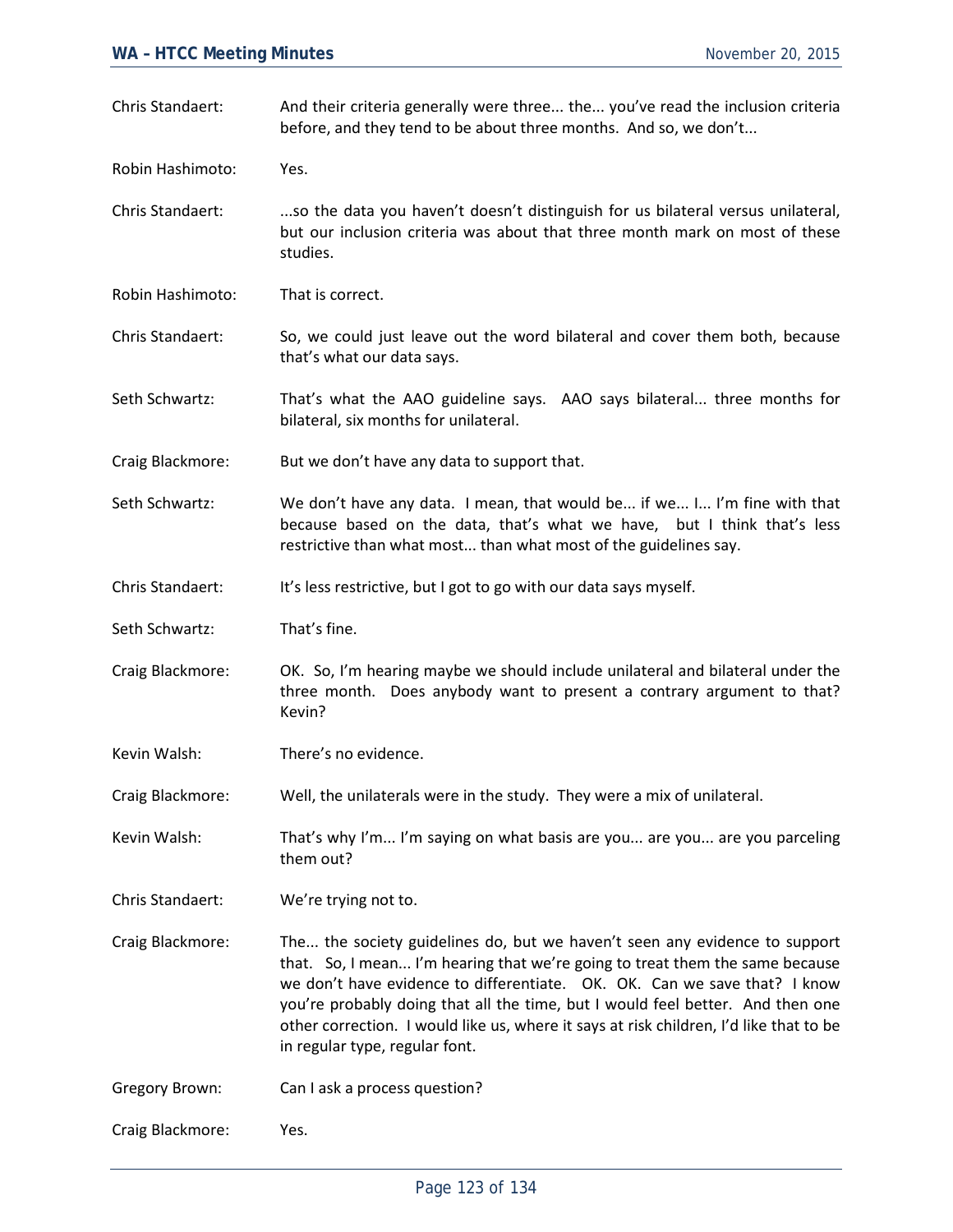| <b>Gregory Brown:</b> | So, if there's, I mean, I work on the evidence based committee on the American<br>Academy of Orthopedic Surgeons. So, the a consensus statement can be<br>made in the face of no data, and for us life or limb threatening, but, you know,<br>here hearing threatening condition. So, if we have a condition where we have<br>no data but we have a professional society that is a clinical practice guideline,<br>are we not allowed to defer to their expert opinion?                                                                                                                                                                                                                                                        |
|-----------------------|--------------------------------------------------------------------------------------------------------------------------------------------------------------------------------------------------------------------------------------------------------------------------------------------------------------------------------------------------------------------------------------------------------------------------------------------------------------------------------------------------------------------------------------------------------------------------------------------------------------------------------------------------------------------------------------------------------------------------------|
| Craig Blackmore:      | So, we we have to make a decision based on the best available evidence. The<br>best available evidence might be the guideline, that might be all there is.                                                                                                                                                                                                                                                                                                                                                                                                                                                                                                                                                                     |
| <b>Gregory Brown:</b> | OK.                                                                                                                                                                                                                                                                                                                                                                                                                                                                                                                                                                                                                                                                                                                            |
| Craig Blackmore:      | But we also have an obligation to require evidence.                                                                                                                                                                                                                                                                                                                                                                                                                                                                                                                                                                                                                                                                            |
| Gregory Brown:        | Correct.                                                                                                                                                                                                                                                                                                                                                                                                                                                                                                                                                                                                                                                                                                                       |
| Craig Blackmore:      | So, we have to reconcile those, and it may be if it is life or death, you say there's<br>no evidence, but, you know, you use the N1, the case series or whatever it is,<br>but in general, often, our standards of evidence are higher than the societies.<br>Not always.                                                                                                                                                                                                                                                                                                                                                                                                                                                      |
| David McCulloch:      | Yeah, most often. I mean, there are certain societies where I would absolutely<br>not defer to, especially societies recommendations. The American Diabetes<br>Association do not produce evidence-based guidelines.                                                                                                                                                                                                                                                                                                                                                                                                                                                                                                           |
| Gregory Brown:        | No. No. I understand that, but but this is a unique condition where actually<br>the recommendation from the professional society is more restrictive.                                                                                                                                                                                                                                                                                                                                                                                                                                                                                                                                                                          |
| Craig Blackmore:      | More restrictive, yeah.                                                                                                                                                                                                                                                                                                                                                                                                                                                                                                                                                                                                                                                                                                        |
| <b>Gregory Brown:</b> | And so                                                                                                                                                                                                                                                                                                                                                                                                                                                                                                                                                                                                                                                                                                                         |
| Kevin Walsh:          | So, what?                                                                                                                                                                                                                                                                                                                                                                                                                                                                                                                                                                                                                                                                                                                      |
| Craig Blackmore:      | Well, I think in this case the committee is saying the evidence is actually three<br>months based on the trials, and that trumps the society guideline, whether it's<br>restrictive or not.                                                                                                                                                                                                                                                                                                                                                                                                                                                                                                                                    |
| Kevin Walsh:          | OK.                                                                                                                                                                                                                                                                                                                                                                                                                                                                                                                                                                                                                                                                                                                            |
| Craig Blackmore:      | OK. Are there any other potential conditions that we need to talk about? OK.<br>So, then procedurally, we are going to go through a series of votes. What we're<br>going to do is vote on each of these separate conditions and then the conditions<br>that are carried will stay in the final condition set. Then, we will have our official<br>vote, which will be cover, no cover, or cover with the conditions set that the<br>group has agreed on. So, these first votes will not be binding in the sense that<br>we haven't agreed we're going to do conditions yet. So, we'll just simply hold<br>up our hands and we'll explicitly and transparently count the number of hands,<br>but these are not votes with cards. |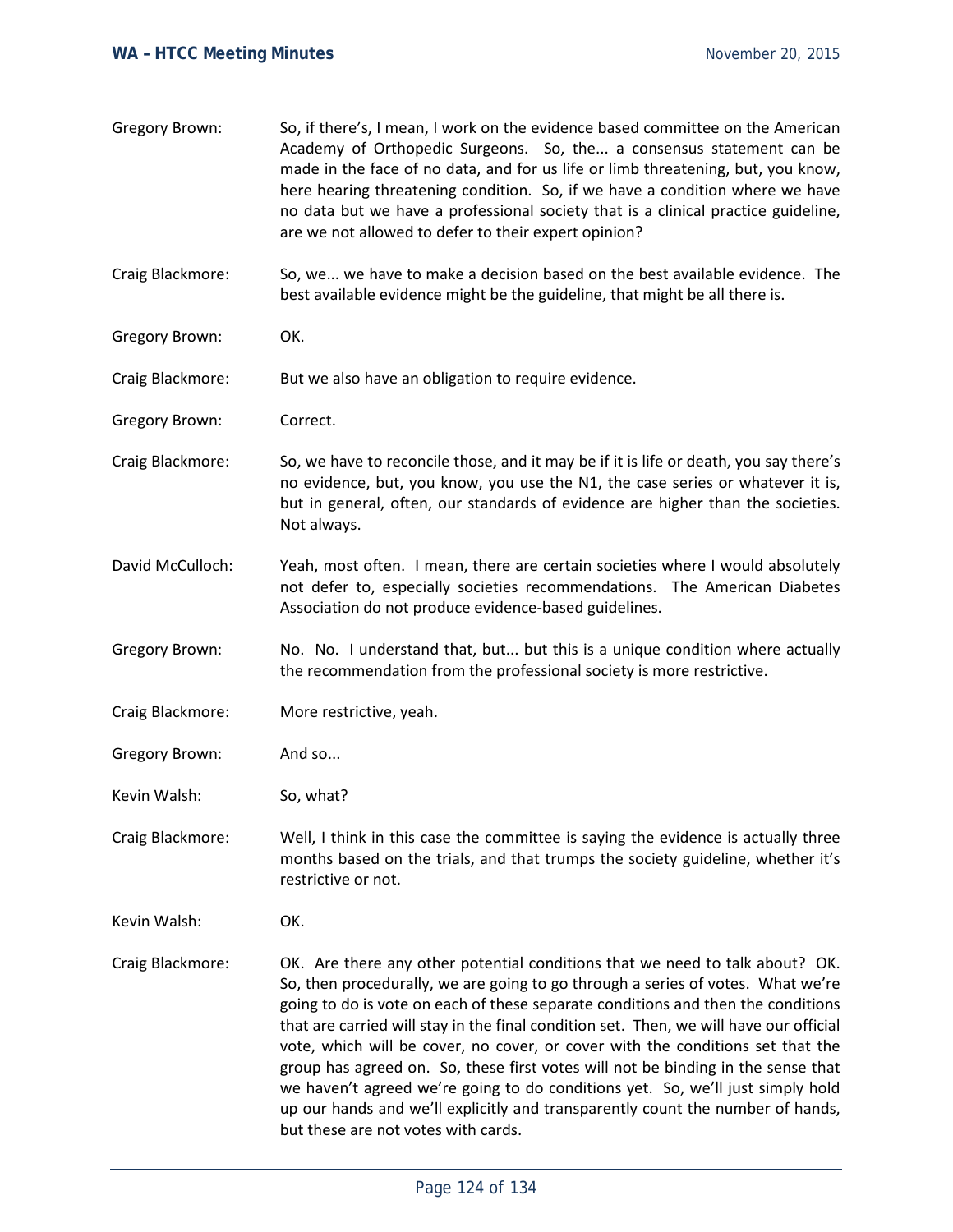So, we will start with the first condition under acute otitis media and that is to cover with complications or individuals who are immunocompromised or otherwise at risk for complications of an infection. So, as a perspective condition, who would favor that? And Josh has a procedural question, I think.

- Josh Morse: I do. It's eleven.
- Craig Blackmore: So, what... what is your concern?
- Josh Morse: So, back to bilateral/unilateral. So, again, the preface of this is this is covered for children 16 or younger for uni or bilateral?
- Chris Standaert: This is... this is effusion.
- Craig Blackmore: Yeah. We have... we haven't specified.
- Josh Morse: That was number one. That was with acute otitis media, sorry.
- Craig Blackmore: Yes. So, then the second condition under which we could cover... yep, good. The second condition under which we would allow coverage for tubes, the second possible condition where we would allow coverage for tubes is in individuals with acute otitis media who have had three episodes in the last six months, or four in the last twelve months, with one occurring in the last six months in the presence of effusion at the time of assessment for surgical candidacy. So, I'd like a show of hands on if we vote for coverage with conditions, the individuals on the committee who believed this would be an appropriate condition for coverage.
- Josh Morse: Ten vote, no? Sorry. Is your hand up? No?
- Craig Blackmore: The third potential condition would be that we would allow coverage in individuals who have otitis media with effusion of a duration of three months or greater and with documented hearing loss. So, I'd like a show of hands whether we should cover for that condition if we cover with conditions.
- Josh Morse: So, that is nine.
- Craig Blackmore: And then the final prospective condition is, we will cover for otitis media with effusion in children who are at risk, meaning at risk for persistent infection based on anatomic abnormalities or at risk... at disproportionate risk from hearing loss, such as speech delay, underlying sensorineural hearing loss, or cognitive disorders. So, who would favor that as a prospective condition?

Josh Morse: Everybody, eleven.

Craig Blackmore: Eleven. OK. Having gone through that process, now we have the opportunity to do our final binding vote. Does anybody wish to comment or have further discussion before we do that? That's a good idea. Do you, do the agency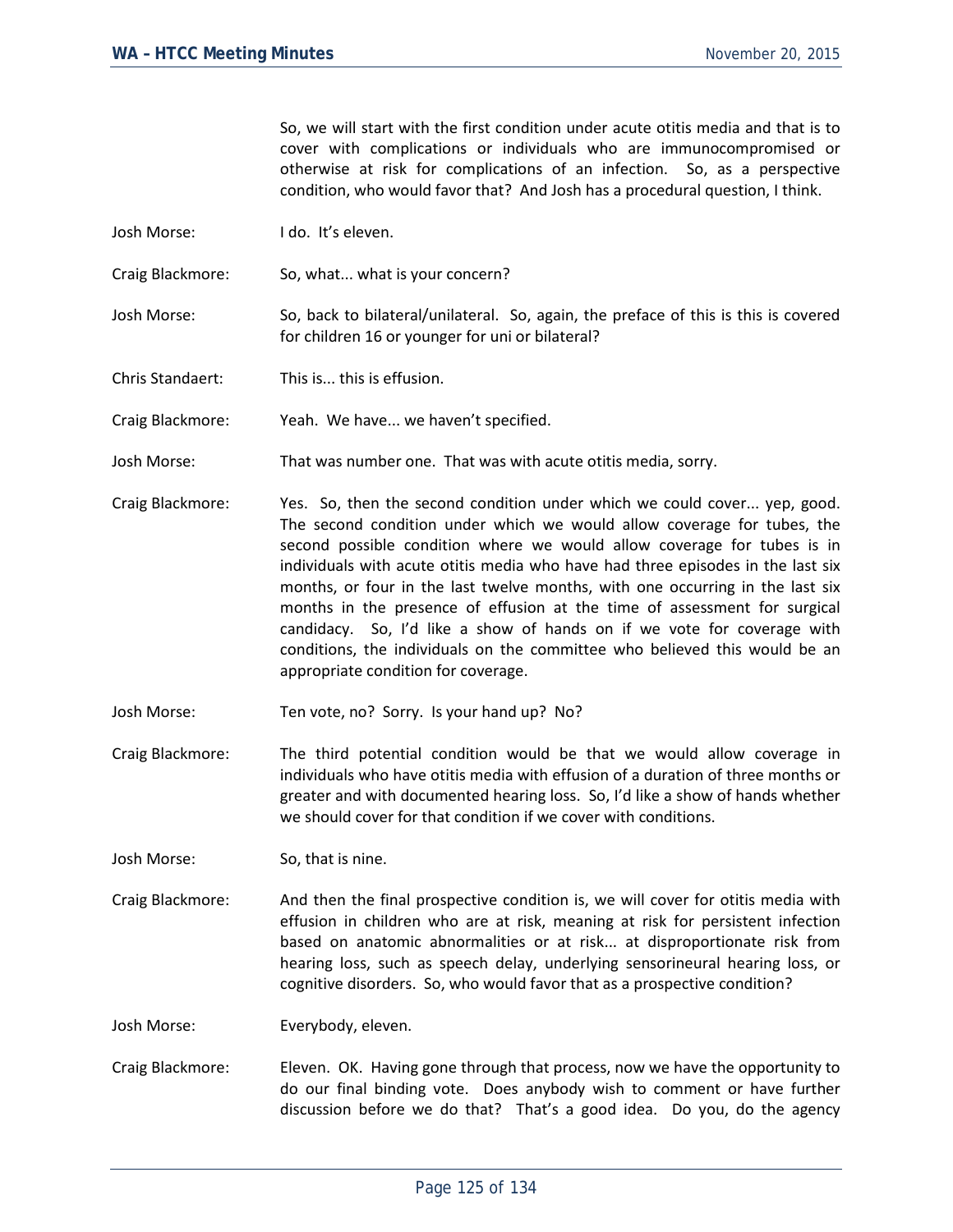directors have any concern about the implementability of these particular conditions?

Gary Franklin: No.

- Craig Blackmore: Thank you. And any other issues from the committee? OK. Then, we will proceed and so you now have... this is a binding vote, and you now have ... I'm still going to do this twice. So, we're going to do it twice. We're going to first vote on acute otitis media with the two conditions we've agreed on, cover, no cover, and then I'm going to do a separate vote for otitis media with effusion with those other two conditions that we decided on. So, you will vote cover, no cover, or cover with conditions as defined.
- Josh Morse: There's eleven cover with conditions.
- Craig Blackmore: And then the second vote will... and can I get you to just scroll up a little bit there, just so we can see the others. This will be coverage for otitis media with effusion with the conditions as defined.
- Josh Morse: Eleven cover with conditions.
- Craig Blackmore: OK. So, reconciling with Medicare National Coverage decisions, there are none, so we do not have any concern. Reconciling with other guidelines that exist, we... we were in agreement to some extent with the guidelines that are out there. The guidelines are not in perfect agreement themselves. We differed a little bit because we were relying on the evidence from the randomized trials for the times, etc., and I think we recognize the absence of data for some conditions, but the potential risk or harm being greater, and that affected our decision making. OK.
- Joann Elmore: Can I make a comment on this one?
- Craig Blackmore: Yes.
- Joann Elmore: He says that hesitantly.
- Craig Blackmore: Well, we decided, so (inaudible).
- Joann Elmore: No, we decided. We decided, but I had a hard time with the effectiveness voting and I was frowning afterwards, but I didn't want to slow down the process, but this is what I was worried about. People are going to look at our vote and they're going to say, oh, you know, two-thirds of the committee voted that it was more effective, and that's because there was, like, two or three studies with only one of them multiple outcomes, and it was only of a shot duration. So, I almost wanted to raise my hand and say, can we vote on this, like, four times instead of two times?
- Kevin Walsh: You're presuming that anybody but us looks at the votes.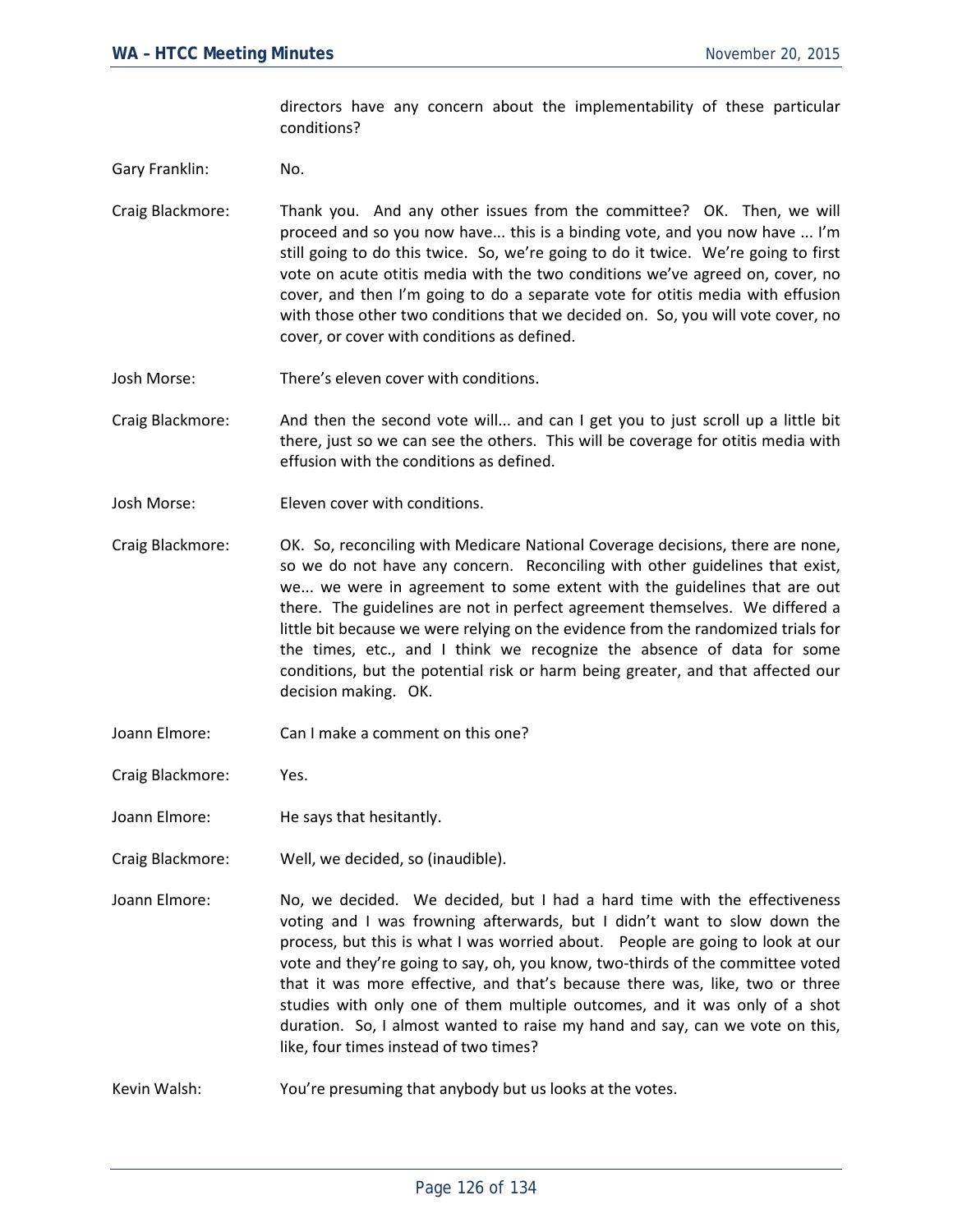- Joann Elmore: They do, as Craig knows, they're starting to, and the fact that we... we just voted, and people might look at this to say, well, you know, this whole committee voted that it's more effective. Than one kind of bothered me.
- Craig Blackmore: Well, I mean, we try to make it explicit. This is if you believe there is any circumstance under which it is more effective, then you would... and that's why...
- Michael Souter: (inaudible) discussion.
- Craig Blackmore: ...that's why I try to make that clear.
- Joann Elmore: But they're just going to look at the numbers and say, oh, you know, ten of the twelve said it was more.
- Michael Souter: Then you refer them to the... to.
- Craig Blackmore: OK, Josh. Do you have any updates on Health Technology Assessment reviews in progress?
- Josh Morse: Yes. In the back of your binders, we have a submarine (inaudible). By the way, I've got a few slides. I'm not sure we have them (inaudible). So, just going over today's reviews. In January, the next meeting is January  $15<sup>th</sup>$ . Draft reports for that meeting, the two topics are cardiac stents and Novocure (inaudible). So, for cardiac stents, the draft... comment period of the draft report has closed, and the final report will be published here in a couple of weeks. The draft report is out there for cardiac stents. The same for Novocure. The comment period is closed, and the draft report is available, and the final report will be available soon. Again, the meeting is January  $15<sup>th</sup>$ . The meeting following that is March  $18<sup>th</sup>$ , and the two topics, again, one is a re-review, the spinal injections topic, and the draft report will become available on December  $14<sup>th</sup>$  for a month for review, and the same Accupril membrane oxygenation. That report will be available on or about December  $14<sup>th</sup>$  for 30 days. Then, scheduled for May, at this point, bronchial thermoplasty. We just wrapped up the draft key question period for that topic. We have yet to initiate the draft key question comment period for platelet rich plasma. I apologize I didn't have that for you today. That will be out, I believe, early next week. We'll have those questions out for review for that report. We don't have it out in public comment right now. So, but that... that's out. So, you know, the rest of this just shows timelines and the concerns. If you have any questions about any of these topics right now, we can talk about them. (inaudible)
- Craig Blackmore: Does anybody have any concerns or issues?

Michael Souter: I'm curious on the scope for the ECMO discussion, given there's, you know, so many different indications for that at present, just what populations are we talking about? If we're talking about everybody, including the kind of pediatric populations (inaudible).

Craig Blackmore: Is it wound healing?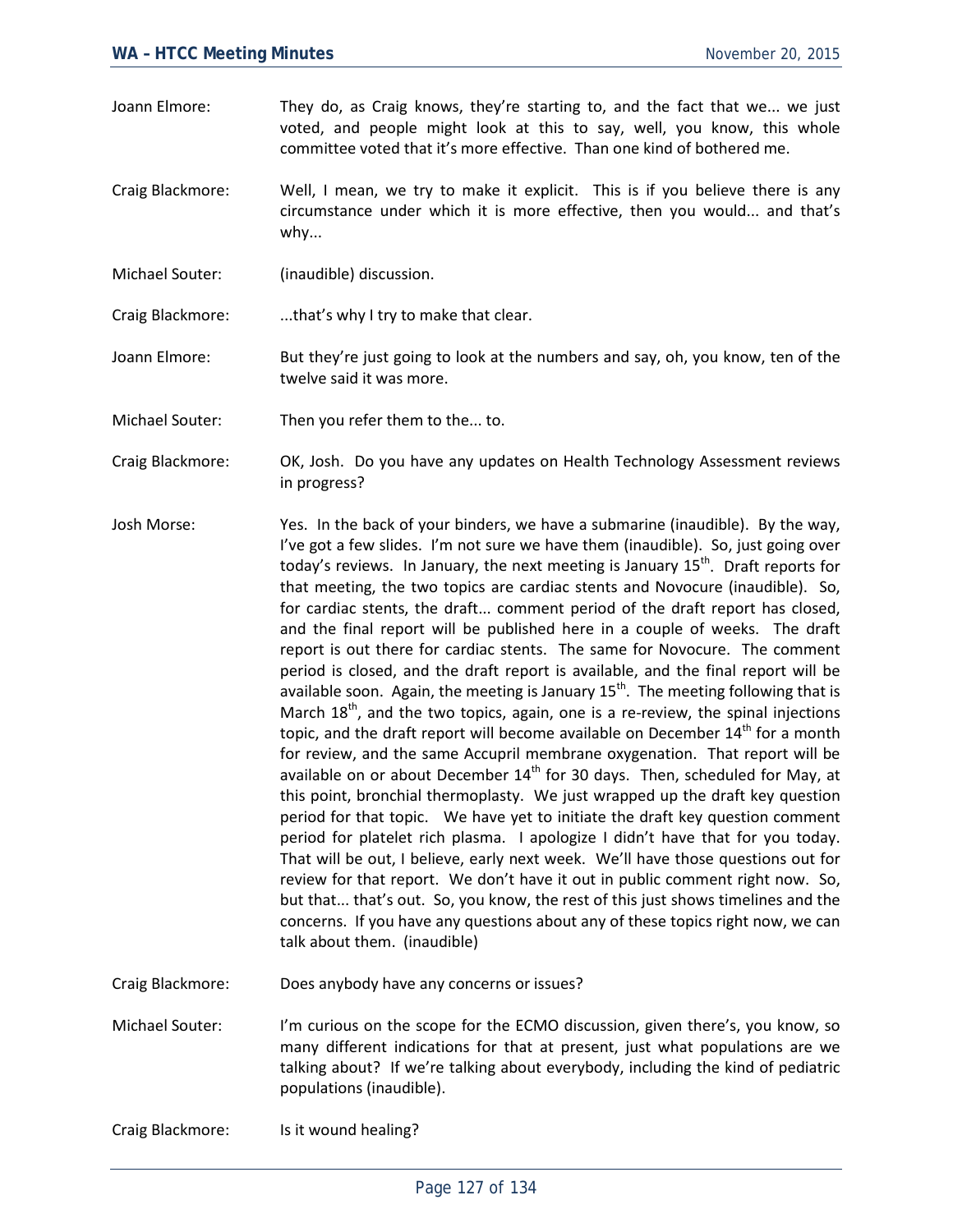Josh Morse: For ECMO?

Michael Souter: Yeah.

Josh Morse: The population does not include the pediatric populations. It includes, I think, everything beyond that, everything else.

- Michael Souter: Alright. That would be...
- David McCulloch: Well, you do the math for me.
- Michael Souter: ...that... that may... that may prove an interesting discussion. I think there's... there's obviously ECMO for the critically ill population, you know, that require oxygenation in the ICU, but there is also ECMO as a bridging therapy for those patients who are acquiring active, ongoing cardiac support, whilst they're... sometimes needing both, valvulars and ionotropic support, but needing oxygenation, as well. And then there's ECMO as part of acute resuscitation ongoing, as well. So, there's... I'm... I'm just saying that there may be a larger topic than we think on first look, and if you want to talk, you look at where there's going to be a well-developed... or the best developed evidence pool, which will probably be within the critically ill population or supporting, you know, or treatment of hypoxemia.
- Josh Morse: OK. The scope is available. It is published, and we will have a draft report in a couple weeks, but I believe it includes those... both those populations, the critically ill and the bridging, if that's not the same.
- Michael Souter: OK. Alright. I'll be interested to see that.
- Craig Blackmore: Other concerns, questions? Alright, the final item is the Chair closing remarks. I don't usually say anything at these meetings, but this is my last chance. So, I'm... I'm going to. You know, I think we're... we're all involved in this group for maybe different reasons, but fundamentally the same reason, and that is that we are all practicing clinicians in our specific areas, and we have the ability to affect the care of the people that we care for, but this gives us also an opportunity to affect the care for the people throughout the State of Washington, and really beyond that, and it still remains a... a pioneering program and a novel program in many ways, and I think a program that has a lot of influence, even beyond the... the bounds of our state. It's... it's hard. It is hard for us to get together and make these decisions. There is also a lot of process, and I want to take the opportunity to thank Josh and his team. Most of you don't realize, but behind the scenes, Josh is navigating all three branches of government, because all three branches of government are actually intimately involved in what we are doing, not just the governor and not just the legislature, but also through the judicial works. So, thank you, Josh, and thank you, Christina and Kris, for... for helping me in my time here. I think what we do is hard. I think it takes all of our skill and all of our intelligence, and a lot of our time to come up with these decisions to distill through this huge bout of often conflicting and always inadequate data, and... and then we have to do it in the